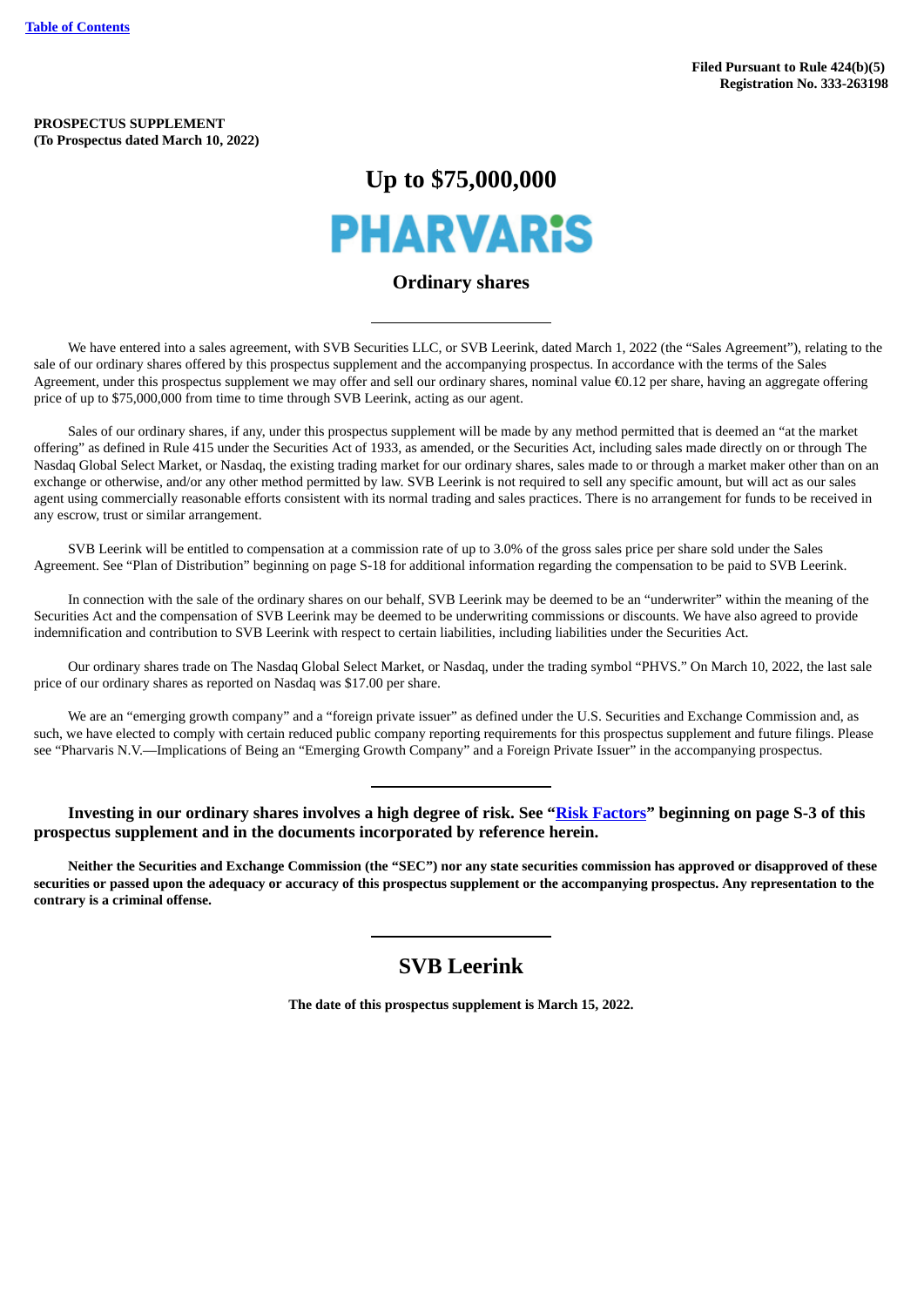ł.

# **TABLE OF CONTENTS**

# **PROSPECTUS SUPPLEMENT**

<span id="page-1-0"></span>

| PRESENTATION OF FINANCIAL INFORMATION                      | S-ii   |
|------------------------------------------------------------|--------|
| <b>TRADEMARKS</b>                                          | S-ii   |
| <b>ABOUT THIS PROSPECTUS SUPPLEMENT</b>                    | S-iii  |
| <b>SPECIAL NOTE REGARDING FORWARD-LOOKING STATEMENTS</b>   | $S-iv$ |
| PROSPECTUS SUPPLEMENT SUMMARY                              | $S-1$  |
| <b>RISK FACTORS</b>                                        | $S-3$  |
| <b>USE OF PROCEEDS</b>                                     | $S-5$  |
| <b>DIVIDEND POLICY</b>                                     | $S-6$  |
| <b>DILUTION</b>                                            | $S-7$  |
| <b>MATERIAL UNITED STATES AND DUTCH TAX CONSIDERATIONS</b> | $S-8$  |
| <b>PLAN OF DISTRIBUTION</b>                                | $S-19$ |
| <b>LEGAL MATTERS</b>                                       | $S-21$ |
| <b>EXPERTS</b>                                             | $S-21$ |
| WHERE YOU CAN FIND MORE INFORMATION                        | $S-21$ |
| <b>INCORPORATION BY REFERENCE</b>                          | $S-22$ |

# **PROSPECTUS**

| Page |
|------|
|      |
|      |
|      |
|      |
|      |
| 8    |
| 9    |
| 15   |
| 27   |
| 31   |
| 32   |
| 33   |
| 34   |
| 36   |
| 38   |
| 39   |
| 40   |
| 41   |
| 42   |
|      |

S-i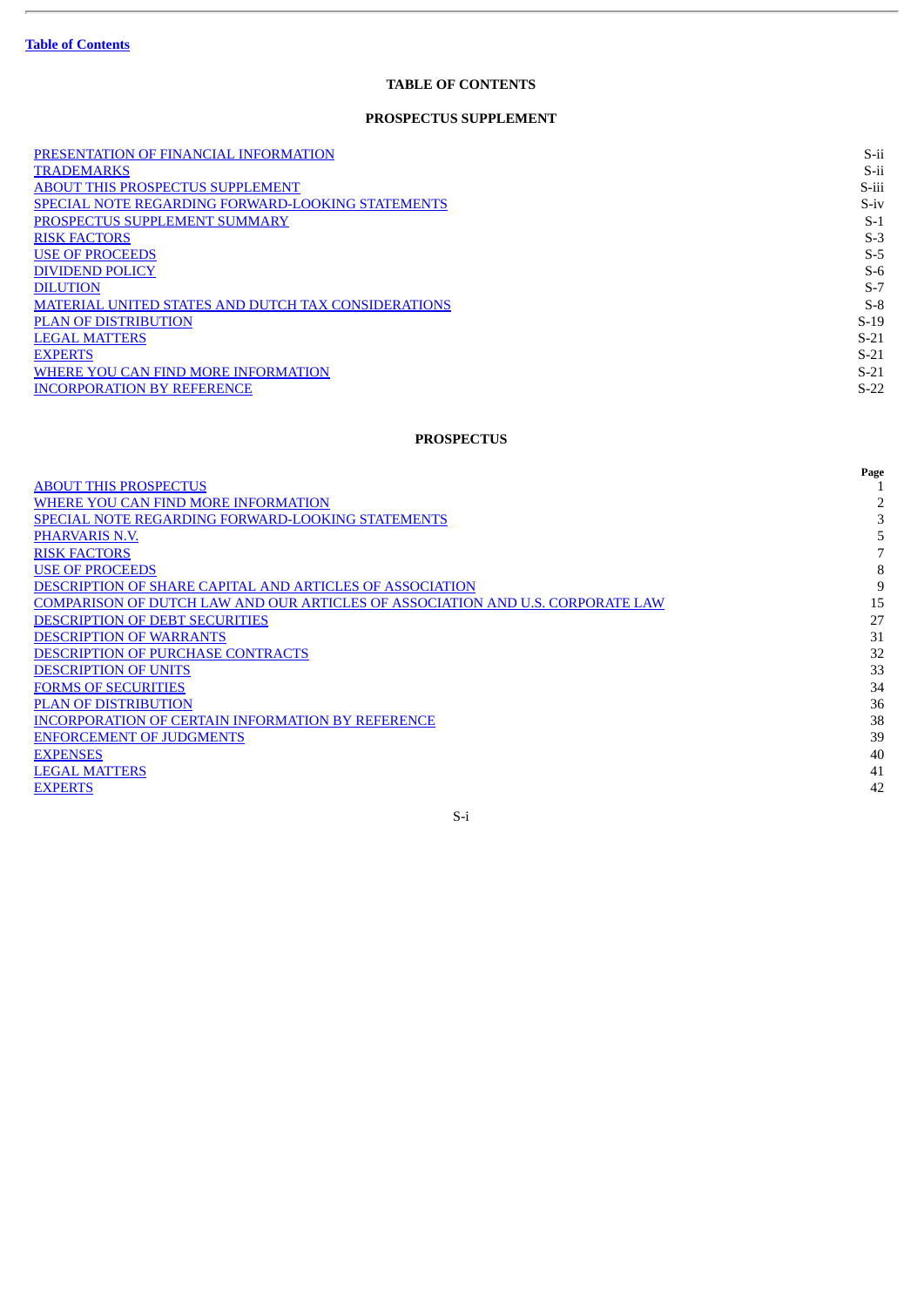#### **PRESENTATION OF FINANCIAL INFORMATION**

<span id="page-2-0"></span>We report under International Financial Reporting Standards, or IFRS, as issued by the International Accounting Standards Board, or the IASB. None of the financial statements incorporated by reference herein were prepared in accordance with generally accepted accounting principles in the United States. We present our consolidated financial statements in euros and in accordance with IFRS as issued by the IASB. We have made rounding adjustments to some of the figures included in this prospectus supplement. Accordingly, numerical figures shown as totals in some tables may not be an arithmetic aggregation of the figures that preceded them.

Unless otherwise indicated, all references in this prospectus supplement to "€," "euro," "EUR" or "cents" are to the currency introduced at the start of the third stage of the European Economic and Monetary Union pursuant to the treaty establishing the European Community, as amended. All references to "\$," "US\$" or "U.S. dollars" are to the lawful currency of the United States.

Solely for the convenience of the reader, certain euro amounts herein have been translated into U.S. dollars at the rate of  $\epsilon$ 1.00 to \$1.1827, the average exchange rate quoted as of December 31, 2021 by the European Central Bank for the year 2021. These translations should not be considered representations that any such amounts have been, could have been or could be converted into U.S. dollars at that or any other exchange rate as at that or any other date.

#### **TRADEMARKS**

<span id="page-2-1"></span>All trademarks, trade names and service marks appearing in this prospectus supplement are the property of their respective owners. Solely for convenience, the trademarks and trade names in this prospectus supplement are referred to without the symbols ® and ™, but such references should not be construed as any indication that their respective owners will not assert, to the fullest extent under applicable law, their rights thereto. We do not intend to use or display other companies' trademarks or trade names to imply a relationship with, or endorsement or sponsorship of us by, any other companies.

#### S-ii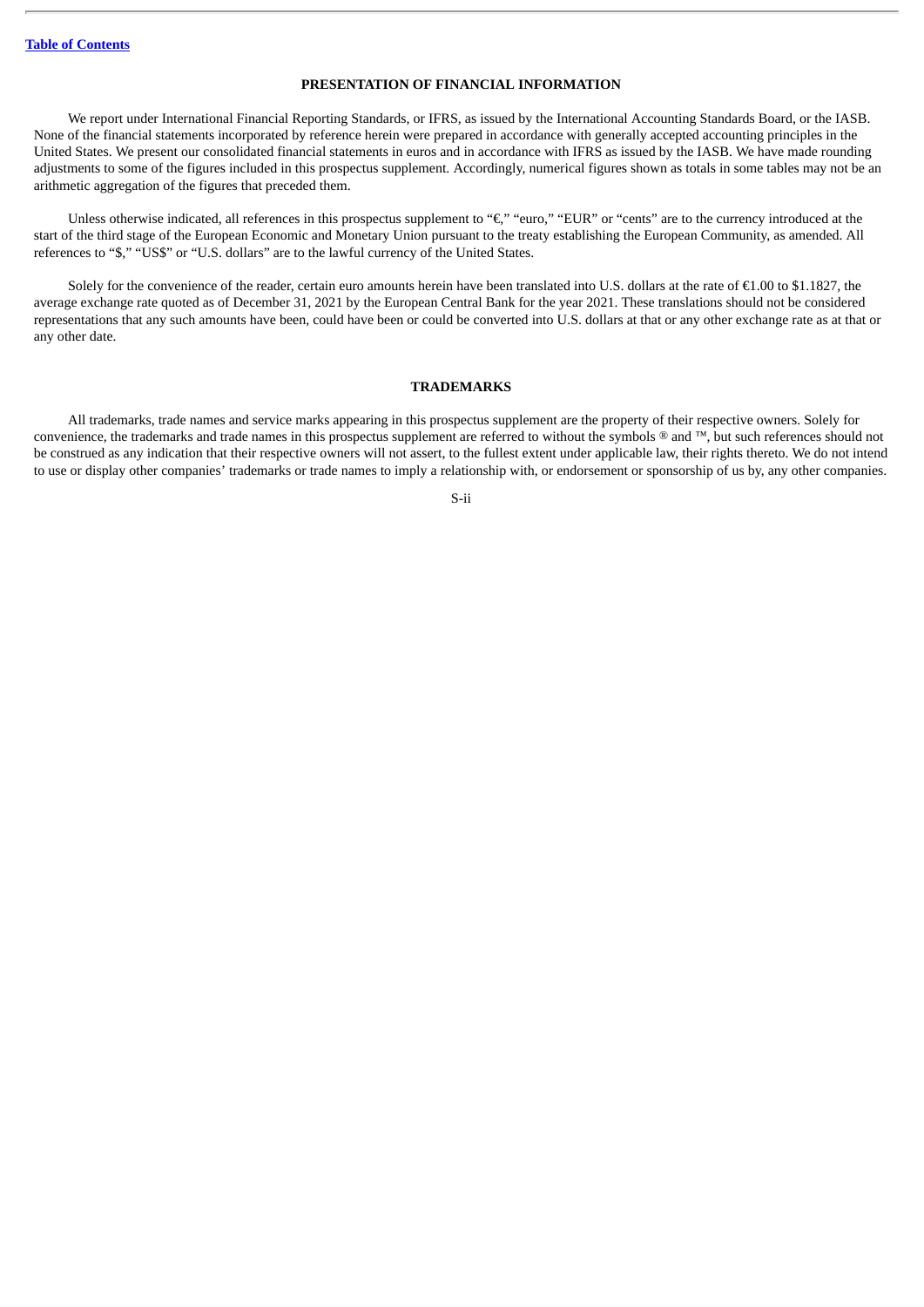#### **ABOUT THIS PROSPECTUS SUPPLEMENT**

<span id="page-3-0"></span>This document consists of two parts. The first part is this prospectus supplement, which describes the specific terms of this offering. The second part is the accompanying prospectus, which is part of a registration statement that we filed with the SEC using a "shelf" registration process. The accompanying prospectus describes more general information, some of which may not apply to this offering. Under this shelf registration process, we may from time to time sell our ordinary shares under a prospectus supplement at prices and on terms to be determined by market conditions at the time of the offering.

Before buying any of the ordinary shares that we are offering, we urge you to carefully read both this prospectus supplement and the accompanying prospectus together with all of the information incorporated by reference herein, as well as the additional information described under the headings "Where You Can Find More Information" and "Incorporation by Reference." These documents contain important information that you should consider when making your investment decision.

To the extent there is a conflict between the information contained in this prospectus supplement, on the one hand, and the information contained in the accompanying prospectus or in any document incorporated by reference in this prospectus supplement, on the other hand, you should rely on the information in this prospectus supplement, provided that if any statement in one of these documents is inconsistent with a statement in another document having a later date—for example, a document incorporated by reference in this prospectus supplement—the statement in the document having the later date modifies or supersedes the earlier statement.

We have not authorized anyone to provide any information other than that contained in or incorporated by reference in this prospectus supplement and any related free writing prospectus filed by us with the SEC. We have not, and SVB Leerink has not, authorized anyone to provide you with different information. We take no responsibility for, and can provide no assurance as to the reliability of any other information that others may give you. This prospectus supplement does not constitute an offer to sell or the solicitation of an offer to buy any securities other than the securities described in this prospectus supplement or an offer to sell or the solicitation of an offer to buy such securities in any circumstances in which such offer or solicitation is unlawful. You should assume that the information appearing in this prospectus supplement, the documents incorporated by reference and any related free writing prospectus is accurate only as of their respective dates. Our business, financial condition, results of operations and prospects may have changed materially since those dates.

Unless otherwise indicated or the context otherwise requires, all references in this prospectus supplement to "Pharvaris N.V.," "Pharvaris," the "Company," "we," "our," "ours," "us" or similar terms refer to Pharvaris N.V.

S-iii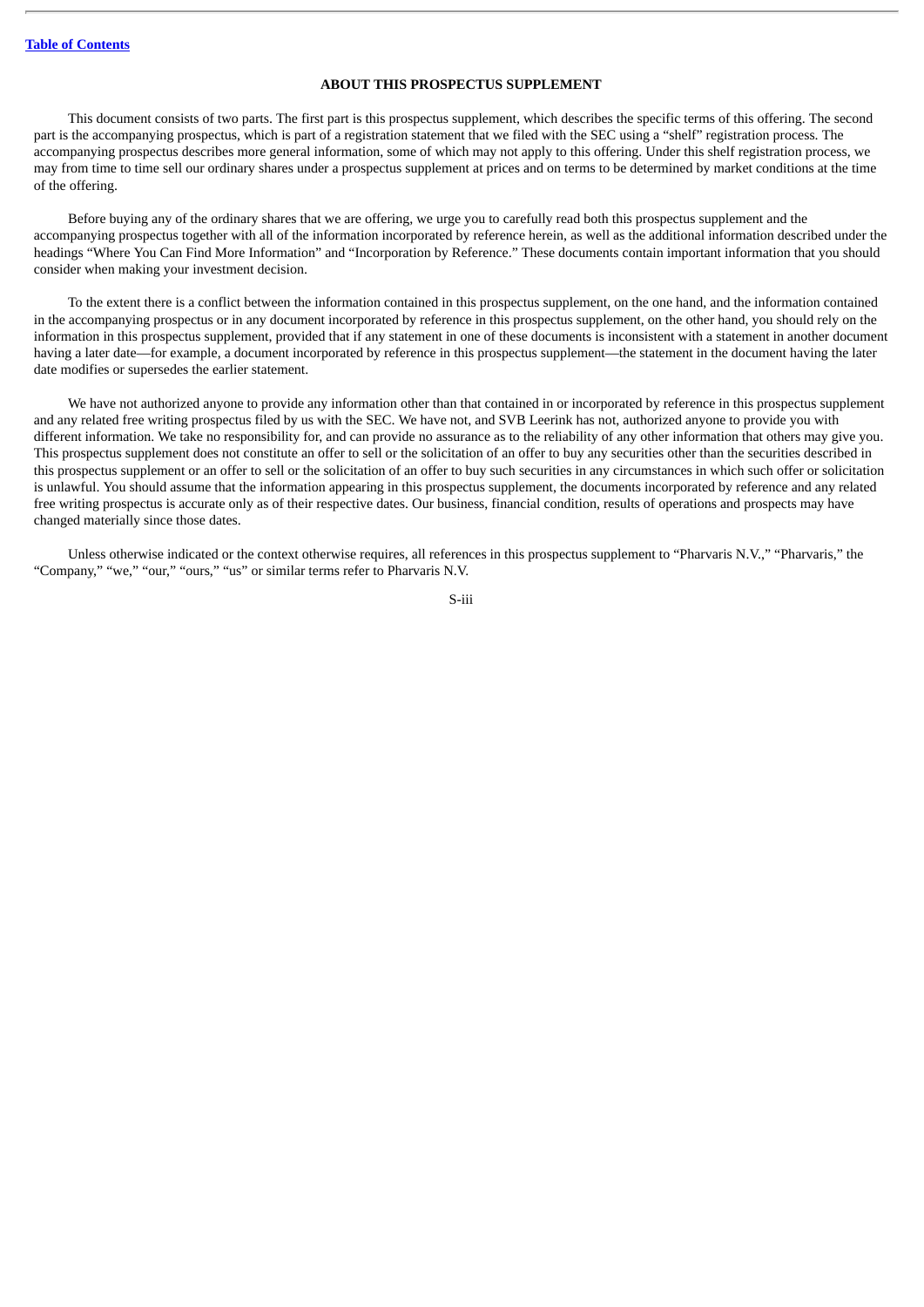#### **SPECIAL NOTE REGARDING FORWARD-LOOKING STATEMENTS**

<span id="page-4-0"></span>This prospectus supplement and the financial statements and other documents incorporated by reference in this prospectus supplement contain forward-looking statements, including statements concerning our industry, our operations, our anticipated financial performance and financial condition, and our business plans and growth strategy and product development efforts. These statements constitute forward-looking statements within the meaning of Section 27A of the Securities Act of 1933, as amended, or the Securities Act, and Section 21E of the Exchange Act. Many of the forward-looking statements contained in this prospectus supplement can be identified by the use of forward-looking words such as "anticipate," "believe," "could," "expect," "should," "plan," "intend," "estimate" and "potential," among others. Readers are cautioned not to place undue reliance on these forwardlooking statements, which speak only as of their dates. These forward-looking statements are based on estimates and assumptions by our management that, although we believe to be reasonable, are inherently uncertain and subject to a number of risks and uncertainties.

The following represent some, but not necessarily all, of the factors that could cause actual results to differ from historical results or those anticipated or predicted by our forward-looking statements:

- the expected timing, progress or success of our clinical development programs, especially for PHVS416 and PHVS719, which are in earlystage clinical trials;
- risks associated with the COVID-19 pandemic, which may adversely impact our business, preclinical studies and clinical trials, the timing of regulatory approvals and the value of our ordinary shares;
- the timing, costs and other limitations involved in obtaining regulatory approval for our product candidates PHVS416 and PHVS719 or any other product candidate that we may develop in the future;
- our ability to market, commercialize and achieve market acceptance for our product candidates PHVS416 and PHVS719 or any of our other product candidates that we may develop in the future, if approved;
- our ability to establish commercial capabilities or enter into agreements with third parties to market, sell and distribute our product candidates;
- our dependence on third parties to perform critical activities related to the research, development and manufacturing of our product candidates;
- disruptions at the FDA and other government agencies;
- the expense, time and uncertainty involved in the development and consistent manufacturing and supply of our product candidates, some or all of which may never reach the regulatory approval stage;
- our ability to raise capital when needed and on acceptable terms;
- our ability to enter into any new licensing agreements or to maintain any licensing agreements with respect to our product candidates;
- our reliance on collaboration partners and licensees, whose actions we cannot control;
- the willingness of private insurers and other payors to provide reimbursement for our products;
- regulatory developments in the United States, the European Union and other jurisdictions;
- the outcome and timing of price negotiations with governmental authorities;
- our ability to compete in the pharmaceutical industry and with competitive generic products;
- our ability to protect our intellectual property and know-how and operate our business without infringing the intellectual property rights or regulatory exclusivity of others;
- side effects or adverse events associated with the use of our product candidates;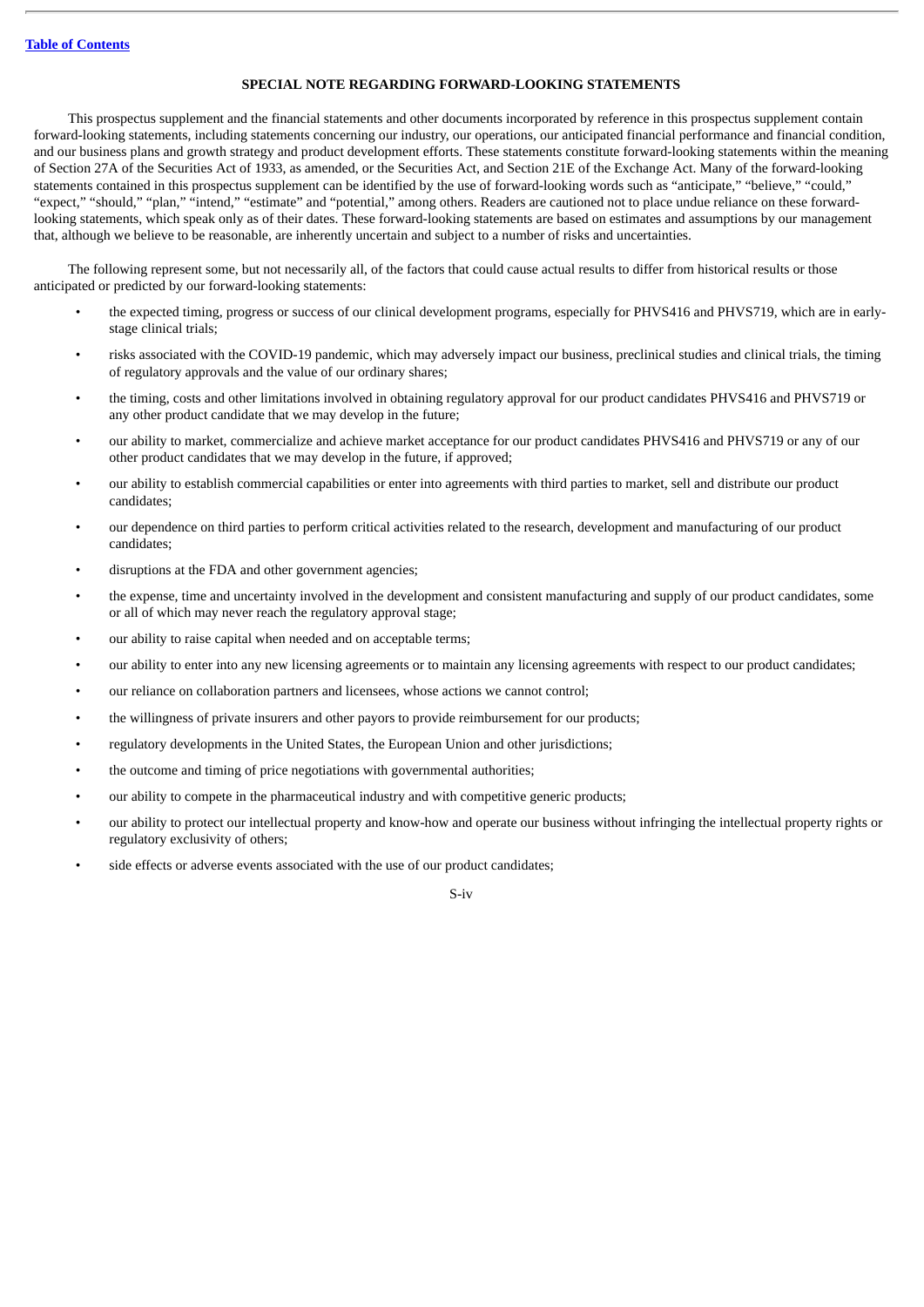#### **Table of [Contents](#page-1-0)**

- our ability to defend against costly and damaging liability claims resulting from the testing of our product candidates in the clinic or, if, approved, any commercial sales;
- a loss of any of our key personnel;
- our estimates of market sizes and anticipated uses of our product candidates;
- our estimates of future performance;
- our estimates regarding anticipated operating losses, future revenues, expenses, capital requirements and our needs for additional financing;
- our ability to comply with existing or future laws and regulations in a cost-efficient manner;
- our ability to manage negative consequences from changes in applicable laws and regulations, including tax laws;
- our ability to successfully remediate the material weaknesses in our internal control over financial reporting and to maintain an effective system of internal control over financial reporting;
- our expectations regarding the time during which we will be an emerging growth company under the JOBS Act or a foreign private issuer;
- changes in general market, political and economic conditions, including as a result of the current conflict between Russia and Ukraine;
- the length and severity of the COVID-19 outbreak and its impact on our business, including our supply chain, clinical trials and operations; and
- other risk factors discussed herein under "Risk Factors" or incorporated herein by reference.

Our actual results or performance could differ materially from those expressed in, or implied by, any forward-looking statements relating to those matters. Accordingly, no assurances can be given that any of the events anticipated by the forward-looking statements will transpire or occur, or if any of them do, what impact they will have on our results of operations, cash flows or financial condition. Additionally, some of the risks and uncertainties identified above may be amplified by the COVID-19 pandemic. It is not possible to predict or identify all such risks. There may be additional risks that we consider immaterial or which are unknown. Except as required by law, we are under no obligation, and expressly disclaim any obligation, to update, alter or otherwise revise any forward-looking statement, whether written or oral, that may be made from time to time, whether as a result of new information, future events or otherwise.

S-v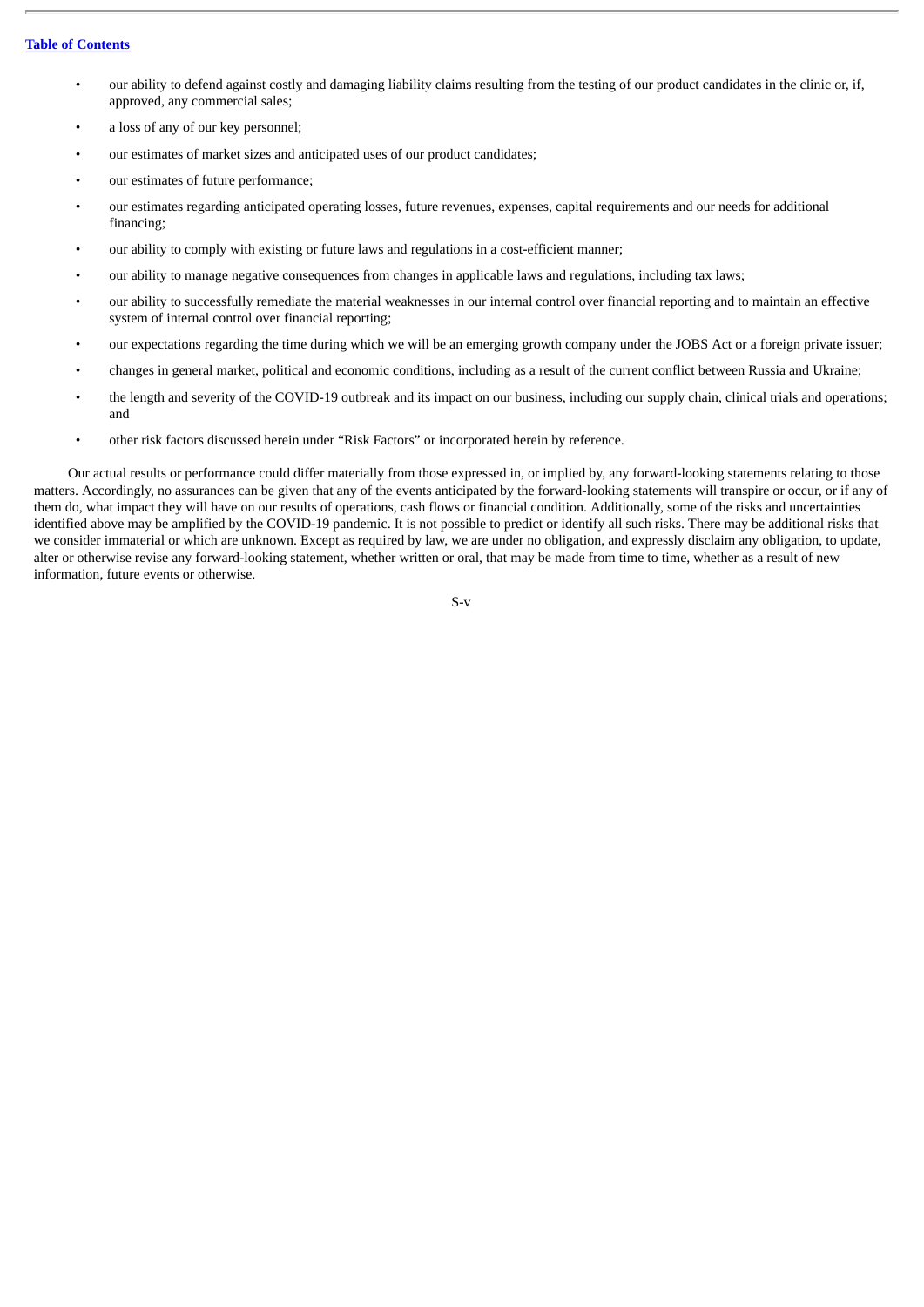#### **PROSPECTUS SUPPLEMENT SUMMARY**

<span id="page-6-0"></span>This summary highlights selected information contained elsewhere in this prospectus supplement and the accompanying prospectus and in the documents we incorporate by reference. This summary does not contain all of the information you should consider before making an investment decision. You should read this entire prospectus supplement carefully, especially the risks related to this offering discussed under "Risk Factors" beginning on page S-3 of this prospectus supplement, glong with the other risk factors, our consolidated financial statements and notes to those *consolidated financial statements and the other information incorporated by reference in this prospectus supplement.*

#### **Pharvaris N.V.**

#### **Our Business**

We are a clinical-stage biopharmaceutical company focused on the development and commercialization of innovative therapies for rare diseases with significant unmet need, initially focused on angioedema and other bradykinin-mediated diseases. Our first molecule, PHA121, is a novel, small molecule bradykinin B2-receptor antagonist for the treatment of hereditary angioedema, or HAE. Bradykinin-B2-receptor inhibition is a clinically validated mechanism for the treatment of HAE, as demonstrated by icatibant, which is a bradykinin B2-receptor antagonist approved in Europe in 2008 and in the United States in 2011 (as FIRAZYR). We designed PHA121 to improve upon the therapeutic profile of existing therapies and, through oral delivery, to provide patients with quality of life and convenience that is superior to current standard-of-care HAE treatments, which are injectables. We believe PHA121 has the potential to provide a safe, effective and convenient option for both acute and prophylactic treatments of HAE, in the form of our PHVS416 on-demand rapid exposure product candidate, and for prophylaxis of HAE, in the form of our PHVS719 small daily dose extended-release product candidate. We believe that our product candidates may address a broader range of angioedema attacks than other available treatments since PHA121 blocks the actual signal that leads to angioedema (the interaction of bradykinin, or BK, with the bradykinin B2 receptor), rather than an upstream signal. By blocking the action of bradykinin, we can prevent its aberrant signaling regardless of the pathway that generates it. In our completed Phase 1 trials to-date, we have observed that PHA121 was orally bioavailable and well tolerated at all doses studied, with approximately dose-proportional exposure. We also have successfully demonstrated proof-of-mechanism through a clinical pharmacodynamics, or PD, assessment with the bradykinin challenge, which had been utilized as a validated surrogate assessment for dose selection in the icatibant development program. The data also allowed us to compare the projected therapeutic performance of PHA121 with that of icatibant, but we do not yet have data from the PHA121 Phase 2 study. We plan to efficiently progress PHA121 through clinical development for on-demand and prophylactic use with our on-demand product candidate, PHVS416, and extended release product candidate, PHVS719, respectively. We commenced our RAPIDe-1 Phase 2 clinical trial of PHVS416 in February 2021 and expect to have Phase 2 data for the acute treatment of patients with HAE attacks in the fourth quarter of 2022. We also commenced a Phase 2 clinical trial for prophylaxis in 2021 using twice-daily dosing of the PHVS416 soft capsules. Our primary objective with this trial is to assess the safety profile of PHVS416 dose regimens for prophylactic treatments in HAE patients. We also initiated a Phase 1 clinical trial with PHVS719 in 2021 to assess pharmacokinetics of the extended-release formulation.

#### **Corporate Information**

The offices of Pharvaris N.V. are located at J.H. Oortweg 21, 2333 CH Leiden, The Netherlands. Our telephone number is +31 (0)71 203 6410. Investors should contact us for any inquiries at the address and telephone number of our principal executive office. Our principal website is *www.pharvaris.com*. The information contained on our website is not a part of this prospectus supplement.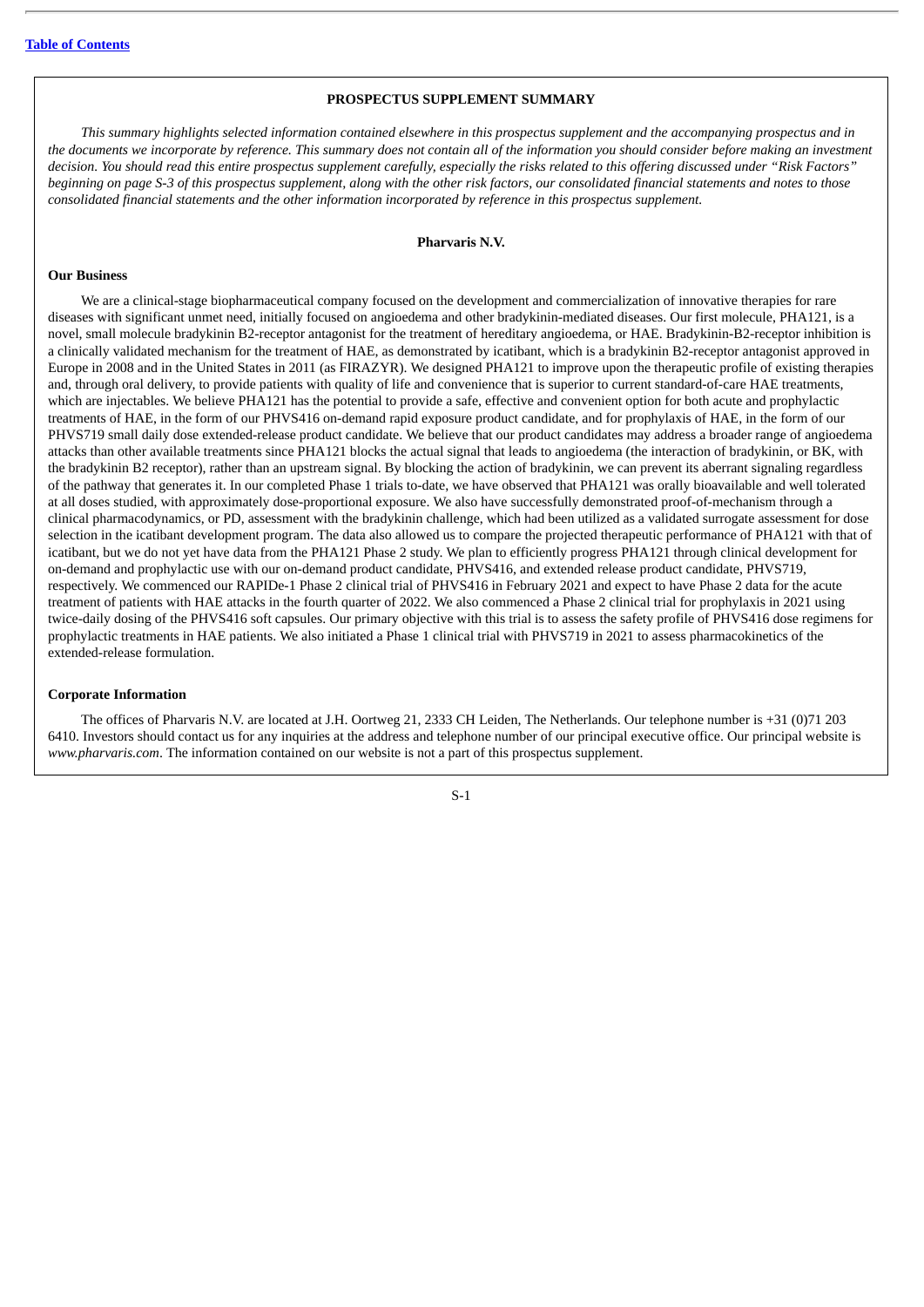| <b>THE OFFERING</b>                    |                                                                                                                                                                                                                                                                                                                                                    |  |
|----------------------------------------|----------------------------------------------------------------------------------------------------------------------------------------------------------------------------------------------------------------------------------------------------------------------------------------------------------------------------------------------------|--|
| Ordinary shares offered by us          | Ordinary shares having an aggregate offering price of up to \$75,000,000.                                                                                                                                                                                                                                                                          |  |
| Manner of Offering                     | "At the market" offering that may be made from time to time through our sales agent, SVB<br>Leerink, See "Plan of Distribution."                                                                                                                                                                                                                   |  |
| Use of Proceeds                        | We anticipate that we will use our existing liquidity and the net proceeds of this offering<br>primarily to fund research and development and product discovery expenses for our<br>clinical and preclinical research and development activities and for working capital and<br>general corporate purposes. See "Use of Proceeds."                 |  |
| <b>Risk Factors</b>                    | You should read the "Risk Factors" section of this prospectus supplement, as well as those<br>risks and uncertainties identified in the documents incorporated by reference herein,<br>including our most recent Annual Report on Form 20-F, for a discussion of factors to<br>consider carefully before deciding to purchase our ordinary shares. |  |
| The Nasdaq Global Select Market Symbol | "PHVS."                                                                                                                                                                                                                                                                                                                                            |  |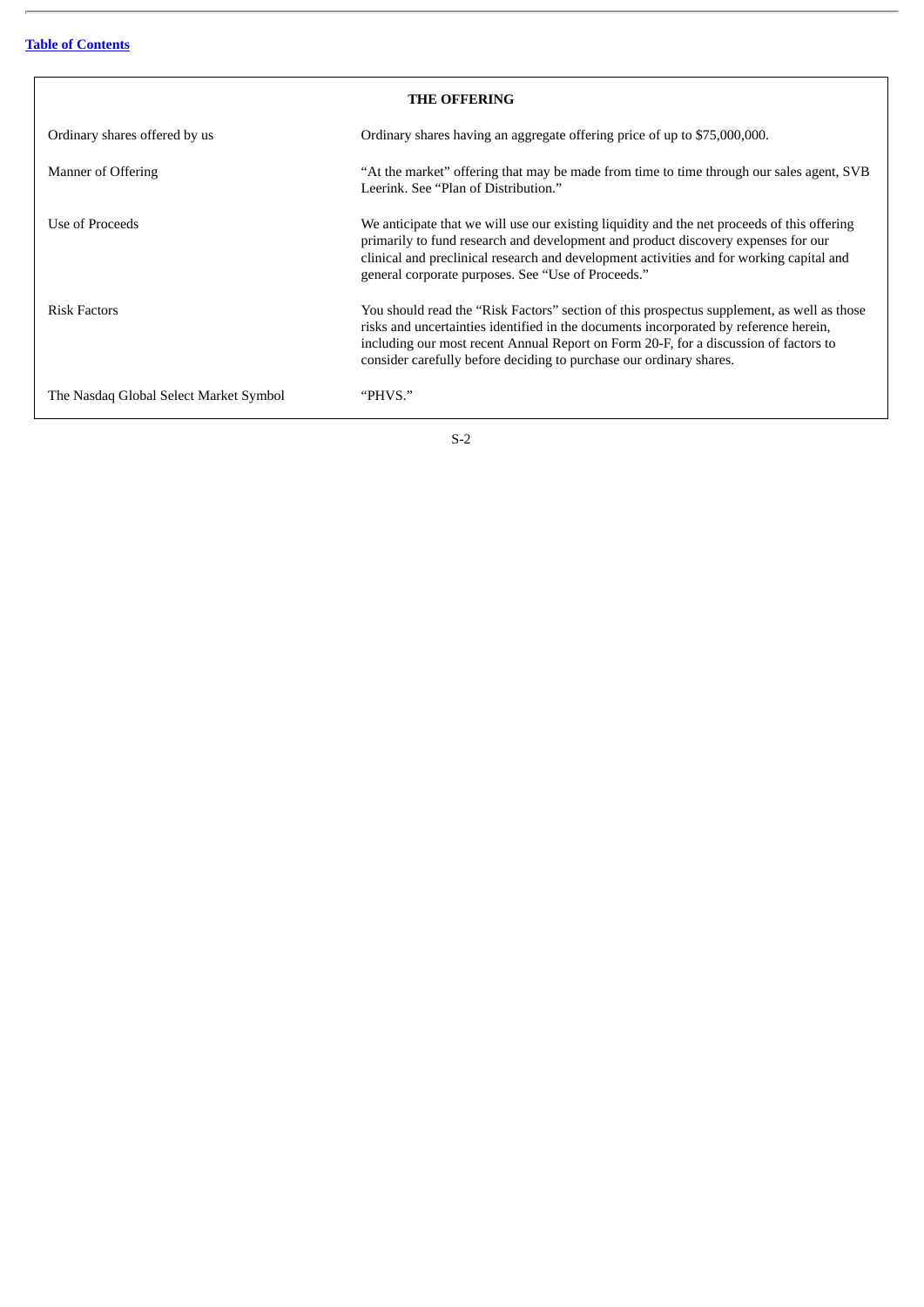#### **RISK FACTORS**

<span id="page-8-0"></span>You should carefully consider the risks and uncertainties described below, as well as those risks and uncertainties identified in the documents incorporated by reference herein, including our most recent Annual Report on Form 20-F, before making an investment in our ordinary shares. Our business, financial condition or results of operations could be materially and adversely affected if any of these risks occurs, and as a result, the market price of our ordinary shares could decline and you could lose all or part of your investment. This prospectus supplement also contains forward-looking statements that involve risks and uncertainties. See "Special Note Regarding Forward-Looking Statements." Our actual results could differ materially *and adversely from those anticipated in these forward-looking statements as a result of certain factors.*

#### **Risks Related to this Offering**

#### Future sales, or the possibility of future sales, of a substantial number of our ordinary shares could adversely affect the price of the shares and *dilute shareholders.*

Future sales of a substantial number of our ordinary shares, or the perception that such sales will occur, could cause a decline in the market price of our ordinary shares. Pursuant to the at-the-market program, and potentially other offerings, we plan to continue to raise money to fund our operations through the issuance of our equity securities. If our existing shareholders sell substantial amounts of ordinary shares in the public market, or the market perceives that such sales may occur, the market price of our ordinary shares and our ability to raise capital through an issue of equity securities in the future could be adversely affected. In addition, we have registered on a Form S-8 registration statement all ordinary shares that we may issue under our equity compensation plans. As a result, these shares can be freely sold in the public market upon issuance, subject to volume limitations applicable to affiliates.

If we sell ordinary shares, convertible securities or other equity securities, existing shareholders may be diluted by such sales, and in certain cases new investors could gain rights superior to our existing shareholders. Any sales of our ordinary shares, or the perception that such sales could occur, could have a negative impact on the trading price of our shares.

#### *If you purchase ordinary shares in this offering, you will suffer immediate dilution of your investment.*

The public offering price of our ordinary shares may exceed the as adjusted net tangible book value per ordinary share. Therefore, if you purchase ordinary shares in this offering, you may pay a price per ordinary share that substantially exceeds our as adjusted net tangible book value per ordinary share after this offering. To the extent outstanding options or warrants are exercised, you will incur further dilution.

Assuming that an aggregate of 4,411,765 of our ordinary shares are sold at a price of \$17.00 per share pursuant to this prospectus supplement, which was the last reported sale price of our ordinary shares on Nasdaq on March 10, 2022, for aggregate gross proceeds of \$75,000,000, after deducting commissions and estimated aggregate offering expenses payable by us, you would experience immediate dilution of \$8.28 per ordinary share, representing the difference between our as adjusted net tangible book value per ordinary share as of September 30, 2021, after giving effect to this offering and the assumed offering price.

#### We may be a passive foreign investment company, or "PFIC," which could result in adverse U.S. federal income tax consequences to U.S. investors.

Under the United States Internal Revenue Code of 1986, as amended, or the Code, we will be a PFIC for any taxable year in which, after the application of certain look-through rules with respect to subsidiaries, either (i) 75% or more of our gross income consists of "passive income," or (ii) 50% or more of the average quarterly value of our assets consists of assets that produce, or are held for the production of, "passive income." Passive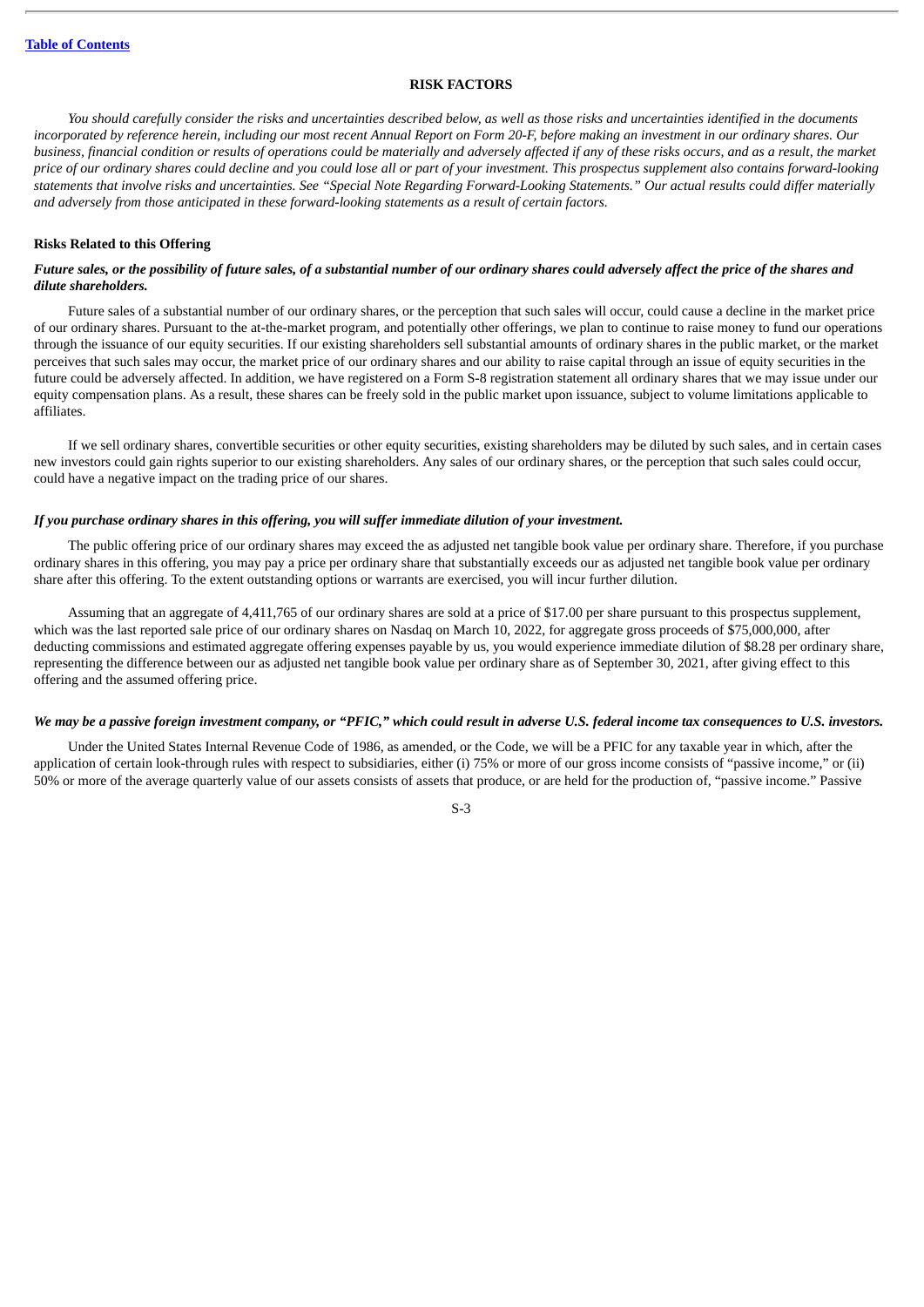income generally includes dividends, interest, certain non-active rents and royalties, and capital gains. Based on the nature of our business, our financial statements, our expectations about the nature and amount of our income, assets and activities and the expected price of our ordinary shares in this offering, we do not believe we were a PFIC in 2021 and we do not expect to be a PFIC for our current taxable year or in the foreseeable future. In addition, we may, directly or indirectly, hold equity interests in other PFICs. Whether we or any of our subsidiaries will be a PFIC in 2022 or any future year is a factual determination that must be made annually at the close of each taxable year, and, thus, is subject to significant uncertainty; because a determination of whether a company is a PFIC must be made annually after the end of each taxable year and will depend on the composition of our income and assets and the market value of our assets from time to time, we cannot assure you that we will not be a PFIC for the current or any future taxable year. Accordingly, there can be no assurance that we will not be a PFIC in 2022 or any future taxable year.

If we are a PFIC for any taxable year during which a U.S. Holder (as defined in "Material United States and Dutch Income Tax Considerations— Material U.S. Federal Income Tax Considerations to U.S. Holders") holds our ordinary shares, we generally would continue to be treated as a PFIC with respect to that U.S. investor for all succeeding years during which the U.S. Holder holds our ordinary shares even if we ceased to meet the threshold requirements for PFIC status, unless certain exceptions apply. Such a U.S. Holder may be subject to adverse U.S. federal income tax consequences, including (i) the treatment of all or a portion of any gain on disposition as ordinary income, (ii) the application of a deferred interest charge on such gain and the receipt of certain dividends and (iii) compliance with certain reporting requirements. There is no assurance that we will provide information that will enable investors to make a qualified electing fund election, also known as a QEF Election, which could mitigate the adverse U.S. federal income tax consequences should we be classified as a PFIC.

For further discussion, see "Material United States and Dutch Tax Considerations—Material U.S. Federal Income Tax Considerations to U.S. Holders."

#### The ordinary shares offered in this offering will be sold in "at the market offerings." Investors who purchase our ordinary shares in this offering at *different times will likely pay different prices.*

Investors who purchase our ordinary shares in this offering at different times will likely pay different prices, and so may experience different outcomes in their investment results. We will have discretion, subject to market demand, to vary the timing, prices and numbers of ordinary shares sold, and subject to certain limitations in the sales agreement, there is no minimum or maximum sales price. Investors may experience a decline in the value of their ordinary shares and dilution as a result of sales made at prices lower than the prices they paid.

#### We have broad discretion in the use of the net proceeds from this offering, and we may not use them effectively.

We currently intend to use the net proceeds from this offering as described in "Use of Proceeds." However, our board of directors and our management retain broad discretion in the application of the net proceeds from this offering and could spend the proceeds in ways that do not improve our results of operations or enhance the value of our ordinary shares. Our failure to apply these funds effectively could result in financial losses, which could have a material adverse effect on our business, results of operations, financial condition and prospects.

#### *It is not possible to predict the aggregate proceeds resulting from sales made under the Sales Agreement.*

Subject to certain limitations in the sales agreement and compliance with applicable law, we have the discretion to deliver a placement notice to SVB Leerink at any time throughout the term of the Sales Agreement. The number of ordinary shares that are sold through SVB Leerink after delivering a placement notice will fluctuate based on a number of factors, including the market price of our ordinary shares during the sales period, any limits we may set with SVB Leerink in any applicable placement notice and the demand for our ordinary shares. Because the price per share of each share sold pursuant to the Sales Agreement will fluctuate over time, it is not currently possible to predict the aggregate proceeds to be raised in connection with sales under the sales agreement.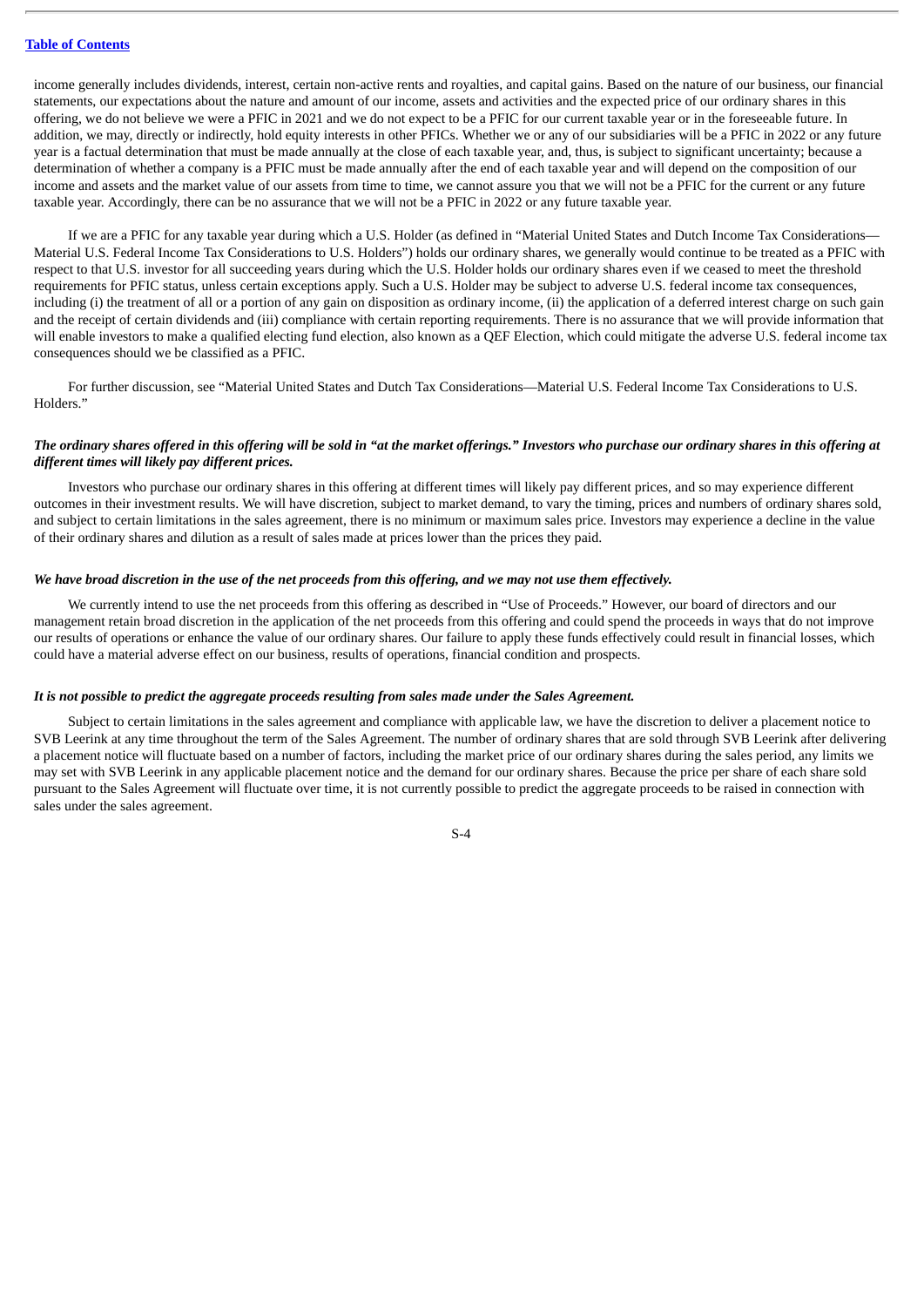#### **USE OF PROCEEDS**

<span id="page-10-0"></span>We may issue and sell our ordinary shares from time to time. Because there is no minimum offering amount required as a condition to close this offering, the actual total public offering amount, commissions and proceeds to us, if any, are not determinable at this time.

As of December 31, 2021, we had cash and cash equivalents of €209.4 million. We anticipate that we will use our existing liquidity and the net proceeds of this offering primarily to fund research and development and product discovery expenses for our clinical and preclinical research and development activities and for working capital and general corporate purposes.

Our expected use of the net proceeds from this offering represents our current intentions based upon our present plans and business conditions, which could change in the future as our plans and business conditions evolve. We cannot predict with certainty all of the particular uses for the net proceeds to be received upon the consummation of this offering or the amounts that we will actually spend on the uses set forth above. For example, we may use a portion of the net proceeds to in-license, acquire or invest in complementary technologies, products or assets. However, we have no current plan, commitments or obligations to do so. There is a risk that our development of our product candidates or any other future clinical development or product discovery program may not result in marketing approval. To the extent that we fail to obtain approval to market our product candidates or any other clinical development or product discovery program in a timely manner and have to continue clinical trials over a longer period of time, our research and development expenses may further increase. The amounts and timing of our actual expenditures and the extent of clinical development may vary significantly depending on numerous factors, including the progress, timing and completion of our development efforts, the status of and results from our ongoing clinical trials or any preclinical studies or other clinical trials we may commence in the future, the time and costs involved in obtaining regulatory approval for our product candidates or any other future clinical development or product discovery program, as well as maintaining our existing collaborations and any collaborations that we may enter into with third parties for our product candidates and any unforeseen cash needs. As a result, our board of directors ("Board") will have broad discretion in applying the net proceeds of this offering, and investors will be relying on our judgment regarding the application of the net proceeds of this offering.

Based on our current cash and current financial assets, we believe that our existing liquidity will enable us to fund our business through at least the next 18 months. The net proceeds of this offering, if we issue and sell our ordinary shares with maximum aggregate sales proceeds of \$75,000,000 as specified in this prospectus supplement, would extend our financial reach, assuming that the plans for our clinical and preclinical activities remain unchanged. We have based these estimates on assumptions that may prove to be incorrect, and we could use our available capital resources sooner than we currently expect.

Pending their use, we might plan to invest a portion of the net proceeds from this offering in short- and intermediate-term interest-bearing financial assets and certificates of deposit.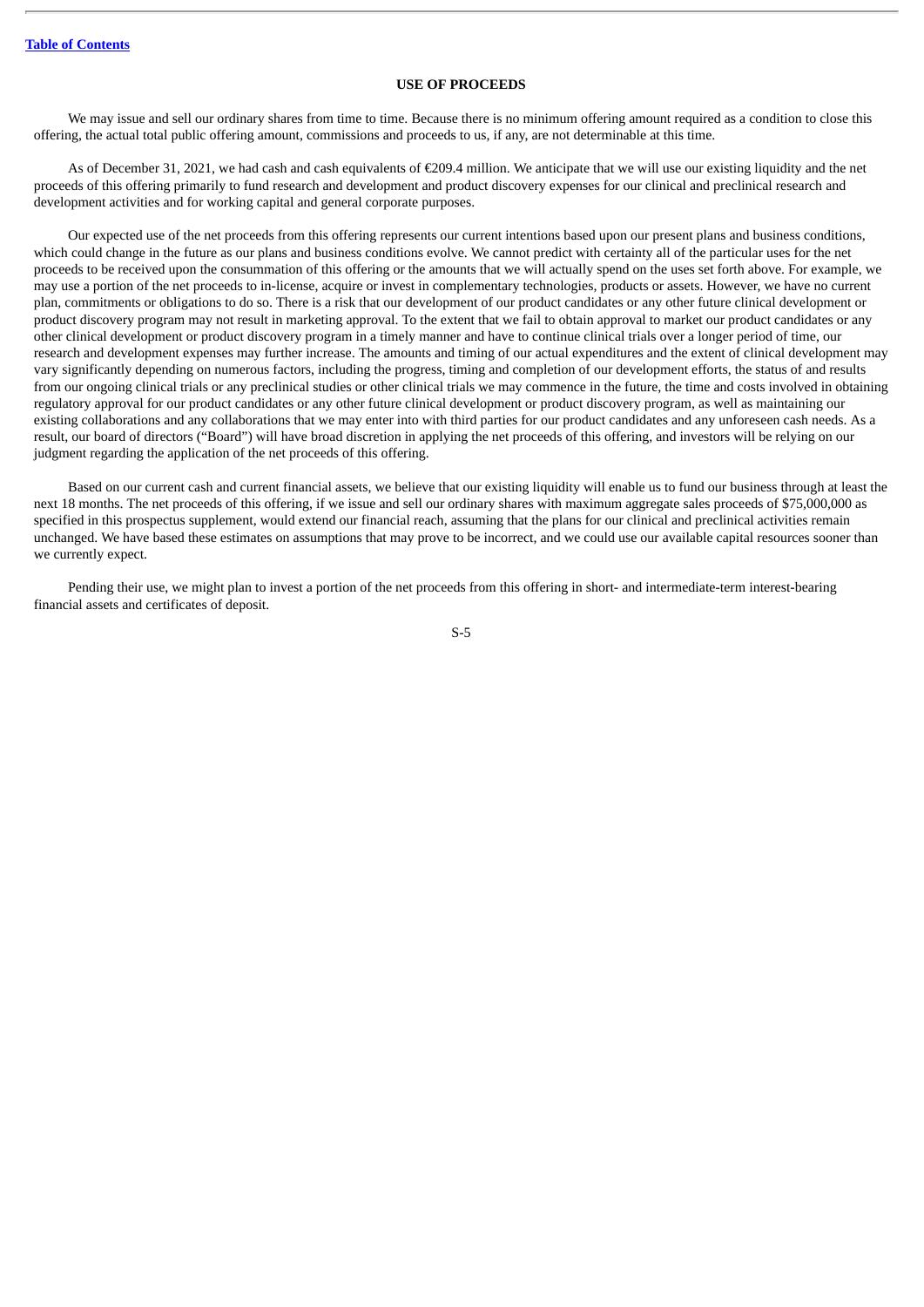#### **DIVIDEND POLICY**

<span id="page-11-0"></span>We have never declared or paid any dividends on our ordinary shares. We expect to retain all earnings, if any, generated by our operations for the development and growth of our business and do not anticipate paying any dividends to our shareholders in the foreseeable future. Under Dutch law, we may only pay dividends and other distributions from our reserves to the extent our shareholders' equity (*eigen vermogen*) exceeds the sum of the paid-in and called-up share capital plus the reserves required to be maintained by Dutch law or our Articles of Association and (if it concerns a distribution of profits) after adoption of our statutory annual accounts by our general meeting from which it appears that such dividend distribution is allowed. Subject to those restrictions, any future determination to pay dividends or other distributions from our reserves will be at the discretion of the Board and will depend upon a number of factors, including our results of operations, earnings, cash flow, financial condition, future prospects, contractual restrictions, capital investment requirements, restrictions imposed by applicable law and other factors considered relevant by the Board.

Under our Articles of Association, if any preferred shares are or have been outstanding, the preferred dividend is first paid out of our profits, if available for distribution, to the holders or former holders, as applicable, of those preferred shares to the extent they are entitled to such distribution under our Articles of Association, which we refer to as our preferred dividend. Thereafter, our Board may decide that all or part of our remaining profits shown in our adopted statutory annual accounts will be added to our reserves. After such reservation of any such profits, any remaining profits will be at the disposal of the general meeting at the proposal of our Board for distribution on our ordinary shares, subject to the applicable restrictions of Dutch law. Our Board is permitted, subject to certain requirements, and applicable restrictions of Dutch law, to declare interim dividends without the approval of the general meeting. Dividends and other distributions shall be made payable no later than the date determined by the Board. Claims to dividends and other distributions not made within five years from the date that such dividends or distributions became payable will lapse and any such amounts will be considered to have been forfeited to us (*verjaring*).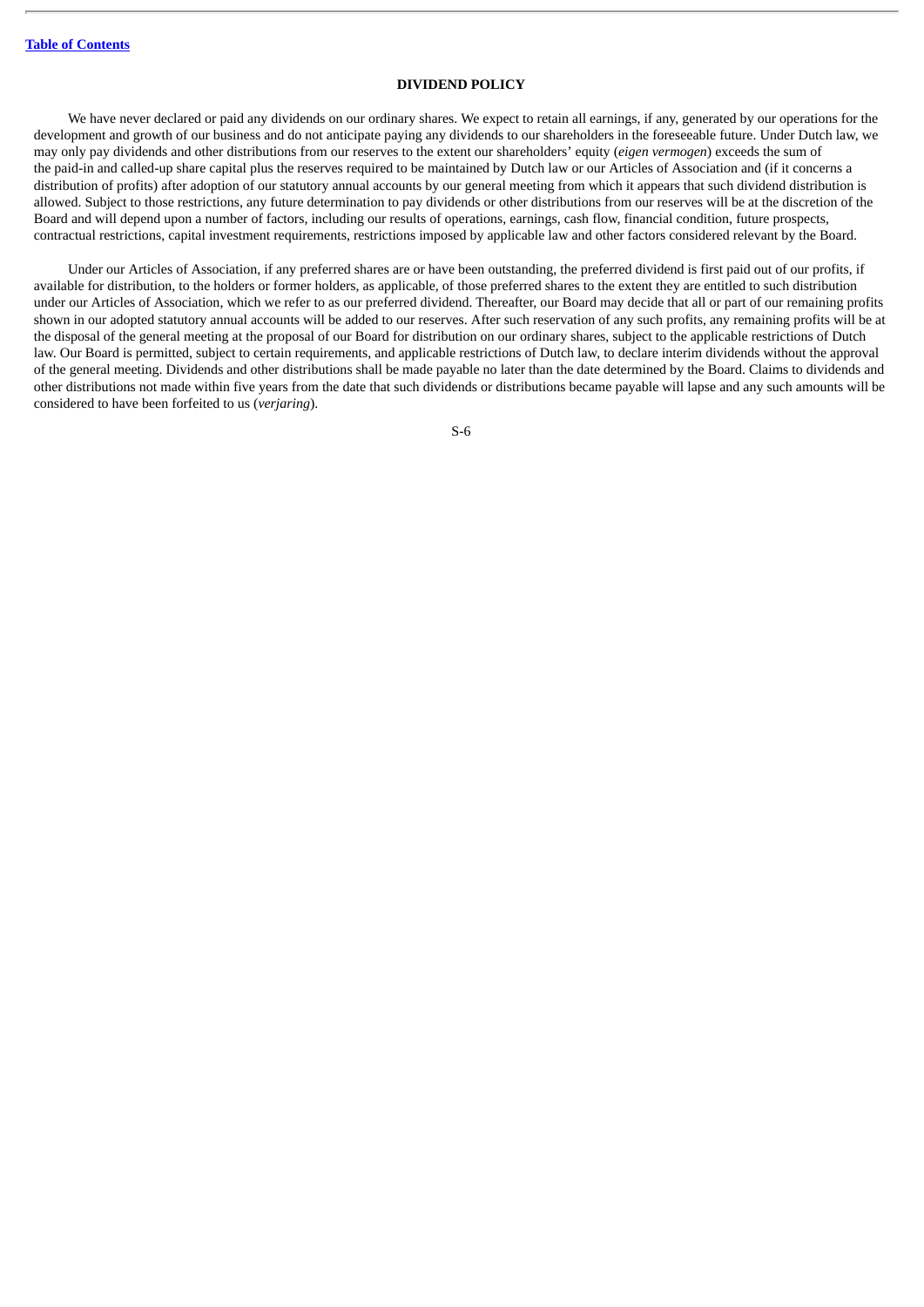#### **DILUTION**

<span id="page-12-0"></span>If you invest in our ordinary shares in this offering, your ownership interest will be diluted immediately to the extent of the difference between the price you pay in this offering and the net tangible book value per ordinary share after this offering.

Our net tangible book value as of September 30, 2021 was \$254.8 million (€215.4 million), or \$7.69 per ordinary share (€6.50 per ordinary share), based on 33,128,593 ordinary shares then outstanding. Net tangible book value per share represents the amount of our total assets less our total liabilities, excluding intangible assets, divided by 33,128,593, the total number of our ordinary shares issued and outstanding at September 30, 2021.

After giving effect to the assumed sale by us of our ordinary shares in the aggregate amount of \$75 million at an assumed public offering price of \$17.00 per share (the last sale price of our ordinary shares on March 10, 2022 as reported on Nasdaq), less the estimated commissions and estimated offering expenses payable by us, our net tangible book value at September 30, 2021 would have been \$327.4 million, or \$8.72 per ordinary share. This represents an immediate increase in net tangible book value of \$1.03 per share to existing shareholders and an immediate dilution of \$8.28 per share to investors in this offering. The following table illustrates this per share dilution. The as adjusted information is illustrative only and will adjust based on the actual price to the public, the actual number of shares sold and other terms of the offering determined at the time our ordinary shares are sold pursuant to this prospectus supplement. The shares sold in this offering, if any, will be sold from time to time at various prices.

| Assumed public offering price per share                                             | \$17.00 |
|-------------------------------------------------------------------------------------|---------|
| Net tangible book value per share as of September 30, 2021                          | \$ 7.69 |
| Increase per share attributable to new investors purchasing shares in this offering | \$1.03  |
| As adjusted net tangible book value per share after giving effect to this offering  | \$ 8.72 |
| Dilution per share to new investors                                                 | \$8.28  |

The above discussion and table are based on our actual ordinary shares outstanding as of September 30, 2021 and excludes:

- 2.5 million of our ordinary shares issuable upon the exercise of options outstanding as of September 30, 2021, at a weighted-average exercise price of \$10.86 per ordinary share ( $\epsilon$ 9.18 per ordinary share);
- 1.9 million ordinary shares covered by additional option awards available for issuance under our equity incentive plan as of September 30, 2021; and
- 0.27 million restricted stock units held by Senior Management and other employees as of September 30, 2021.

To the extent that outstanding options are exercised, you will experience further dilution. In addition, we may choose to raise additional capital due to market conditions or strategic considerations even if we believe we have sufficient funds for our current or future operating plans. To the extent that additional capital is raised through the sale of equity or convertible debt securities, the issuance of such securities may result in further dilution to our shareholders.

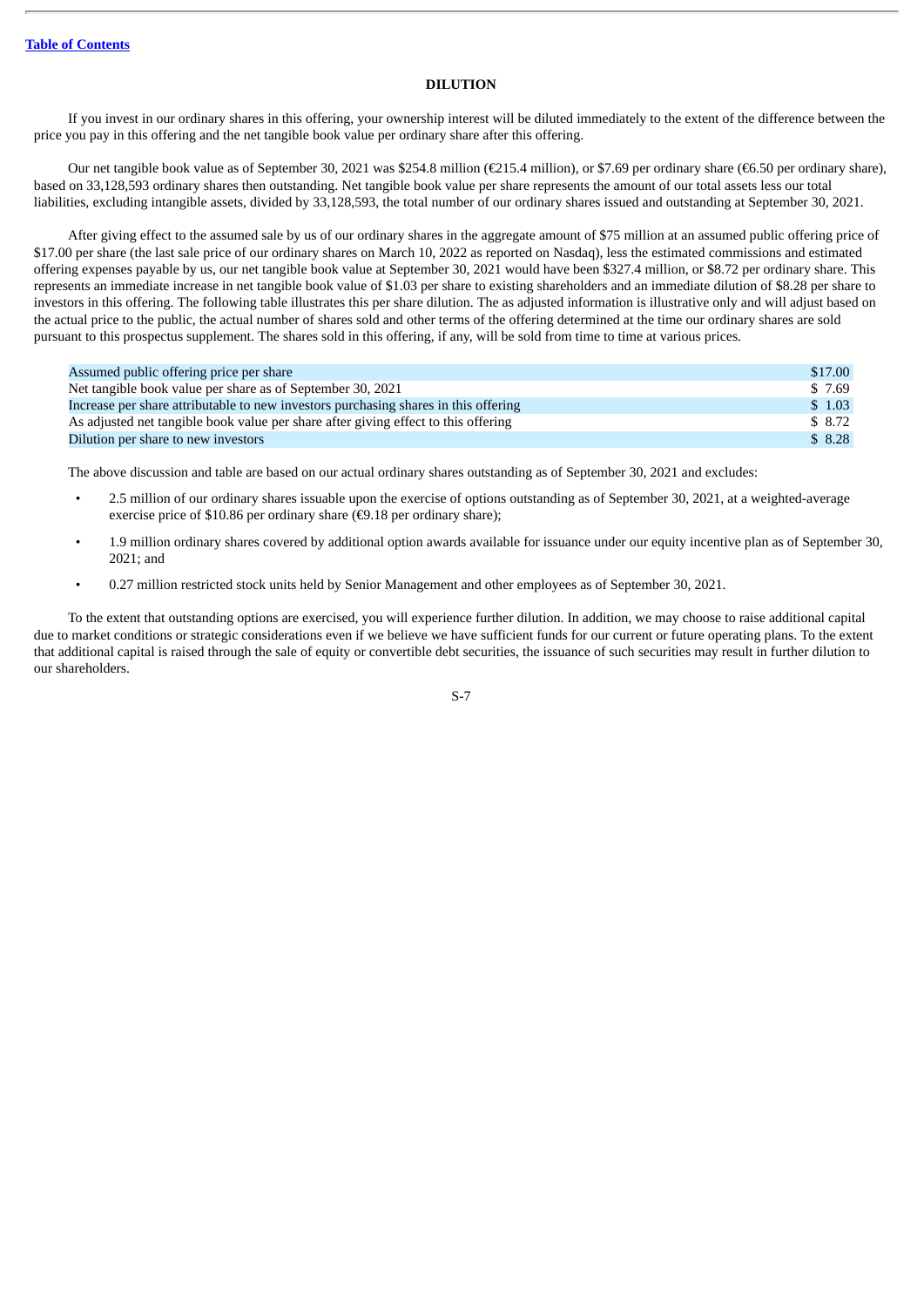#### **MATERIAL UNITED STATES AND DUTCH TAX CONSIDERATIONS**

<span id="page-13-0"></span>The information presented under the caption "—Material U.S. Federal Income Tax Considerations to U.S. Holders" below is a discussion of material U.S. federal income tax considerations to a U.S. Holder (as defined below) of owning and disposing of our ordinary shares. The information presented under the caption "—Material Dutch Tax Considerations" is a discussion of material Dutch tax considerations of owning and disposing of our ordinary shares.

You should consult your tax advisor regarding the applicable tax consequences to you of investing in our ordinary shares under the laws of the United States (federal, state and local), the Netherlands, and any other applicable jurisdiction.

#### Material U.S. Federal Income Tax Considerations to U.S. Holders

The following is a discussion of the material U.S. federal income tax consequences to the U.S. Holders, as defined below, of owning and disposing of our ordinary shares. It does not describe all tax considerations that may be relevant to a particular person's decision to acquire our ordinary shares. This discussion applies only to a U.S. Holder that purchases our ordinary shares in connection with this offering and holds such ordinary shares as capital assets within the meaning of Section 1221 of the Code for U.S. federal income tax purposes, and this discussion applies only to such ordinary shares. This discussion is general in nature and it does not describe all of the U.S. federal income tax consequences that may be relevant in light of the U.S. Holder's particular circumstances, including the potential application of the Medicare contribution tax, estate or gift tax consequences, any tax consequences other than U.S. federal income tax consequences, and tax consequences applicable to U.S. Holders subject to special rules, such as:

- certain financial institutions;
- corporations that accumulate earnings to avoid U.S. federal income tax, or expatriated entities subject to Section 7874 of the Code;
- dealers or traders in securities who use a mark-to-market method of tax accounting;
- persons holding ordinary shares as part of a hedging transaction, straddle, wash sale, conversion transaction or other integrated transaction or persons entering into a constructive sale with respect to the ordinary shares;
- persons whose functional currency for U.S. federal income tax purposes is not the U.S. dollar;
- entities or arrangements classified as partnerships for U.S. federal income tax purposes;
- tax-exempt entities;
- "individual retirement accounts," "Roth IRAs" or other tax-deferred accounts;
- any persons that acquire ordinary shares directly or indirectly in connection with the performance of services;
- persons who are subject to Section 451(b) of the Code;
- persons that own or are deemed to own ten percent or more of our shares (by vote or value);
- S corporations and any investors therein, regulated investment companies, real estate investment trusts, real estate mortgage investment conduits; or
- persons holding ordinary shares in connection with a trade or business conducted outside of the United States.

If an entity that is classified as a partnership for U.S. federal income tax purposes holds ordinary shares, the U.S. federal income tax treatment of a partner will generally depend on the status of the partner and the activities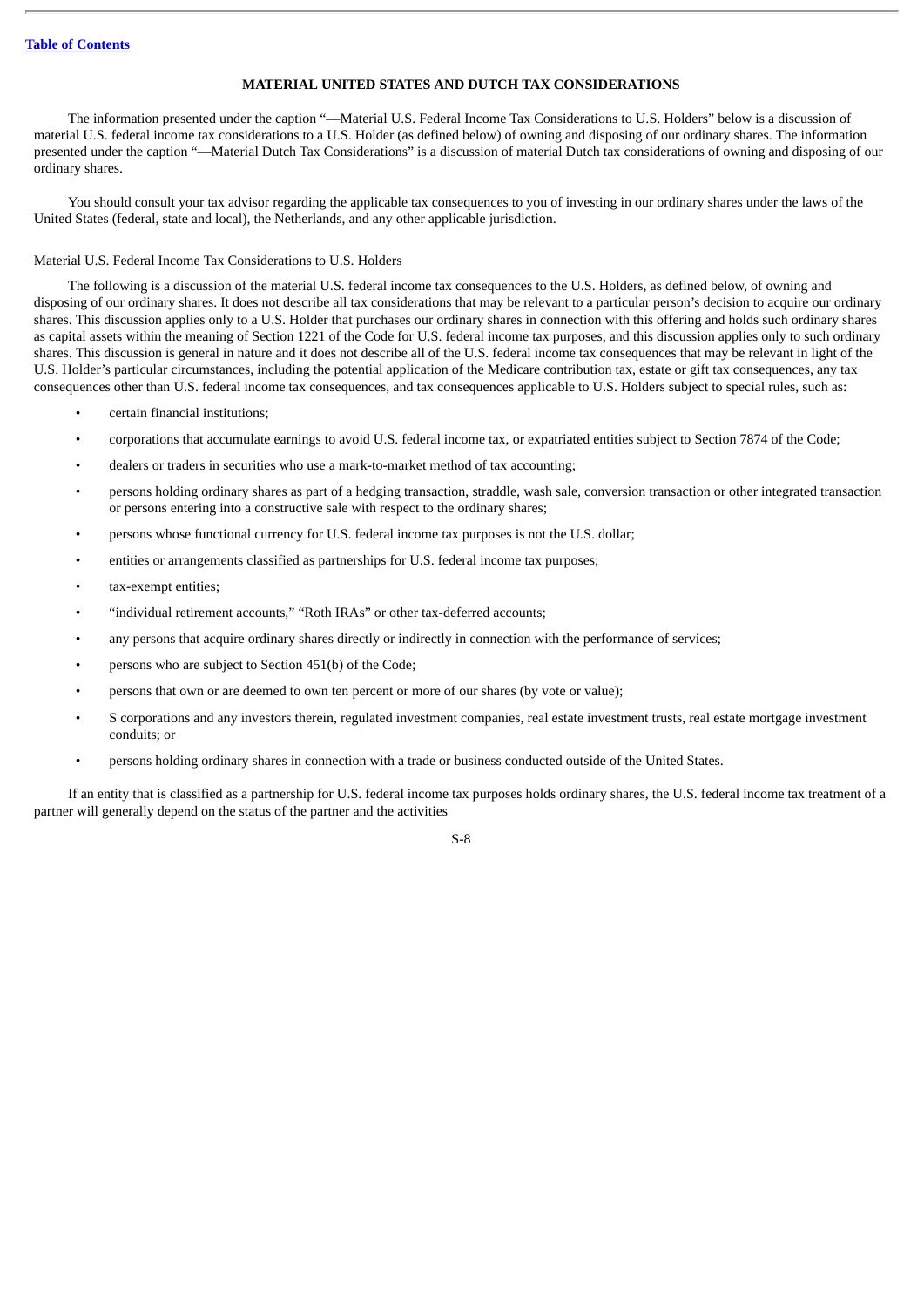of the partner and the partnership. Partnerships holding ordinary shares and partners in such partnerships should consult their tax advisers as to the particular U.S. federal income tax consequences of owning and disposing of ordinary shares.

This discussion is based on the Code, administrative pronouncements, judicial decisions, final, temporary and proposed Treasury regulations, and the income tax treaty between the Netherlands and the United States, or the Treaty, all as of the date hereof, any of which is subject to change or differing interpretations, possibly with retroactive effect, so as to result in U.S. federal income tax consequences different from those discussed below. We have not sought, and do not expect to seek, any ruling from the U.S. Internal Revenue Service, or the Service or IRS, with respect to the statements made and the conclusions reached in the following summary, and there can be no assurance that the Service or a court would agree with our statements and conclusions or that a court would not sustain any challenge by the Service in the event of litigation.

A "U.S. Holder" is a holder who, for U.S. federal income tax purposes, is a beneficial owner of ordinary shares, who is eligible for the benefits of the Treaty and who is:

- a citizen or individual resident of the United States;
- a corporation, or other entity taxable as a corporation for U.S. federal income tax purposes, created or organized in or under the laws of the United States, any state therein or the District of Columbia;
- an estate, the income of which is subject to U.S. federal income taxation regardless of its source; or
- a trust if either (1) a court within the U.S. is able to exercise primary jurisdiction over the administration of the trust and one or more U.S. persons have the authority to control all substantial decisions of the trust, or (2) the trust has a valid election in effect under applicable Treasury regulations to be treated as a U.S. person.

THIS SUMMARY IS FOR GENERAL INFORMATION PURPOSES ONLY, AND IS NOT INTENDED TO BE, AND SHOULD NOT BE CONSTRUED TO BE, LEGAL OR TAX ADVICE TO ANY PARTICULAR HOLDER. PROSPECTIVE INVESTORS ARE URGED TO CONSULT THEIR TAX ADVISORS WITH REGARD TO THE APPLICATION OF THE U.S. FEDERAL INCOME TAX LAWS, AS WELL AS THE APPLICATION OF U.S. NON-INCOME TAX LAWS AND THE LAWS OF ANY STATE, LOCAL OR NON-U.S. JURISDICTION, IN LIGHT OF THEIR PARTICULAR SITUATION.

#### *Taxation of Distributions*

As discussed above under "Dividend Policy," we do not expect to make distributions on our ordinary shares in the near future. In the event that we do make distributions of cash or other property, subject to the PFIC rules described below, distributions paid on our ordinary shares will generally be treated as dividends to the extent paid out of our current or accumulated earnings and profits (as determined under U.S. federal income tax principles). Because we do not maintain calculations of our earnings and profits under U.S. federal income tax principles, we expect that distributions generally will be reported to U.S. Holders as dividends. If and for so long as our ordinary shares are listed on the Nasdaq or another established securities market in the United States or if and for so long as we are eligible for benefits under the Treaty, dividends paid to certain non-corporate U.S. Holders may be eligible for taxation as "qualified dividend income" if we are not treated as a PFIC with respect to the U.S. Holder and were not treated as a PFIC with respect to the U.S. Holder in the preceding taxable year, and if certain other requirements are met. Therefore, subject to applicable limitations, dividends paid to certain non-corporate U.S. Holders may be taxable at rates not in excess of the long-term capital gain rate applicable to such U.S. Holders. U.S. Holders should consult their tax advisers regarding the availability of the reduced tax rate on dividends in their particular circumstances. The amount of a dividend will include any amounts withheld by us in respect of Dutch income taxes. Subject to the PFIC rules described below, the amount of the dividend will be treated as foreign-source dividend income to U.S. Holders and will not be eligible for the dividends-received deduction generally available to U.S. corporations under the United States Internal Revenue Code.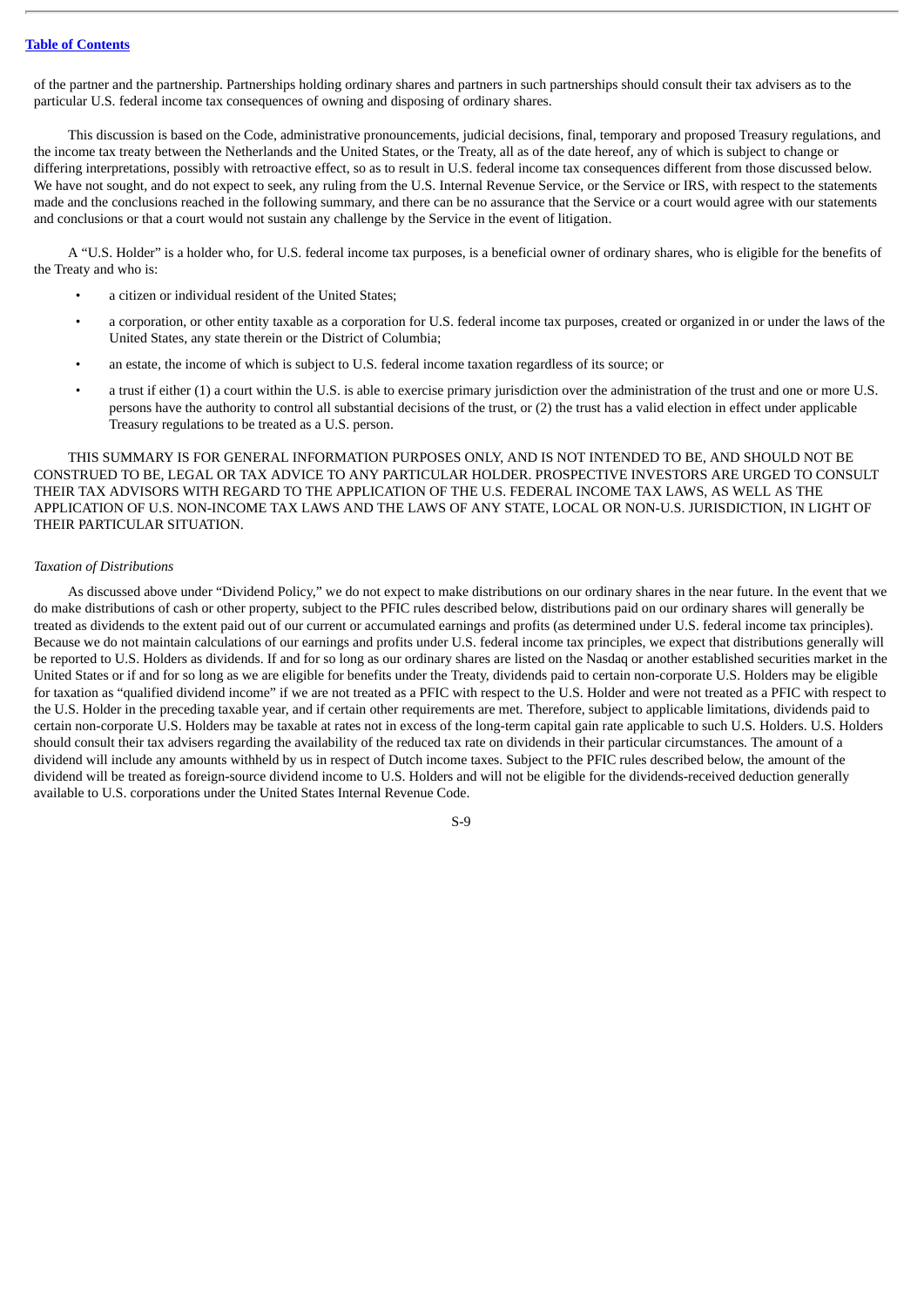Subject to the PFIC rules described below, dividends will be included in a U.S. Holder's income on the date of the U.S. Holder's receipt of the dividend. The amount of any dividend income paid in euros will be the U.S. dollar amount calculated by reference to the exchange rate in effect on the date of actual or constructive receipt, regardless of whether the payment is in fact converted into U.S. dollars at that time. If the dividend is converted into U.S. dollars on the date of receipt, a U.S. Holder should not be required to recognize foreign currency gain or loss in respect of the dividend income. A U.S. Holder may have foreign currency gain or loss if the dividend is converted into U.S. dollars after the date of receipt.

Subject to applicable limitations, some of which vary depending upon the U.S. Holder's particular circumstances, Dutch income taxes withheld from dividends on our ordinary shares at a rate not exceeding the rate provided by the Treaty will be creditable against the U.S. Holder's U.S. federal income tax liability. Dutch taxes withheld in excess of the rate applicable under the Treaty will not be eligible for credit against a U.S. Holder's U.S. federal income tax liability. The rules governing foreign tax credits are complex, and U.S. Holders should consult their tax advisers regarding the creditability of foreign taxes in their particular circumstances. In lieu of claiming a foreign tax credit, U.S. Holders may, at their election, deduct foreign taxes, including any Dutch income tax, in computing their taxable income, subject to generally applicable limitations under U.S. law. An election to deduct foreign taxes instead of claiming foreign tax credits applies to all foreign taxes paid or accrued in the taxable year. The rules governing foreign tax credits are complex and U.S. Holders should consult their tax advisers regarding the creditability of foreign taxes in their particular circumstances. In lieu of claiming a foreign tax credit, U.S. Holders may deduct foreign taxes, including any Dutch withholding tax, in computing their taxable income, subject to generally applicable limitations under U.S. law. An election to deduct foreign taxes instead of claiming foreign tax credits applies to all foreign taxes paid or accrued in the taxable year.

#### *Sale or Other Disposition of Ordinary Shares*

Subject to the PFIC rules described below, gain or loss realized on the sale or other disposition of ordinary shares will be capital gain or loss and will be long-term capital gain or loss if the U.S. Holder held the ordinary shares for more than one year. The amount of the gain or loss will equal the difference between the U.S. Holder's tax basis in the ordinary shares disposed of and the amount realized on the disposition, in each case as determined in U.S. dollars. This gain or loss will generally be U.S.-source gain or loss for foreign tax credit purposes. The deductibility of capital losses is subject to various limitations.

#### *Passive Foreign Investment Company Rules*

Under the Code, we will be a PFIC for any taxable year in which, after the application of certain "look-through" rules with respect to subsidiaries, either (i) 75% or more of our gross income consists of "passive income," or (ii) 50% or more of the average quarterly value of our assets consist of assets that produce, or are held for the production of, "passive income." For purposes of the above calculations, we will be treated as if we hold our proportionate share of the assets of, and receive directly our proportionate share of the income of, any other corporation in which we directly or indirectly own at least 25%, by value, of the shares of such corporation. Passive income generally includes dividends, interest, rents, certain non-active royalties and capital gains. Based on the nature of our business, our financial statements, our expectations about the nature and amount of our income, assets and activities and the expected price of our ordinary shares in this offering, we do not believe we were a PFIC in 2021 and we do not expect to be a PFIC for our current taxable year or in the foreseeable future. In addition, we may, directly or indirectly, hold equity interests in other PFICs, or Lower-tier PFICs. Whether we or any of our subsidiaries will be a PFIC in 2022 or any future year is a factual determination that must be made annually at the close of each taxable year, and, thus, is subject to significant uncertainty; because among other things (i) a determination of whether a company is a PFIC must be made annually after the end of each taxable year and will depend on the composition of our income and assets and the market value of our assets from time to time and (ii) we will hold a substantial amount of cash following this offering, we cannot assure you that we will not be a PFIC for the current or any future taxable year. Accordingly, there can be no assurance that we will not be a PFIC in 2022 or any future taxable year. If we are a PFIC for any year during which a U.S. Holder holds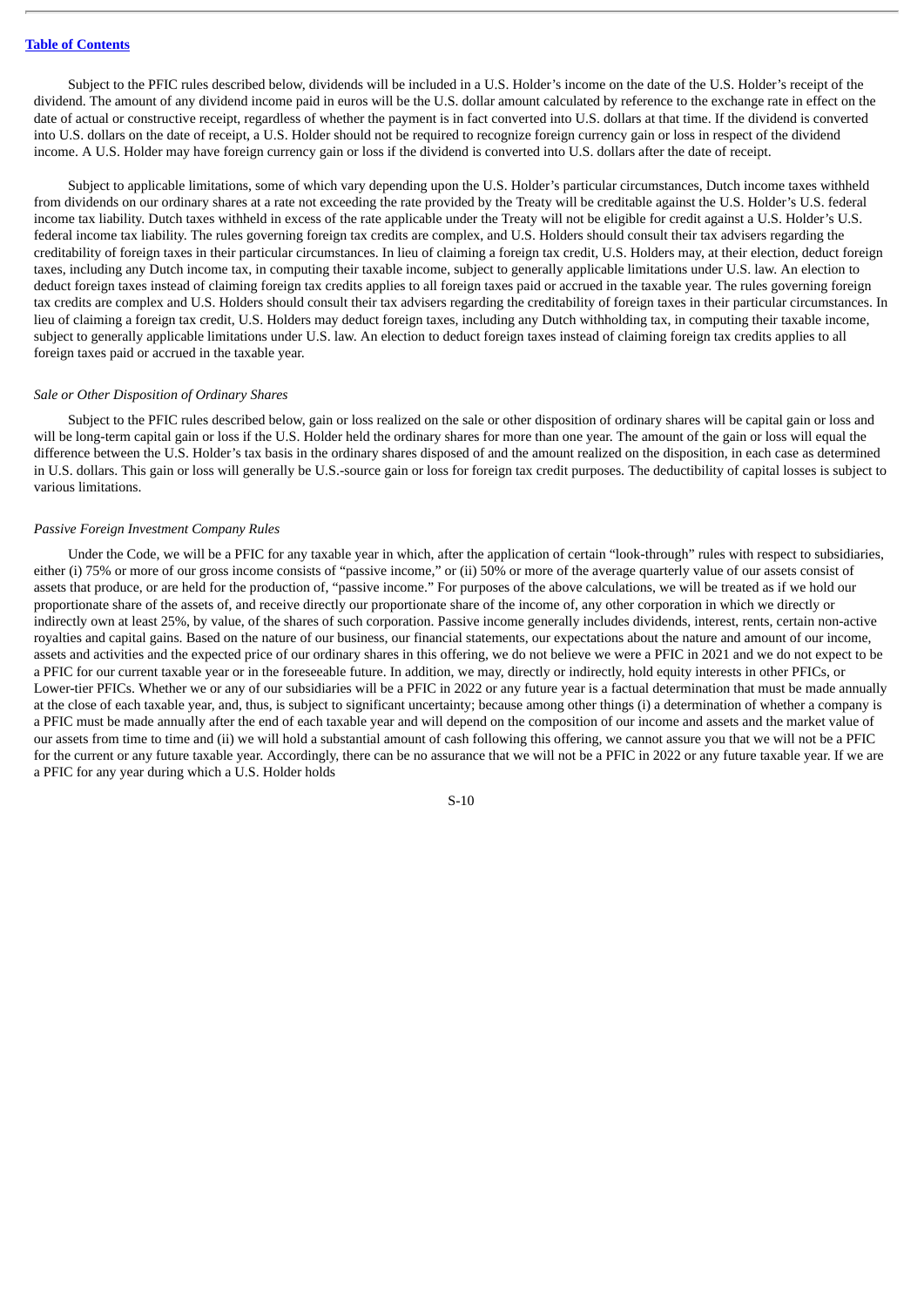or is deemed to hold ordinary shares, we generally would continue to be treated as a PFIC with respect to that U.S. Holder for all succeeding years during which the U.S. Holder holds or is deemed to hold ordinary shares, even if we ceased to meet the threshold requirements for PFIC status, unless under certain circumstances the U.S. Holder makes a valid deemed sale or deemed dividend election under the applicable Treasury regulations with respect to its ordinary shares.

Under certain attribution rules, assuming we are a PFIC, U.S. Holders will be deemed to own their proportionate shares of any Lower-tier PFICs and will be subject to U.S. federal income tax according to the rules described in the following paragraphs on (i) certain distributions by a Lower-tier PFIC and (ii) a disposition of shares of a Lower-tier PFIC, in each case as if the U.S. Holder held such shares directly, even if the U.S. Holder has not received the proceeds of those distributions or dispositions.

Generally, if we were a PFIC for any taxable year during which a U.S. Holder held or is deemed to have held ordinary shares, gain recognized by a U.S. Holder on a sale or other disposition (including certain pledges) of such ordinary shares, or an indirect disposition of shares of a Lower-tier PFIC, would be allocated ratably over the U.S. Holder's holding period for such ordinary shares. The amounts allocated to the taxable year of the sale or other disposition and to any year before we became a PFIC would be taxed as ordinary income. The amount allocated to each other taxable year would be subject to tax at the highest rate in effect for individuals or corporations, as appropriate, for that taxable year, and an interest charge would be imposed on the amount allocated to that taxable year. Further, to the extent that any distribution received by a U.S. Holder with respect to its ordinary shares (or a distribution by a Lower-tier PFIC to its shareholder that is deemed to be received by a U.S. Holder) exceeds 125% of the average of the annual distributions on the ordinary shares received during the preceding three years or the U.S. Holder's holding period, whichever is shorter, that distribution would be subject to taxation in the same manner as gain, described immediately above.

A U.S. Holder can avoid certain of the adverse rules described above by making a mark-to-market election with respect to its ordinary shares, provided that the ordinary shares are "marketable." Ordinary shares will be marketable if they are "regularly traded" on a "qualified exchange" or other market within the meaning of applicable Treasury regulations. If a U.S. Holder makes the mark-to-market election, it generally will recognize as ordinary income any excess of the fair market value of the ordinary shares at the end of each taxable year over their adjusted tax basis, and will recognize an ordinary loss in respect of any excess of the adjusted tax basis of the ordinary shares over their fair market value at the end of the taxable year (but only to the extent of the net amount of income previously included as a result of the mark-to-market election). If a U.S. Holder makes the election, the U.S. Holder's tax basis in the ordinary shares will be adjusted to reflect the income or loss amounts recognized. Any gain recognized on the sale or other disposition of ordinary shares, as applicable, in a year when we are a PFIC will be treated as ordinary income and any loss will be treated as an ordinary loss (but only to the extent of the net amount of income previously included as a result of the mark-to-market election). A mark-to-market election generally cannot be made for equity interests in any Lower-tier PFIC unless shares of such Lower-tier PFIC are themselves "marketable." As a result, if a U.S. Holder makes a mark-to-market election with respect to our ordinary shares, the U.S. Holder would nevertheless be subject to the PFIC rules described above with respect to its indirect interest in any Lower-tier PFIC unless the U.S. Holder makes a QEF Election with respect to such Lower-tier PFIC, as discussed below. U.S. Holders should consult their tax advisers regarding the availability and advisability of making a mark-to-market election in their particular circumstances.

In addition, in order to avoid the application of the foregoing rules, a United States person that owns stock in a PFIC for U.S. federal income tax purposes may make a QEF Election with respect to such PFIC, and each PFIC in which the PFIC holds equity interests, if the PFIC provides the information necessary for such election to be made. In order to make such an election, a United States person would be required to make the QEF Election for each PFIC by attaching a separate properly completed IRS Form 8621 for each PFIC to the United States person's timely filed U.S. federal income tax return generally for the first taxable year that the entity is treated as a PFIC with respect to the United States person. A U.S. Holder generally may make a separate election to defer payment of taxes on the undistributed income inclusion under the QEF rules, but if deferred, any such taxes are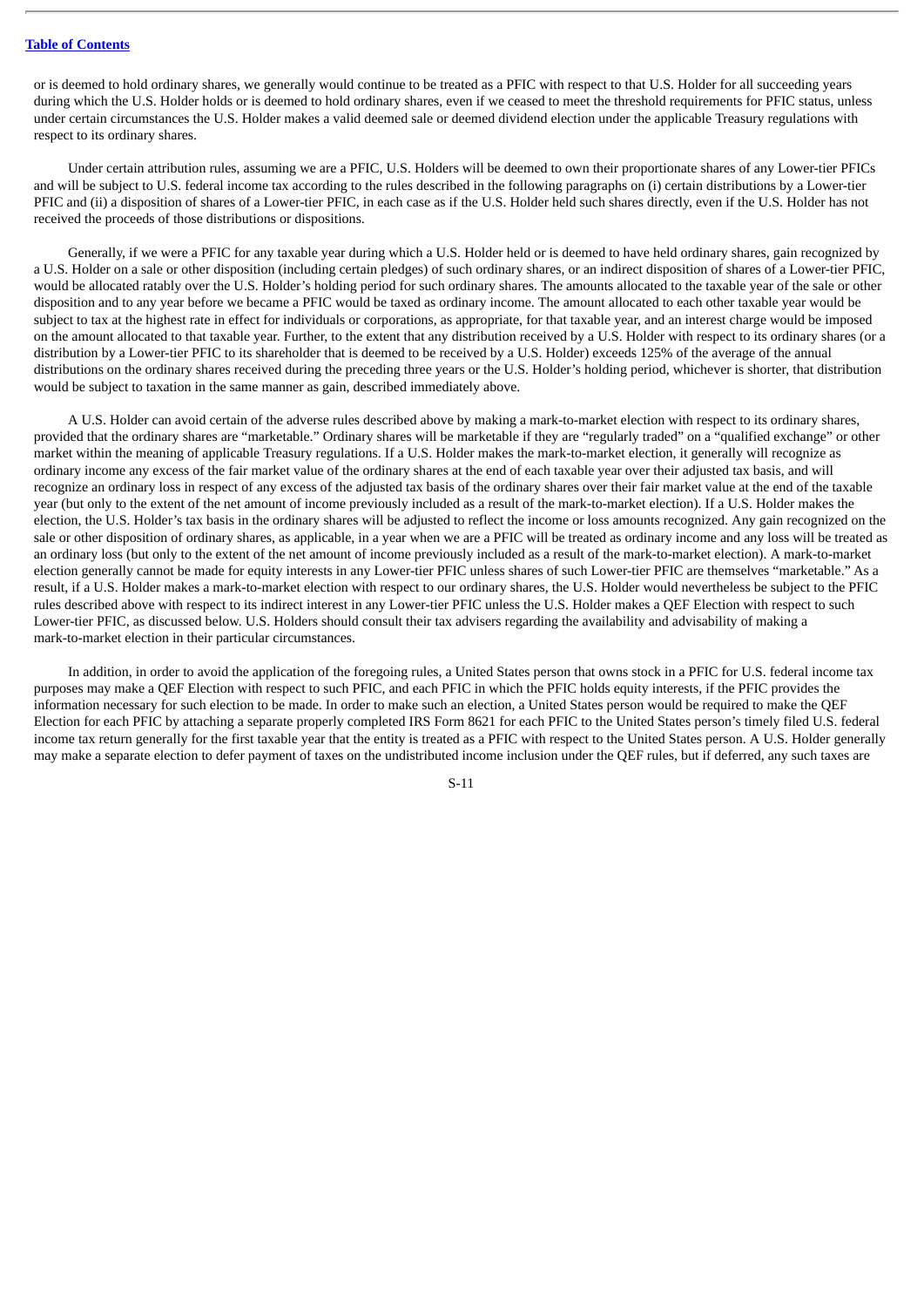subject to an interest charge. If a United States person makes a QEF Election with respect to a PFIC, the United States person will be currently taxable on its pro rata share of the PFIC's ordinary earnings and net capital gain (at ordinary income and capital gain rates, respectively) for each taxable year that the entity is classified as a PFIC and will not be required to include such amounts in income when actually distributed by the PFIC. There is no assurance that we will provide information necessary for U.S. Holders to make QEF Elections. If a U.S. Holder makes a QEF Election with respect to us, any distributions paid by us out of our earnings and profits that were previously included in the U.S. Holder's income under the QEF Election will not be taxable to the U.S. Holder. A U.S. Holder will increase its tax basis in its ordinary shares by an amount equal to any income included under the QEF Election and will decrease its tax basis by any amount distributed, if any, on the ordinary shares that is not included in its income. In addition, a U.S. Holder will recognize capital gain or loss on the disposition of ordinary shares in an amount equal to the difference between the amount realized and its adjusted tax basis in our ordinary shares. U.S. Holders should note that if they make QEF Elections with respect to us and Lower-tier PFICs, if any, they may be required to pay U.S. federal income tax with respect to their ordinary shares for any taxable year significantly in excess of any cash distributions, if any, received on the ordinary shares, as applicable, for such taxable year. If we determine that any of our subsidiaries is a Lower-tier PFIC for any taxable year, there is no assurance that we will provide information necessary for U.S. Holders to make a QEF Election with respect to such Lower-tier PFIC. U.S. Holders should consult their tax advisers regarding making QEF Elections in their particular circumstances.

In addition, if we were a PFIC or, with respect to a particular U.S. Holder, were treated as a PFIC for the taxable year in which we paid a dividend or for the prior taxable year, the preferential dividend rates discussed above with respect to dividends paid to certain non-corporate U.S. Holders would not apply.

If a U.S. Holder owns ordinary shares during any year in which we are a PFIC, the U.S. Holder generally must file annual reports, containing such information as the U.S. Treasury may require on IRS Form 8621 (or any successor form) with respect to us, generally with the U.S. Holder's federal income tax return for that year, unless otherwise specified in the instructions with respect to such form.

U.S. Holders should consult their tax advisors concerning our potential PFIC status and the potential application of the PFIC rules. The U.S. federal income tax rules relating to PFICs are very complex. U.S. Holders are strongly urged to consult their tax advisors with respect to the impact of PFIC status on the purchase, ownership and disposition of our ordinary shares, as applicable, the consequences to them of an investment in a PFIC (and any Lower-tier PFICs), any elections available with respect to the ordinary shares and the IRS information reporting obligations with respect to the purchase, ownership and disposition of ordinary shares of a PFIC.

#### *Information Reporting with Respect to Foreign Financial Assets*

Payments of dividends and sales proceeds that are made within the United States or through certain U.S.-related financial intermediaries generally are subject to information reporting, and may be subject to backup withholding, unless (i) the U.S. Holder is a corporation or other exempt recipient or (ii) in the case of backup withholding, the U.S. Holder provides a correct taxpayer identification number and certifies that it is not subject to backup withholding.

The amount of any backup withholding from a payment to a U.S. Holder will be allowed as a credit against the U.S. Holder's U.S. federal income tax liability and may entitle it to a refund, provided that the required information is timely furnished to the IRS.

#### *Information Reporting and Backup Withholding*

Certain U.S. Holders who are individuals and certain entities may be required to report information relating to an interest in our ordinary shares, subject to certain exceptions (including an exception for ordinary shares held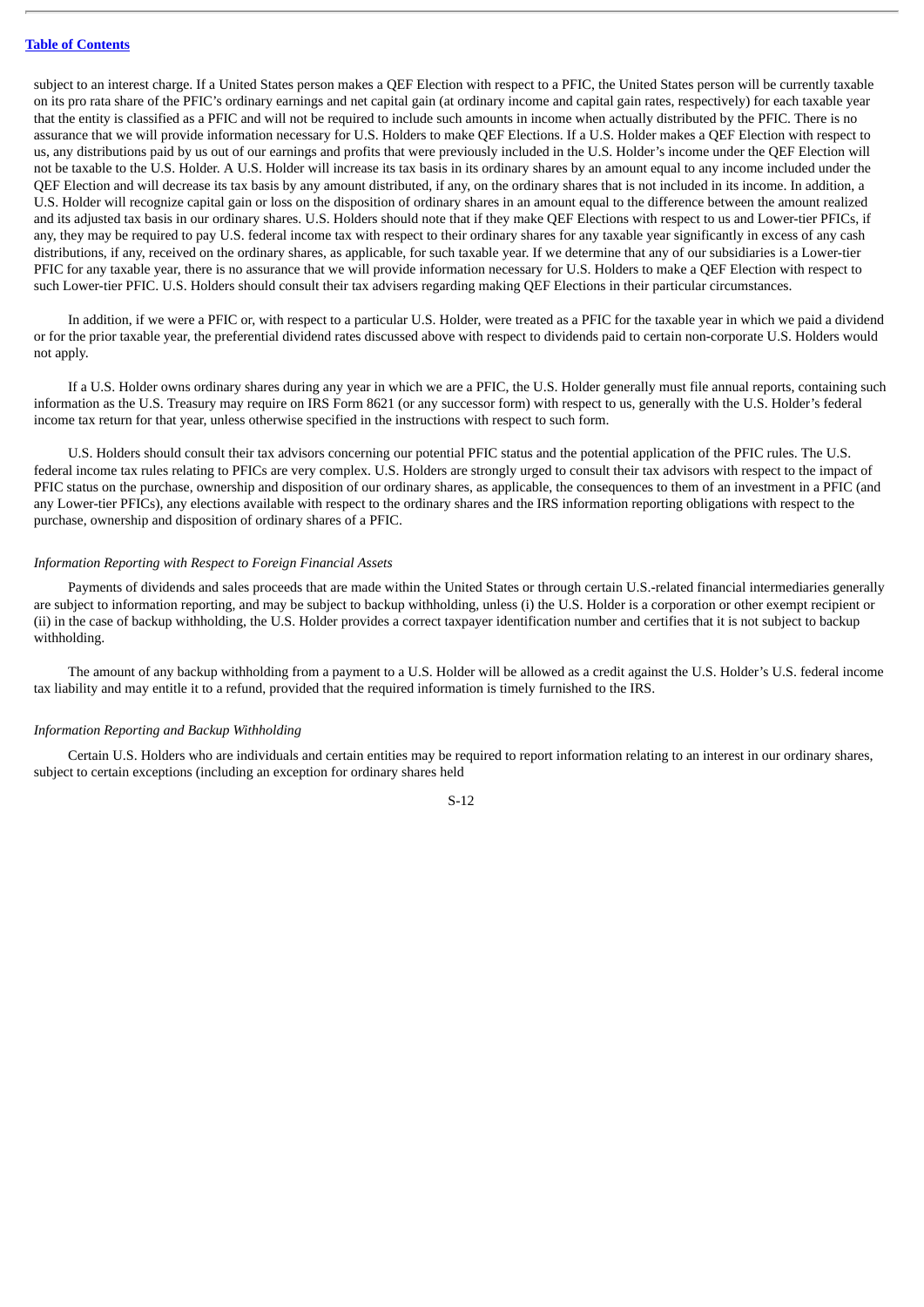#### **Table of [Contents](#page-1-0)**

in accounts maintained by certain U.S. financial institutions). U.S. Holders should consult their tax advisers regarding whether or not they are obligated to report information relating to their ownership and disposition of ordinary shares.

#### *Material Dutch Tax Considerations*

#### *Scope of Discussion*

To the extent this section consists of a statement as to matters of Dutch tax law, this section is the opinion of our Dutch counsel, NautaDutilh N.V., and outlines certain material Dutch tax consequences of the acquisition, holding and disposal of our ordinary shares. It does not purport to describe all possible tax considerations or consequences that may be relevant to a holder or prospective holder of our ordinary shares and does not purport to deal with the tax consequences applicable to all categories of investors, some of which (such as trusts or similar arrangements) may be subject to special rules. In view of its general nature, this section should be treated with corresponding caution.

This section is based on the tax laws of the Netherlands, published regulations thereunder and published authoritative case law, all as in effect on the date hereof, and all of which are subject to change, possibly with retroactive effect. Where this section refers to "the Netherlands" or "Dutch" it refers only to the part of the Kingdom of the Netherlands located in Europe.

THIS DISCUSSION IS FOR GENERAL INFORMATION PURPOSES ONLY AND IS NOT DUTCH TAX ADVICE OR A COMPLETE DESCRIPTION OF ALL DUTCH TAX CONSEQUENCES RELATING TO THE ACQUISITION, HOLDING AND DISPOSAL OF OUR ORDINARY SHARES. HOLDERS OR PROSPECTIVE HOLDERS OF OUR ORDINARY SHARES SHOULD CONSULT THEIR OWN TAX ADVISORS REGARDING THE DUTCH TAX CONSEQUENCES RELATING TO THE ACQUISITION, HOLDING AND DISPOSAL OF THE ORDINARY SHARES IN LIGHT OF THEIR PARTICULAR CIRCUMSTANCES.

Please note that this section does not describe the Dutch tax consequences for:

- (i) a holder of our ordinary shares if such holder has a substantial interest (*aanmerkelijk belang*) or deemed substantial interest (*fictief aanmerkelijk belang*) in us under the Dutch Income Tax Act 2001 (*Wet inkomstenbelasting 2001*). Generally, a holder of securities in a company is considered to hold a substantial interest in such company, if such holder alone or, in the case of an individual, together with such holder's partner for Dutch income tax purposes, or any relatives by blood or marriage in the direct line (including foster children), directly or indirectly, holds (i) an interest of 5% or more of the total issued and outstanding capital of that company or of 5% or more of the issued and outstanding capital of a certain class of shares of that company; or (ii) rights to acquire, directly or indirectly, such interest; or (iii) certain profit sharing rights in that company that relate to 5% or more of the company's annual profits or to 5% or more of the company's liquidation proceeds. A deemed substantial interest may arise if a substantial interest (or part thereof) in a company has been disposed of, or is deemed to have been disposed of, on a non-recognition basis;
- (ii) a holder of our ordinary shares, if the ordinary shares held by such holder qualify or qualified as a participation (*deelneming*) for purposes of the Dutch Corporate Income Tax Act 1969 (*Wet op de vennootschapsbelasting 1969*). Generally, a holder's shareholding of 5% or more in a company's nominal paid-up share capital qualifies as a participation. A holder may also have a participation if such holder does not have a shareholding of 5% or more but a related entity (statutorily defined term) has a participation or if the company in which the shares are held is a related entity (statutorily defined term);
- (iii) pension funds, investment institutions (*fiscale beleggingsinstellingen*), exempt investment institutions (*vrijgestelde beleggingsinstellingen*) (each as defined in the Dutch Corporate Income Tax Act 1969)

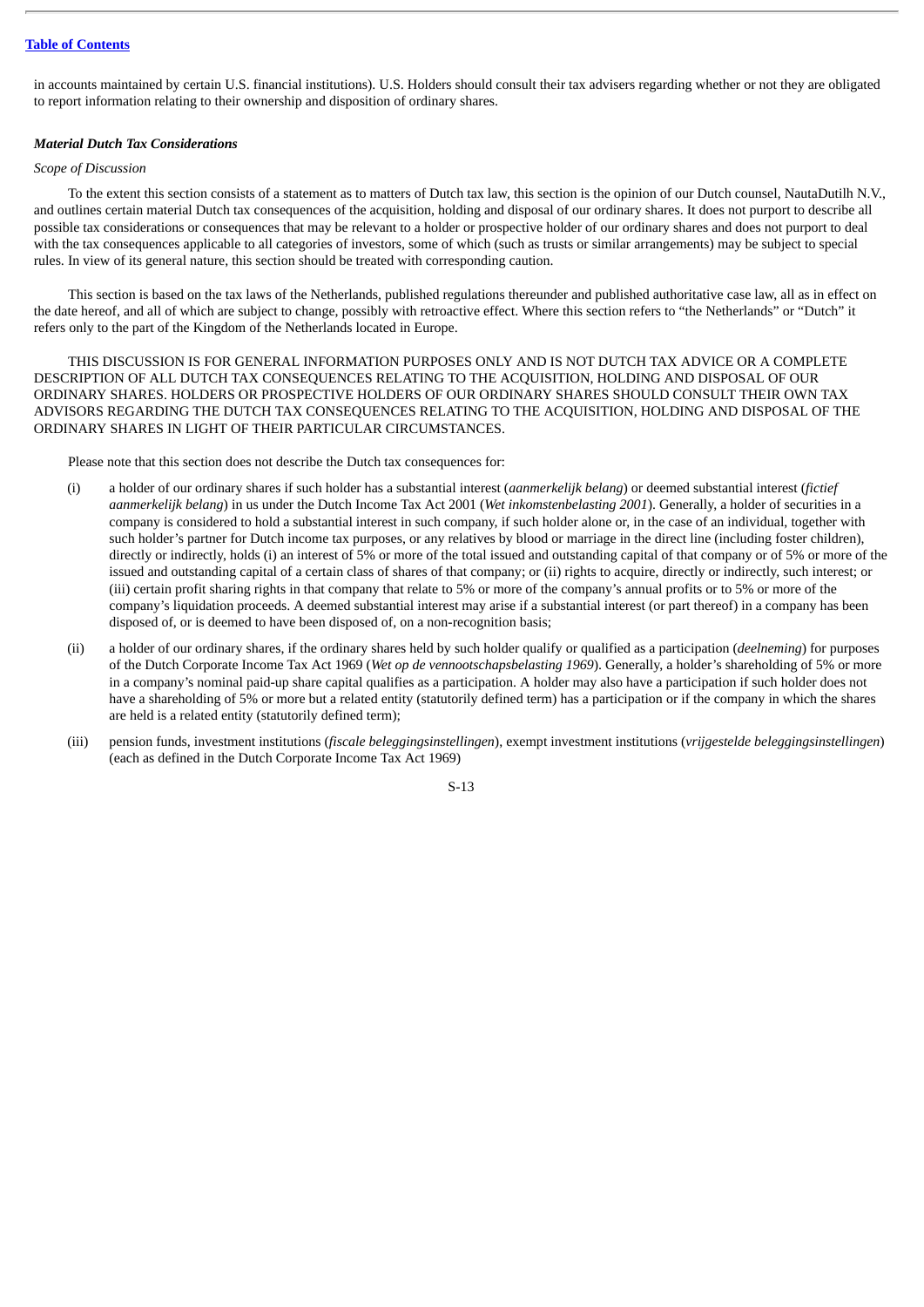and other entities that are, in whole or in part, not subject to or exempt from Dutch corporate income tax as well as entities that are exempt from corporate income tax in their country of residence, such country of residence being another state of the European Union, Norway, Liechtenstein, Iceland or any other state with which the Netherlands has agreed to exchange information in line with international standards; and

(iv) a holder of our ordinary shares if such holder is an individual for whom the ordinary shares or any benefit derived from the ordinary shares are a remuneration or deemed to be a remuneration for (employment) activities performed by such holder or certain individuals related to such holder (as defined in the Dutch Income Tax Act 2001).

#### *Dividend Withholding Tax*

#### *General*

Dividends distributed by us generally are subject to Dutch dividend withholding tax at a rate of 15%. Generally, we are responsible for the withholding of such dividend withholding tax at source; the Dutch dividend withholding tax is for the account of the holder of our ordinary shares.

The expression "dividends distributed" includes, among other things:

- distributions in cash or in kind, deemed and constructive distributions and repayments of paid-in capital not recognized for Dutch dividend withholding tax purposes;
- liquidation proceeds, proceeds of redemption of our ordinary shares, or proceeds of the repurchase of ordinary shares (other than as temporary portfolio investment; *tijdelijke belegging*) by us or one of our subsidiaries or other affiliated entities, in each case to the extent such proceeds exceed the average paid-in capital of those ordinary shares as recognized for purposes of Dutch dividend withholding tax;
- an amount equal to the par value of our ordinary shares issued or an increase of the par value of ordinary shares, to the extent that it does not appear that a contribution, recognized for purposes of Dutch dividend withholding tax, has been made or will be made; and
- partial repayment of the paid-in capital, recognized for purposes of Dutch dividend withholding tax, if and to the extent that we have net profits (*zuivere winst*), unless (i) the general meeting has resolved in advance to make such repayment and (ii) the par value of the ordinary shares concerned has been reduced by an equal amount by way of an amendment of the Articles of Association. The term "net profits" includes anticipated profits that have yet to be realized.

Individuals and corporate legal entities who are resident or deemed to be resident of the Netherlands for Dutch tax purposes, generally are entitled to an exemption of or a credit for any Dutch dividend withholding tax against their Dutch (corporate) income tax liability. The same generally applies to holders of ordinary shares that are neither resident nor deemed to be resident of the Netherlands if the ordinary shares are attributable to a Dutch permanent establishment of such non-resident holder.

A holder of our ordinary shares resident of a country other than the Netherlands may, depending on such holder's specific circumstances, be entitled to exemptions from, reductions of, or full or partial refunds of, Dutch dividend withholding tax under Dutch national tax legislation, EU law, or treaties for the avoidance of double taxation in effect between the Netherlands and such other country.

#### *Remittance to the Dutch tax authorities*

Under certain circumstances, we may not be required to remit all amounts withheld as Dutch dividend withholding tax to the Dutch tax authorities, if we have received a profit distribution from a qualifying foreign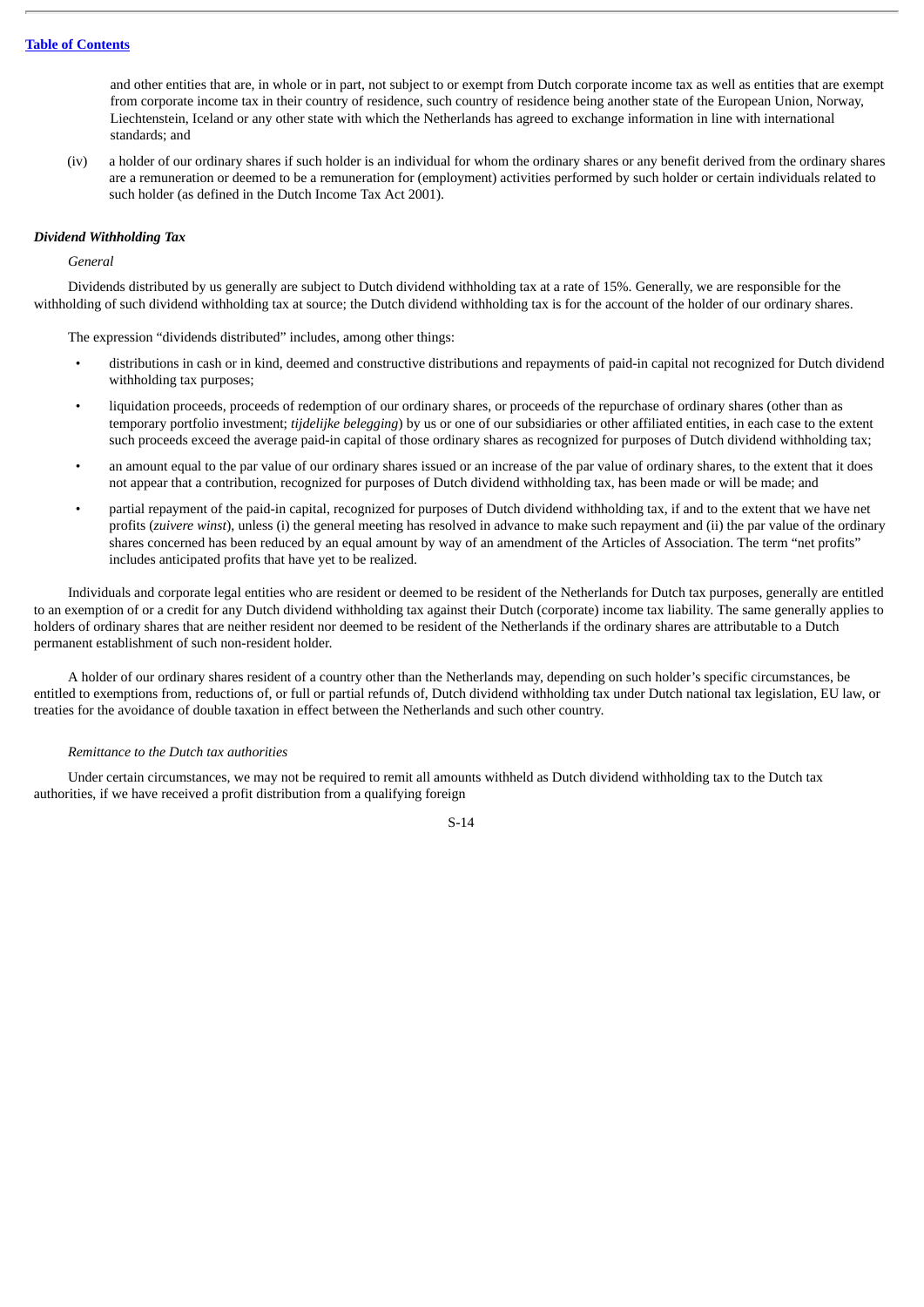subsidiary (as described in the Dutch Dividend Withholding Tax Act 1965; *Wet op de dividendbelasting 1965*) which distribution (i) is exempt from Dutch corporate income tax and (ii) has been subject to a foreign withholding tax of at least 5%. The amount that does not have to be remitted to the Dutch tax authorities can generally not exceed the lesser of:

- 3% of the dividends distributed by us subject to Dutch dividend withholding tax; and
- 3% of the dividends and profit distributions, before deduction of foreign withholding taxes, received by us from qualifying foreign subsidiaries in the calendar year in which we distribute the dividends (up to the date of the distribution by us) and the two preceding calendar years, as far as such dividends and profit distributions have not yet been taken into account for purposes of establishing the above mentioned reduction.

Although this reduction reduces the amount of Dutch dividend withholding tax that we are required to remit to the Dutch tax authorities, it does not reduce the amount of Dutch dividend withholding tax that we are required to withhold on dividends distributed by us.

#### *Dividend stripping*

Pursuant to legislation to counteract "dividend stripping", a reduction, exemption, credit or refund of Dutch dividend withholding tax is denied if the recipient of the dividend is not the beneficial owner (as described in the Dutch Dividend Withholding Tax Act 1965 (*Wet op de dividendbelasting* 1965)). This legislation generally targets situations in which a shareholder retains its economic interest in shares but reduces the withholding tax costs on dividends by a transaction with another party. It is not required for these rules to apply that the recipient of the dividends is aware that a dividend stripping transaction took place. The Dutch State Secretary of Finance takes the position that the definition of beneficial ownership introduced by this legislation will also be applied in the context of a double taxation convention.

#### *Conditional withholding tax on dividends (as of January 1, 2024)*

As of January 1, 2024, a Dutch conditional withholding tax will be imposed on dividends distributed by us to entities related (*gelieerd*) to us (within the meaning of the Dutch Withholding Tax Act 2021; *Wet bronbelasting 2021*), if such related entity:

- i. is considered to be resident (*gevestigd*) in a jurisdiction that is listed in the yearly updated Dutch Regulation on low-taxing states and non-cooperative jurisdictions for tax purposes (*Regeling laagbelastende staten en niet-coöperatieve rechtsgebieden voor belastingdoeleinden*) (a "Listed Jurisdiction"); or
- ii. has a permanent establishment located in a Listed Jurisdiction to which the ordinary shares are attributable; or
- iii. holds the ordinary shares for the main purpose or one of the main purposes to avoid taxation for another person or entity and there is an artificial arrangement or transaction or a series of artificial arrangements or transactions; or
- iv. is not considered to be the beneficial owner of the ordinary shares in its jurisdiction of residence because such jurisdiction treats another entity as the beneficial owner of the ordinary shares (a hybrid mismatch); or
- v. is not resident in any jurisdiction (also a hybrid mismatch); or
- vi. is a reverse hybrid (within the meaning of Article 2(12) of the Dutch Corporate Income Tax Act 1969), if and to the extent (x) there is a participant in the reverse hybrid which is related (*gelieerd*) to the reverse hybrid, (y) the jurisdiction of residence of such participant treats the reverse hybrid as transparent for tax purposes and (z) such participant would have been subject to the Dutch conditional withholding tax in respect of dividends distributed by us without the interposition of the reverse hybrid, all within the meaning of the Dutch Withholding Tax Act 2021.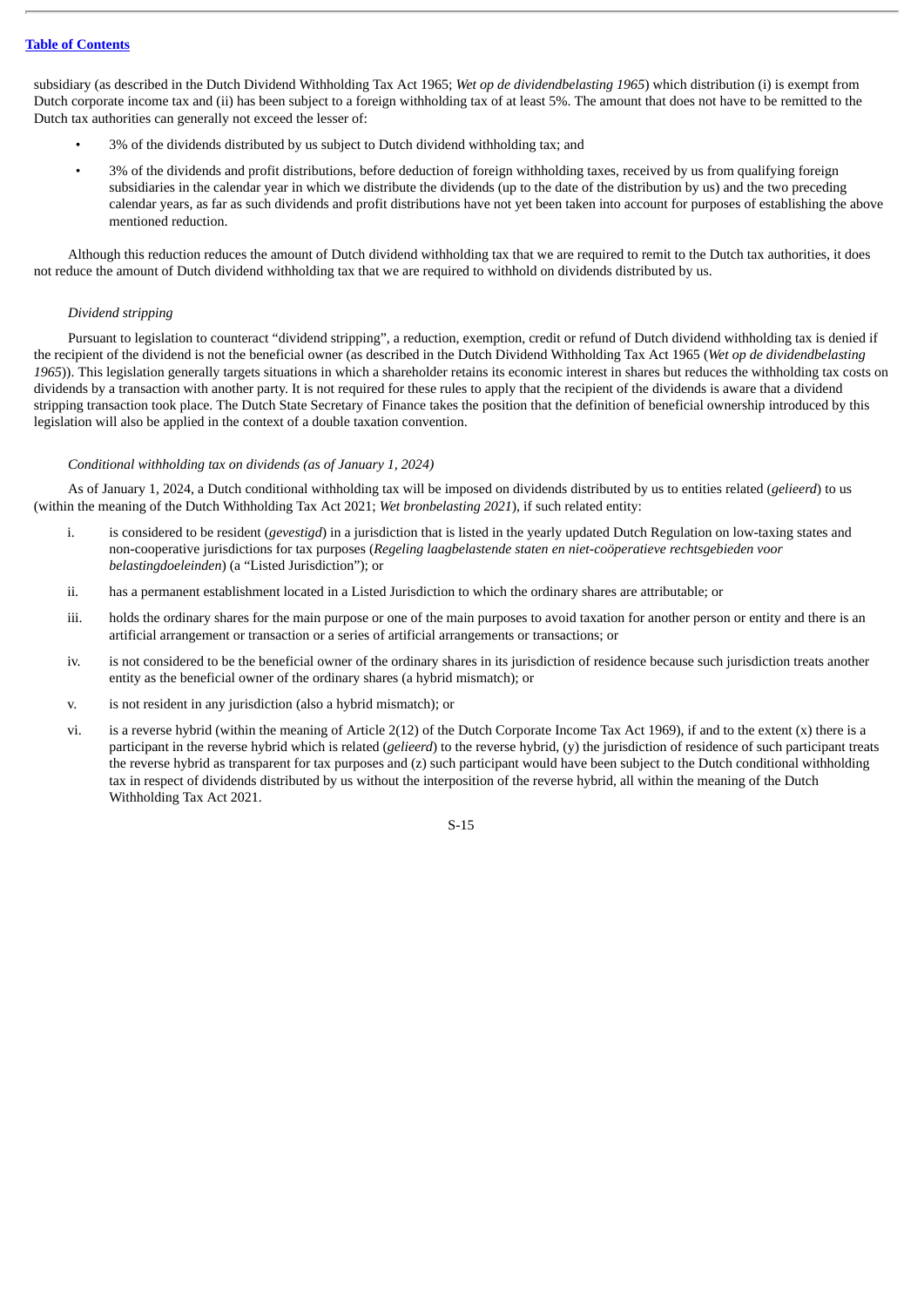The Dutch conditional withholding tax on dividends will be imposed at the highest Dutch corporate income tax rate in effect at the time of the distribution (currently 25.8%). The Dutch conditional withholding tax on dividends will be reduced, but not below zero, by any regular Dutch dividend withholding tax withheld in respect of the same dividend distribution. As such, based on the currently applicable rates, the overall effective tax rate of withholding the regular Dutch dividend withholding tax (as described above) and the Dutch conditional withholding tax on dividends will not exceed the highest corporate income tax rate in effect at the time of the distribution (currently 25.8%).

#### *Taxes on Income and Capital Gains*

#### *Dutch Resident Entities*

Generally, if the holder of ordinary shares is an entity resident or deemed to be resident of the Netherlands for Dutch corporate income tax purposes (a "Dutch Resident Entity"), any income derived or deemed to be derived from the ordinary shares or any capital gains realized on the disposal or deemed disposal of the ordinary shares is subject to Dutch corporate income tax at a rate of 15% with respect to taxable profits up to €395,000 and 25.8% with respect to taxable profits in excess of that amount (rates and brackets for 2022).

#### *Dutch Resident Individuals*

If the holder of our ordinary shares is an individual resident or deemed to be resident of the Netherlands for Dutch income tax purposes (a "Dutch Resident Individual"), any income derived or deemed to be derived from the ordinary shares or any capital gains realized on the disposal or deemed disposal of the ordinary shares is subject to Dutch income tax at the progressive rates (with a maximum of 49.50% in 2022), if:

- i. the ordinary shares are attributable to an enterprise from which the holder of ordinary shares derives a share of the profit, whether as an entrepreneur (*ondernemer*) or as a person who has a co-entitlement to the net worth (*medegerechtigd tot het vermogen*) of such enterprise without being a shareholder (as defined in the Dutch Income Tax Act 2001); or
- ii. the holder of ordinary shares is considered to perform activities with respect to the ordinary shares that go beyond ordinary asset management (*normaal, actief vermogensbeheer*) or otherwise derives benefits from the ordinary shares that are taxable as benefits from miscellaneous activities (*resultaat uit overige werkzaamheden*).

If the above-mentioned conditions (i) and (ii) do not apply to the Dutch Resident Individual, the Dutch Resident Individual's net investment assets (*rendementsgrondslag*) for the year will be subject to an annual Dutch income tax on a deemed return (with a maximum of 5.53% in 2022) under the regime for savings and investments (*inkomen uit sparen en beleggen*), insofar the Dutch Resident Individual's net investment assets for the year exceed a statutory threshold (*heffingvrij vermogen*). The net investment assets for the year are the fair market value of the investment assets *less* the allowable liabilities on January 1 of the relevant calendar year. Our ordinary shares are included as investment assets. For the net investment assets on January 1, 2022, the deemed return ranges from 1.82% up to 5.53% (depending on the aggregate amount of the net investment assets of the Dutch Resident Individual on January 1, 2022). The deemed return will be adjusted annually on the basis of historic market yields.

The deemed return on the Dutch Resident Individual's net investment assets for the year is taxed at a flat rate of 31% (rate for 2022). Actual income or capital gains realized in respect of the ordinary shares are as such not subject to Dutch income tax.

On December 24, 2021, the Dutch Supreme Court ruled that the Dutch income tax levy on savings and investments, in 2017 and 2018, violated the European Convention on Human Rights. The tax consequences of the Dutch Supreme Court are not immediately clear. The new Dutch Government intends to start calculating the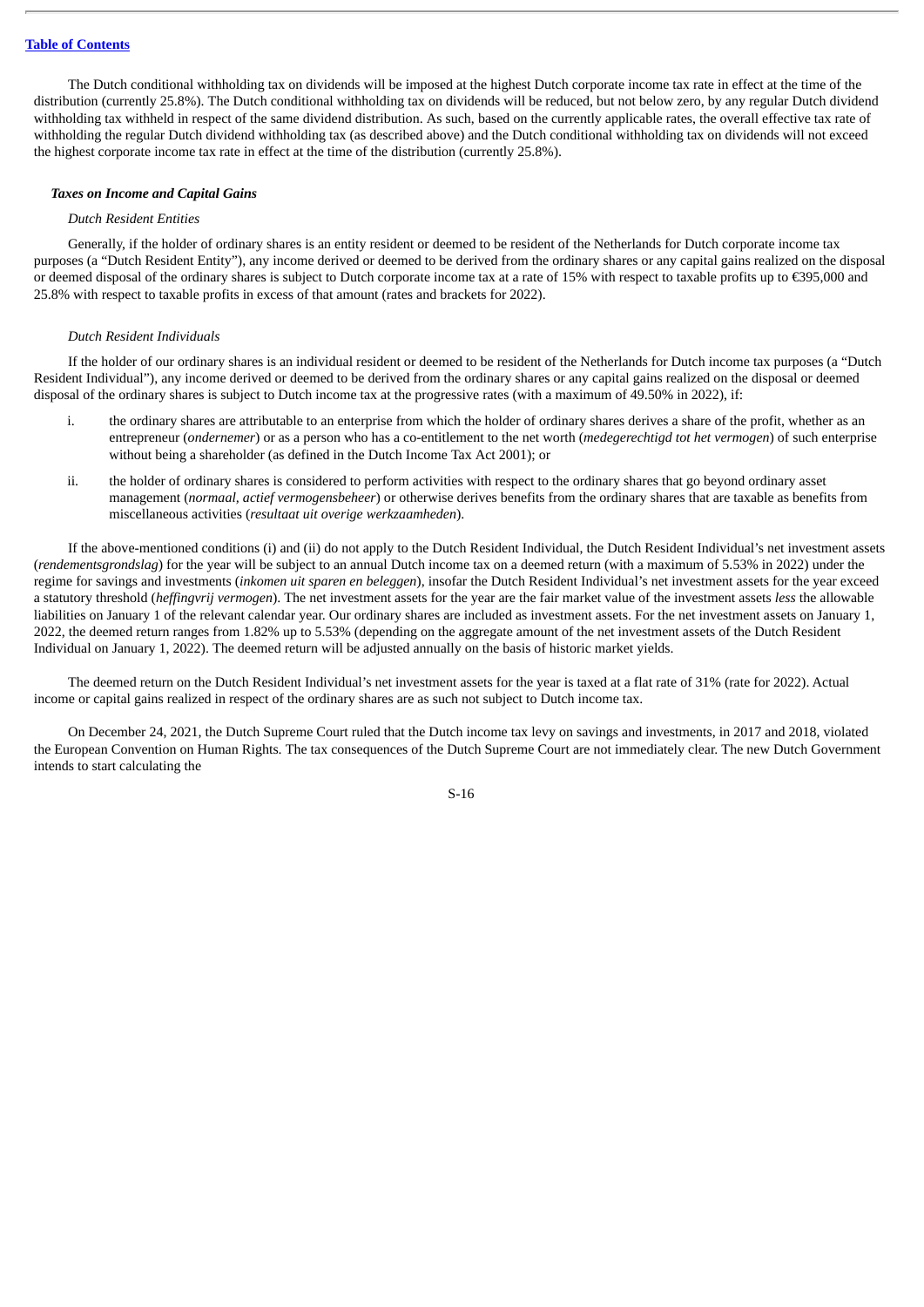taxation on savings and investments on actual returns realized from savings and investments (instead of on a deemed return) starting in 2025. The Supreme Court ruling could make the Dutch Government move faster on the issue. Prospective investors should carefully consider the tax consequences of this Supreme Court ruling and consult their own tax adviser about their own tax situation.

#### *Non-residents of the Netherlands*

A holder of our ordinary shares that is neither a Dutch Resident Entity nor a Dutch Resident Individual will not be subject to Dutch (corporate) income tax in respect of income derived or deemed to be derived from our ordinary shares or in respect of capital gains realized on the disposal or deemed disposal of the ordinary shares, provided that:

- i. such holder does not have interest in an enterprise or deemed enterprise (as defined in the Dutch Income Tax Act 2001 and the Dutch Corporate Income Tax Act 1969) which, in whole or in part, is either effectively managed in the Netherlands or carried on through a permanent establishment, a deemed permanent establishment or a permanent representative in the Netherlands and to which enterprise or part of an enterprise the ordinary shares are attributable; and
- ii. in the event the holder is an individual, such holder does not carry out any activities in the Netherlands with respect to the ordinary shares that go beyond ordinary asset management and does not derive benefits from the ordinary shares that are taxable as benefits from miscellaneous activities in the Netherlands.

#### *Gift and Inheritance Taxes*

#### *Residents of the Netherlands*

Gift or inheritance taxes will arise in the Netherlands with respect to a transfer of ordinary shares by way of a gift by, or on the death of, a holder of such ordinary shares who is resident or deemed resident of the Netherlands at the time of the gift or the holder*'*s death.

#### *Non-residents of the Netherlands*

No gift or inheritance taxes will arise in the Netherlands with respect to a transfer of our ordinary shares by way of gift by, or on the death of, a holder of ordinary shares who is neither resident nor deemed to be resident of the Netherlands, unless:

- i. in the case of a gift of our ordinary shares by an individual who at the date of the gift was neither resident nor deemed to be resident of the Netherlands, such individual dies within 180 days after the date of the gift, while being resident or deemed to be resident of the Netherlands; or
- ii. in the case of a gift of our ordinary shares made under a condition precedent, the holder of ordinary shares is resident or deemed to be resident of the Netherlands at the time the condition is fulfilled; or
- iii. the transfer is otherwise construed as a gift or inheritance made by, or on behalf of, a person who, at the time of the gift or death, is or is deemed to be resident of the Netherlands.

For purposes of Dutch gift and inheritance taxes, amongst others, a person that holds the Dutch nationality will be deemed to be resident of the Netherlands if such person has been resident in the Netherlands at any time during the ten years preceding the date of the gift or such person's death. Additionally, for purposes of Dutch gift tax, amongst others, a person not holding the Dutch nationality will be deemed to be resident of the Netherlands if such person has been resident in the Netherlands at any time during the twelve months preceding the date of the gift. Applicable tax treaties may override deemed residency.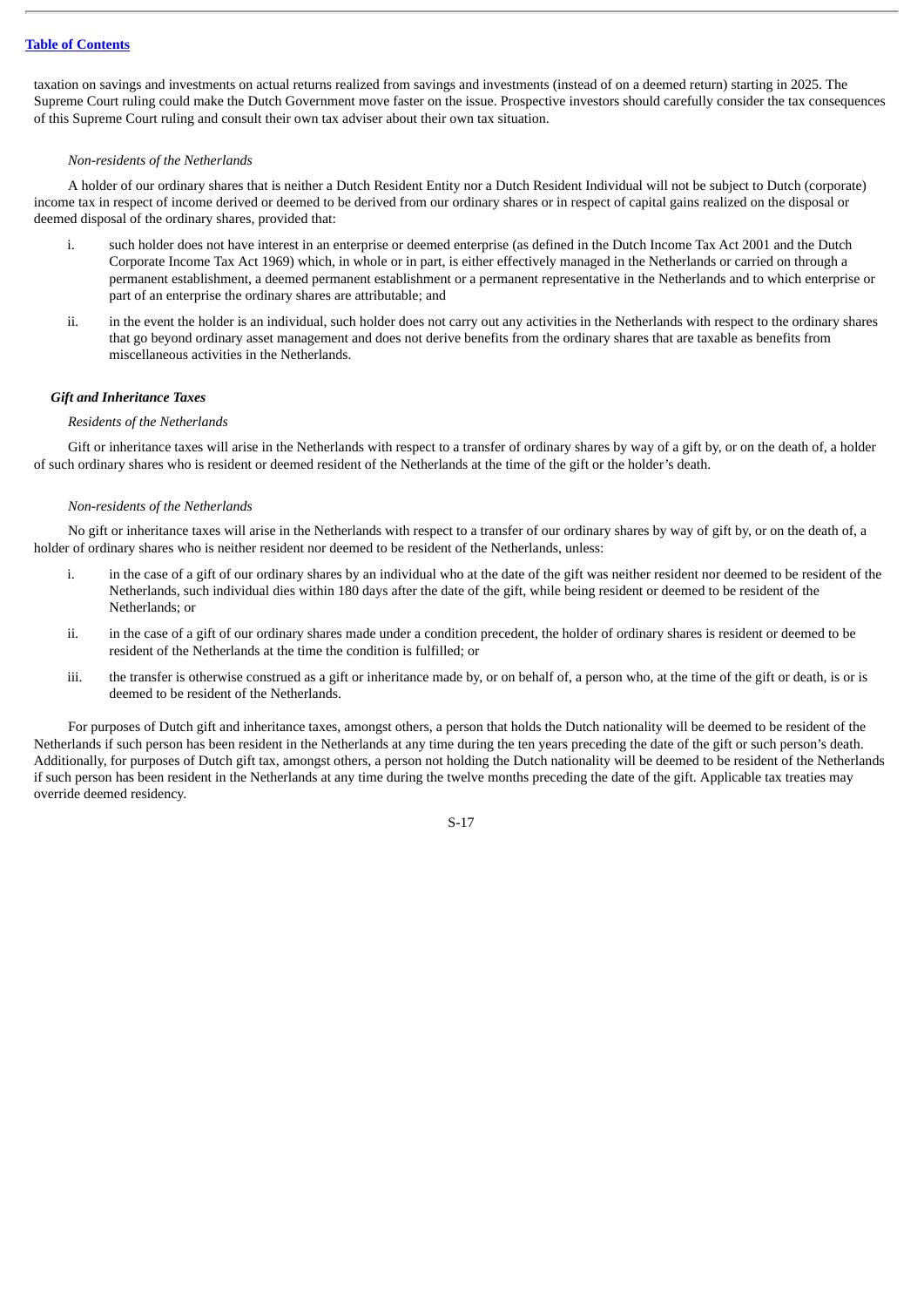# *Value Added Tax (VAT)*

No Dutch value added tax will be payable by a holder of our ordinary shares in respect of any payment in consideration for the holding or disposal of our ordinary shares.

### *Other Taxes and Duties*

No Dutch registration tax, transfer tax, stamp duty or any other similar documentary tax or duty will be payable by a holder of our ordinary shares in respect of any payment in consideration for the holding or disposal of our ordinary shares.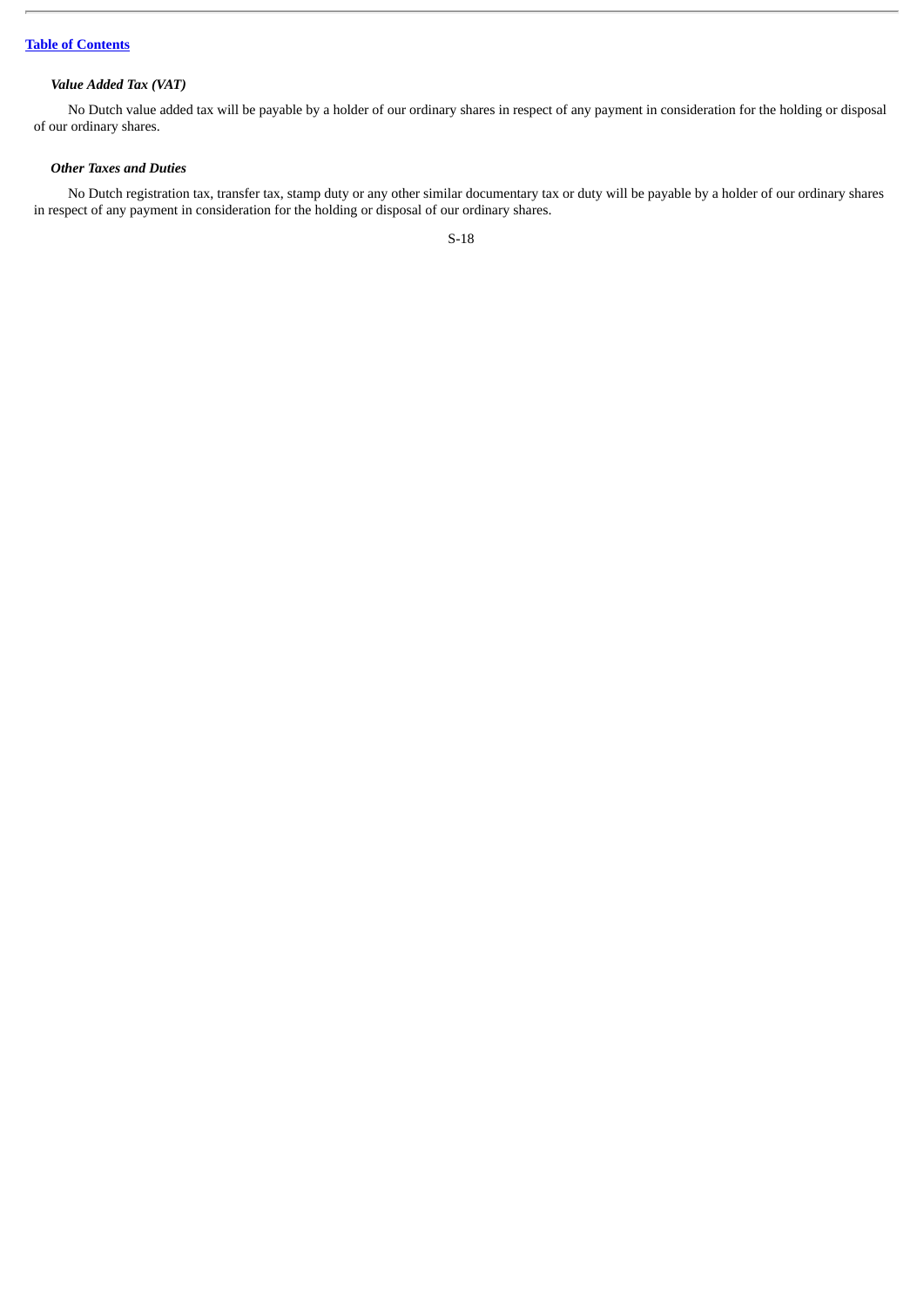#### **PLAN OF DISTRIBUTION**

<span id="page-24-0"></span>We have entered into the Sales Agreement with SVB Leerink, relating to the sale of our ordinary shares offered by this prospectus supplement and the accompanying prospectus. In accordance with the terms of the Sales Agreement, we may offer and sell our ordinary shares, nominal value  $\epsilon$ 0.12 per share, having an aggregate offering price of up to \$75,000,000 from time to time through SVB Leerink, acting as our agent.

Sales of our ordinary shares, if any, under this prospectus supplement will be made by any method permitted that is deemed an "at the market offering" as defined in Rule 415 under the Securities Act, including sales made directly on or through Nasdaq, the existing trading market for our ordinary shares, sales made to or through a market maker other than on an exchange or otherwise, and/or any other method permitted by law. If authorized by us in writing, SVB Leerink may purchase our ordinary shares as principal or in block transactions.

SVB Leerink will offer our ordinary shares subject to the terms and conditions of the Sales Agreement on a daily basis or as otherwise agreed upon by us and SVB Leerink. We will designate the maximum number or amount of ordinary shares to be sold through SVB Leerink on a daily basis or otherwise determine such maximum number or amount together with SVB Leerink. Subject to the terms and conditions of the Sales Agreement, SVB Leerink will use commercially reasonable efforts to sell on our behalf all of the ordinary shares requested to be sold by us. SVB Leerink or we may suspend the offering of our ordinary shares being made through SVB Leerink under the Sales Agreement upon proper notice to the other party. SVB Leerink and we each have the right, by giving written notice as specified in the Sales Agreement, to terminate the Sales Agreement in each party's sole discretion at any time. The offering of our ordinary shares pursuant to the Sales Agreement will otherwise terminate upon the termination of the Sales Agreement as provided therein.

SVB Leerink will be entitled to compensation at a commission rate of up to 3.0% of the gross sales price per share sold under the Sales Agreement. We have also agreed to reimburse SVB Leerink for outside legal expenses incurred by SVB Leerink in connection with this offering, including SVB Leerink's counsel fees in an amount up to \$75,000 in connection with the filing of this prospectus supplement and up to \$15,000 each quarter thereafter. In accordance with FINRA Rule 5510, these reimbursed fees and expenses are deemed sales compensation to SVB Leerink in connection with this offering. We estimate that the total expenses of the offering payable by us, excluding any commissions or expense reimbursement payable to SVB Leerink under the Sales Agreement, will be approximately \$150,000.

The remaining sale proceeds, after deducting any commissions and expense reimbursement payable to SVB Leerink and any other transaction fees and expenses payable by us, will equal our net proceeds from the sale of such ordinary shares.

SVB Leerink will provide written confirmation to us before the open on Nasdaq on the day following each day on which our ordinary shares are sold through it as sales agent under the Sales Agreement. Each confirmation will include the number of ordinary shares sold through it as sales agent on that day, the volume-weighted average price of the ordinary shares sold, the percentage of the daily trading volume and the net proceeds to us.

Settlement for sales of ordinary shares will occur, unless the parties agree otherwise, on the second business day that is also a trading day following the date on which any sales were made in return for payment of the net proceeds to us. There is no arrangement for funds to be received in an escrow, trust or similar arrangement.

We will report at least quarterly the number of ordinary shares sold through SVB Leerink under the Sales Agreement, the net proceeds to us and the compensation payable to SVB Leerink in connection with the sales of ordinary shares during the relevant period.

In connection with the sale of our ordinary shares on our behalf, SVB Leerink may be deemed to be an "underwriter" within the meaning of the Securities Act, and the compensation paid SVB Leerink may be deemed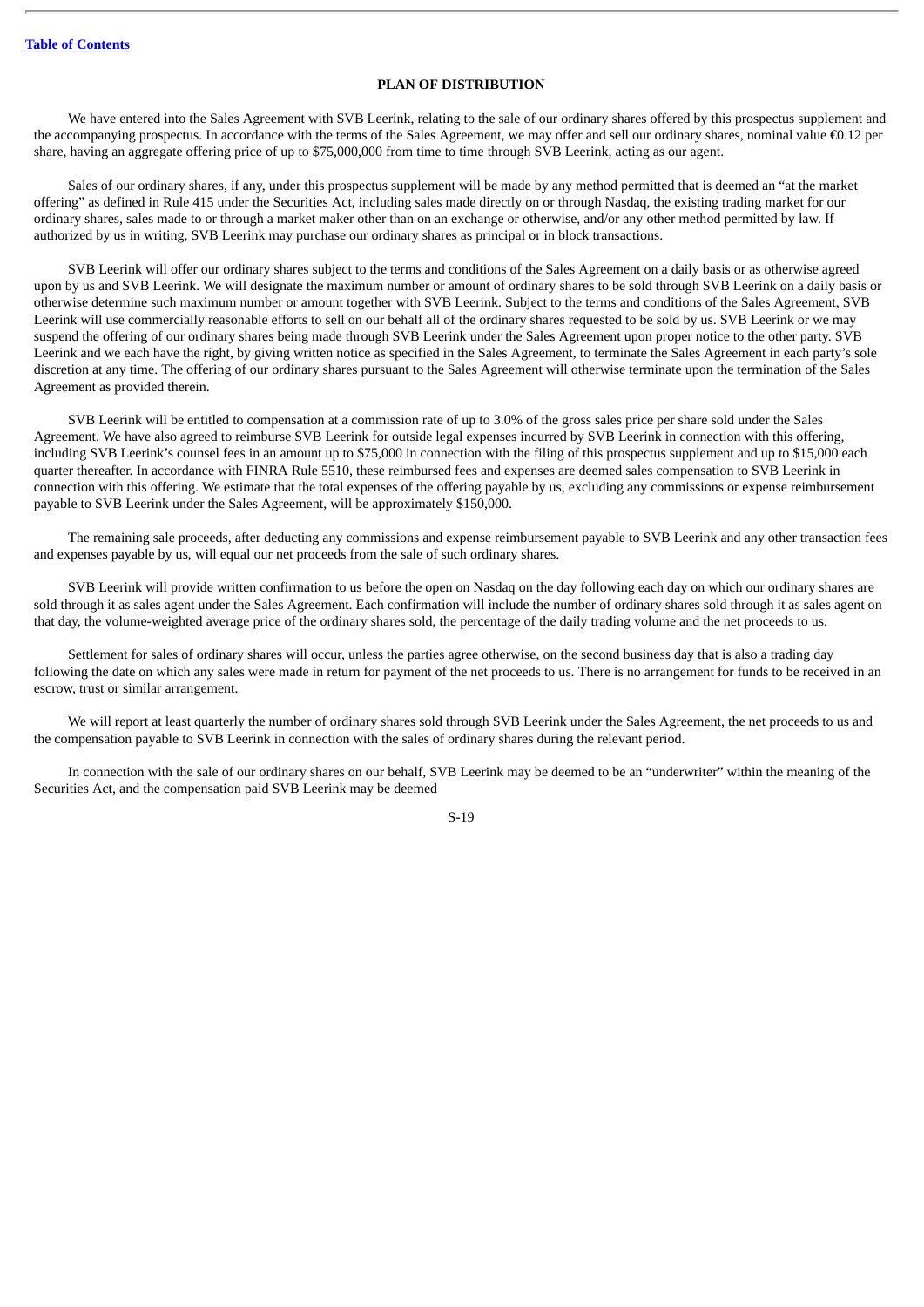## **Table of [Contents](#page-1-0)**

to be underwriting commissions or discounts. We have agreed in the Sales Agreement to provide indemnification and contribution to SVB Leerink against certain civil liabilities, including liabilities under the Securities Act. As sales agent, SVB Leerink will not engage in any transactions that stabilize our ordinary shares.

SVB Leerink and/or its affiliates have provided, and may in the future provide, various investment banking and other financial services for us for which services they have received, and may in the future receive, customary fees.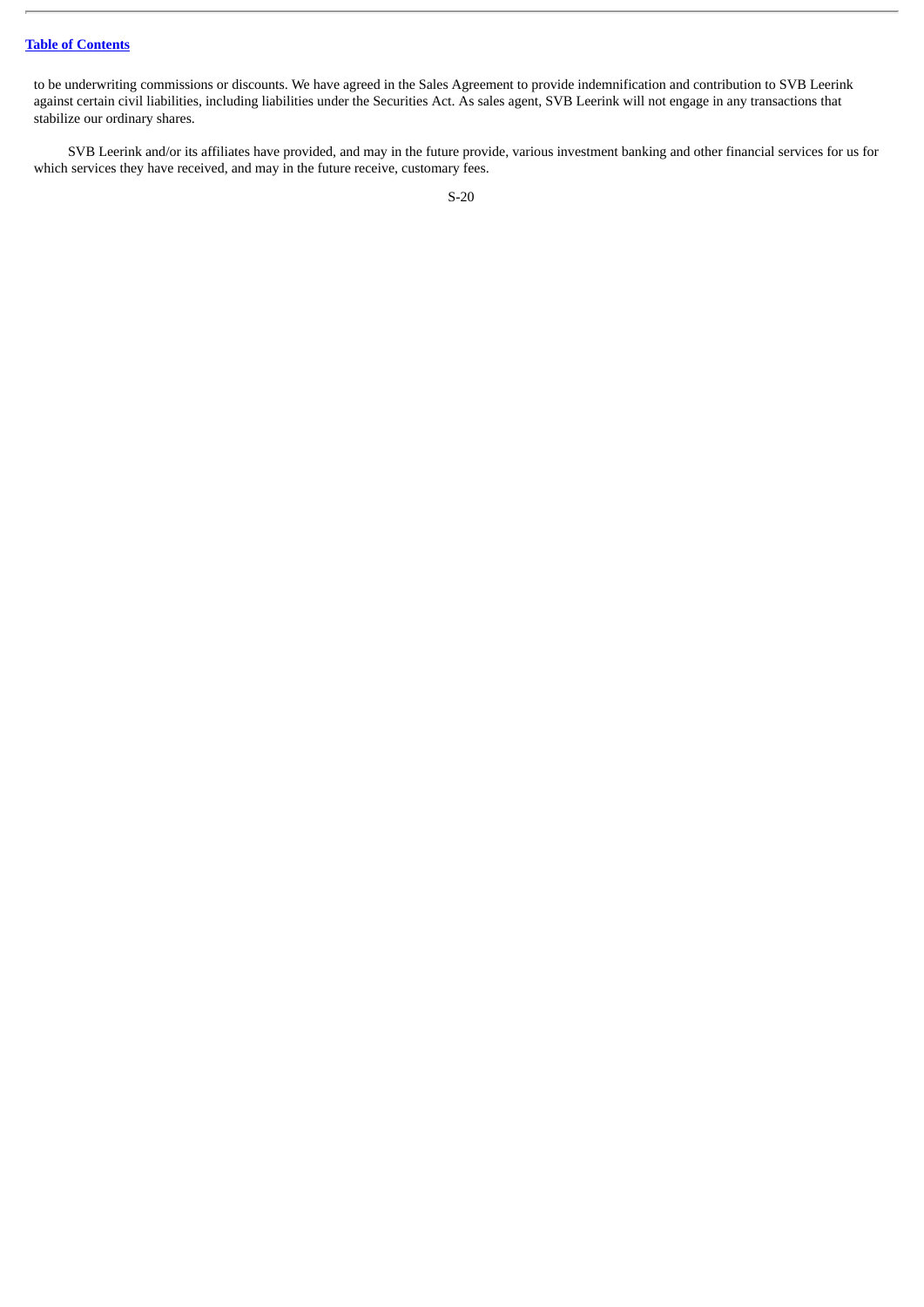#### **LEGAL MATTERS**

<span id="page-26-0"></span>The validity of the ordinary shares and certain other matters of Dutch law will be passed upon for us by NautaDutilh N.V. Certain matters of U.S. federal and New York State law will be passed upon for us by Kirkland & Ellis LLP, New York, New York. Sidley Austin LLP, San Francisco, California, is counsel to SVB Leerink in connection with this offering.

#### **EXPERTS**

<span id="page-26-1"></span>The financial statements incorporated in this Prospectus by reference to the Annual Report on Form 20-F for the year ended December 31, 2020 have been so incorporated in reliance on the report of PricewaterhouseCoopers Accountants N.V., an independent registered public accounting firm, given on the authority of said firm as experts in auditing and accounting.

#### **WHERE YOU CAN FIND MORE INFORMATION**

<span id="page-26-2"></span>We have filed with the U.S. Securities and Exchange Commission a registration statement (including amendments and exhibits to the registration statement) on Form F-3 under the Securities Act. Our SEC filings are available to the public over the Internet at the SEC's website at http://www.sec.gov. Copies of certain information filed by us with the SEC are also available on our website at http://www.pharvaris.com. Our website is not a part of this prospectus supplement and is not incorporated by reference in this prospectus supplement.

This prospectus supplement is part of a registration statement we filed with the SEC. This prospectus supplement omits some information contained in the registration statement in accordance with SEC rules and regulations. You should review the information and exhibits in the registration statement for further information on us and our consolidated subsidiaries and the securities we are offering. Statements in this prospectus supplement concerning any document we filed as an exhibit to the registration statement or that we otherwise filed with the SEC are not intended to be comprehensive and are qualified by reference to these filings. You should review the complete document to evaluate these statements.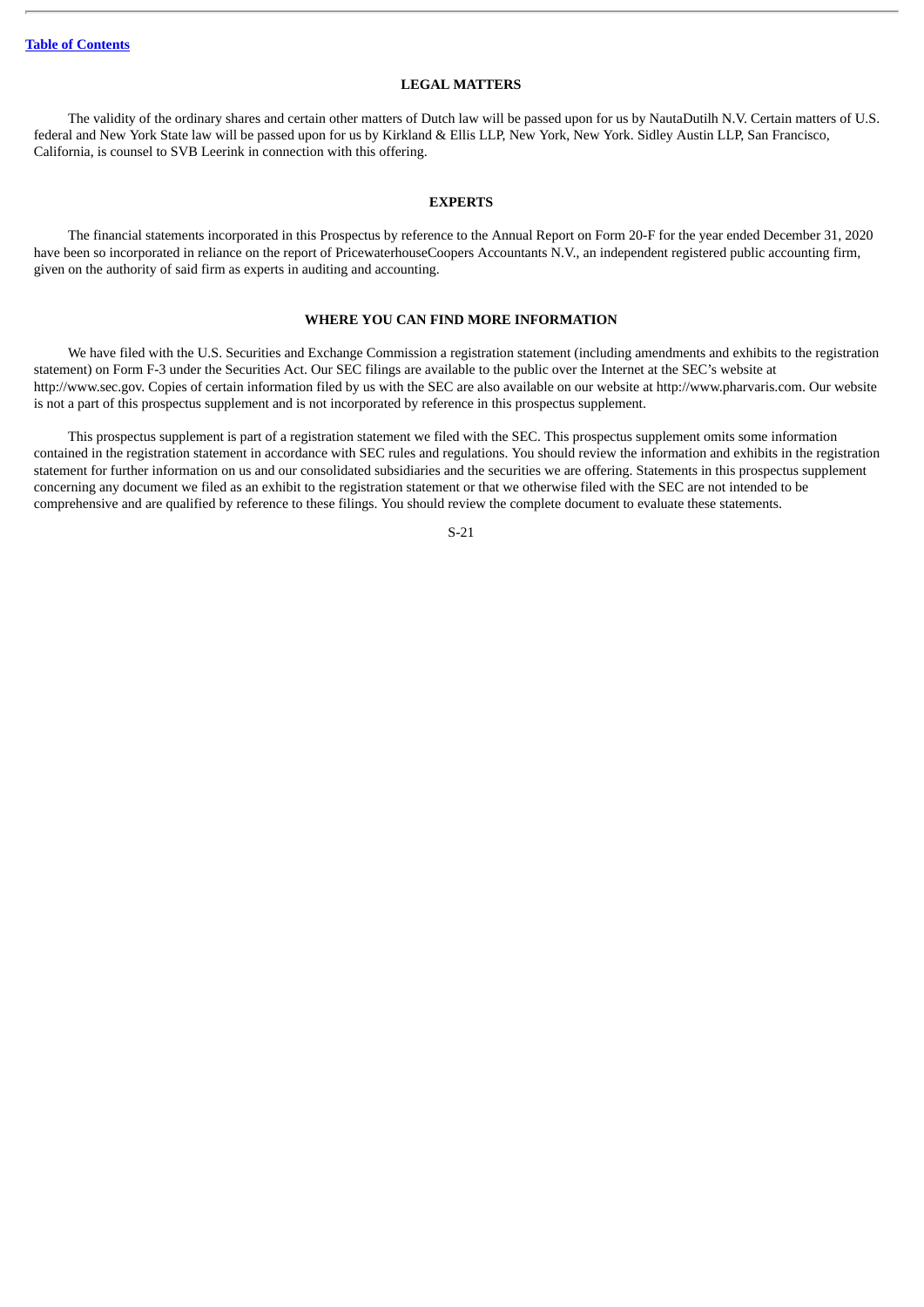#### **INCORPORATION BY REFERENCE**

<span id="page-27-0"></span>The SEC allows us to incorporate by reference information into this document. This means that we can disclose important information to you by referring you to another document filed separately with the SEC. The information incorporated by reference is considered to be a part of this document, except for any information superseded by information that is included directly in this prospectus supplement or incorporated by reference subsequent to the date of this prospectus supplement.

We incorporate by reference the following documents or information that we have filed with the SEC:

- Our Annual Report on Form 20-F for the fiscal year ended December 31, 2020 filed on [April](http://www.sec.gov/Archives/edgar/data/1830487/000119312521140476/d51199d20f.htm) 29, 2021;
- Our Forms 6-K filed on May 12, [2021](http://www.sec.gov/Archives/edgar/data/1830487/000156459021039331/phvs-6k_20210730.htm), May 26, 2021 (other than exhibit 99.1), July 1, [2021,](http://www.sec.gov/Archives/edgar/data/1830487/000156459021035421/phvs-6k_20210701.htm) July 30, 2021 (other than exhibit 99.1), [November](http://www.sec.gov/Archives/edgar/data/1830487/000156459021055938/phvs-6k_20211110.htm) 10, 2021 (other than exhibit 99.1), [December](http://www.sec.gov/Archives/edgar/data/1830487/000119312521349696/d222757d6k.htm) 7, 2021, [December](http://www.sec.gov/Archives/edgar/data/1830487/000119312521364304/d262163d6k.htm) 22, 2021 and [January](http://www.sec.gov/Archives/edgar/data/1830487/000119312522005106/d246773d6k.htm) 10, 2022; and
- The description of our ordinary shares contained in our registration statement on Form 8-A filed with the SEC on [February](http://www.sec.gov/Archives/edgar/data/1830487/000119312521028346/d91705d8a12b.htm) 4, 2021, as updated by the description of our ordinary shares filed as [Exhibit](http://www.sec.gov/Archives/edgar/data/1830487/000119312521140476/d51199dex21.htm) 2.1 to our Annual Report on Form 20-F for the fiscal year ended December 31, 2020.

All annual reports we file with the SEC pursuant to the Exchange Act on Form 20-F after the date of this prospectus supplement and prior to termination or expiration of this registration statement shall be deemed incorporated by reference into this prospectus supplement and to be part hereof from the date of filing of such documents. We may incorporate by reference any Form 6-K subsequently submitted to the SEC by identifying in such Form 6-K that it is being incorporated by reference into this prospectus supplement.

Documents incorporated by reference in this prospectus supplement are available from us without charge upon written or oral request, excluding any exhibits to those documents that are not specifically incorporated by reference into those documents. You can obtain documents incorporated by reference in this document by requesting them from us in writing at J.H. Oortweg 21, 2333 CH Leiden, The Netherlands or via telephone at +31 (0)71 203 6410.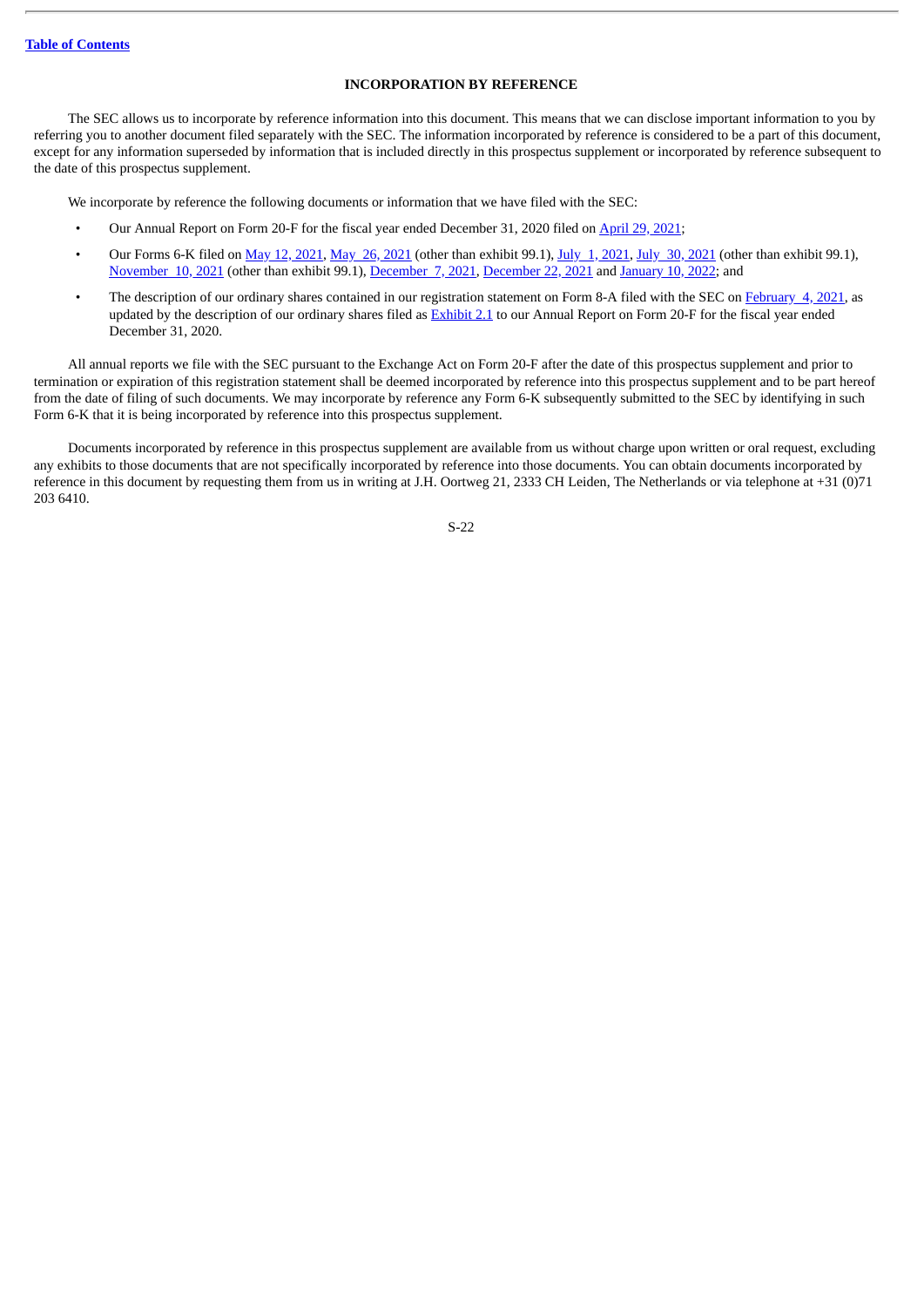# **Ordinary shares, Debt Securities, Warrants, Purchase Contracts and Units**



# **Pharvaris N.V.**

# **(incorporated in the Netherlands)**

We may offer, from time to time, in one or more offerings, ordinary shares, senior debt securities, subordinated debt securities, warrants, purchase contracts or units, which we collectively refer to as the "securities." The aggregate initial offering price of the securities that we may offer and sell under this prospectus will not exceed \$350,000,000. We may offer and sell any combination of the securities described in this prospectus in different series, at times, in amounts, at prices and on terms to be determined at or prior to the time of each offering. This prospectus describes the general terms of these securities and the general manner in which these securities will be offered. We will provide the specific terms of these securities in supplements to this prospectus. The prospectus supplements will also describe the specific manner in which these securities will be offered and may also supplement, update or amend information contained in this prospectus. You should read this prospectus and any applicable prospectus supplement before you invest.

The securities covered by this prospectus may be offered through one or more underwriters, dealers and agents, or directly to purchasers. The names of any underwriters, dealers or agents, if any, will be included in a supplement to this prospectus. For general information about the distribution of securities offered, please see "Plan of Distribution" beginning on page 33 of this prospectus.

## **YOU SHOULD READ THIS PROSPECTUS AND ANY SUPPLEMENT TO THIS PROSPECTUS CAREFULLY BEFORE YOU INVEST.**

Our ordinary shares are listed on The Nasdaq Global Select Market under the symbol "PHVS." On March 10, 2022, the last sale price of our ordinary shares as reported by The Nasdaq Global Select Market was \$17.00 per ordinary share.

We are an "emerging growth company" and a "foreign private issuer" as defined under the U.S. Securities and Exchange Commission and, as such, we have elected to comply with certain reduced public company reporting requirements for this prospectus supplement and future filings. Please see "Pharvaris N.V.—Implications of Being an "Emerging Growth Company" and a Foreign Private Issuer."

Neither the U.S. Securities and Exchange Commission nor any state securities commission has approved or disapproved of these securities or determined if this prospectus is truthful or complete. Any representation to the contrary is a criminal offense.

**Investing in our securities involves risks. See "[Risk Factors](#page-36-0)" beginning on page 7 of this prospectus. In addition, please review any additional risk factors in the accompanying prospectus supplement, any free writing prospectus and any documents we incorporate by reference.**

**The date of this prospectus is March 10, 2022.**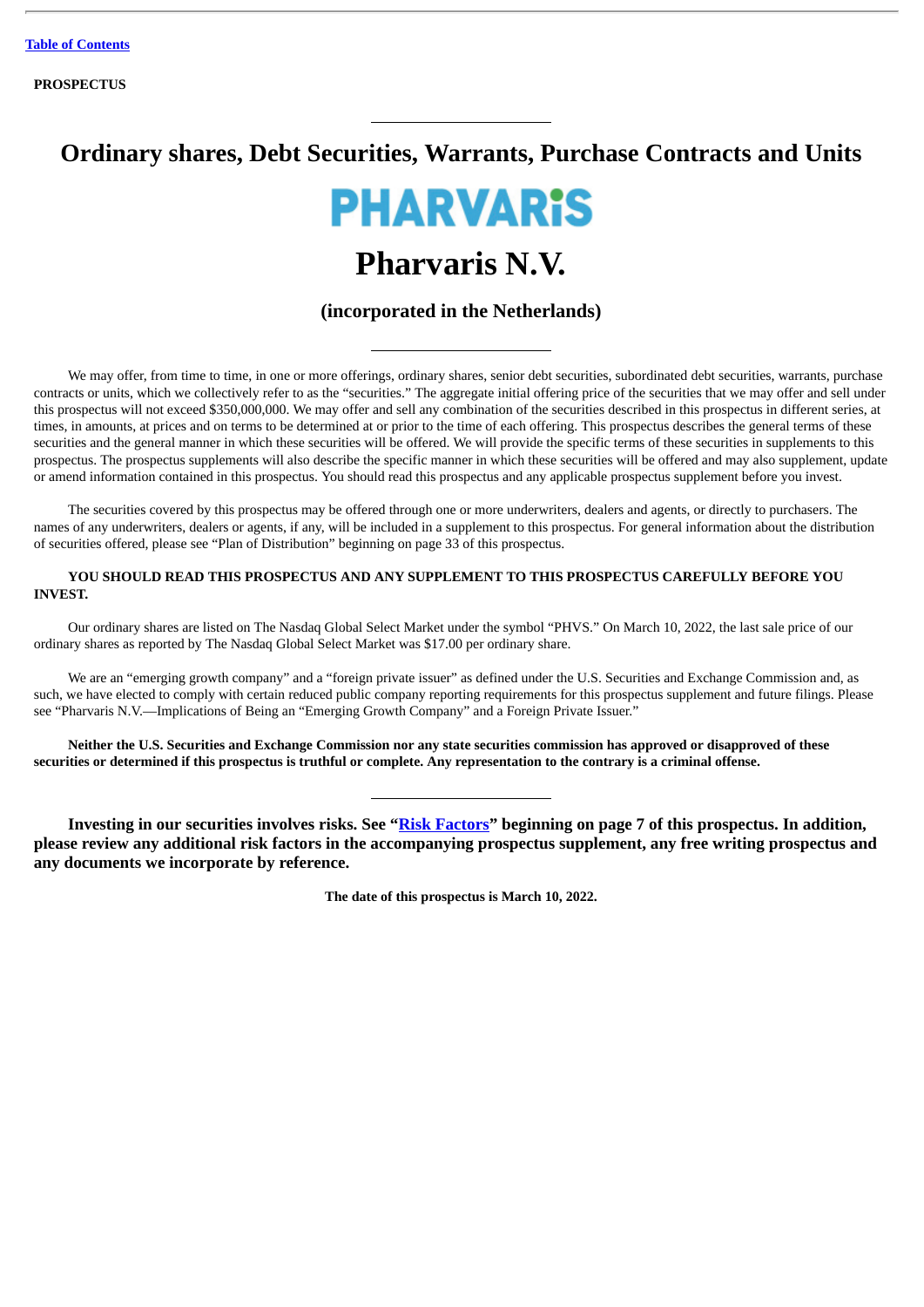#### **Table of [Contents](#page-1-0)**

We have not authorized anyone to provide any information other than that contained in or incorporated by reference in this prospectus and any related prospectus supplement we provide to you. We have not authorized anyone to provide you with different or additional information. We are not making an offer of securities in any jurisdiction where the offer is not permitted. You should not assume that the information contained in or incorporated by reference in this prospectus is accurate as of any date other than the date on the front of this prospectus. Unless otherwise noted or the context otherwise requires, references in this prospectus to "Pharvaris" "the Company," "our **company," "we," "us" or "our" refer to Pharvaris N.V. and its subsidiaries.**

#### **TABLE OF CONTENTS**

|                                                                                | Page |
|--------------------------------------------------------------------------------|------|
| <b>ABOUT THIS PROSPECTUS</b>                                                   |      |
| WHERE YOU CAN FIND MORE INFORMATION                                            |      |
| <b>SPECIAL NOTE REGARDING FORWARD-LOOKING STATEMENTS</b>                       |      |
| <b>PHARVARIS N.V.</b>                                                          |      |
| <b>RISK FACTORS</b>                                                            |      |
| <b>USE OF PROCEEDS</b>                                                         | 8    |
| DESCRIPTION OF SHARE CAPITAL AND ARTICLES OF ASSOCIATION                       | 9    |
| COMPARISON OF DUTCH LAW AND OUR ARTICLES OF ASSOCIATION AND U.S. CORPORATE LAW | 15   |
| <b>DESCRIPTION OF DEBT SECURITIES</b>                                          | 27   |
| <b>DESCRIPTION OF WARRANTS</b>                                                 | 31   |
| <b>DESCRIPTION OF PURCHASE CONTRACTS</b>                                       | 32   |
| <b>DESCRIPTION OF UNITS</b>                                                    | 33   |
| <b>FORMS OF SECURITIES</b>                                                     | 34   |
| <b>PLAN OF DISTRIBUTION</b>                                                    | 36   |
| <b>INCORPORATION OF CERTAIN INFORMATION BY REFERENCE</b>                       | 38   |
| <b>ENFORCEMENT OF JUDGMENTS</b>                                                | 39   |
| <b>EXPENSES</b>                                                                | 40   |
| <b>LEGAL MATTERS</b>                                                           | 41   |
| <b>EXPERTS</b>                                                                 | 42   |
|                                                                                |      |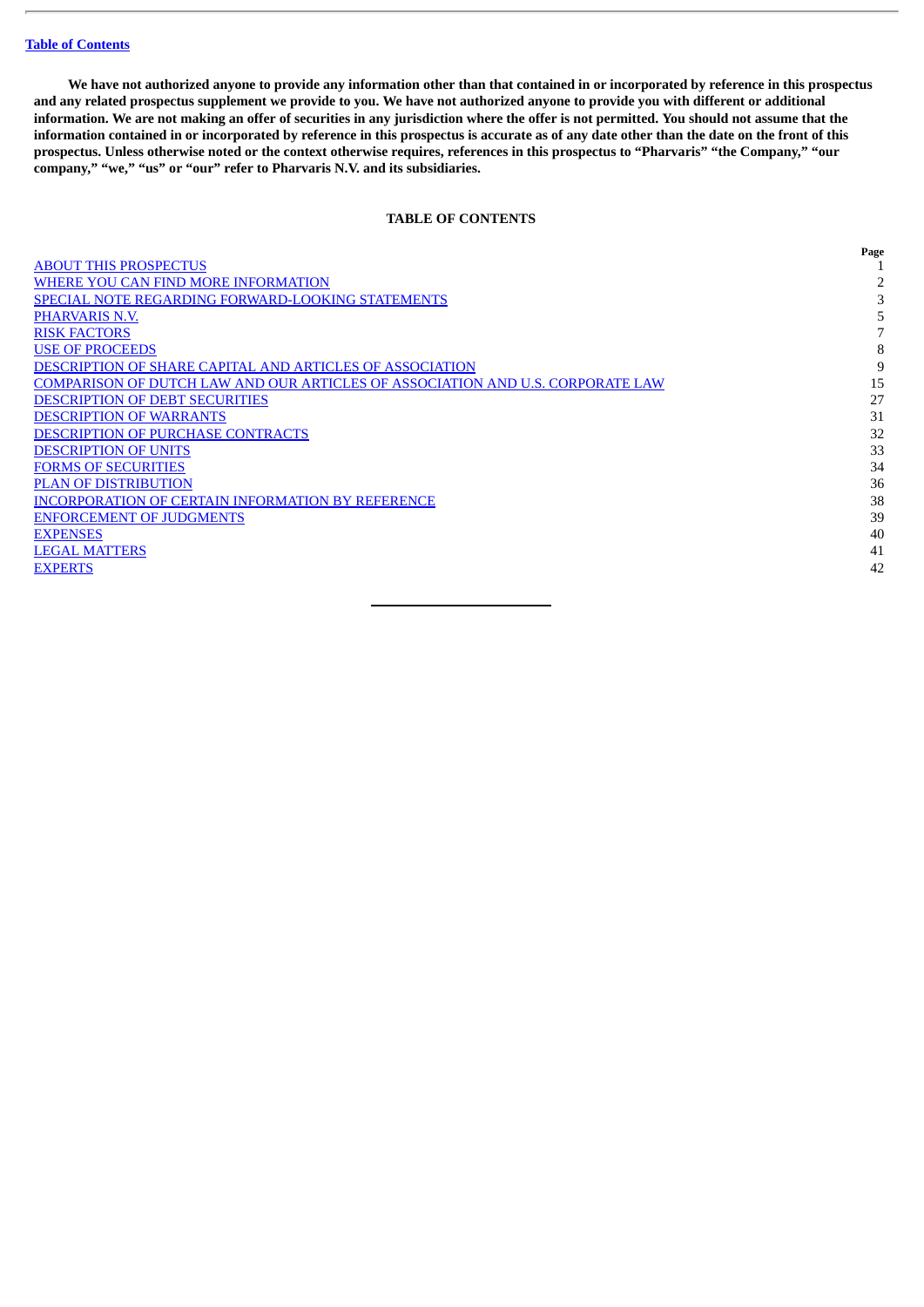#### **ABOUT THIS PROSPECTUS**

<span id="page-30-0"></span>This prospectus is part of a registration statement that we filed with the Securities and Exchange Commission, or the SEC, utilizing a "shelf" registration process. Under this shelf process, we may sell up to \$350,000,000 in any combination of the securities described in this prospectus in one or more offerings.

This prospectus provides you with a general description of the securities we may offer. Each time we sell securities pursuant to this prospectus, we will provide a prospectus supplement and/or free writing prospectus that will contain specific information about the terms of that offering, including amounts, prices and terms of the securities being offered. The prospectus supplement and/or free writing prospectus may also add, update or change information contained in this prospectus. Any statement made in this prospectus will be modified or superseded by any inconsistent statement made in a prospectus supplement and/or free writing prospectus. If there is any inconsistency between the information in this prospectus and the information in the prospectus supplement or free writing prospectus, you should rely on the information in the prospectus supplement or free writing prospectus, as the case may be. This prospectus may not be used to sell any securities unless accompanied by a prospectus supplement or free writing prospectus.

We have filed or incorporated by reference exhibits to the registration statement of which this prospectus forms a part. You should read the exhibits carefully for provisions that may be important to you.

You should read this prospectus, any prospectus supplement and free writing prospectus together with the additional information described herein under the heading "Where You Can Find More Information and "Incorporation of Certain Information by Reference." We have not authorized any person to provide you with different information and we take no responsibility for, and can provide no assurance as to the reliability of, any other information that others may give you. We are not making an offer to sell these securities in any jurisdiction where the offer or sale is not permitted.

You should not assume that the information in this prospectus, any accompanying prospectus supplement or free writing prospectus or any documents we incorporate by reference in this prospectus, any prospectus supplement and free writing prospectus is accurate as of any date other than the date on the front of those documents. Our business, financial condition, results of operations and prospects may have changed since that date.

You should not assume that the information contained in this prospectus is accurate as of any other date.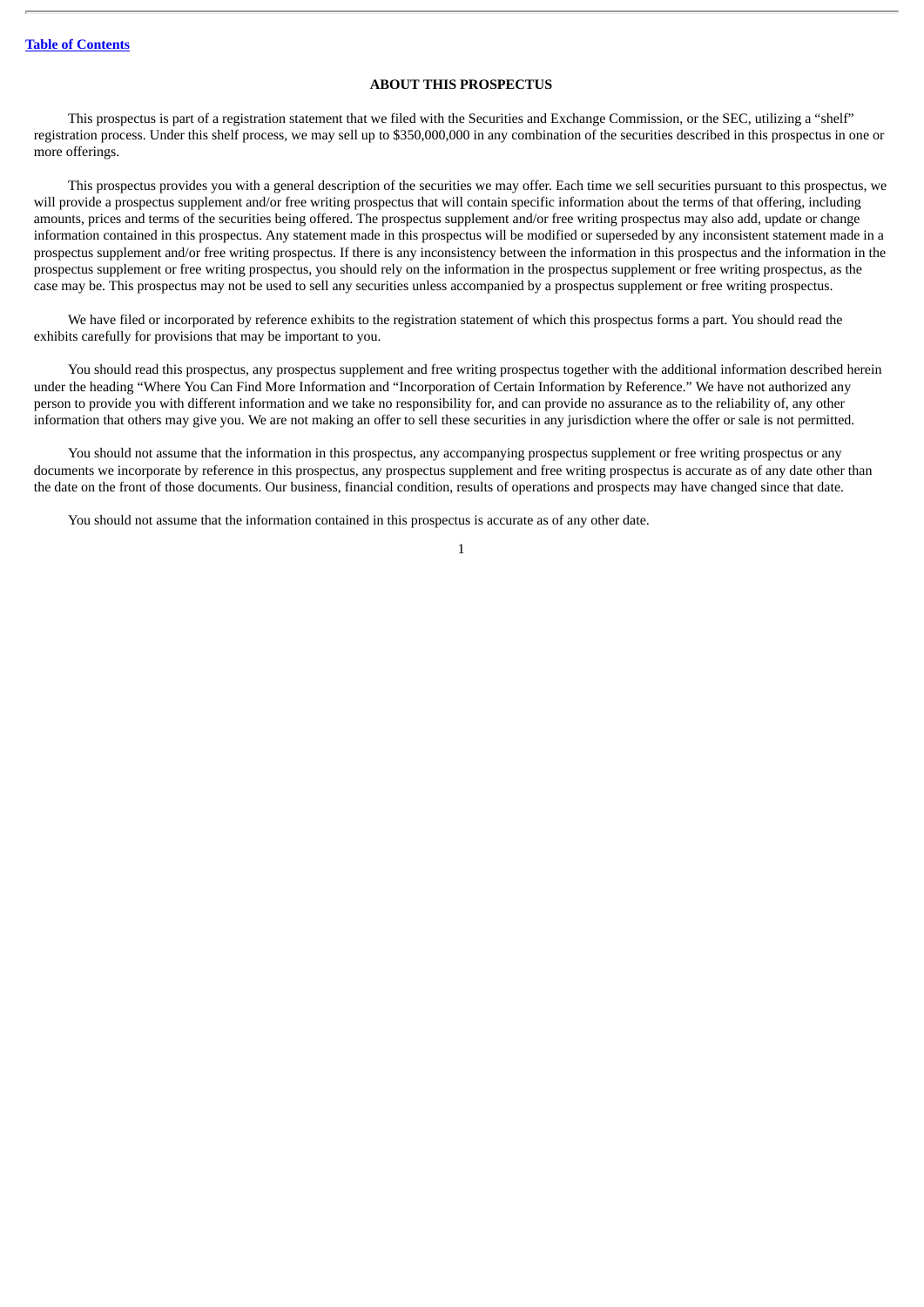#### **WHERE YOU CAN FIND MORE INFORMATION**

<span id="page-31-0"></span>We file annual reports on Form 20-F, reports on Form 6-K, and other information with the SEC under the Securities Exchange Act of 1934, as amended, or the Exchange Act. You may read and copy this information at the following location of the SEC: Public Reference Room, 100 F Street, N.E., Washington, D.C. 20549.

You may obtain information on the operation of the SEC's Public Reference Room by calling the SEC at 1-800-SEC-0330. The SEC also maintains an Internet site that contains reports and other information about issuers like us who file electronically with the SEC. The address of the site is *http://www.sec.gov*.

As a foreign private issuer, we are exempt under the Exchange Act from, among other things, the rules prescribing the furnishing and content of proxy statements, and our managing directors and supervisory directors and principal shareholders are exempt from the reporting and short-swing profit recovery provisions contained in Section 16 of the Exchange Act. In addition, we are not required under the Exchange Act to file periodic reports and financial statements with the SEC as frequently or as promptly as U.S. companies whose securities are registered under the Exchange Act.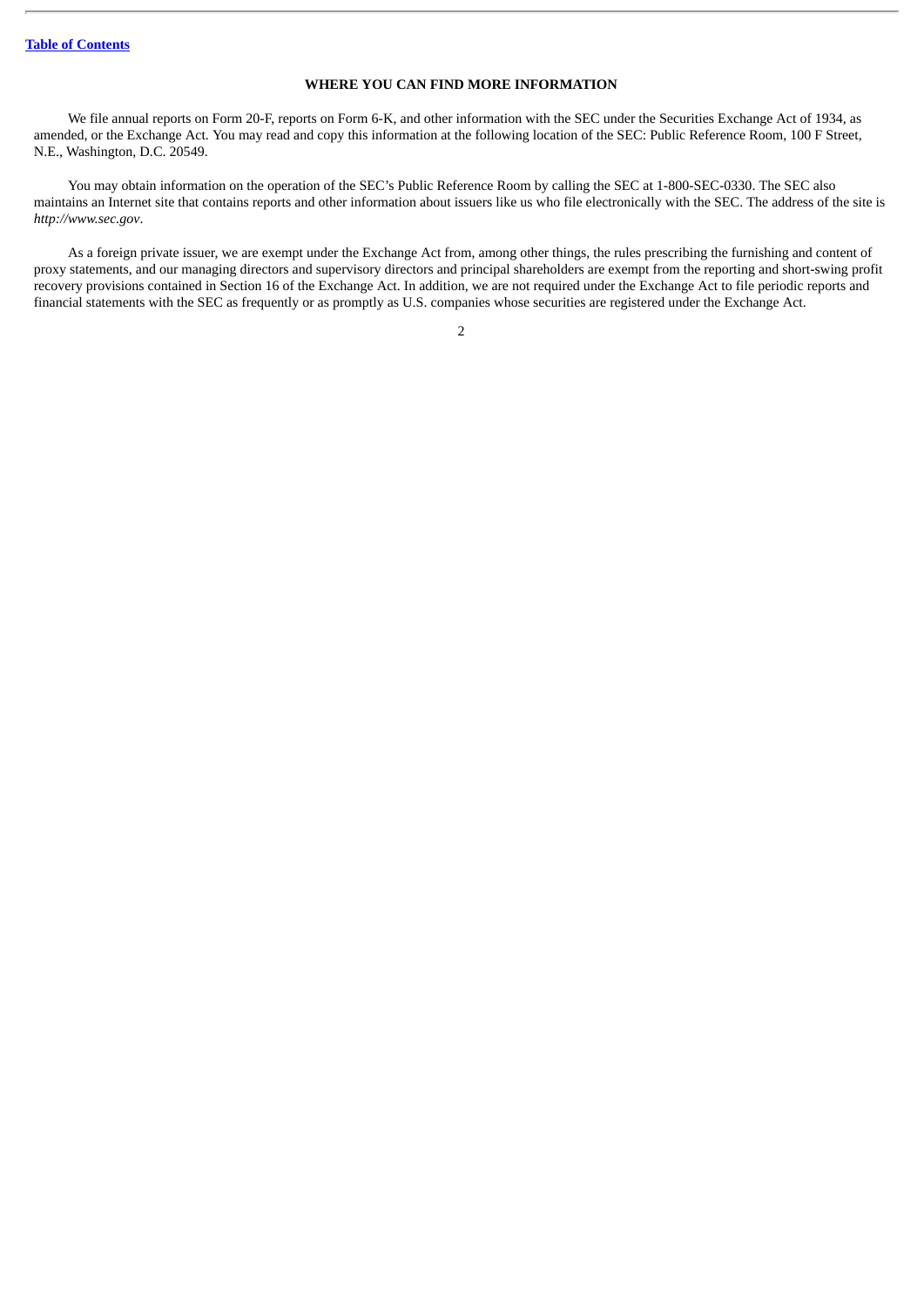#### **SPECIAL NOTE REGARDING FORWARD-LOOKING STATEMENTS**

<span id="page-32-0"></span>This prospectus and the financial statements and other documents incorporated by reference in this prospectus contain forward-looking statements, including statements concerning our industry, our operations, our anticipated financial performance and financial condition, and our business plans and growth strategy and product development efforts. These statements constitute forward-looking statements within the meaning of Section 27A of the Securities Act of 1933, as amended, or the Securities Act, and Section 21E of the Exchange Act. Many of the forward-looking statements contained in this prospectus can be identified by the use of forward-looking words such as "anticipate," "believe," "could," "expect," "should," "plan," "intend," "estimate" and "potential," among others. Readers are cautioned not to place undue reliance on these forward-looking statements, which speak only as of their dates. These forward-looking statements are based on estimates and assumptions by our management that, although we believe to be reasonable, are inherently uncertain and subject to a number of risks and uncertainties.

The following represent some, but not necessarily all, of the factors that could cause actual results to differ from historical results or those anticipated or predicted by our forward-looking statements:

- the expected timing, progress or success of our clinical development programs, especially for PHVS416 and PHVS719, which are in earlystage clinical trials;
- risks associated with the COVID-19 pandemic, which may adversely impact our business, preclinical studies and clinical trials, the timing of regulatory approvals and the value of our ordinary shares;
- the timing, costs and other limitations involved in obtaining regulatory approval for our product candidates PHVS416 and PHVS719 or any other product candidate that we may develop in the future;
- our ability to market, commercialize and achieve market acceptance for our product candidates PHVS416 and PHVS719 or any of our other product candidates that we may develop in the future, if approved;
- our ability to establish commercial capabilities or enter into agreements with third parties to market, sell and distribute our product candidates;
- our dependence on third parties to perform critical activities related to the research, development and manufacturing of our product candidates;
- disruptions at the FDA and other government agencies;
- the expense, time and uncertainty involved in the development and consistent manufacturing and supply of our product candidates, some or all of which may never reach the regulatory approval stage;
- our ability to raise capital when needed and on acceptable terms;
- our ability to enter into any new licensing agreements or to maintain any licensing agreements with respect to our product candidates;
- our reliance on collaboration partners and licensees, whose actions we cannot control;
- the willingness of private insurers and other payors to provide reimbursement for our products;
- regulatory developments in the United States, the European Union and other jurisdictions;
- the outcome and timing of price negotiations with governmental authorities;
- our ability to compete in the pharmaceutical industry and with competitive generic products;
- our ability to protect our intellectual property and know-how and operate our business without infringing the intellectual property rights or regulatory exclusivity of others;
- side effects or adverse events associated with the use of our product candidates;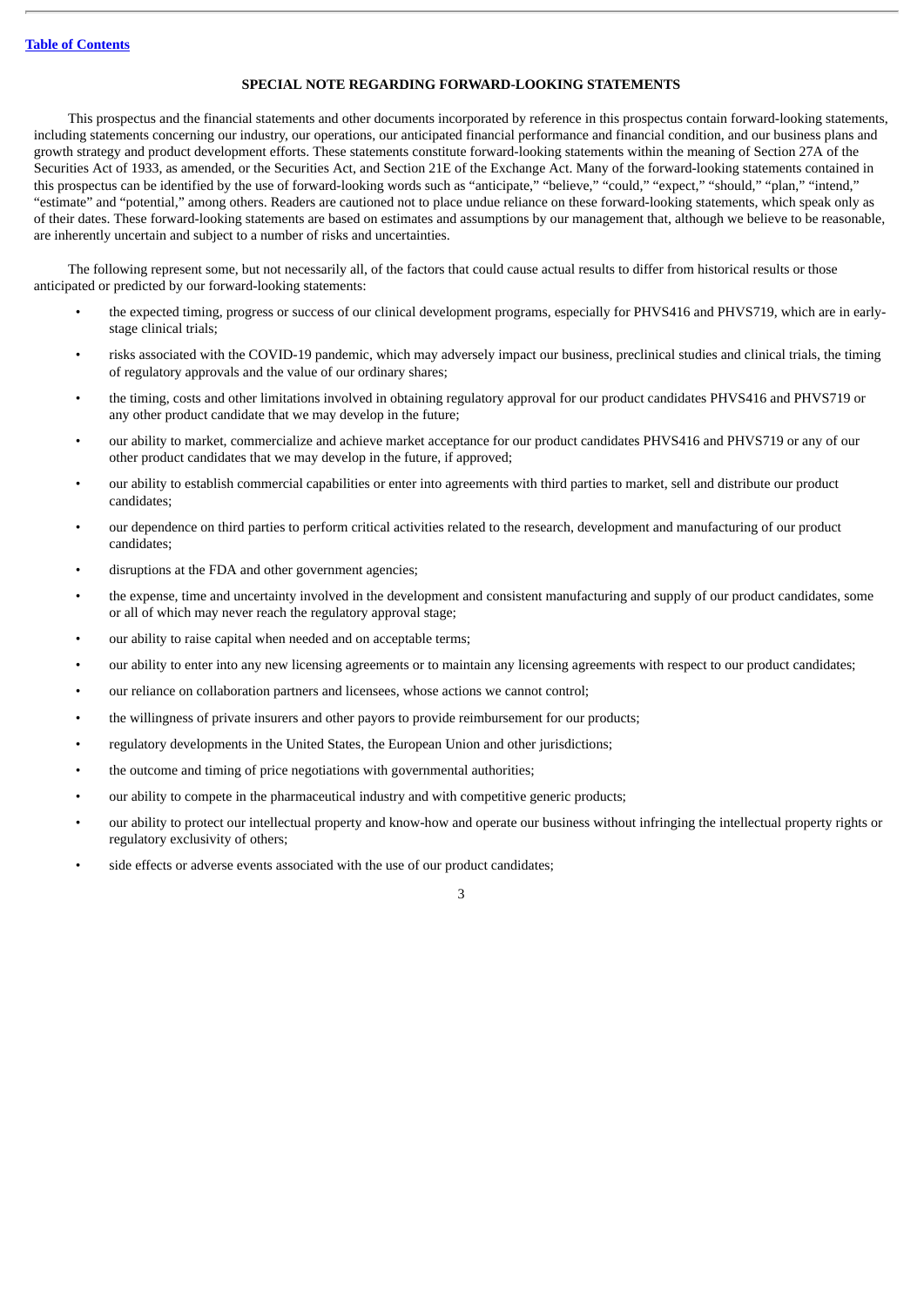#### **Table of [Contents](#page-1-0)**

- our ability to defend against costly and damaging liability claims resulting from the testing of our product candidates in the clinic or, if, approved, any commercial sales;
- a loss of any of our key personnel;
- our estimates of market sizes and anticipated uses of our product candidates;
- our estimates of future performance;
- our estimates regarding anticipated operating losses, future revenues, expenses, capital requirements and our needs for additional financing;
- our ability to comply with existing or future laws and regulations in a cost-efficient manner;
- our ability to manage negative consequences from changes in applicable laws and regulations, including tax laws;
- our ability to successfully remediate the material weaknesses in our internal control over financial reporting and to maintain an effective system of internal control over financial reporting;
- our expectations regarding the time during which we will be an emerging growth company under the JOBS Act or a foreign private issuer;
- changes in general market, political and economic conditions, including as a result of the current conflict between Russia and Ukraine;
- the length and severity of the COVID-19 outbreak and its impact on our business, including our supply chain, clinical trials and operations; and
- other risk factors discussed herein under "Risk Factors" or incorporated herein by reference.

Our actual results or performance could differ materially from those expressed in, or implied by, any forward-looking statements relating to those matters. Accordingly, no assurances can be given that any of the events anticipated by the forward-looking statements will transpire or occur, or if any of them do, what impact they will have on our results of operations, cash flows or financial condition. Additionally, some of the risks and uncertainties identified above may be amplified by the COVID-19 pandemic. It is not possible to predict or identify all such risks. There may be additional risks that we consider immaterial or which are unknown. Except as required by law, we are under no obligation, and expressly disclaim any obligation, to update, alter or otherwise revise any forward-looking statement, whether written or oral, that may be made from time to time, whether as a result of new information, future events or otherwise.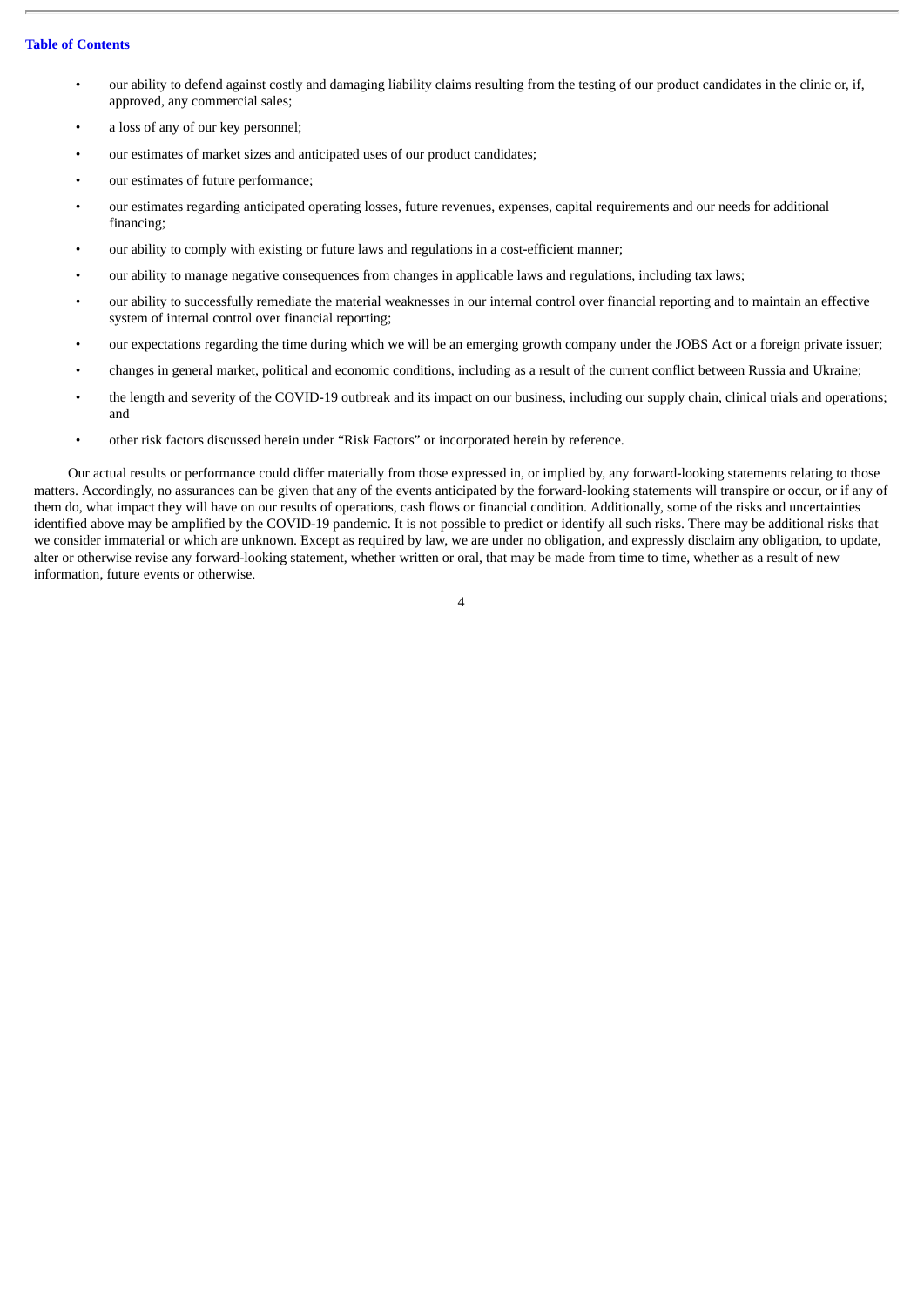#### **PHARVARIS N.V.**

#### <span id="page-34-0"></span>**Our Business**

We are a clinical-stage biopharmaceutical company focused on the development and commercialization of innovative therapies for rare diseases with significant unmet need, initially focused on angioedema and other bradykinin-mediated diseases. Our first molecule, PHA121, is a novel, small molecule bradykinin B2-receptor antagonist for the treatment of hereditary angioedema, or HAE. Bradykinin-B2-receptor inhibition is a clinically validated mechanism for the treatment of HAE, as demonstrated by icatibant, which is a bradykinin B2-receptor antagonist approved in Europe in 2008 and in the United States in 2011 (as FIRAZYR). We designed PHA121 to improve upon the therapeutic profile of existing therapies and, through oral delivery, to provide patients with quality of life and convenience that is superior to current standard-of-care HAE treatments, which are injectables. We believe PHA121 has the potential to provide a safe, effective and convenient option for both acute and prophylactic treatments of HAE, in the form of our PHVS416 on-demand rapid exposure product candidate, and for prophylaxis of HAE, in the form of our PHVS719 small daily dose extendedrelease product candidate. We believe that our product candidates may address a broader range of angioedema attacks than other available treatments since PHA121 blocks the actual signal that leads to angioedema (the interaction of bradykinin, or BK, with the bradykinin B2 receptor), rather than an upstream signal. By blocking the action of bradykinin, we can prevent its aberrant signaling regardless of the pathway that generates it. In our completed Phase 1 trials to-date, we have observed that PHA121 was orally bioavailable and well tolerated at all doses studied, with approximately doseproportional exposure. We also have successfully demonstrated proof-of-mechanism through a clinical pharmacodynamics, or PD, assessment with the bradykinin challenge, which had been utilized as a validated surrogate assessment for dose selection in the icatibant development program. The data also allowed us to compare the projected therapeutic performance of PHA121 with that of icatibant, but we do not yet have data from the PHA121 Phase 2 study. We plan to efficiently progress PHA121 through clinical development for on-demand and prophylactic use with our on-demand product candidate, PHVS416, and extended release product candidate, PHVS719, respectively. We commenced our RAPIDe-1 Phase 2 clinical trial of PHVS416 in February 2021 and expect to have Phase 2 data for the acute treatment of patients with HAE attacks in the fourth quarter of 2022. We also commenced a Phase 2 clinical trial for prophylaxis in 2021 using twice-daily dosing of the PHVS416 soft capsules. Our primary objective with this trial is to assess the safety profile of PHVS416 dose regimens for prophylactic treatments in HAE patients. We also initiated a Phase 1 clinical trial with PHVS719 in 2021 to assess pharmacokinetics of the extended-release formulation.

#### **Corporate Information**

The offices of Pharvaris N.V. are located at J.H. Oortweg 21, 2333 CH Leiden, The Netherlands. Our telephone number is +31 (0)71 203 6410. Investors should contact us for any inquiries at the address and telephone number of our principal executive office. Our principal website is *www.pharvaris.com*. The information contained on our website is not a part of this prospectus.

#### **Implications of Being an "Emerging Growth Company" and a Foreign Private Issuer**

We qualify as an "emerging growth company" as defined in the Jumpstart Our Business Startups Act of 2012, or the JOBS Act. An emerging growth company may take advantage of relief from certain reporting requirements and other burdens that are otherwise applicable generally to public companies. These provisions include an exception from compliance with the auditor attestation requirements of Section 404 of the Sarbanes Oxley Act of 2002, as amended, or the Sarbanes-Oxley Act.

We may take advantage of these provisions until such time that we cease to qualify as an emerging growth company. We would cease to qualify as an emerging growth company upon the earliest of: (i) the last day of the fiscal year (A) in which we had more than \$1.07 billion in annual revenue, (B) we are deemed to be a "large accelerated filer" under the rules of the SEC, or (C) following the fifth anniversary of the date of the completion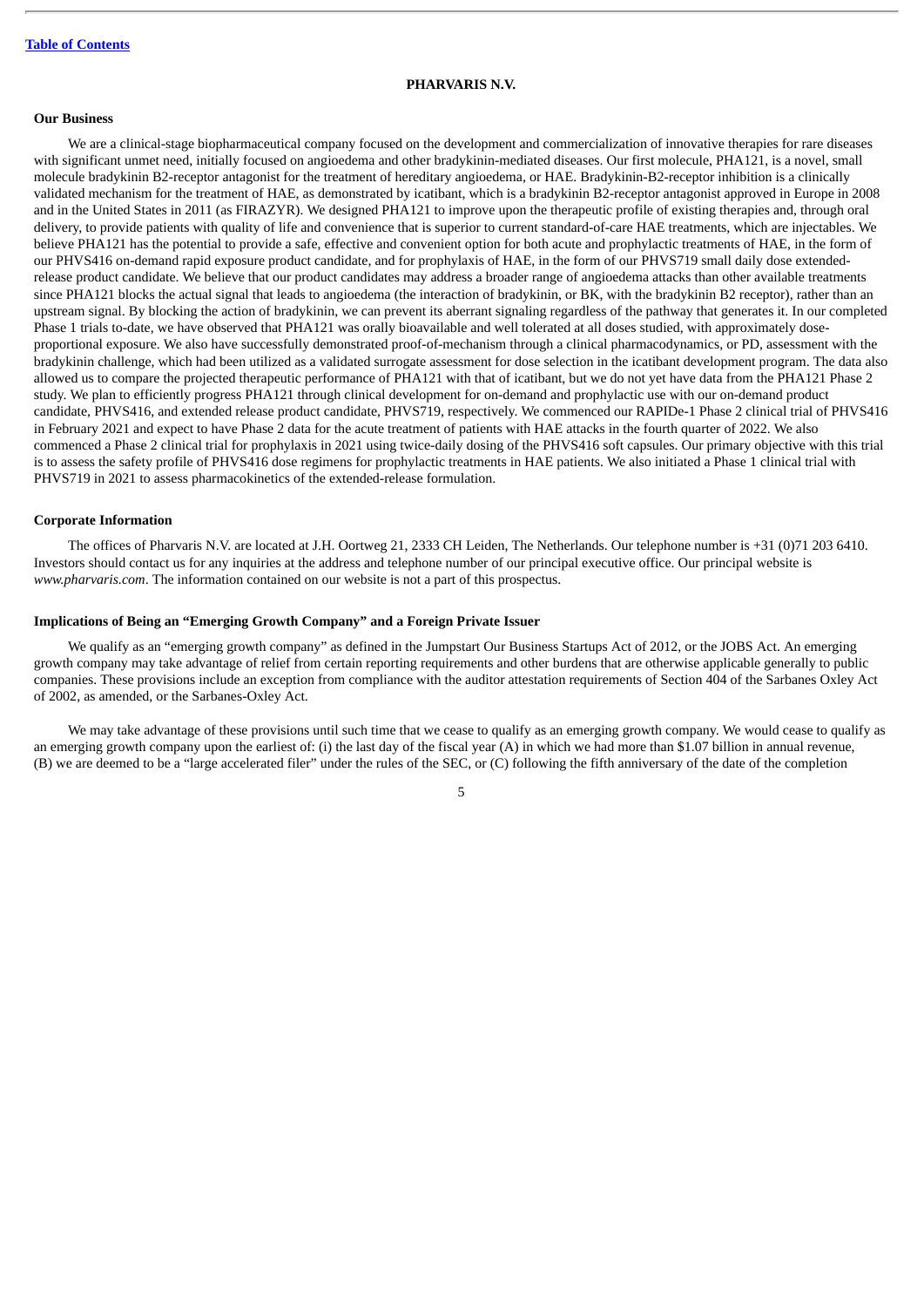#### **Table of [Contents](#page-1-0)**

of our initial public offering (ii) the date on which we issue more than \$1.0 billion of non-convertible debt over a three-year period. We may choose to take advantage of some but not all of these reduced reporting requirements. To the extent that we take advantage of these reduced reporting requirements, the information that we provide shareholders may be different than the information you might obtain from other public companies in which you hold equity interests.

We also report under the Securities Exchange Act of 1934, as amended, or the Exchange Act, as a non-U.S. company with foreign private issuer status. Even after we no longer qualify as an emerging growth company, as long as we qualify as a foreign private issuer under the Exchange Act we will continue to be exempt from certain provisions of the Exchange Act that are applicable to U.S. domestic public companies, including, but not limited to:

- the rules under the Exchange Act requiring domestic filers to issue financial statements prepared under U.S. GAAP;
- the sections of the Exchange Act regulating the solicitation of proxies, consents or authorizations in respect of a security registered under the Exchange Act;
- the sections of the Exchange Act requiring insiders to file public reports of their stock ownership and trading activities and liability for insiders who profit from trades made in a short period of time; and
- the rules under the Exchange Act requiring the filing with the SEC of quarterly reports on Form 10-Q containing unaudited financial and other specific information, or current reports on Form 8-K, upon the occurrence of specified significant events.

We may take advantage of these exemptions until such time as we are no longer a foreign private issuer. We would cease to be a foreign private issuer at such time as (i) more than 50% of our outstanding voting securities are held by U.S. residents and (ii) any of the following three circumstances applies: (A) the majority of our executive officers or directors are U.S. citizens or residents, (B) more than 50% of our assets are located in the United States or (C) our business is administered principally in the United States.

Both foreign private issuers and emerging growth companies are also exempt from certain more stringent executive compensation disclosure rules. Thus, even if we no longer qualify as an emerging growth company but remain a foreign private issuer, we will continue to be exempt from the more stringent compensation disclosures required of companies that are not emerging growth companies and will continue to be permitted to follow our home country practice on such matters.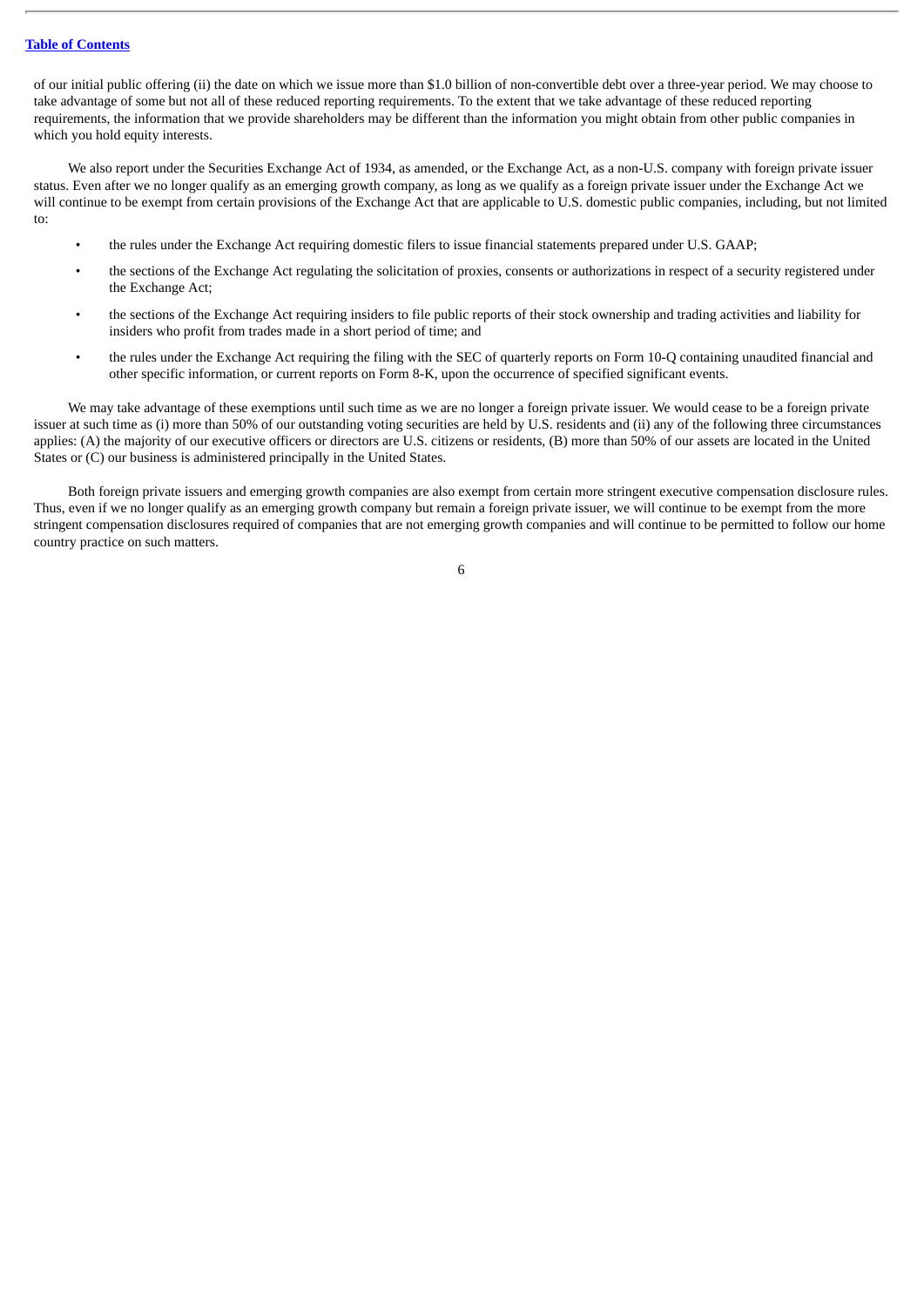## **RISK FACTORS**

Investing in our securities involves risks. Before making a decision to invest in our securities, you should carefully consider the risks described under "Risk Factors" in the applicable prospectus supplement, as well as those risks and uncertainties identified in the documents incorporated by reference herein, including our most recent Annual Report on Form 20-F, and in any updates to those risk factors in our reports on Form 6-K incorporated herein, together with all of the other information appearing or incorporated by reference in this prospectus and any applicable prospectus supplement, before making an investment in our securities in light of your particular investment objectives and financial circumstances.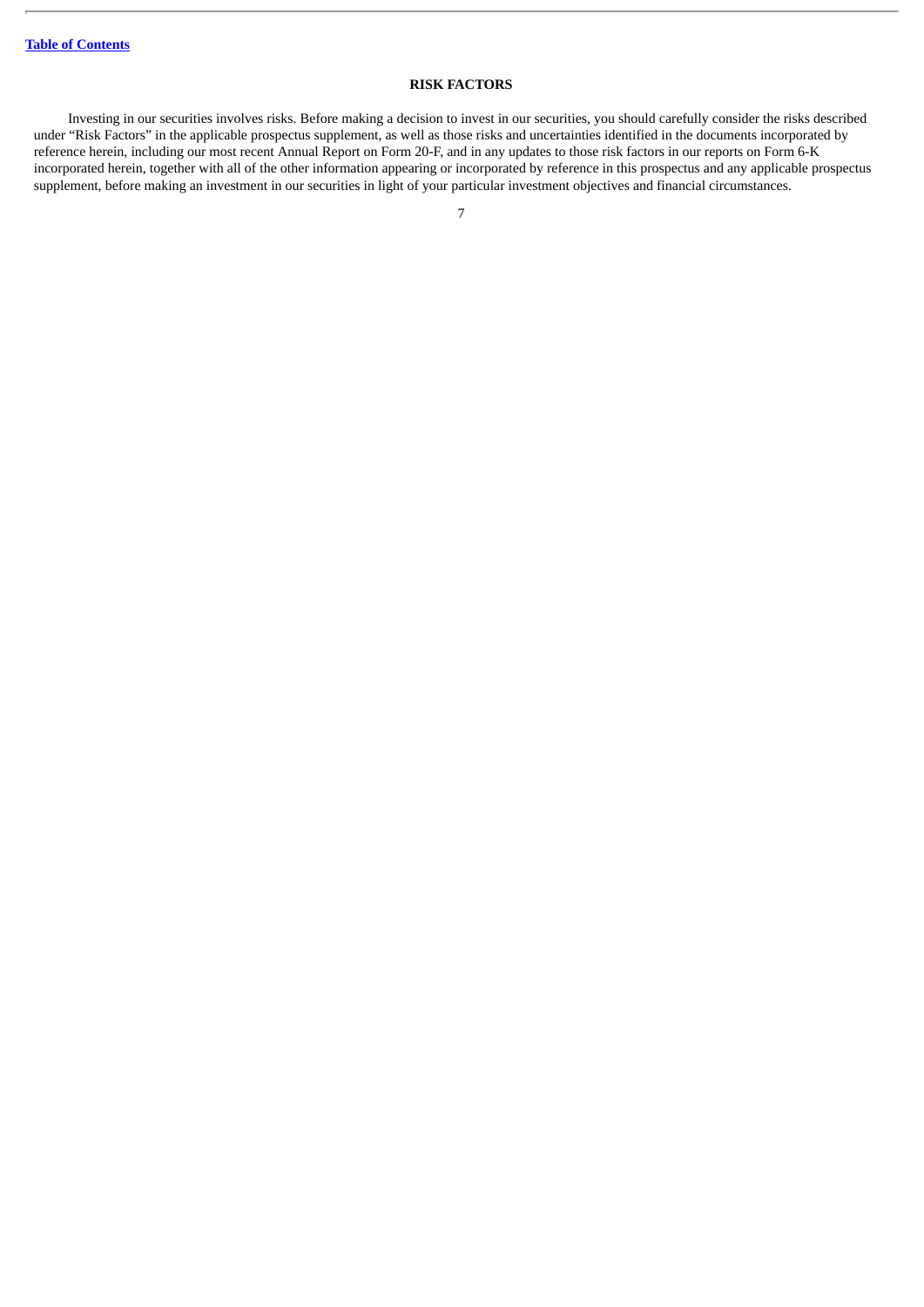# **USE OF PROCEEDS**

Unless otherwise indicated in a prospectus supplement, the net proceeds from our sale of the securities will be used for general corporate purposes and other business opportunities.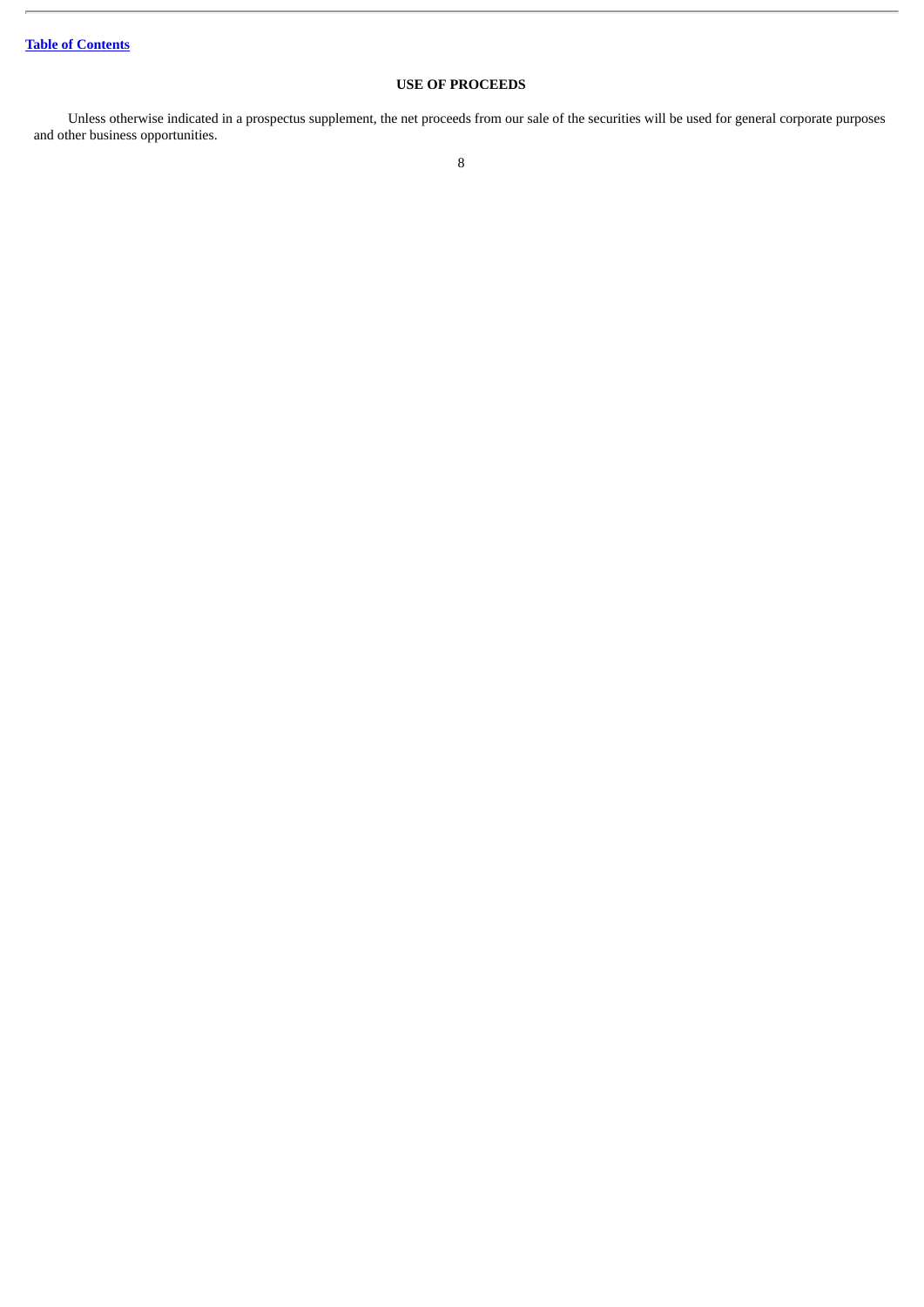## **DESCRIPTION OF SHARE CAPITAL AND ARTICLES OF ASSOCIATION**

## **General**

Our legal and commercial name is Pharvaris N.V. In connection with our initial public offering in the first quarter of 2021, we converted the legal form of our company under Dutch law from a private company with limited liability (*besloten vennootschap met beperkte aansprakelijkheid*) to a public company with limited liability (*naamloze vennootschap*) and changed our name from Pharvaris B.V. to Pharvaris N.V. Pharvaris B.V. was founded on September 30, 2015 in Leiden, The Netherlands.

We are registered with the Chamber of Commerce (*handelsregister van de Kamer van Koophandel*) under number 64239411. Our corporate seat is in Leiden, the Netherlands, and our registered office is also in Leiden, the Netherlands.

Our authorized share capital is €14,100,000, divided into 58,750,000 ordinary shares, each with a nominal value of €0.12, and 58,750,000 preferred shares, each with a nominal value of €0.12. Our issued share capital was €3,978,225.72 as of December 31, 2021.

Under Dutch law, our authorized share capital is the maximum capital that we may issue without amending our Articles of Association. An amendment of our Articles of Association would require a resolution of the general meeting of shareholders upon proposal by our board of directors (the "Board").

Initial settlement of any ordinary shares to be issued pursuant to this prospectus will take place through The Depository Trust Company, or DTC, in accordance with its customary settlement procedures for equity securities. Each person owning ordinary shares held through DTC must rely on the procedures thereof and on institutions that have accounts therewith to exercise any rights of a holder of the ordinary shares.

## **Stock Exchange Listing**

Our ordinary shares are listed on The Nasdaq Global Select Market, or Nasdaq, under the symbol "PHVS".

## **Articles of Association and Dutch Law**

Set forth below is a summary of relevant information concerning our share capital and material provisions of our Articles of Association and applicable Dutch law. This summary does not constitute legal advice regarding those matters and should not be regarded as such.

#### **Company's Shareholders' Register**

Pursuant to Dutch law and the Articles of Association, we must keep our shareholders' register accurate and up-to-date. The Board keeps our shareholders' register and records names and addresses of all holders of shares, showing the date on which the shares were acquired, the date of the acknowledgement by or notification of us as well as the amount paid on each share. The register also includes the names and addresses of those with a right of usufruct (*vruchtgebruik*) in shares belonging to another or a pledge (*pandrecht*) in respect of such shares. Any ordinary shares to be issued pursuant to this prospectus will be held through DTC, therefore DTC or its nominee will be recorded in the shareholders' register as the holder of the ordinary shares.

Our ordinary shares and preferred shares, if any, shall be in registered form (*op naam*). We may issue share certificates (*aandeelbewijzen*) for registered shares in such form as may be approved by our Board.

### **Corporate Objectives**

Pursuant to the Articles of Association, our corporate objectives are:

• to discover, develop and commercialize treatments, including for hereditary angioedema;

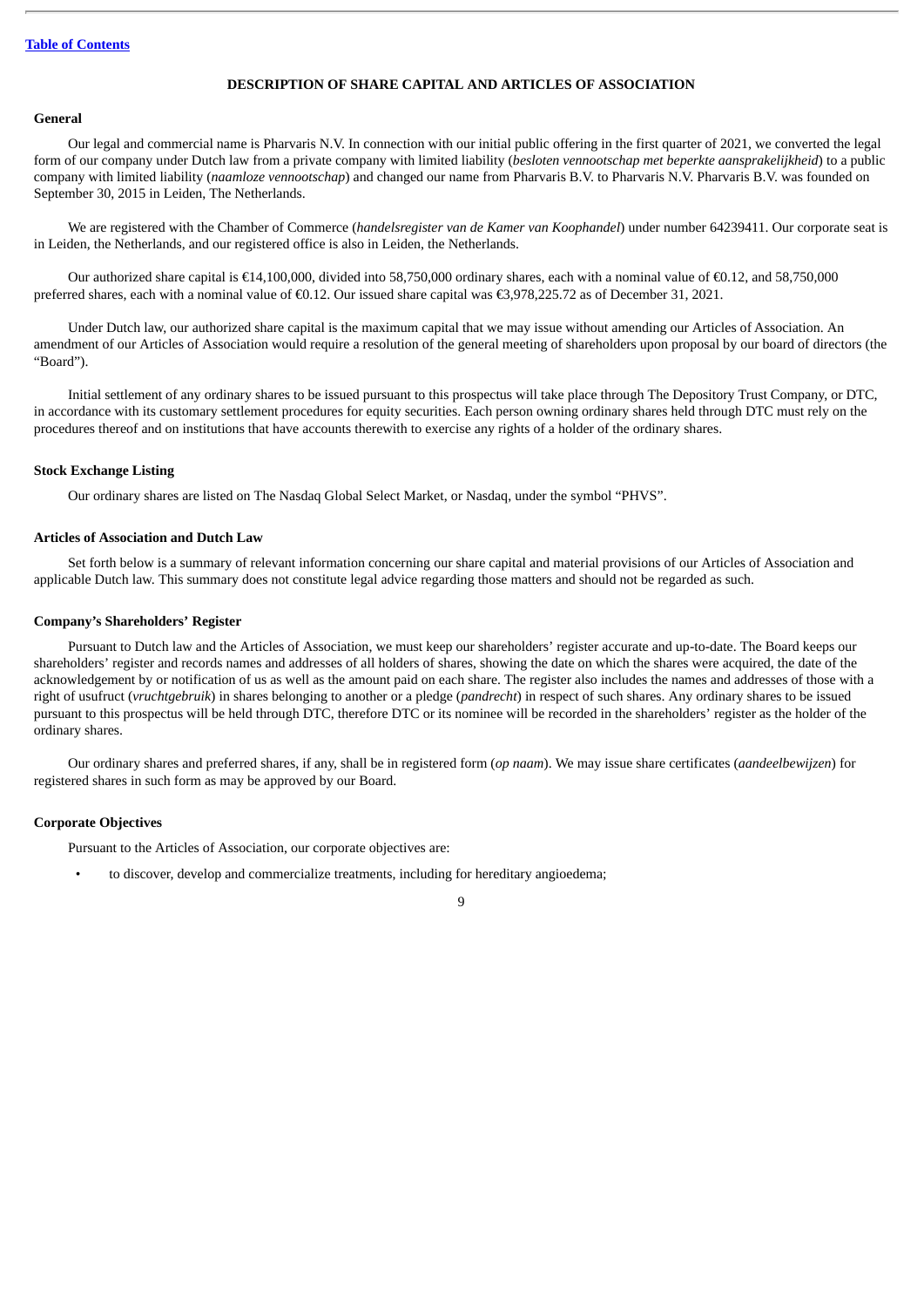- to engage, in any way whatsoever, in trading activities (retail and wholesale), the import, export, purchase, sale and distribution of products, including, but not limited to, pharmaceutical products, and other related (raw material) products and to render operational and supporting services to its group companies in connection herewith;
- to incorporate, participate in, finance or hold any other interest in and to conduct the management or supervision of other entities, companies, partnerships and businesses;
- to acquire, to manage, to invest, to exploit, to encumber and to dispose of assets and liabilities;
- to furnish guarantees, to provide security, to warrant performance in any other way and to assume liability, whether jointly and severally or otherwise, in respect of obligations of group companies or other parties; and
- to do anything which, in the widest sense, is connected with or may be conducive to the objects described above.

### **Limitations on the Rights to Own Ordinary Shares**

Our ordinary shares may be issued to individuals, corporations, trusts, estates of deceased individuals, partnerships and unincorporated associations of persons. Our Articles of Association contain no limitation on the rights to own our ordinary shares and no limitation on the rights of nonresidents of the Netherlands or foreign shareholders to hold or exercise voting rights. Our preferred shares shall only be issued to the protective foundation, if and when incorporated.

## **Limitation on Liability and Indemnification Matters**

Under Dutch law, directors may be held liable for damages in the event of improper or negligent performance of their duties. They may be held jointly and severally liable for damages to the Company and to third parties for infringement of the Articles of Association or of certain provisions of Dutch law. In certain circumstances, they may also incur other specific civil and criminal liabilities. Subject to certain exceptions, our Articles of Association provide for indemnification of our current and former directors (and other current and former officers and employees as designated by our Board). No indemnification shall be given to an indemnified person:

- if a competent court or arbitral tribunal has established, without having (or no longer having) the possibility for appeal, that the acts or omissions of such indemnified person that led to the financial losses, damages, expenses, suit, claim, action or legal proceedings as described above are of an unlawful nature (including acts or omissions which are considered to constitute malice, gross negligence, intentional recklessness and/or serious culpability attributable to such indemnified person);
- to the extent that his or her financial losses, damages and expenses are covered under insurance and the relevant insurer has settled, or has provided reimbursement for, these financial losses, damages and expenses (or has irrevocably undertaken to do so);
- in relation to proceedings brought by such indemnified person against the Company, except for proceedings brought to enforce indemnification to which he is entitled pursuant to our Articles of Association, pursuant to an agreement between such indemnified person and the Company which has been approved by the Board or pursuant to insurance taken out by the Company for the benefit of such indemnified person; or
- for any financial losses, damages or expenses incurred in connection with a settlement of any proceedings effected without the Company's prior consent.

Under our Articles of Association, our Board may stipulate additional terms, conditions and restrictions in relation to the indemnification described above.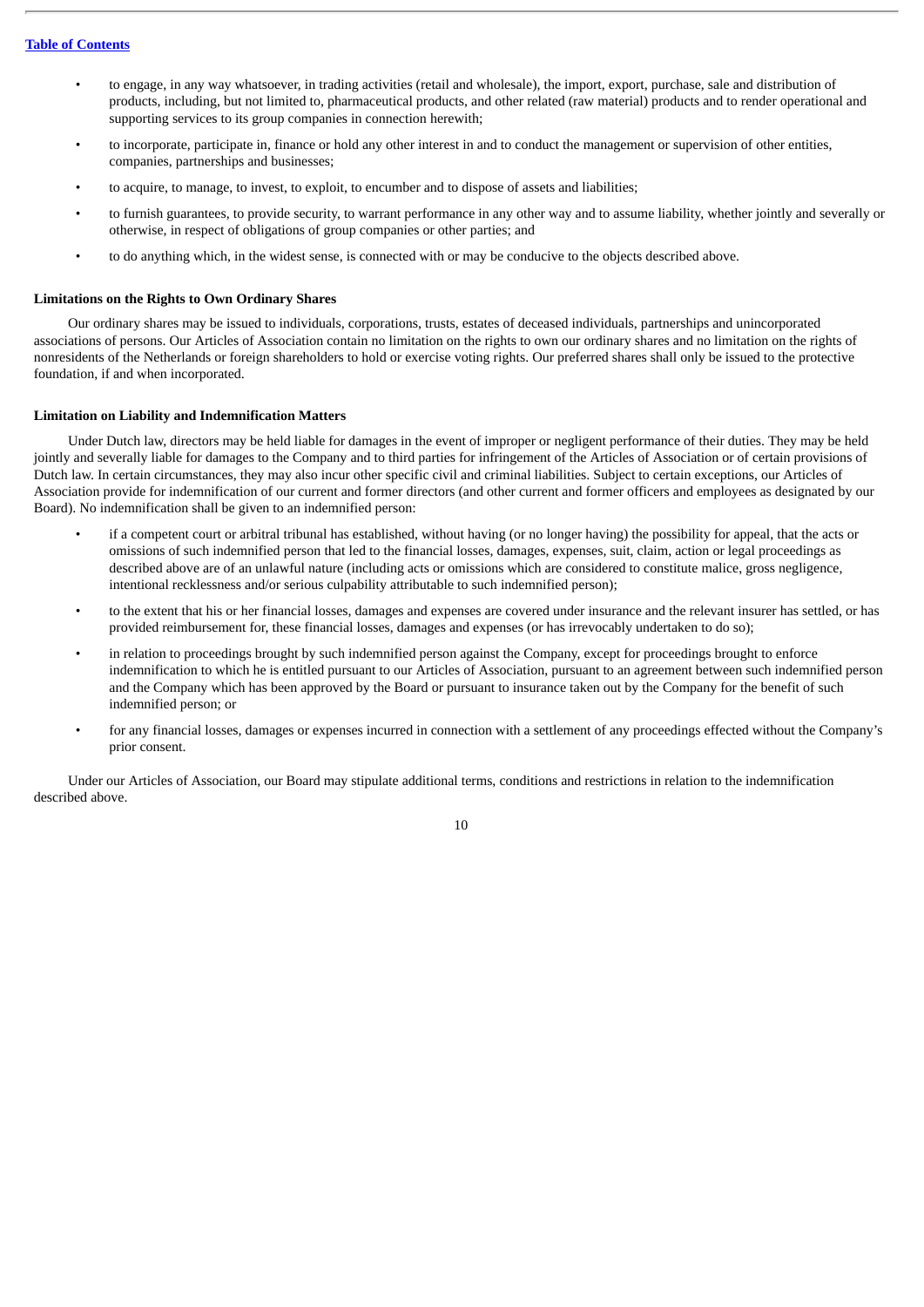## **Shareholders' Meetings and Consents**

# *General Meeting*

General meetings must be held in the Netherlands, in any of the locations specified in our articles of association. The annual general meeting must be held within six months of the end of each financial year. Additional extraordinary general meetings may also be held, whenever considered appropriate by the Board and shall be held within three months after our Board has considered it to be likely that our shareholders' equity (*eigen vermogen*) has decreased to an amount equal to or lower than half of our paid-in and called-up share capital, in order to discuss the measures to be taken if so required.

Pursuant to Dutch law, one or more shareholders or others with meeting rights under Dutch law who jointly represent at least one-tenth of our issued share capital may request us to convene a general meeting, setting out in detail the matters to be discussed. If our Board has not taken the steps necessary to ensure that such meeting can be held within six weeks after the request, proponent(s) may, on their application, be authorized by the competent Dutch court in preliminary relief proceedings to convene a general meeting. The court shall disallow the application if it does not appear that the proponent(s) has/have previously requested our Board to convene a general meeting and our Board has not taken the necessary steps so that the general meeting could be held within six weeks after the request. The application shall also be disallowed if the proponent(s) has/have not demonstrated to have a reasonable interest in the convening of the general meeting.

General meetings must be convened by an announcement published in a Dutch daily newspaper with national distribution. The notice must state the agenda, the time and place of the meeting, the record date (if any), the procedure for participating in the general meeting by proxy, as well as other information as required by Dutch law. The notice must be given at least 15 calendar days prior to the day of the meeting. The agenda for the annual general meeting shall include, among other things, the adoption of our statutory annual accounts, appropriation of our profits and proposals relating to the composition of the Board, including the filling of any vacancies in the Board. In addition, the agenda shall include such items as have been included therein by the Board. The agenda shall also include such items requested by one or more shareholders or others with meeting rights under Dutch law representing at least 3% of our issued share capital. These requests must be made in writing or by electronic means and received by the Board at least 60 days before the day of the meeting. No resolutions shall be adopted on items other than those that have been included in the agenda.

In accordance with the Dutch Corporate Governance Code, shareholders who have the right to put an item on the agenda for our general meeting or to request the convening of a general meeting shall not exercise such rights until after they have consulted our Board. If exercising such rights may result in a change in our strategy (for example, through the dismissal of one or more of our directors), our Board must be given the opportunity to invoke a reasonable period of up to 180 days to respond to the shareholders' intentions. If invoked, our Board must use such response period for further deliberation and constructive consultation, in any event with the shareholder(s) concerned and exploring alternatives. At the end of the response time, our board of directors shall report on this consultation and the exploration of alternatives to our general meeting. The response period may be invoked only once for any given general meeting and shall not apply (i) in respect of a matter for which a response period has been previously invoked or (ii) if a shareholder holds at least 75% of our issued share capital as a consequence of a successful public bid.

Moreover, our Board can invoke a cooling-off period of up to 250 days when shareholders, using their right to have items added to the agenda for a general meeting or their right to request a general meeting, propose an agenda item for our general meeting to dismiss, suspend or appoint one or more directors (or to amend any provision in our articles of association dealing with those matters) or when a public offer for our company is made or announced without our support, provided, in each case, that our Board believes that such proposal or offer materially conflicts with the interests of our company and its business. During a cooling-off period, our general meeting cannot dismiss, suspend or appoint directors (or amend the provisions in our articles of association dealing with those matters) except at the proposal of our board of directors.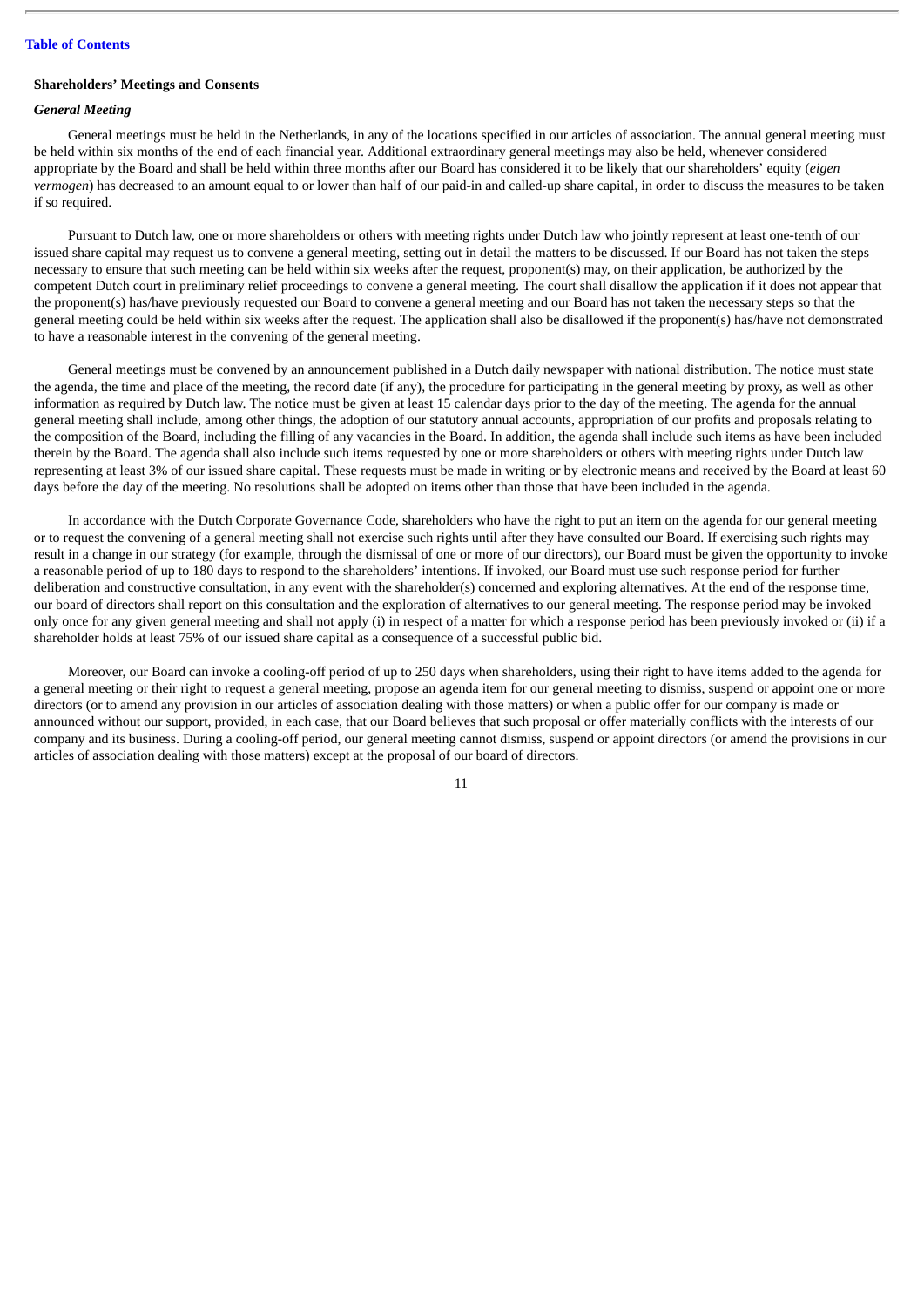The general meeting is presided over by the chairperson of the Board. If no chairperson has been elected or if he or she is not present at the meeting, the general meeting shall be presided over by the vice-chairperson. If no vice-chairperson has been elected or if he or she is not present at the meeting, the general meeting shall be presided over by another person designated in accordance with our articles of association.. Our directors may always attend a general meeting. In these meetings, they have an advisory vote. The chairperson of the meeting may decide at his or her discretion to admit other persons to the meeting.

All shareholders and others with meeting rights under Dutch law are authorized to attend the general meeting, to address the meeting and, in so far as they have such right, to vote pro rata to his or her shareholding. Shareholders may exercise these rights, if they are the holders of shares on the record date, if any, as required by Dutch law, which is currently the 28th day before the day of the general meeting. Under our Articles of Association, shareholders and others with meeting rights under Dutch law must notify us in writing or by electronic means of their identity and intention to attend the general meeting. This notice must be received by us ultimately on the seventh day prior to the general meeting, unless indicated otherwise when such meeting is convened.

#### *Quorum and Voting Requirements*

Each ordinary share and each preferred share, if any are outstanding, confers the right on the holder to cast one vote at the general meeting. Shareholders may vote by proxy. No votes may be cast at a general meeting on shares held by us or our subsidiaries or on shares for which we or our subsidiaries hold depository receipts. Nonetheless, the holders of a right of usufruct (*vruchtgebruik*) and the holders of a right of pledge (*pandrecht*) in respect of shares held by us or our subsidiaries in our share capital are not excluded from the right to vote on such shares, if the right of usufruct (*vruchtgebruik*) or the right of pledge (*pandrecht*) was granted prior to the time such shares were acquired by us or any of our subsidiaries. Neither we nor any of our subsidiaries may cast votes in respect of a share on which we or such subsidiary holds a right of usufruct (*vruchtgebruik*) or a right of pledge (*pandrecht*). Shares which are not entitled to voting rights pursuant to the preceding sentences will not be taken into account for the purpose of determining the number of shareholders that vote and that are present or represented, or the amount of the share capital that is provided or that is represented at a general meeting.

Decisions of the general meeting are taken by a simple majority of votes cast, except where Dutch law or our Articles of Association provide for a qualified majority or unanimity.

#### **Directors**

## *Appointment of Directors*

Under our Articles of Association, the directors are appointed by the general meeting upon binding nomination by our Board, on a recommendation of our nomination and corporate governance committee. However, the general meeting may at all times overrule the binding nomination by a resolution adopted by at least a two-thirds majority of the votes cast, provided such majority represents more than half of the issued share capital. If the general meeting overrules the binding nomination, the Board shall make a new nomination.

At a general meeting, a resolution to appoint a director can only be passed in respect of candidates whose names are stated for that purpose in the agenda of that general meeting or in the explanatory notes thereto. Upon the appointment of a person as a director, the general meeting shall determine whether that person is appointed as executive director or as non-executive director.

## *Duties and Liabilities of Directors*

Under Dutch law, our Board is charged with the management of the Company, which includes setting the Company's policies and strategy, subject to the restrictions contained in our Articles of Association. The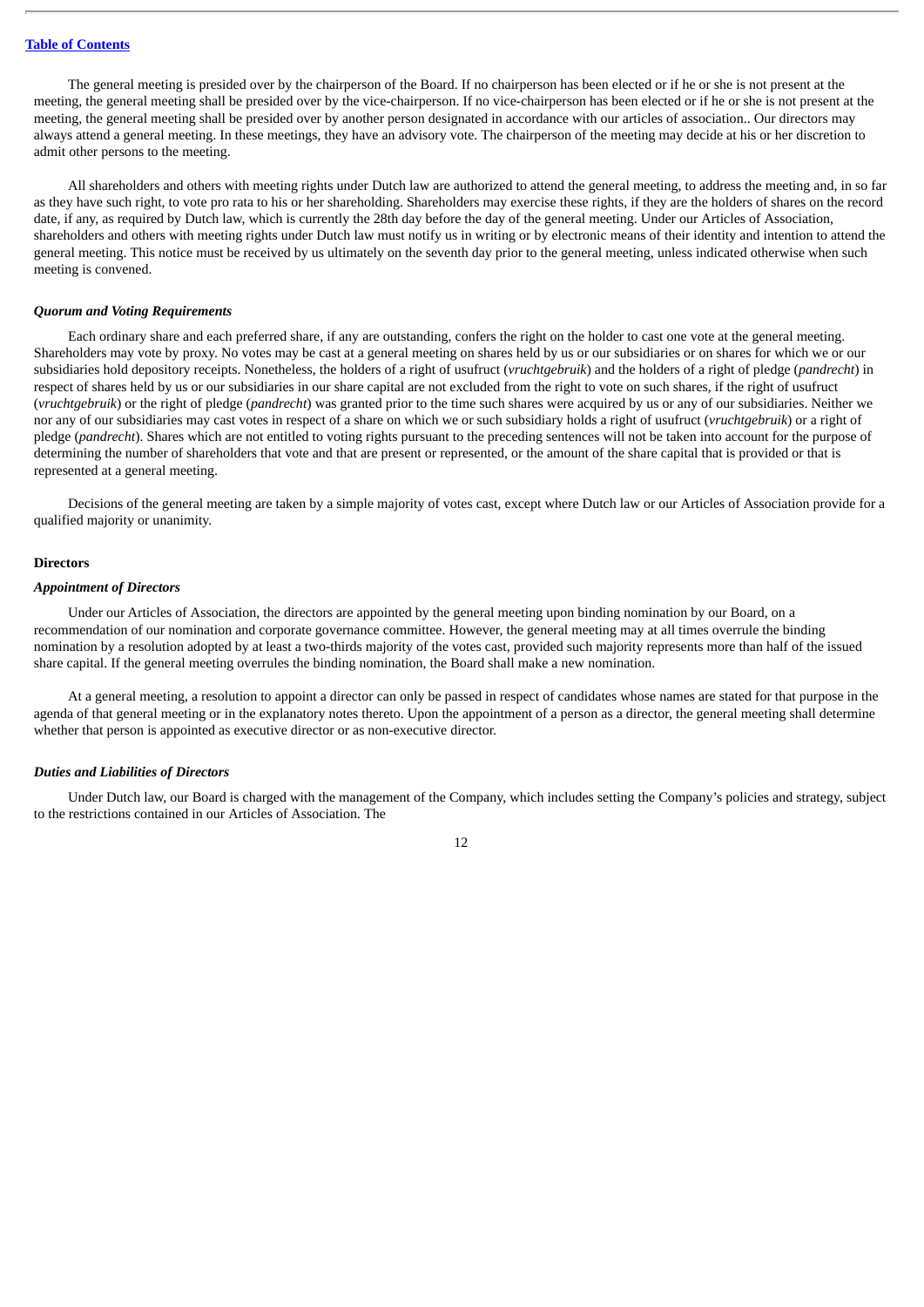executive directors manage our day-to-day business and operations and implement our strategy. The non-executive directors focus on the supervision on the policy and functioning of the performance of the duties of all of our directors, and our general state of affairs. Our directors may divide their tasks among themselves in or pursuant to internal rules. Each director has a statutory duty to act in the corporate interest of the Company and its business. Under Dutch law, the corporate interest extends to the interests of all corporate stakeholders, such as shareholders, creditors, employees, customers and suppliers. The duty to act in the corporate interest of the Company also applies in the event of a proposed sale or break-up of the Company, provided that the circumstances generally dictate how such duty is to be applied and how the respective interests of various groups of stakeholders should be weighed. Any resolution of the Board regarding a material change in our identity or character requires approval of the general meeting.

Our Board is entitled to represent our Company. The power to represent our Company also vests in our chief executive officer, as well in any two executive director acting jointly.

#### **Dividends and Other Distributions**

## *Amount Available for Distribution*

Under Dutch law, we may only pay dividends and other distributions from our reserves to the extent our shareholders' equity (*eigen vermogen*) exceeds the sum of our paid-in and called-up share capital plus the reserves we must maintain under Dutch law or our Articles of Association and (if it concerns a distribution of profits) after adoption of our statutory annual accounts by our general meeting from which it appears that such dividend distribution is allowed.

Under our articles of association, if any preferred shares are or have been outstanding, a dividend is first paid out of our profits, if available for distribution, to the holders or former holders, as applicable, of those preferred shares to the extent they are entitled to such distribution under our Articles of Association, which we refer to as our preferred dividend. Thereafter, our Board may decide that all or part of the remaining profits shown in our adopted statutory annual accounts will be added to our reserves. After reservation of any such profits, any remaining profits will be at the disposal of the general meeting at the proposal of our Board for distribution on our ordinary shares, subject to applicable restrictions of Dutch law. Our Board is permitted, subject to certain requirements and applicable restrictions of Dutch law, to declare interim dividends without the approval of our general meeting. Dividends and other distributions shall be made payable no later than a date determined by us. Claims to dividends and other distributions not made within five years from the date that such dividends or distributions became payable will lapse and any such amounts will be considered to have been forfeited to us (*verjaring*).

## *Exchange Controls*

Under Dutch law, there are no exchange controls applicable to the transfer to persons outside of the Netherlands of dividends or other distributions with respect to, or of the proceeds from the sale of, shares of a Dutch company, subject to applicable restrictions under sanctions and measures, including those concerning export control, pursuant to European Union regulations, the Sanctions Act 1977 (*Sanctiewet 1977*) or other legislation, applicable anti-boycott regulations, applicable anti-money-laundering regulations and similar rules and provided that, under certain circumstances, payments of such dividends or other distributions must be reported to the Dutch Central Bank at their request for statistical purposes. There are no special restrictions in our Articles of Association or Dutch law that limit the right of shareholders who are not citizens or residents of the Netherlands to hold or vote shares.

## *Squeeze-out Procedures*

A shareholder who holds at least 95% of our issued share capital for his or her own account, alone or together with group companies, may initiate proceedings against the other shareholders jointly for the transfer of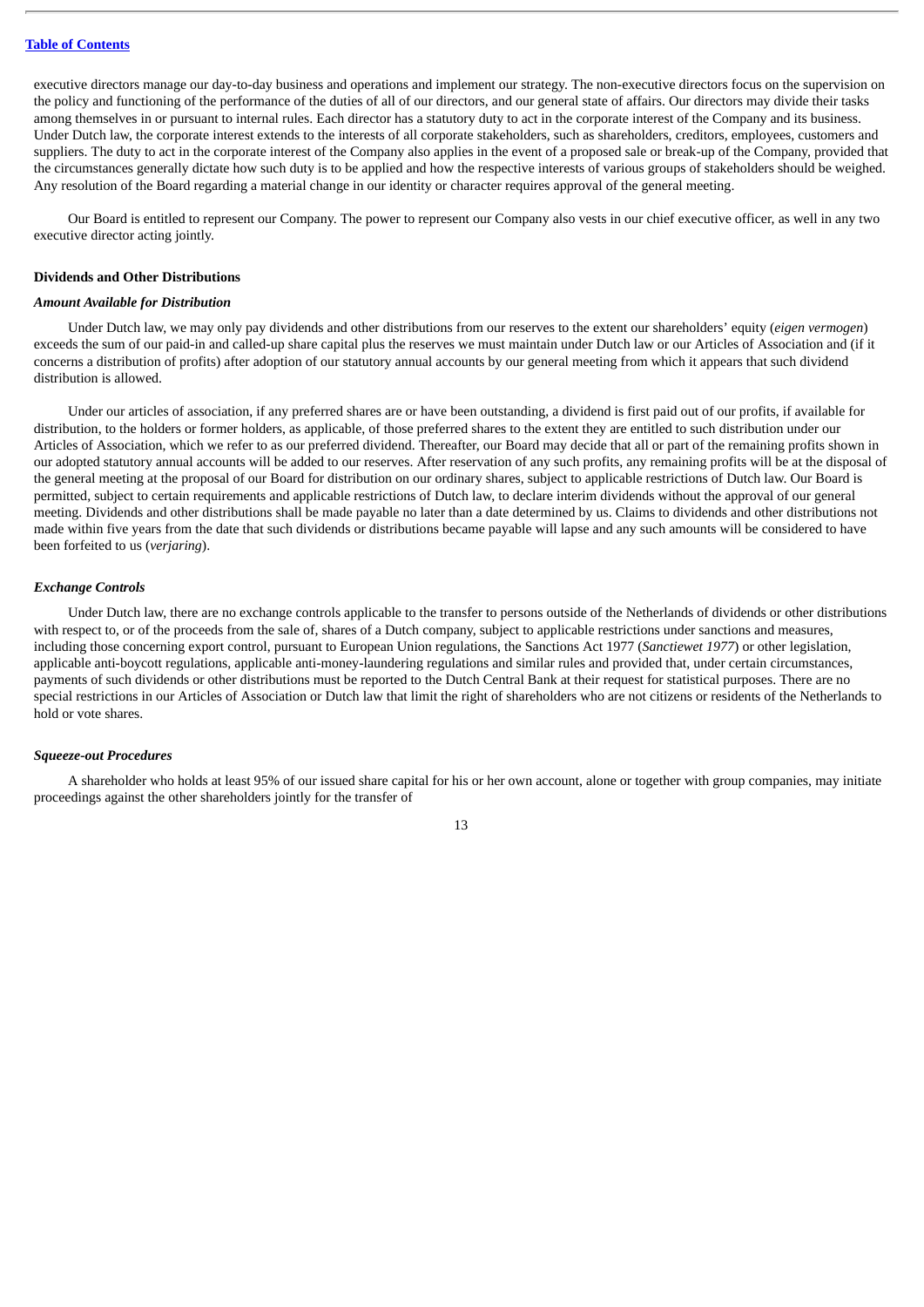their shares to such shareholder. The proceedings are held before the Enterprise Chamber, and can be instituted by means of a writ of summons served upon each of the other shareholders in accordance with the provisions of the Dutch Code of Civil Procedure (*Wetboek van Burgerlijke Rechtsvordering*). The Enterprise Chamber may grant the claim for squeeze-out in relation to the other shareholders and will determine the price to be paid for the shares, if necessary after appointment of one or three experts who will offer an opinion to the Enterprise Chamber on the value to be paid for the shares of the other shareholders. Once the order to transfer becomes final before the Enterprise Chamber, the person acquiring the shares shall give written notice of the date and place of payment and the price to the holders of the shares to be acquired whose addresses are known to him. Unless the addresses of all of them are known to the acquiring person, such person is required to publish the same in a daily newspaper with a national circulation.

#### **Dissolution and Liquidation**

Under our Articles of Association, we may be dissolved by a resolution of the general meeting, subject to a proposal of the Board. In the event of a dissolution, the liquidation shall be effected by the Board, unless the general meeting decides otherwise. During liquidation, the provisions of our Articles of Association will remain in force as far as possible. To the extent that any assets remain after payment of all debts, if any preferred shares are or have been outstanding, a liquidation distribution equal to the preferred dividend is first paid out to the holders or former holders of those preferred shares (to the extent they are entitled to such distribution under our Articles of Association). Thereafter, any remaining assets shall be distributed to the holders of ordinary shares in proportion to their ordinary shares.

#### **Dutch Financial Reporting Supervision Act**

On the basis of the Dutch Financial Reporting Supervision Act (*Wet toezicht financiële verslaggeving*), or the FRSA, the Dutch Authority for the Financial Markets (*Stichting Autoriteit Financiële Markten*), or AFM, supervises the application of financial reporting standards by Dutch companies whose securities are listed on a Dutch or foreign stock exchange.

Pursuant to the FRSA, the AFM has an independent right to (i) request an explanation from us regarding our application of the applicable financial reporting standards if, based on publicly known facts or circumstances, it has reason to doubt that our financial reporting meets such standards and (ii) recommend to us the making available of further explanations. If we do not comply with such a request or recommendation, the AFM may request that the Enterprise Chamber order us to (i) make available further explanations as recommended by the AFM, (ii) provide an explanation of the way we have applied the applicable financial reporting standards to our financial reports or (iii) prepare or restate our financial reports in accordance with the Enterprise Chamber's orders.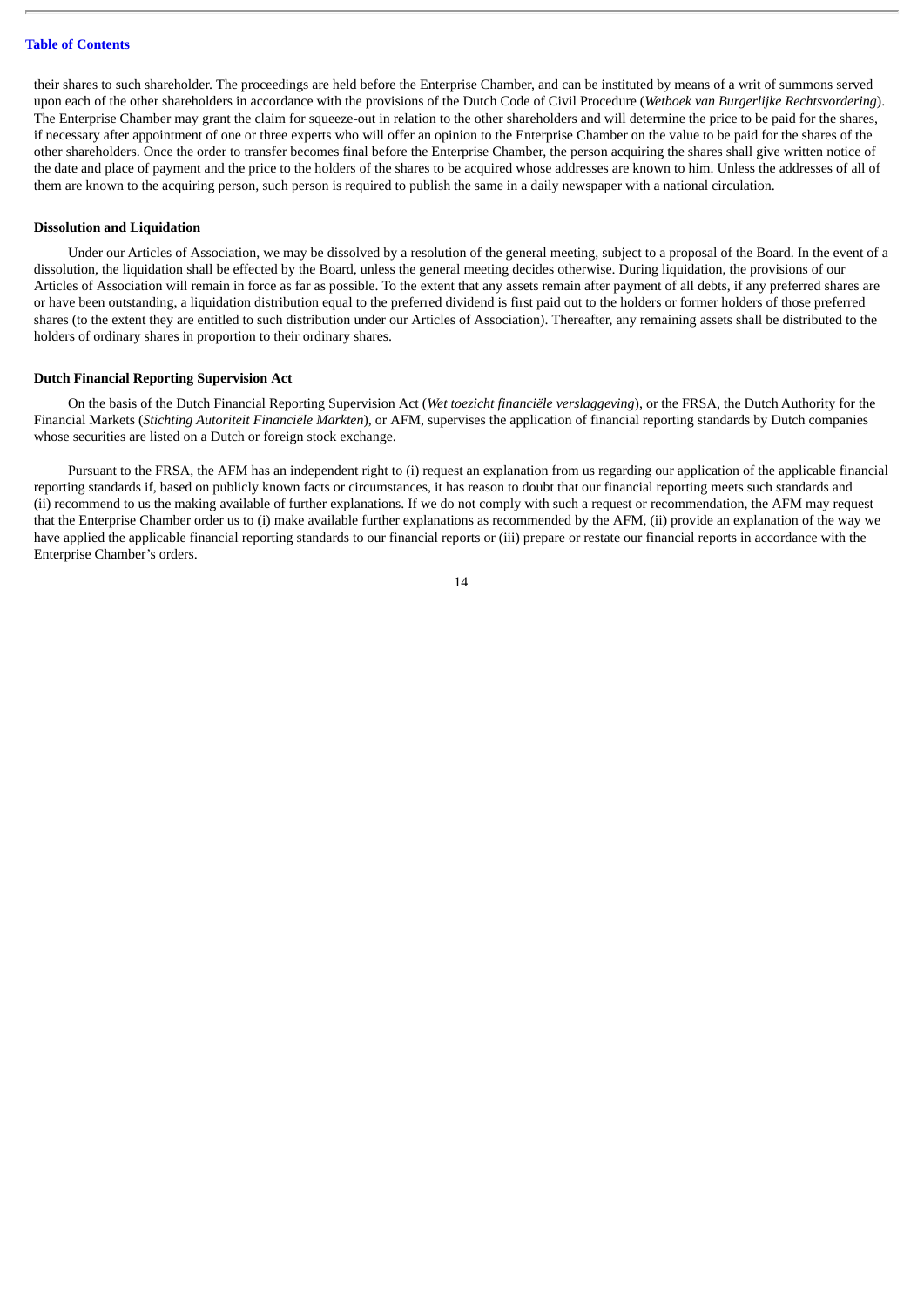## **COMPARISON OF DUTCH LAW AND OUR ARTICLES OF ASSOCIATION AND U.S. CORPORATE LAW**

The following comparison between Dutch corporate law, which applies to us, and Delaware corporation law, the law under which many publicly listed corporations in the United States are incorporated, discusses additional matters not otherwise described in this prospectus. Although we believe this summary is materially accurate, the summary is subject to Dutch law, including Book 2 of the Dutch Civil Code and the DCGC and Delaware corporation law, including the Delaware General Corporation Law.

#### **Dutch Corporate Governance Code**

As a listed Dutch public company with limited liability (*naamloze vennootschap*), we are subject to the DCGC. The DCGC contains principles and best practice provisions on corporate governance that regulate relations between the board of directors and the general meeting and matters in respect of financial reporting, auditors, disclosure, compliance and enforcement standards. The DCGC is based on a "comply or explain" principle. Accordingly, companies must disclose in their statutory annual reports whether they comply with the provisions of the DCGC. If a company subject to the DCGC does not comply with those provisions, that company would be required to give the reasons for such non-compliance. We do not comply with all best practice provisions of the DCGC. As of the date of this prospectus, our main deviations from the DCGC are summarized below, but we cannot exclude the possibility of deviating from additional provisions of the DCGC after the date of this prospectus, including in order to follow market practice or governance practices in the United States.

Under our Articles of Association, directors are to be appointed on the basis of a binding nomination prepared by the Board. This means that the nominee will be appointed to the Board, unless the general meeting removes the binding nature of the nomination (in which case a new nomination will be prepared for a subsequent general meeting). Our Articles of Association provide that the general meeting can only pass such resolution by at least a two-thirds majority of the votes cast, representing more than half of the issued share capital. However, the DCGC recommends that the general meeting can pass such a resolution by simple majority, representing no more than one-third of the issued share capital.

Under the Articles of Association, directors can only be dismissed by the general meeting by simple majority, provided that the Board proposes the dismissal. In other cases, the general meeting can only pass such resolution by a two-thirds majority representing more than half of the issued share capital. The DCGC recommends that the general meeting can pass a resolution to dismiss a director by simple majority, representing no more than one-third of the issued share capital.

The DCGC recommends against providing equity awards as part of the compensation of a non-executive director. However, consistent with U.S. market practice, we have granted equity awards to our non-executive directors.

Our Plan allows us to set the terms and conditions of equity awards granted thereunder. Under the Plan, we may grant ordinary shares that are not subject to a lock-up period of at least five years after the date of grant, and we may grant options without restricting the exercisability of those options during the first three years after the date of grant. In those cases, this would cause additional deviations from the DCGC.

#### **Corporate Governance**

# *Duties of directors*

*The Netherlands*. We have a one-tier board structure consisting of a board of directors comprising executive and non-executive directors..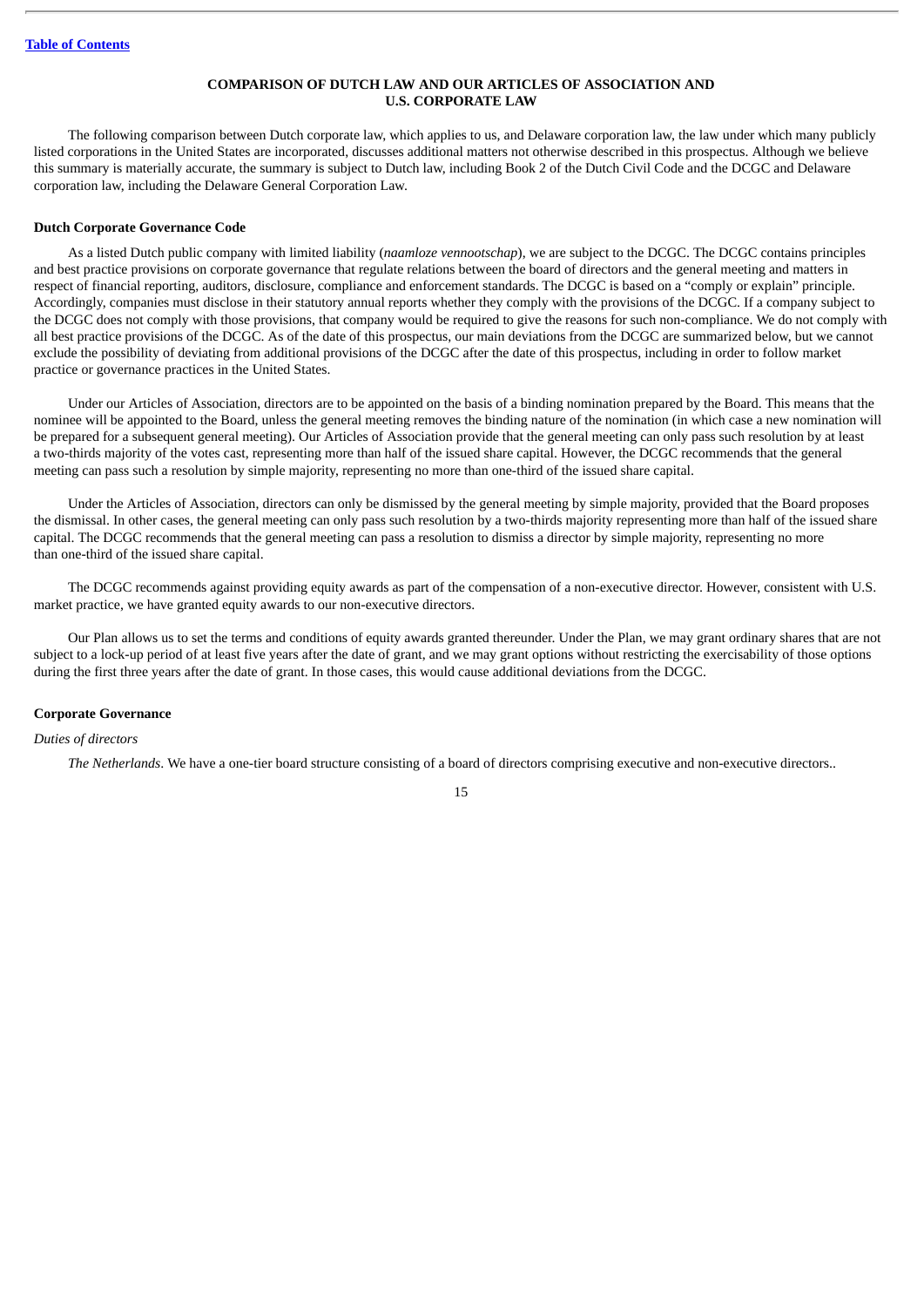Under Dutch law, our Board is charged with the management of the company, which includes setting the company's policies and strategy, subject to the restrictions contained in our Articles of Association. Our executive directors manage our day-to-day business and operations and implement our strategy. Our non-executive directors focus on the supervision on the policy and functioning of the performance of the duties of all of our directors and our general state of affairs. Our directors may divide their tasks among themselves in or pursuant to internal rules. Each directors has a statutory duty to act in the corporate interest of our company and its business. Under Dutch law, the corporate interest extends to the interests of all corporate stakeholders, such as shareholders, creditors, employees, customers and suppliers. The duty to act in the corporate interest of our company also applies in the event of a proposed sale or break-up of our company, provided that the circumstances generally dictate how such duty is to be applied and how the respective interests of various groups of stakeholders should be weighed.

Our Board is entitled to represent our company. The power to represent our company also vests in our chief executive officer, as well as in any other two executive directors acting jointly.

Any resolution of our Board regarding a material change in our identity or character requires approval of the general meeting. The absence of the approval of the general meeting shall result in the relevant resolution being null and void but shall not affect the powers of representation of the Board or of the executive directors.

*Delaware*. The board of directors bears the ultimate responsibility for managing the business and affairs of a corporation. In discharging this function, directors of a Delaware corporation owe fiduciary duties of care and loyalty to the corporation and to its stockholders. Delaware courts have decided that the directors of a Delaware corporation are required to exercise informed business judgment in the performance of their duties. Informed business judgment means that the directors have informed themselves of all material information reasonably available to them. The duty of loyalty may be summarized as the duty to act in good faith, not out of self-interest, and in a manner that the director reasonably believes to be in the best interests of the stockholders. Under certain circumstances (such as defensive actions in response to a change of control), Delaware courts may also impose more rigorous standards of conduct upon directors of a Delaware corporation.

#### *Director terms*

*The Netherlands*. The DCGC provides the following best practice recommendations on the terms for tenure of our directors:

- executive directors should be appointed for a maximum period of four years, without limiting the number of consecutive terms they may serve; and
- non-executive directors should be appointed for two consecutive periods of no more than four years. Thereafter, non-executive directors may be reappointed for a maximum of two consecutive periods of no more than two years, provided that the reasons for any reappointment after an eight-year term of office should be disclosed in the Company's statutory annual report.

The general meeting shall at all times be entitled to suspend or dismiss a director. Under our Articles of Association, the general meeting may only adopt a resolution to suspend or dismiss a director by at least a two-thirds majority of the votes cast, provided that such majority represents more than half of the issued share capital, unless the resolution is passed at the proposal of the board of directors, in which latter case a simple majority of the votes cast is sufficient.. If a director is suspended and the general meeting does not resolve to dismiss him or her within three months from the date of such suspension, the suspension shall lapse.

*Delaware*. The Delaware General Corporation Law generally provides for a one-year term for directors, but permits directorships to be divided into up to three classes with up to three-year terms, with the years for each class expiring in different years, if permitted by the certificate of incorporation, an initial bylaw or a bylaw adopted by the stockholders. A director elected to serve a term on a "classified" board may not be removed by stockholders without cause. There is no limit in the number of terms a director may serve.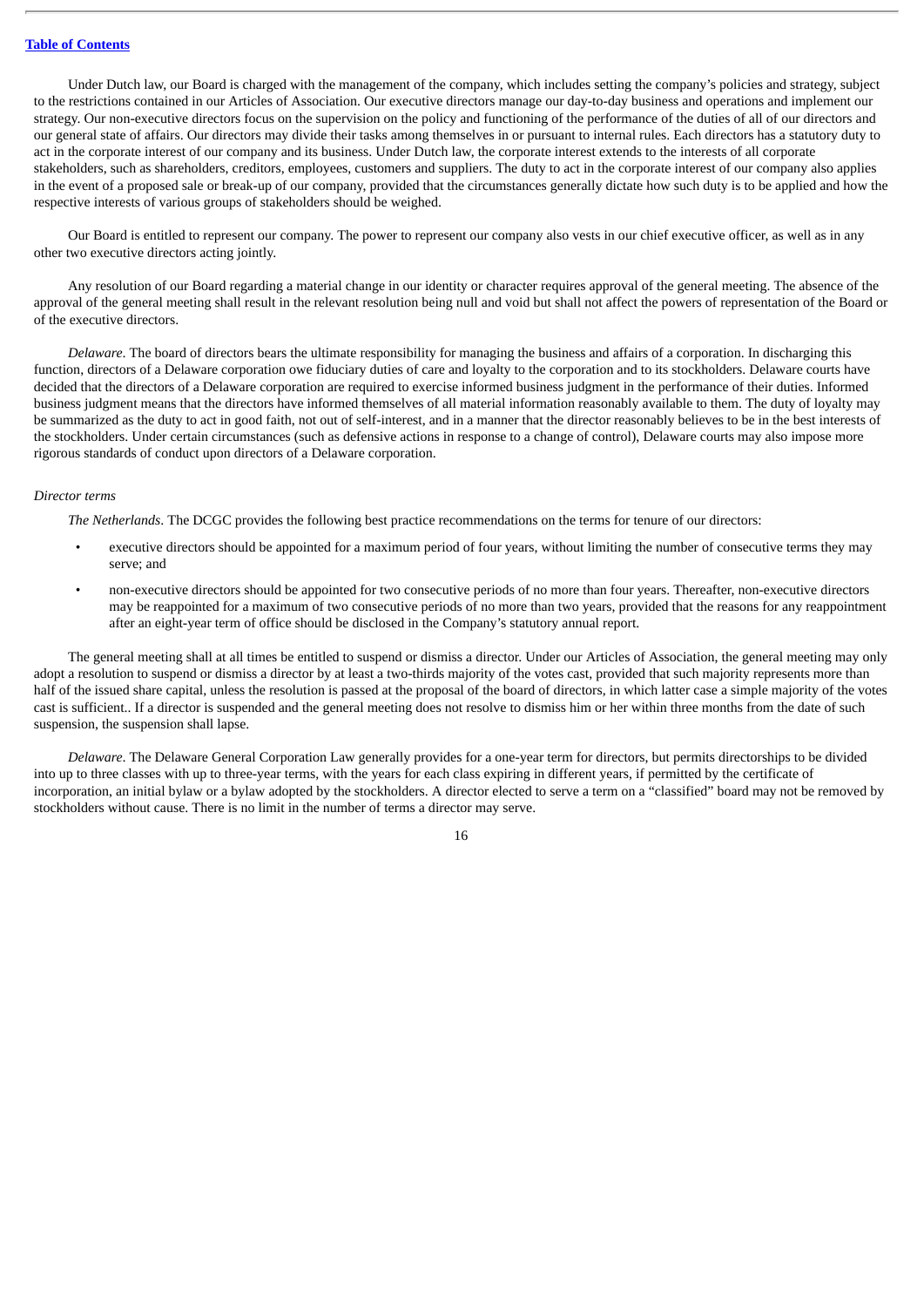#### *Director vacancies*

*The Netherlands*. Our Board can temporarily fill vacancies in its midst caused by temporary absence or incapacity of directors without requiring a shareholder vote. If all of our directors are absent or incapacitated, our management shall be attributed to the person who most recently ceased to hold office as the chairperson of our Board, provided that if such former chairperson is unwilling or unable to accept that position, our management shall be attributed to the person who most recently ceased to hold office as our chief executive officer. If such former chief executive officer would also be unwilling or unable to accept that position, our management shall be attributed to one or more persons whom the general meeting has designated for that purpose. The person(s) charged with our management in this manner may designate one or more persons to be charged with our management instead of, or together with, such person(s).

Under Dutch law, directors are appointed and re-appointed by the general meeting. Under our Articles of Association, directors are appointed by the general meeting upon the binding nomination by our Board. However, the general meeting may at all times overrule a binding nomination by a resolution adopted by at least a two-thirds majority of the votes cast, provided such majority represents more than half of the issued share capital. If the general meeting overrules a binding nomination, the Board shall make a new nomination.

*Delaware*. The Delaware General Corporation Law provides that vacancies and newly created directorships may be filled by a majority of the directors then in office (even though less than a quorum) unless (i) otherwise provided in the certificate of incorporation or bylaws of the corporation or (ii) the certificate of incorporation directs that a particular class of stock is to elect such director, in which case any other directors elected by such class, or a sole remaining director elected by such class, will fill such vacancy.

## *Conflict-of-interest transactions*

*The Netherlands*. Under Dutch law and our Articles of Association, our directors shall not take part in any discussion or decision-making that involves a subject or transaction in relation to which he or she has a direct or indirect personal conflict of interest with us. Such a conflict of interest would generally arise if the director concerned is unable to serve our interests and the business connected with it with the required level of integrity and objectivity due to the existence of the conflicting personal interest. Our Articles of Association provide that if as a result of conflicts of interests no resolution of the Board can be adopted, the resolution may nonetheless be adopted by the Board as if none of the directors had a conflict of interest. In that latter case, each director is entitled to participate in the discussion and decision-making process and to cast a vote.

The DCGC provides the following best practice recommendations in relation to conflicts of interests in respect of directors:

- a director should report any potential conflict of interest in a transaction that is of material significance to the Company and/or to such director to the other directors without delay, providing all relevant information in relation to the conflict;
- the board of directors should decide, outside the presence of the director concerned, whether there is a conflict of interest;
- transactions in which there is a conflict of interest with a director should be agreed on arms' length terms; and
- a decision to enter into such a transaction in which there is a conflict of interest with a director that is of material significance to the Company and/or to such director shall require the approval of the board of directors, and such transactions should be disclosed in the Company's annual board report.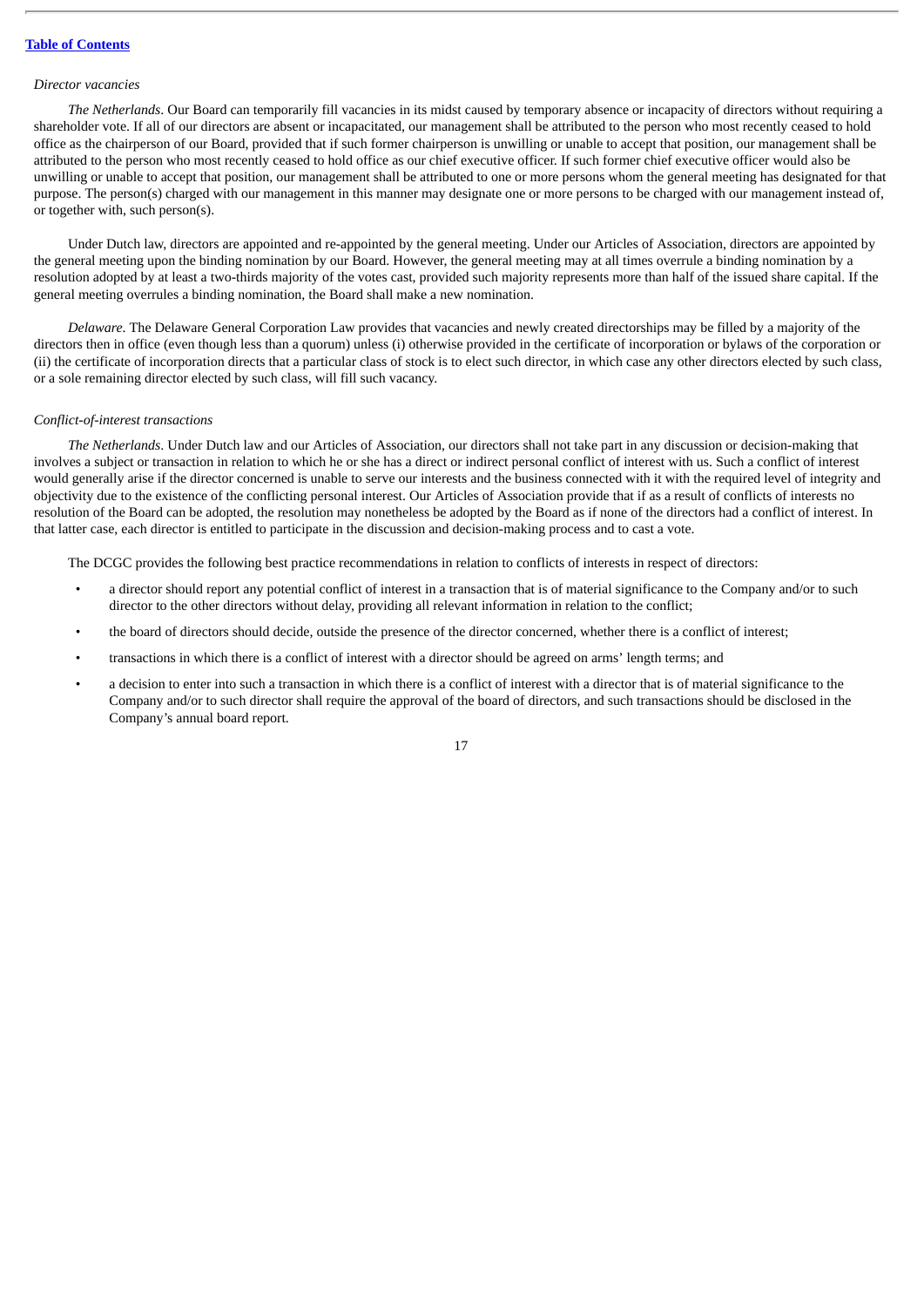*Delaware*. Under the Delaware General Corporation Law transactions involving a Delaware corporation and an interested director of that corporation would not be voidable if:

- the material facts as to the director's relationship or interest are disclosed or known to the board of directors and the board in good faith authorizes the transaction by the affirmative vote of a majority of the disinterested directors;
- the material facts are disclosed or known as to the director's relationship or interest and the transaction is specifically approved in good faith by vote of the majority of shares entitled to vote thereon; or
- the transaction is fair to the corporation at the time it is authorized by the board of directors, a committee of the board of directors or the stockholders.

## *Proxy voting by directors*

*The Netherlands*. An absent director may issue a proxy for a specific board meeting but only to another director in writing or by electronic means.

*Delaware*. A director of a Delaware corporation may not issue a proxy representing the director's voting rights as a director.

#### **Shareholder rights**

### *Voting rights*

*The Netherlands*. In accordance with Dutch law and our Articles of Association, each issued ordinary share and each issued preferred share, if any are outstanding, confers the right to cast one vote at the general meeting. No votes may be cast at a general meeting on shares held by us or our subsidiaries or on shares for which we or our subsidiaries hold depository receipts. Nonetheless, the holders of a right of usufruct (*vruchtgebruik*) and the holders of a right of pledge (*pandrecht*) in respect of shares held by us or our subsidiaries in our share capital are not excluded from the right to vote on such shares, if the right of usufruct (*vruchtgebruik*) or the right of pledge (*pandrecht*) was granted prior to the time such shares were acquired by us or any of our subsidiaries. Neither we nor any of our subsidiaries may cast votes in respect of a share on which we or such subsidiary holds a right of usufruct (*vruchtgebruik*) or a right of pledge (*pandrecht*). Shares which are not entitled to voting rights pursuant to the preceding sentences will not be taken into account for the purpose of determining the number of shareholders that vote and that are present or represented, or the amount of the share capital that is provided or that is represented at a general meeting.

For each general meeting, the Board may determine that a record date will be applied in order to establish which shareholders are entitled to attend and vote at the general meeting. Such record date shall be the 28th day prior to the day of the general meeting. The record date and the manner in which shareholders can register and exercise their rights will be set out in the notice of the meeting which must be published in a Dutch daily newspaper with national distribution at least 15 calendar days prior to the meeting (and such notice may therefore be published after the record date for such meeting). Under our Articles of Association, shareholders and others with meeting rights under Dutch law must notify us in writing or by electronic means of their identity and intention to attend the general meeting. This notice must be received by us ultimately on the seventh day prior to the general meeting, unless indicated otherwise when such meeting is convened.

*Delaware*. Under the Delaware General Corporation Law, each stockholder is entitled to one vote per share of stock, unless the certificate of incorporation provides otherwise. In addition, the certificate of incorporation may provide for cumulative voting at all elections of directors of the corporation, or at elections held under specified circumstances. Either the certificate of incorporation or the bylaws may specify the number of shares and/or the amount of other securities that must be represented at a meeting in order to constitute a quorum, but in no event will a quorum consist of less than one-third of the shares entitled to vote at a meeting.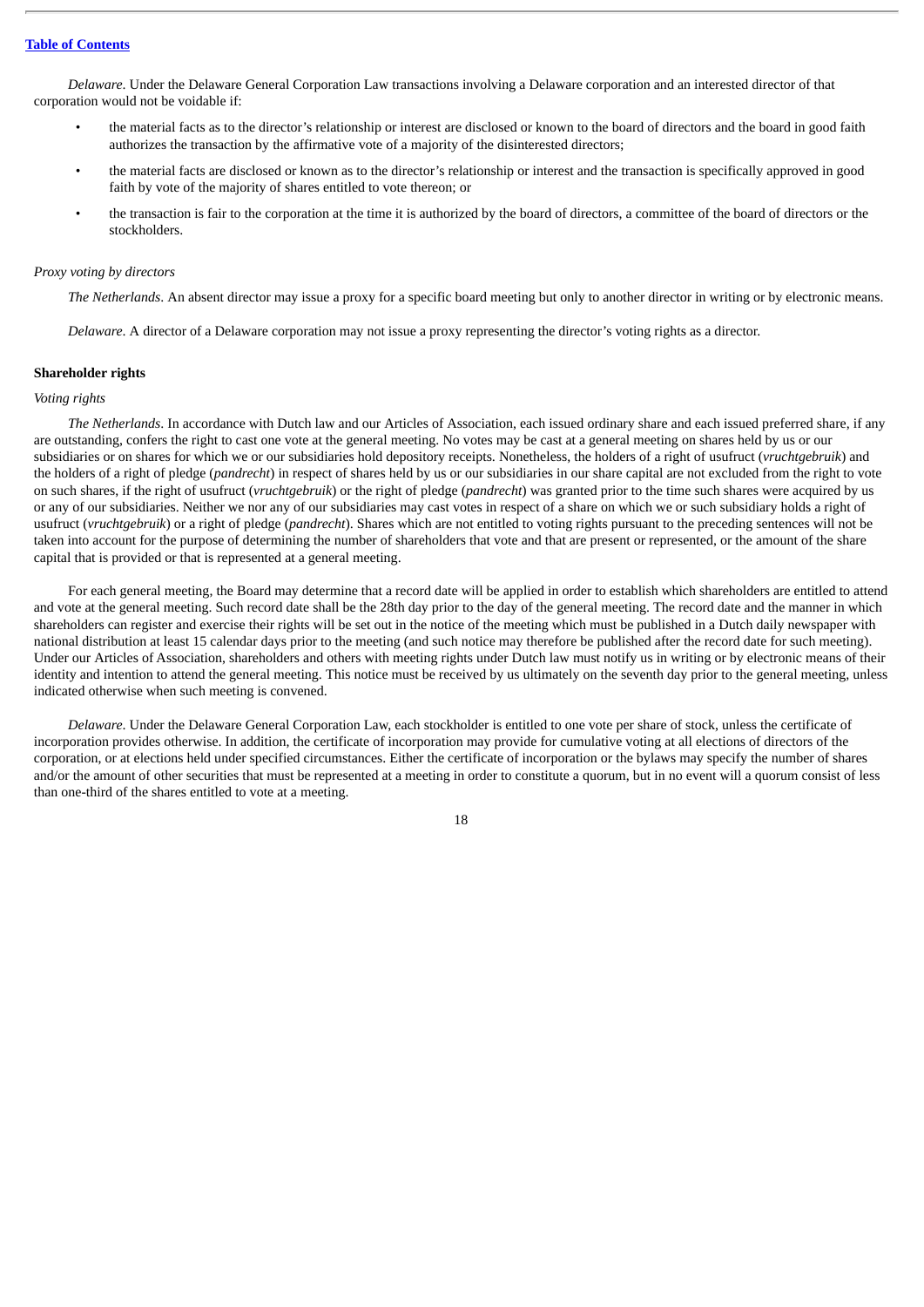Stockholders as of the record date for the meeting are entitled to vote at the meeting, and the board of directors may fix a record date that is no more than 60 nor less than 10 days before the date of the meeting, and if no record date is set then the record date is the close of business on the day next preceding the day on which notice is given, or if notice is waived then the record date is the close of business on the day next preceding the day on which the meeting is held. The determination of the stockholders of record entitled to notice or to vote at a meeting of stockholders shall apply to any adjournment of the meeting, but the board of directors may fix a new record date for the adjourned meeting.

## *Shareholder proposals*

*The Netherlands*. Pursuant to Dutch law, one or more shareholders or others with meeting rights under Dutch law who jointly represent at least one-tenth of our issued share capital may request us to convene a general meeting, setting out in detail the matters to be discussed. If we have not taken the steps necessary to ensure that such meeting can be held within six weeks after the request, the proponent(s) may, on their application, be authorized by the competent Dutch court in preliminary relief proceedings to convene a general meeting. The court shall disallow the application if it does not appear that the proponent(s) has/have previously requested our Board to convene a general meeting and our Board has not taken the necessary steps so that the general meeting could be held within six weeks after the request. The application shall also be disallowed if the proponent(s) has/have not demonstrated to have a reasonable interest in the convening of the general meeting.

The agenda for our general meetings shall also include such items requested by one or more shareholders or others with meeting rights under Dutch law representing at least 3% of our issued share capital. These requests must be made in writing or by electronic means and received by us at least 60 days before the day of the meeting. No resolutions shall be adopted on items other than those that have been included in the agenda.

In accordance with the Dutch Corporate Governance Code, or DCGC, shareholders who have the right to put an item on the agenda for our general meeting or to request the convening of a general meeting shall not exercise such rights until after they have consulted our board of directors. If exercising such rights may result in a change in our strategy (for example, through the dismissal of one or more of our directors), our Board must be given the opportunity to invoke a reasonable period of up to 180 days to respond to the shareholders' intentions. If invoked, our Board must use such response period for further deliberation and constructive consultation, in any event with the shareholder(s) concerned and exploring alternatives. At the end of the response time, our Board shall report on this consultation and the exploration of alternatives to our general meeting. The response period may be invoked only once for any given general meeting and shall not apply (i) in respect of a matter for which a response period has been previously invoked or (ii) if a shareholder holds at least 75% of our issued share capital as a consequence of a successful public bid.

Moreover, our Board can invoke a cooling-off period of up to 250 days when shareholders, using their right to have items added to the agenda for a general meeting or their right to request a general meeting, propose an agenda item for our general meeting to dismiss, suspend or appoint one or more directors (or to amend any provision in our articles of association dealing with those matters) or when a public offer for our company is made or announced without our support, provided, in each case, that our board of directors believes that such proposal or offer materially conflicts with the interests of our company and its business. During a cooling-off period, our general meeting cannot dismiss, suspend or appoint directors (or amend the provisions in our articles of association dealing with those matters) except at the proposal of our Board. During a cooling-off period, our Board must gather all relevant information necessary for a careful decision-making process and at least consult with shareholders representing 3% or more of our issued share capital at the time the cooling-off period was invoked, as well as with our Dutch works council (if we or, under certain circumstances, any of our subsidiaries would have one). Formal statements expressed by these stakeholders during such consultations must be published on our website to the extent these stakeholders have approved that publication. Ultimately one week following the last day of the cooling-off period, our Board must publish a report in respect of its policy and conduct of affairs during the cooling-off period on our website. This report must remain available for inspection by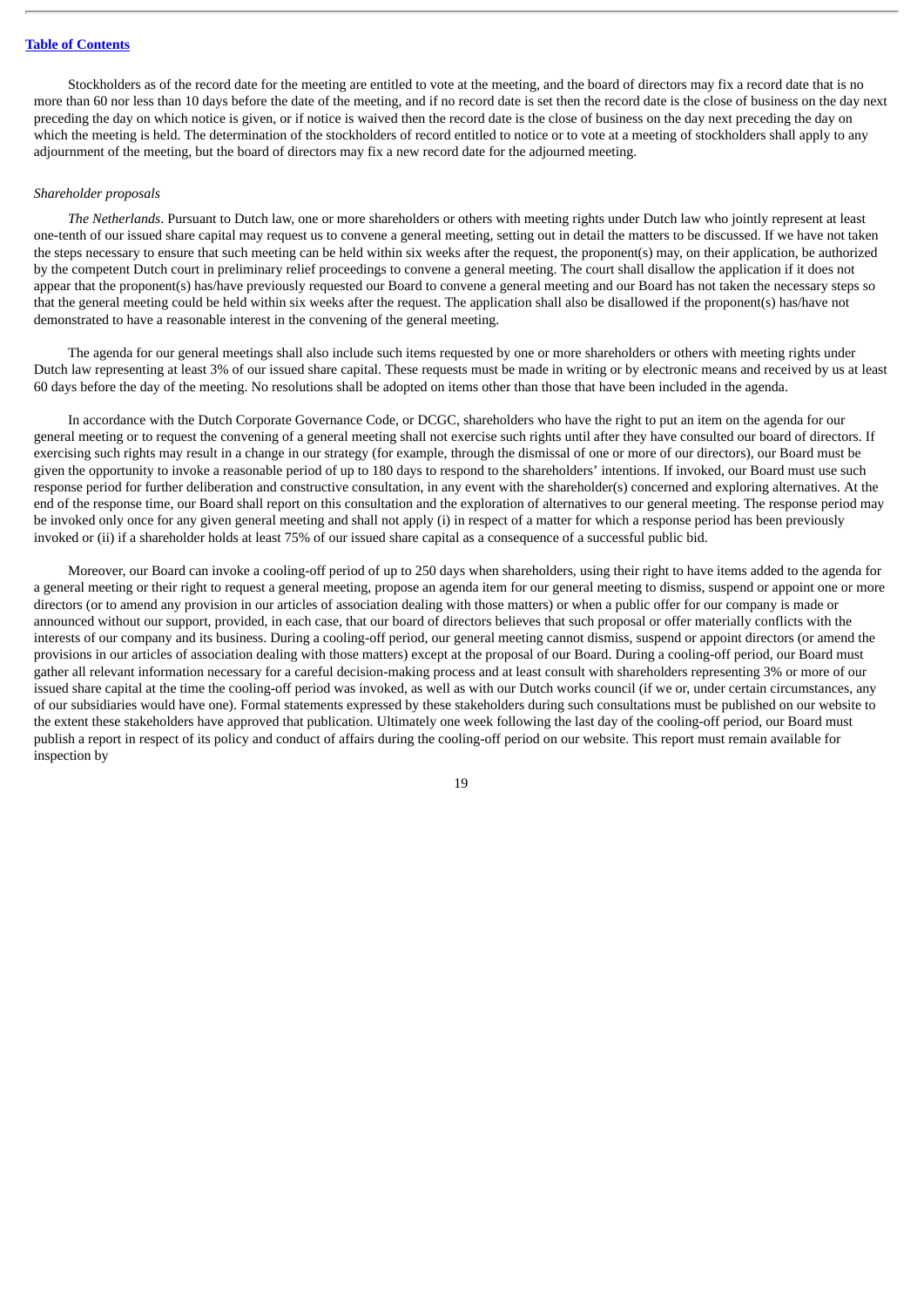shareholders and others with meeting rights under Dutch law at our office and must be tabled for discussion at the next general meeting. Shareholders representing at least 3% of our issued share capital may request the Enterprise Chamber for early termination of the cooling-off period. The Enterprise Chamber must rule in favor of the request if the shareholders can demonstrate that:

- our Board, in light of the circumstances at hand when the cooling-off period was invoked, could not reasonably have concluded that the relevant proposal or hostile offer constituted a material conflict with the interests of our company and its business;
- our Board cannot reasonably believe that a continuation of the cooling-off period would contribute to careful policy-making; or
- other defensive measures, having the same purpose, nature and scope as the cooling-off period, have been activated during the cooling-off period and have not since been terminated or suspended within a reasonable period at the relevant shareholders' request (i.e., no 'stacking' of defensive measures).

*Delaware*. Delaware law does not specifically grant stockholders the right to bring business before an annual or special meeting. Delaware law provides that stockholders have the right to put any proposal before the annual meeting of stockholders, so long as it complies with the notice provisions in the corporation's governing documents. In addition, if a Delaware corporation is subject to the SEC's proxy rules, a stockholder who satisfies certain specified criteria with respect to the amount and length of ownership of the corporation's securities, such stockholder may be eligible to have its proposal included in the corporation's proxy statement for consideration by all of the corporation's shareholders.

#### *Action by written consent*

*The Netherlands*. Under Dutch law, shareholders' resolutions may be adopted in writing without holding a meeting of shareholders, provided that (i) the Articles of Association allow such action by written consent, (ii) the Company has not issued bearer shares or, with its cooperation, depository receipts for shares in its capital, and (iii) the resolution is adopted unanimously by all shareholders that are entitled to vote. Although our Articles of Association allow for shareholders' resolutions to be adopted in writing, the requirement of unanimity renders the adoption of shareholder resolutions without holding a meeting not feasible for us as a publicly traded Company.

*Delaware*. Although permitted by Delaware law, publicly listed companies do not typically permit stockholders of a corporation to take action by written consent.

#### *Appraisal rights*

*The Netherlands*. Subject to certain exceptions, Dutch law does not recognize the concept of appraisal or dissenters' rights. However, Dutch law does provide for squeeze-out procedures as described under "—Dividends and Other Distributions—Squeeze-out procedures." Also, Dutch law provides for cash exit rights in certain situations for dissenting shareholders of a company organized under Dutch law entering into certain types of mergers. In those situations, a dissenting shareholder may file a claim with the Dutch company for compensation. Such compensation shall then be determined by one or more independent experts. The shares of such shareholder that are subject to such claim will cease to exist as of the moment of entry into effect of the merger.

*Delaware*. The Delaware General Corporation Law provides for stockholder appraisal rights, or the right to demand payment in cash of the judicially determined fair value of the stockholder's shares, in connection with certain mergers and consolidations.

#### *Shareholder suits*

*The Netherlands*. In the event a third-party is liable to a Dutch company, only the Company itself can bring a civil action against that party. The individual shareholders do not have the right to bring an action on behalf of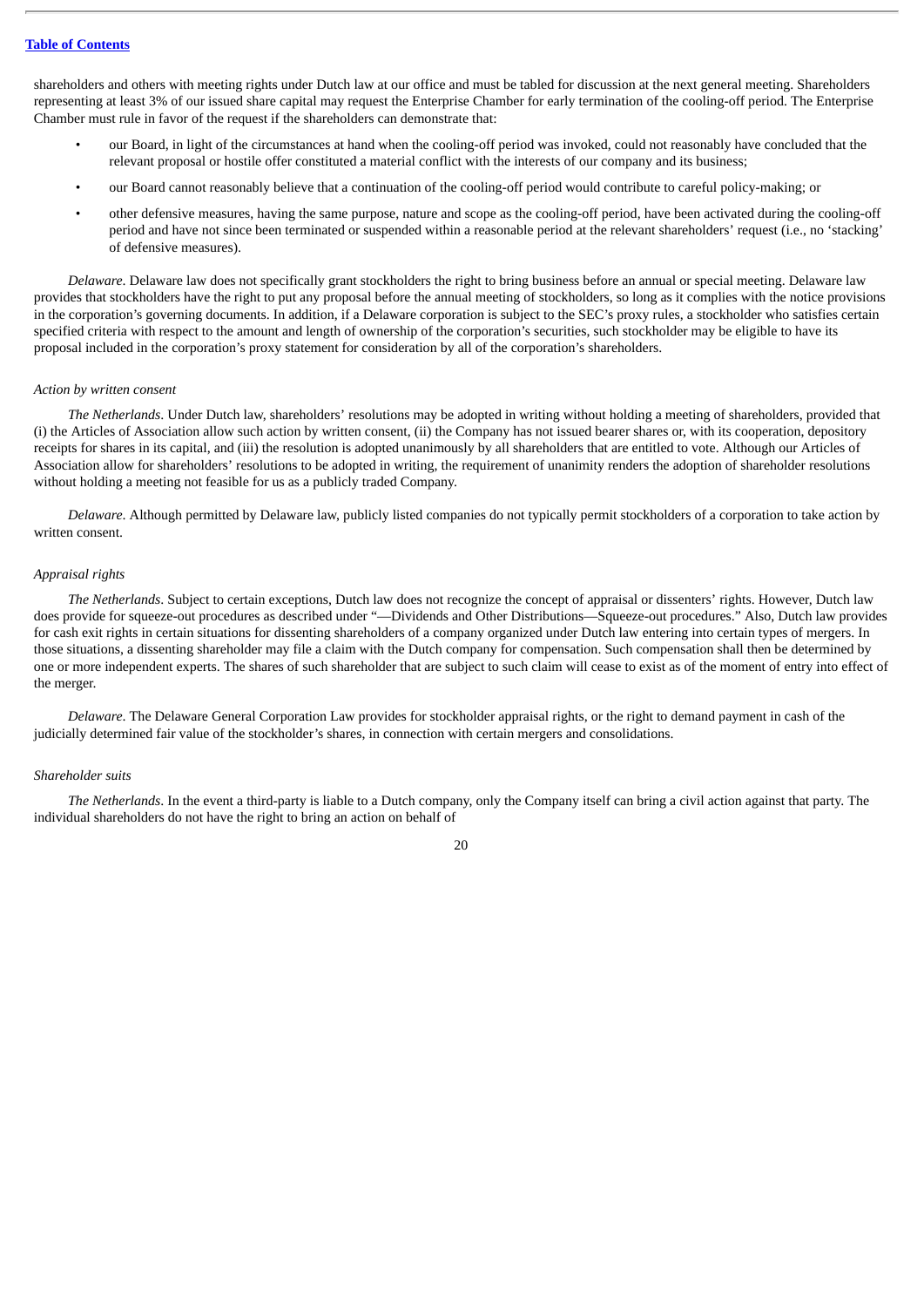the Company. Only in the event that the cause for the liability of a third-party to the Company also constitutes a tortious act directly against a shareholder does that shareholder have an individual right of action against such third-party in its own name. Dutch law provides for the possibility to initiate such actions collectively, in which a foundation or an association can act as a class representative and has standing to commence proceedings and claim damages if certain criteria are met. The court will first determine if those criteria are met. If so, the case will go forward as a class action on the merits after a period allowing class members to opt out from the case has lapsed. All members of the class who are residents of the Netherlands and who did not opt-out will be bound to the outcome of the case. Residents of other countries must actively opt in in order to be able to benefit from the class action. The defendant is not required to file defenses on the merits prior to the merits phase having commenced. It is possible for the parties to reach a settlement during the merits phase. Such a settlement can be approved by the court, which approval will then bind the members of the class, subject to a second opt-out. This new regime applies to claims brought after January 1, 2020 and which relate to certain events that occurred prior to that date. For other matters, the old Dutch class actions regime will apply. Under the old regime, no monetary damages can be sought. Also, a judgment rendered under the old regime will not always bind all individual class members. Even though Dutch law does not provide for derivative suits, our directors and officers can still be subject to liability under U.S. securities laws.

Our Articles of Association provide that the sole and exclusive forum for any complaint asserting a cause of action arising under the U.S. Securities Act of 1933, as amended, to the fullest extent permitted by applicable law, shall be the U.S. federal district courts.

*Delaware*. Under the Delaware General Corporation Law, a stockholder may bring a derivative action on behalf of the corporation to enforce the rights of the corporation. An individual also may commence a class action suit on behalf of himself and other similarly situated stockholders where the requirements for maintaining a class action under Delaware law have been met. A person may institute and maintain such a suit only if that person was a stockholder at the time of the transaction which is the subject of the suit. In addition, under Delaware case law, the plaintiff normally must be a stockholder at the time of the transaction that is the subject of the suit and throughout the duration of the derivative suit. Delaware law also requires that the derivative plaintiff make a demand on the directors of the corporation to assert the corporate claim before the suit may be prosecuted by the derivative plaintiff in court, unless such a demand would be futile.

#### *Repurchase of shares*

*The Netherlands.* Under Dutch law, when issuing shares, a public company such as ours may not subscribe for newly issued shares in its own capital. Such company may, however, subject to certain restrictions of Dutch law and its Articles of Association, acquire shares in its own capital. A listed public company such as ours may acquire fully paid shares in its own capital at any time for no valuable consideration. Furthermore, subject to certain provisions of Dutch law and its Articles of Association, such company may repurchase fully paid shares in its own capital if (i) the company's shareholders' equity (*eigen vermogen*) less the payment required to make the acquisition does not fall below the sum of paid-in and called-up share capital plus any reserves required by Dutch law or its Articles of Association and (ii) the aggregate nominal value of shares of the company which the company acquires, holds or on which the company holds a pledge (*pandrecht*) or which are held by a subsidiary of the company, would not exceed 50% of its then-current issued share capital. Such company may only acquire its own shares if its general meeting has granted the board of directors the authority to effect such acquisitions.

An acquisition by us of shares in our capital for a consideration must be authorized by our general meeting. Such authorization may be granted for a maximum period of 18 months and must specify the number of shares that may be acquired, the manner in which shares may be acquired and the price limits within which ordinary shares may be acquired. The actual acquisition may only be effected pursuant to a resolution of our Board. On February 1, 2021, our general meeting adopted a resolution pursuant to which our Board is authorized, for a period of 18 months following February 9, 2021, to cause the repurchase of ordinary shares (or depositary receipts for ordinary shares) by us of up to 10% of our issued share capital, for a price per share not exceeding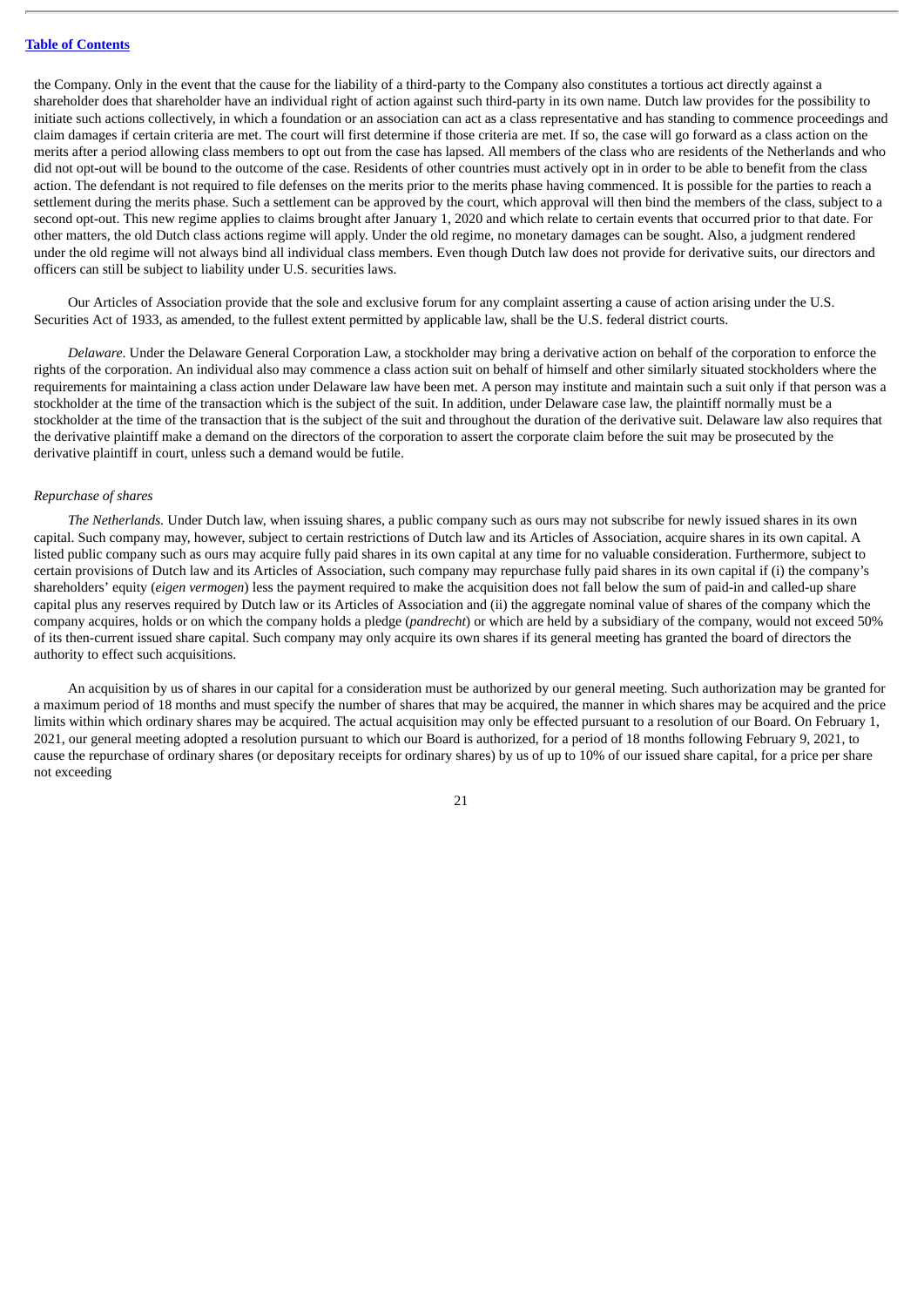110% of the average market price of our ordinary shares on Nasdaq (such average market price being the average of the closing prices on each of the five consecutive trading days preceding the date the acquisition is agreed upon by us). These shares may be used to deliver shares underlying awards granted pursuant to our equity-based compensation plans. No authorization of the general meeting is required if fully paid ordinary shares are acquired by us with the intention of transferring such ordinary shares to our employees under an applicable employee stock purchase plan.

*Delaware*. Under the Delaware General Corporation Law, a corporation may generally purchase or redeem its own shares unless the capital of the corporation is impaired or the purchase or redemption would cause an impairment of the capital of the corporation. A Delaware corporation may, however, purchase or redeem out of capital any of its own shares which are entitled upon any distribution of its assets to a preference over another class or series of its stock, or if no shares entitled to such a preference are outstanding, any of its own shares, if such shares will be retired upon acquisition and the capital of the corporation will be reduced in accordance with specified limitations.

## **Anti-Takeover Provisions**

*The Netherlands*. Under Dutch law, various protective measures are possible and permissible within the boundaries set by Dutch law and Dutch case law. In this respect, certain provisions of our articles of association may make it more difficult for a third-party to acquire control of us or effect a change in the composition of our Board. These include:

- the authorization of a class of preferred shares that may be issued to a protective foundation pursuant to a call option to that effect and in such a manner as to dilute the interest of any potential acquirer or shareholder activist;
- a provision that our directors may only be dismissed at the general meeting by a two-thirds majority of votes cast representing more than half of our issued share capital, unless the dismissal is proposed by our Board in which latter case a simple majority of the votes cast would be sufficient ;
- a provision that our directors being appointed on the basis of a binding nomination prepared by our Board, which can only be overruled by the general meeting by a resolution adopted by a two-thirds majority of the votes cast representing more than half of the issued share capital (in which case the Board shall make a new nomination);
- a provision which allows the former chairperson of our Board or our former chief executive officer to be charged with our management if all of our directors are absent or incapacitated; and
- a requirement that certain matters, including an amendment of our Articles of Association, may only be resolved upon by our general meeting if proposed by our Board.

Dutch law also allows for staggered multi-year terms of our directors, as a result of which only part of our directors may be subject to appointment or re-appointment in any given year.

Furthermore, our board of directors may, under certain circumstances invoke a reasonable period of up to 180 days to respond to certain shareholder proposals or a statutory cooling-off period of up to 250 days to respond to certain shareholder proposals or a hostile bid. See above under "Shareholder Proposals."

*Delaware*. In addition to other aspects of Delaware law governing fiduciary duties of directors during a potential takeover, the Delaware General Corporation Law also contains provisions that protect Delaware companies from hostile takeovers and from actions following the takeover by prohibiting some transactions once an acquirer has gained a significant holding in the corporation.

Section 203 of the Delaware General Corporation Law prohibits "business combinations," including mergers, sales and leases of assets, issuances of securities and similar transactions with an "interested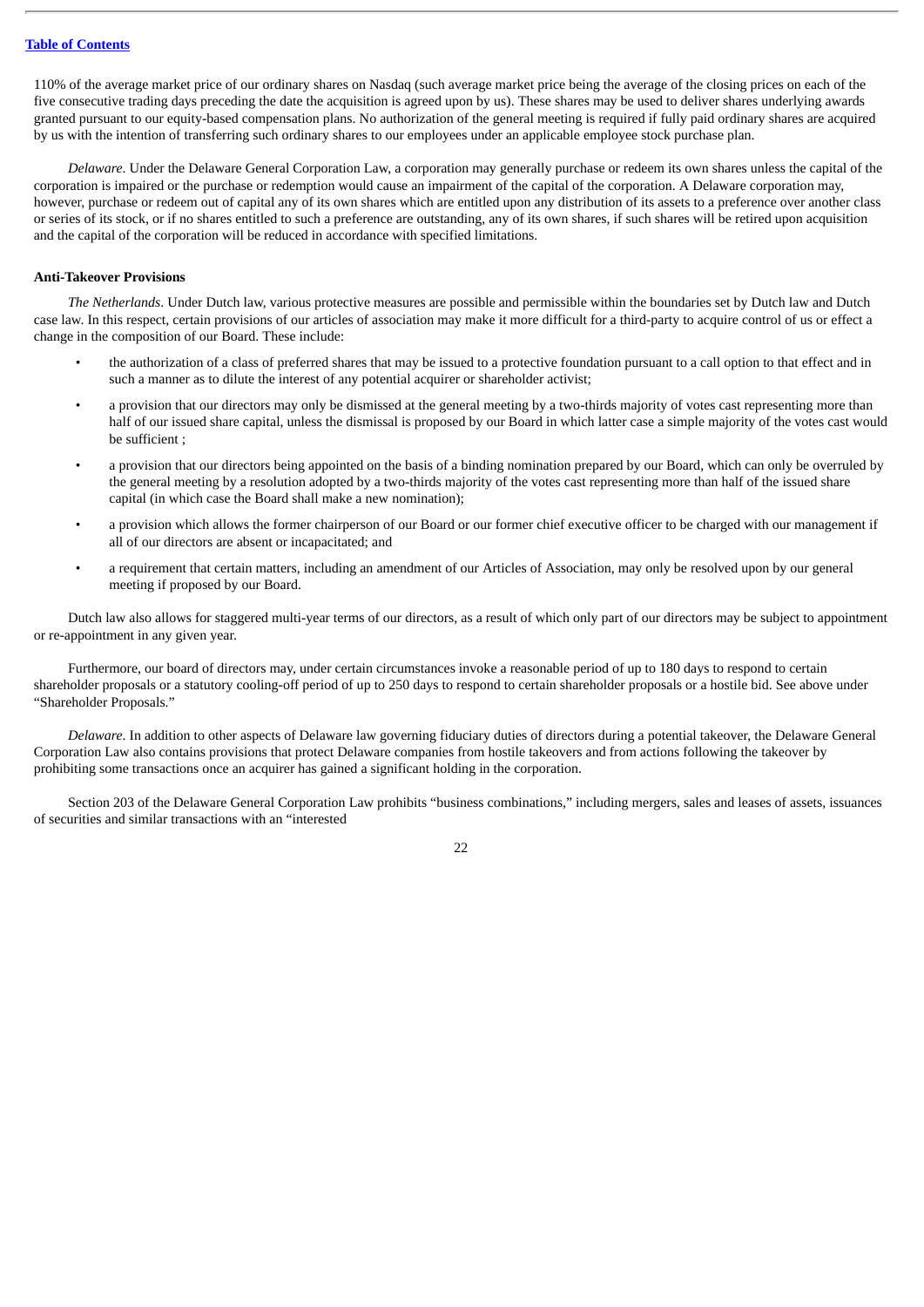stockholder" (which could include a shareholder that beneficially owns 15% or more of a corporation's voting stock) for a period of three years following the time that such person becomes an interested stockholder, unless:

- prior to such time the board of directors of the corporation approved either the business combination or the transaction which resulted in the stockholder becoming an interested stockholder;
- after the completion of the transaction in which the person becomes an interested stockholder, the interested stockholder holds at least 85% of the voting stock of the corporation not including shares owned by persons who are directors and officers of interested stockholders and shares owned by specified employee benefit plans; or
- after the person becomes an interested stockholder, the business combination is approved by the board of directors of the corporation and holders of at least 66.67% of the outstanding voting stock, excluding shares held by the interested stockholder.

A Delaware corporation may elect not to be governed by Section 203 by a provision contained in the original certificate of incorporation of the corporation or an amendment to the original certificate of incorporation or to the bylaws of the Company, which amendment must be approved by a majority of the shares entitled to vote and may not be further amended by the board of directors of the corporation. In most cases, such an amendment is not effective until 12 months following its adoption.

## **Inspection of Books and Records**

*The Netherlands*. The Board must provide the general meeting all information that it requires, unless this would be contrary to an overriding interest of our Company. If the Board invokes such an overriding interest, it must give reasons.

*Delaware*. Under the Delaware General Corporation Law, any stockholder may inspect for any proper purpose certain of the corporation's books and records during the corporation's usual hours of business.

## **Dismissal of Directors**

*The Netherlands*. Under our articles of association, our directors can only be dismissed by the general meeting by simple majority, provided that our board of directors proposes the dismissal. In other cases, the general meeting can only pass such resolution by a two-thirds majority representing more than half of the issued share capital. The DCGC recommends that the general meeting can pass a resolution to dismiss a director by simple majority, representing no more than one-third of the issued share capital.

Under our Articles of Association, our directors can only be dismissed by the general meeting by simple majority, provided that our board of directors proposes the dismissal. In other cases, the general meeting can only pass such by a two-thirds majority representing more than half of the issued share capital. The DCGC recommends that the general meeting can pass a resolution to dismiss a director by simple majority, representing no more than one-third of the issued share capital.

*Delaware*. Under the Delaware General Corporation Law, any director or the entire board of directors may be removed, with or without cause, by the holders of a majority of the shares then entitled to vote at an election of directors, except (i) unless the certificate of incorporation provides otherwise, in the case of a corporation whose board is classified, stockholders may effect such removal only for cause, or (ii) in the case of a corporation having cumulative voting, if less than the entire board is to be removed, no director may be removed without cause if the votes cast against such director's removal would be sufficient to elect such director if then cumulatively voted at an election of the entire board of directors, or, if there are classes of directors, at an election of the class of directors of which he is a part.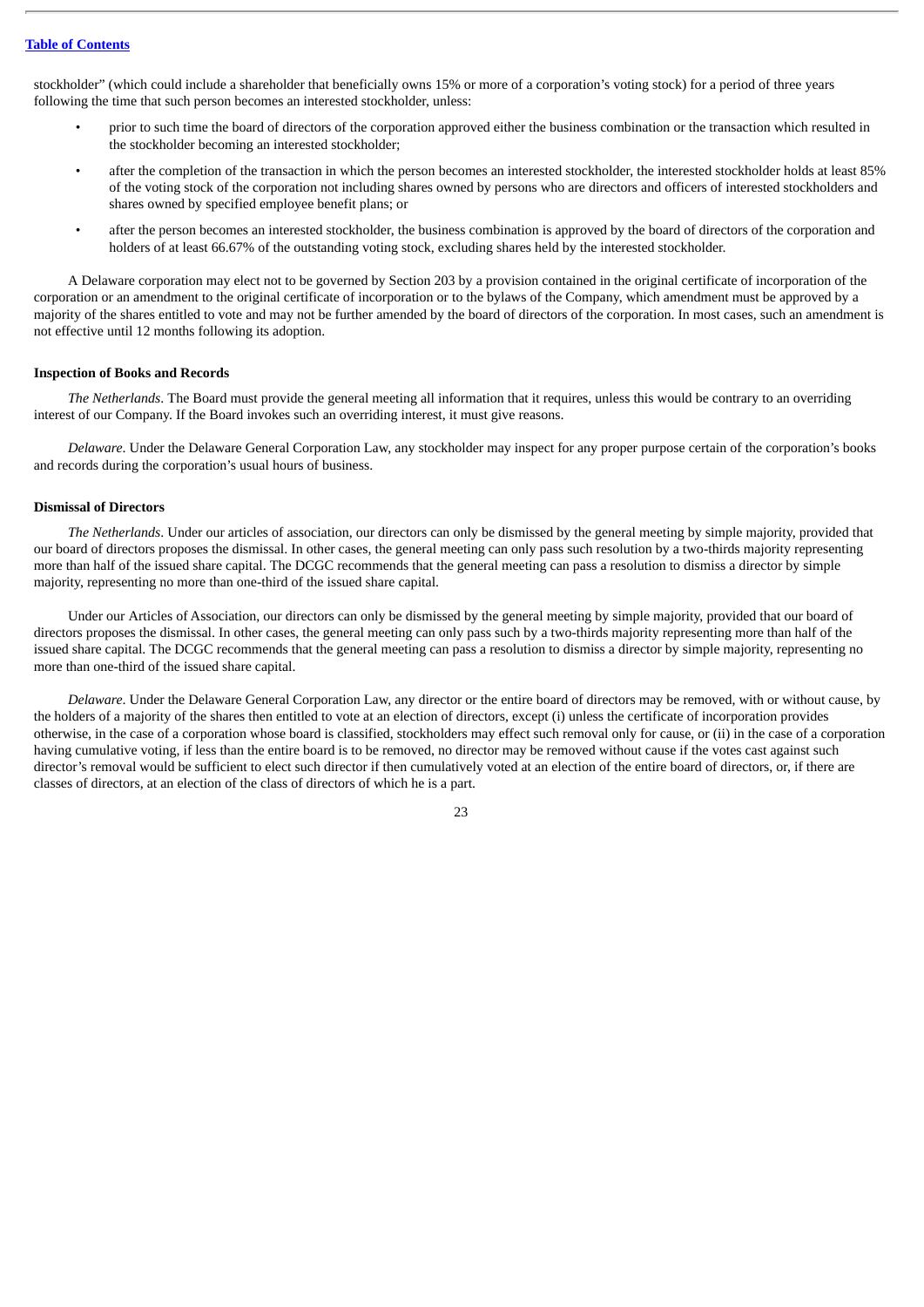#### **Issuance of Shares**

*The Netherlands*. Under Dutch law, a company's general meeting is the corporate body authorized to resolve on the issuance of shares and the granting of rights to subscribe for shares. The general meeting can delegate such authority to another corporate body of the company for a period not exceeding five years; this authorization may only be extended from time to time for a maximum period of five years.

On February 1, 2021, our general meeting adopted a resolution pursuant to which our Board is authorized, for a period of five years following February 5, 2021, to issue shares or grant rights to subscribe for shares up to our authorized share capital from time to time. We may not subscribe for our own shares on issue.

*Delaware*. The issuance of shares requires the board of directors to adopt a resolution or resolutions, authorizing the issuance, pursuant to authority expressly vested in the board of directors by the provisions of the Company's certificate of incorporation.

### **Pre-emption Rights**

*The Netherlands*. Under Dutch law, in the event of an issuance of ordinary shares, each shareholder will have a pro rata pre-emption right in proportion to the aggregate nominal value of the ordinary shares held by such holder (except in the case of an issue of ordinary shares to employees, or against a contribution other than in cash or pursuant to the exercise of a previously acquired right to subscribe for shares). Under our Articles of Association, the pre-emption rights in respect of newly issued ordinary shares may be restricted or excluded by a resolution of the general meeting upon proposal of the board of directors. Our preferred shares carry no pre-emption rights.

Another corporate body may restrict or exclude the pre-emption rights in respect of newly issued ordinary shares if it has been designated as the authorized body to do so by the general meeting. Such designation can be granted for a period not exceeding five years. A resolution of the general meeting to restrict or exclude the pre-emption rights or to designate another corporate body as the authorized body to do so requires a majority of not less than two-thirds of the votes cast, if less than one-half of our issued share capital is represented at the meeting.

On February 1, 2021, our general meeting authorized our Board, for a period of five years following February 5, 2021 to limit or exclude pre-emption rights in relation to an issuance of shares or a grant of rights to subscribe for shares that the Board is authorized to resolve upon.

*Delaware*. Under the Delaware General Corporation Law, stockholders have no preemptive rights to subscribe for additional issues of stock or to any security convertible into such stock unless, and to the extent that, such rights are expressly provided for in the certificate of incorporation.

#### **Dividends**

*The Netherlands*. Under Dutch law, we may only pay dividends and other distributions from our reserves to the extent our shareholders' equity (*eigen vermogen*) exceeds the sum of our paid-in and called-up share capital plus the reserves we must maintain under Dutch law or our Articles of Association and (if it concerns a distribution of profits) after adoption of our statutory annual accounts by our general meeting from which it appears that such dividend distribution is allowed. Subject to those restrictions, any future determination to pay dividends or other distributions from our reserves will be at the discretion of our Board and will depend upon a number of factors, including our results of operations, financial condition, future prospects, contractual restrictions, restrictions imposed by applicable law and other factors we deem relevant.

Under our Articles of Association, if any preferred shares are or have been outstanding, a dividend is first paid out of our profits, if available for distribution, to the holders or former holders, as applicable, of those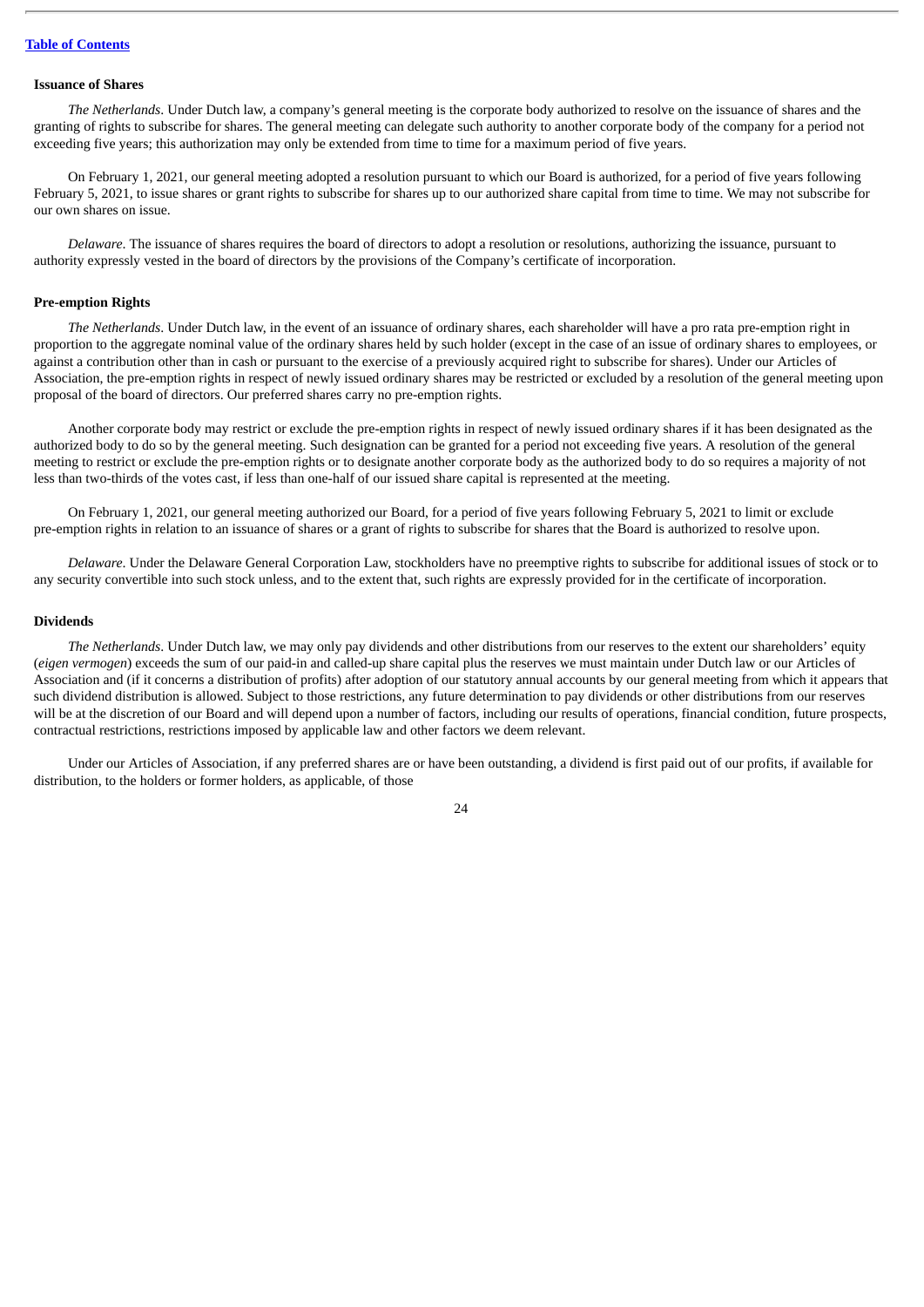preferred shares to the extent they are entitled to such distribution under our articles of association, which we refer to as our preferred dividend. Thereafter, our Board may decide that all or part of the remaining profits shown in our adopted statutory annual accounts will be added to our reserves. After reservation of any such profits, any remaining profits will be at the disposal of the general meeting at the proposal of our Board for distribution on our ordinary shares, subject to applicable restrictions of Dutch law. Our Board of directors is permitted, subject to certain requirements and applicable restrictions of Dutch law, to declare interim dividends without the approval of our general meeting. Dividends and other distributions shall be made payable no later than a date determined by us. Claims to dividends and other distributions not made within five years from the date that such dividends or distributions became payable will lapse and any such amounts will be considered to have been forfeited to us (*verjaring*).

*Delaware*. Under the Delaware General Corporation Law, subject to any restrictions contained in the corporation's certificate of incorporation, a Delaware corporation may pay dividends out of its surplus (the excess of net assets over capital), or in case there is no surplus, out of its net profits for the fiscal year in which the dividend is declared and/or the preceding fiscal year (provided that the amount of the capital of the corporation is not less than the aggregate amount of the capital represented by the issued and outstanding stock of all classes having a preference upon the distribution of assets). Dividends may be paid in the form of shares of the corporation's capital stock, property or cash.

#### **Shareholder Vote on Certain Reorganizations**

*The Netherlands*. Under Dutch law, the general meeting must approve resolutions of the board of directors relating to a significant change in the identity or the character of the Company or the business of the Company, which includes:

- a transfer of the business or virtually the entire business to a third-party;
- the entry into or termination of a long-term cooperation of the company or a subsidiary with another legal entity or company or as a fully liable partner in a limited partnership or general partnership, if such cooperation or termination is of a far-reaching significance for the company; and
- the acquisition or divestment by the company or a subsidiary of a participating interest in the capital of a company having a value of at least one-third of the amount of its assets according to its balance sheet and explanatory notes or, if the company prepares a consolidated balance sheet, according to its consolidated balance sheet and explanatory notes in the last adopted annual accounts of the company.

The absence of such approval shall result in the relevant resolution being null and void but shall not affect the powers or representation of the Board.

*Delaware*. Under the Delaware General Corporation Law, the vote of a majority of the outstanding shares of capital stock entitled to vote thereon generally is necessary to approve a merger or consolidation or the sale of all or substantially all of the assets of a corporation. The Delaware General Corporation Law permits a corporation to include in its certificate of incorporation a provision requiring for any corporate action the vote of a larger portion of the stock or of any class or series of stock than would otherwise be required.

Under the Delaware General Corporation Law, no vote of the stockholders of a surviving corporation to a merger is needed, however, unless required by the certificate of incorporation, if (i) the agreement of merger does not amend in any respect the certificate of incorporation of the surviving corporation, (ii) the shares of stock of the surviving corporation are not changed in the merger, and (iii) the number of shares of common stock of the surviving corporation into which any other shares, securities or obligations to be issued in the merger may be converted does not exceed 20% of the surviving corporation's common stock outstanding immediately prior to the effective date of the merger. In addition, stockholders may not be entitled to vote in certain mergers with other corporations that own 90% or more of the outstanding shares of each class of stock of such corporation, but the stockholders will be entitled to appraisal rights.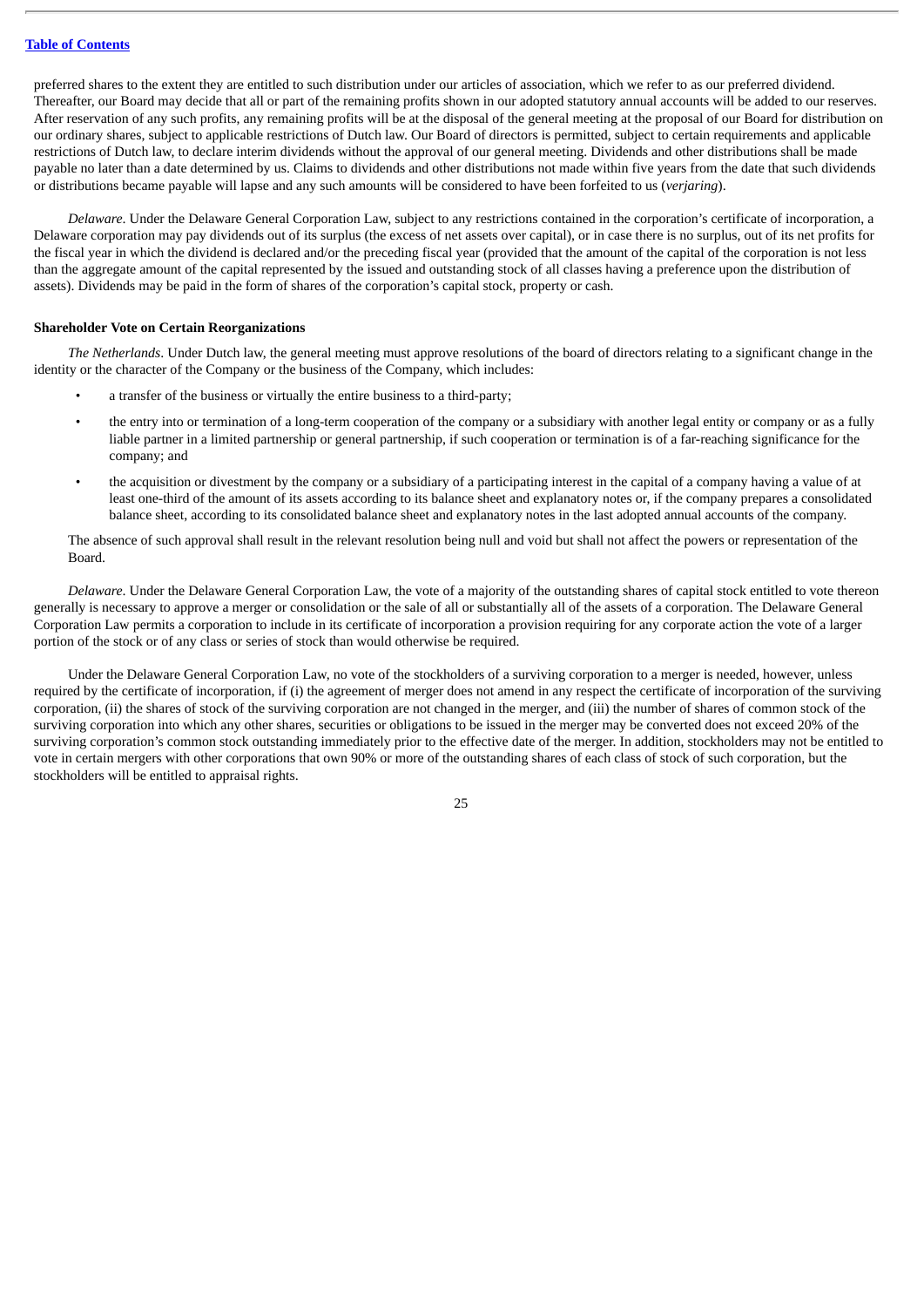# **Remuneration of Directors**

*The Netherlands*. Dutch law does not provide for limitations with respect to the aggregate annual compensation paid to our directors, provided that such compensation is consistent with our compensation policy. Our compensation policy has been adopted by the general meeting with effect from February 5, 2021. Changes to the compensation policy will require a vote of our general meeting by simple majority of the votes cast. The Board determines the remuneration of individual directors with due observance of the compensation policy. A proposal with respect to remuneration schemes in the form of shares or rights to shares in which directors may participate is subject to approval by our general meeting by simple majority of votes cast. Such a proposal must set out at least the maximum number of shares or rights to subscribe for shares to be granted to our directors and the criteria for granting or amendment.

*Delaware*. Under the Delaware General Corporation Law, the stockholders do not generally have the right to approve the compensation policy for directors or the senior management of the corporation, although certain aspects of executive compensation may be subject to stockholder vote due to the provisions of U.S. federal securities and tax law, as well as exchange requirements.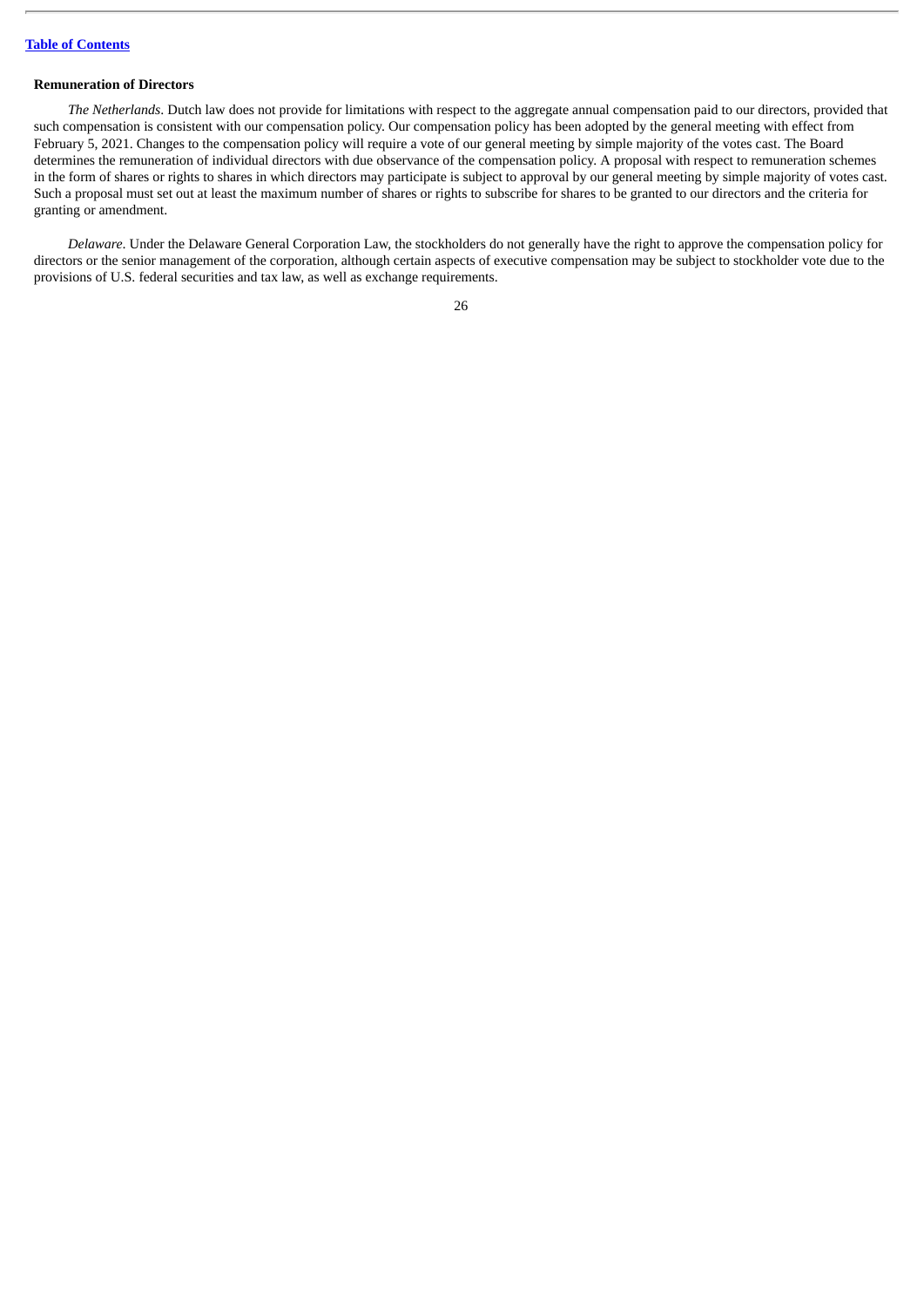## **DESCRIPTION OF DEBT SECURITIES**

The debt securities will be our direct general obligations. The debt securities will be either senior debt securities or subordinated debt securities and may be secured or unsecured and may be convertible into other securities, including our ordinary shares. The debt securities will be issued under one or more separate indentures between our company and a financial institution that will act as trustee. Senior debt securities will be issued under a senior indenture. Subordinated debt securities will be issued under a subordinated indenture. Each of the senior indenture and the subordinated indenture is referred to individually as an indenture and collectively as the indentures. Each of the senior debt trustee and the subordinated debt trustee is referred to individually as a trustee and collectively as the trustees. The material terms of any indenture will be set forth in the applicable prospectus supplement.

We have summarized certain terms and provisions of the indentures. The summary is not complete. The indentures are subject to and governed by the Trust Indenture Act of 1939, as amended. The senior indenture and subordinated indenture are substantially identical, except for the provisions relating to subordination.

Neither indenture will limit the amount of debt securities that we may issue. We may issue debt securities up to an aggregate principal amount as we may authorize from time to time. The applicable prospectus supplement will describe the terms of any debt securities being offered. These terms will include some or all of the following:

- classification as senior or subordinated debt securities;
- ranking of the specific series of debt securities relative to other outstanding indebtedness, including subsidiaries' debt;
- if the debt securities are subordinated, the aggregate amount of outstanding indebtedness, as of a recent date, that is senior to the subordinated securities, and any limitation on the issuance of additional senior indebtedness;
- the designation, aggregate principal amount and authorized denominations;
- the date or dates on which the principal of the debt securities may be payable;
- the rate or rates (which may be fixed or variable) per annum at which the debt securities shall bear interest, if any;
- the date or dates from which such interest shall accrue, on which such interest shall be payable, and on which a record shall be taken for the determination of holders of the debt securities to whom interest is payable;
- the place or places where the principal and interest shall be payable;
- our right, if any, to redeem the debt securities, in whole or in part, at our option and the period or periods within which, the price or prices at which and any terms and conditions upon which such debt securities may be so redeemed, pursuant to any sinking fund or otherwise;
- our obligation, if any, of the Company to redeem, purchase or repay any debt securities pursuant to any mandatory redemption, sinking fund or other provisions or at the option of a holder of the debt securities;
- if other than denominations of \$2,000 and any higher integral multiple of \$1,000, the denominations in which the debt securities will be issuable;
- if other than the currency of the United States, the currency or currencies, in which payment of the principal and interest shall be payable;
- whether the debt securities will be issued in the form of global securities;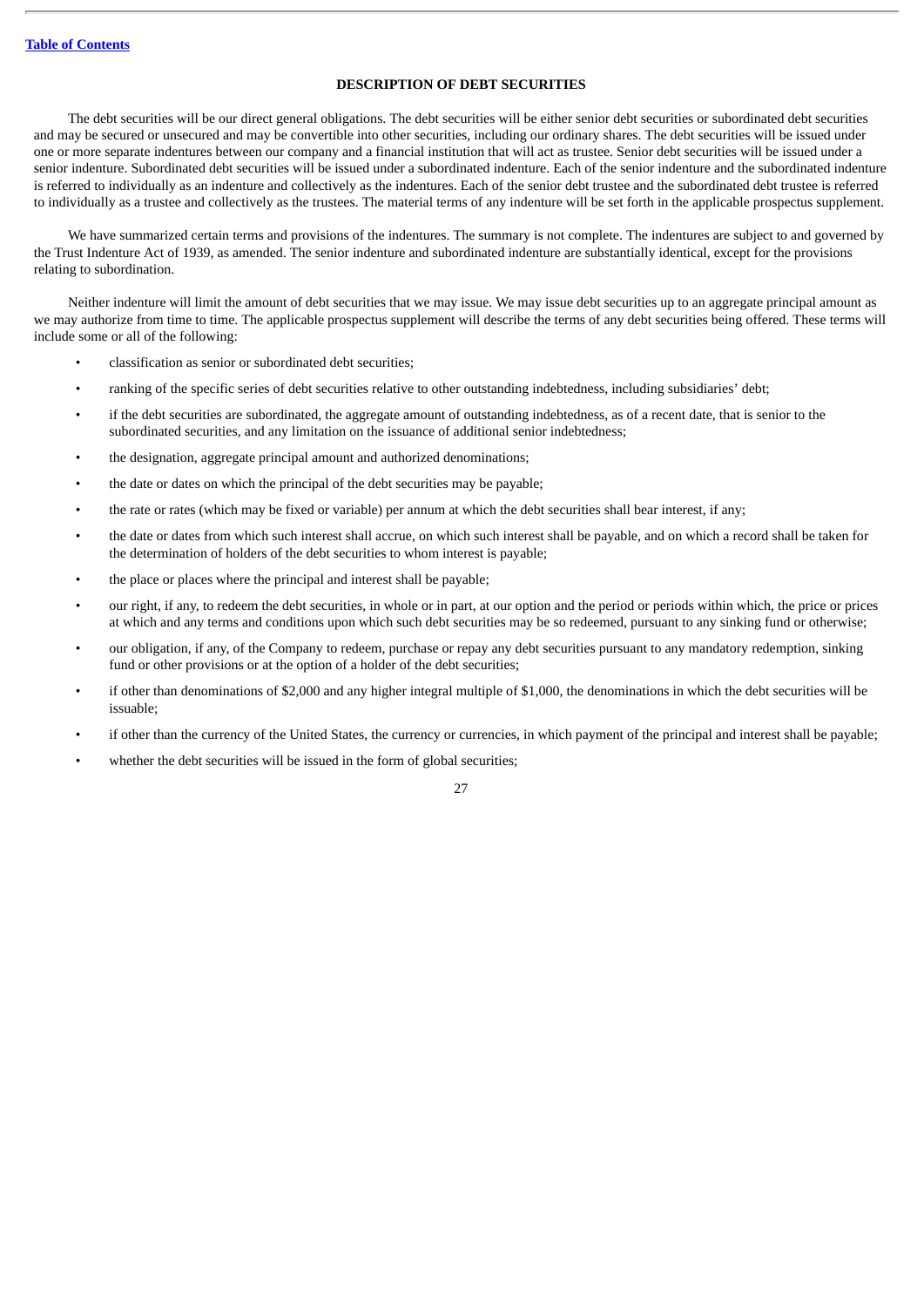- provisions, if any, for the defeasance of the debt securities;
- any material U.S. federal income tax consequences; and
- other specific terms, including any deletions from, modifications of or additions to the events of default or covenants described below or in the applicable indenture.

## **Senior Debt**

We may issue under the senior indenture the debt securities that will constitute part of our senior debt. These senior debt securities will rank equally and pari passu with all our other unsecured and unsubordinated debt.

## **Subordinated Debt**

We may issue under the subordinated indenture the debt securities that will constitute part of our subordinated debt. These subordinated debt securities will be subordinate and junior in right of payment, to the extent and in the manner set forth in the subordinated indenture, to all our "senior indebtedness." "Senior indebtedness" is defined in the subordinated indenture and generally includes obligations of, or guaranteed by, us for borrowed money, or as evidenced by bonds, debentures, notes or other similar instruments, or in respect of letters of credit or other similar instruments, or to pay the deferred purchase price of property or services, or as a lessee under capital leases, or as secured by a lien on any asset of ours. "Senior indebtedness" does not include the subordinated debt securities or any other obligations specifically designated as being subordinate in right of payment to, or pari passu with, the subordinated debt securities. In general, the holders of all senior indebtedness are first entitled to receive payment in full of such senior indebtedness before the holders of any of the subordinated debt securities are entitled to receive a payment on account of the principal or interest on the indebtedness evidenced by the subordinated debt securities in certain events. These events include:

- subject to Dutch law, any insolvency or bankruptcy proceedings, or any receivership, dissolution, winding up, total or partial liquidation, reorganization or other similar proceedings in respect of us or a substantial part of our property, whether voluntary or involuntary;
- (i) a default having occurred with respect to the payment of principal or interest on or other monetary amounts due and payable with respect to any senior indebtedness or (ii) an event of default (other than a default described in clause (i) above) having occurred with respect to any senior indebtedness that permits the holder or holders of such senior indebtedness to accelerate the maturity of such senior indebtedness. Such a default or event of default must have continued beyond the period of grace, if any, provided in respect of such default or event of default, and such a default or event of default shall not have been cured or waived or shall not have ceased to exist; and
- the principal of, and accrued interest on, any series of the subordinated debt securities having been declared due and payable upon an event of default pursuant to the subordinated indenture. This declaration must not have been rescinded and annulled as provided in the subordinated indenture.

## **Authentication and Delivery**

We will deliver the debt securities to the trustee for authentication, and the trustee will authenticate and deliver the debt securities upon our written order.

## **Events of Default**

When we use the term "Event of Default" in the indentures with respect to the debt securities of any series, set forth below are some examples of what we mean:

(1) default in the payment of the principal on the debt securities when it becomes due and payable at maturity or otherwise;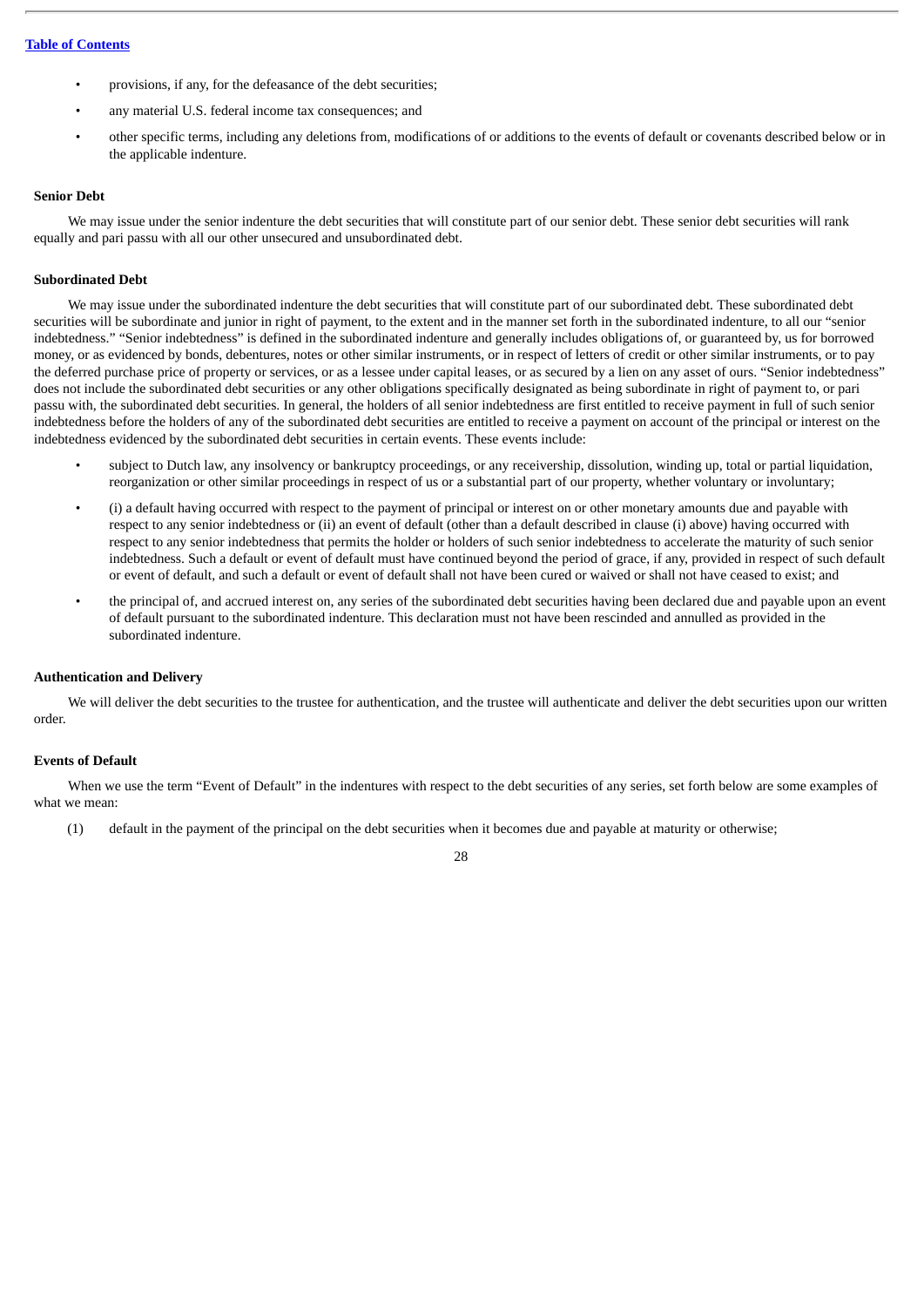- (2) default in the payment of interest on the debt securities when it becomes due and payable, and such default continues for a period of 30 days;
- (3) default in the performance, or breach, of any covenant in the indenture (other than defaults specified in clauses (1) or (2) above) and the default or breach continues for a period of 90 consecutive days or more after written notice to us by the trustee or to us and the trustee by the holders of 25% or more in aggregate principal amount of the outstanding debt securities of all series affected thereby;
- (4) the occurrence of certain events of bankruptcy, insolvency, or similar proceedings with respect to us or any substantial part of our property; or
- (5) any other Events of Default that may be set forth in the applicable prospectus supplement.

If an Event of Default (other than an Event of Default specified in clause (4) above) with respect to the debt securities of any series then outstanding occurs and is continuing, then either the trustee or the holders of not less than 25% in principal amount of the securities of all such series then outstanding in respect of which an Event of Default has occurred may by notice in writing to us declare the entire principal amount of all debt securities of the affected series, and accrued interest, if any, to be due and payable immediately, and upon any such declaration the same shall become immediately due and payable.

If an Event of Default described in clause (4) above occurs and is continuing, then the principal amount of all the debt securities then outstanding and accrued interest shall be and become due immediately and payable without any declaration, notice or other action by any holder of the debt securities or the trustee.

The trustee will, within 90 days after the occurrence of any default actually known to it, give notice of the default to the holders of the debt securities of that series, unless the default was already cured or waived. Unless there is a default in paying principal or interest when due, the trustee can withhold giving notice to the holders if it determines in good faith that the withholding of notice is in the interest of the holders.

## **Satisfaction, Discharge and Defeasance**

We may discharge our obligations under each indenture, except as to:

- the rights of registration of transfer and exchange of debt securities, and our right of optional redemption, if any;
- substitution of mutilated, defaced, destroved, lost or stolen debt securities;
- the rights of holders of the debt securities to receive payments of principal and interest;
- the rights, obligations and immunities of the trustee; and
- the rights of the holders of the debt securities as beneficiaries with respect to the property deposited with the trustee payable to them (as described below);

#### when:

- either:
	- all debt securities of any series issued that have been authenticated and delivered have been delivered by us to the trustee for cancellation; or
	- all the debt securities of any series issued that have not been delivered by us to the trustee for cancellation have become due and payable or will become due and payable within one year or are to be called for redemption within one year under arrangements satisfactory to the trustee for the giving of notice of redemption by such trustee in our name and at our expense, and we have irrevocably deposited or caused to be deposited with the trustee as trust funds the entire amount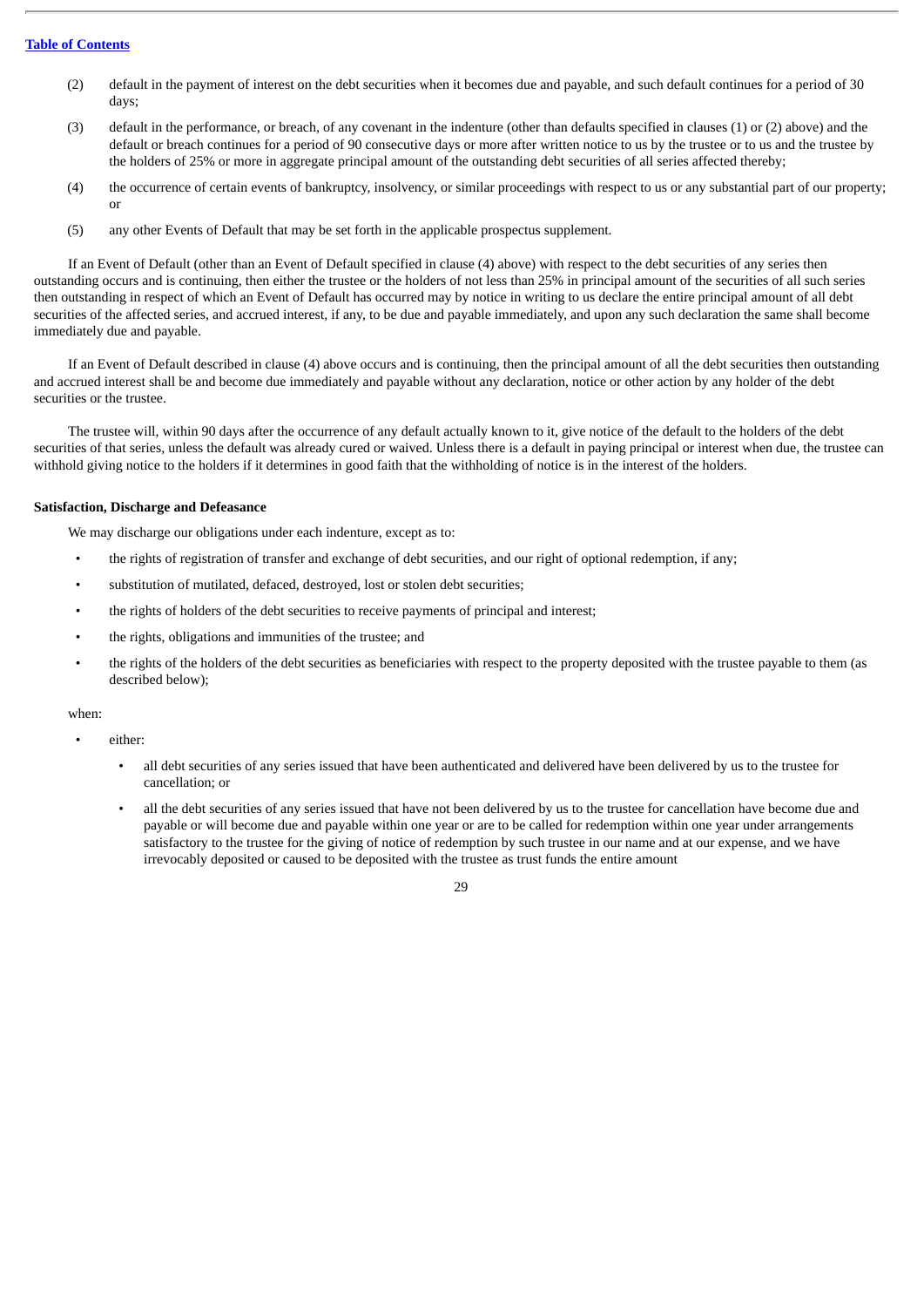sufficient to pay at maturity or upon redemption all debt securities of such series not delivered to the trustee for cancellation, including principal and interest due or to become due on or prior to such date of maturity or redemption;

- we have paid or caused to be paid all other sums then due and payable under such indenture; and
- we have delivered to the trustee an officers' certificate and an opinion of counsel, each stating that all conditions precedent under such indenture relating to the satisfaction and discharge of such indenture have been complied with.

In addition, unless the applicable prospectus supplement and supplemental indenture otherwise provide, we may elect either (i) to have our obligations under each indenture discharged with respect to the outstanding debt securities of any series ("legal defeasance") or (ii) to be released from our obligations under each indenture with respect to certain covenants applicable to the outstanding debt securities of any series ("covenant defeasance"). Legal defeasance means that we will be deemed to have paid and discharged the entire indebtedness represented by the outstanding debt securities of such series under such indenture and covenant defeasance means that we will no longer be required to comply with the obligations with respect to such covenants (and an omission to comply with such obligations will not constitute a default or event of default).

In order to exercise legal defeasance or covenant defeasance with respect to outstanding debt securities of any series:

- we must irrevocably have deposited or caused to be deposited with the trustee as trust funds in trust for the purpose of making the following payments, specifically pledged as security for, and dedicated solely to the benefits of the holders of the debt securities of a series:
	- money in an amount;
	- U.S. government obligations; or
	- a combination of money and U.S. government obligations,

in each case sufficient without reinvestment, in the written opinion of a nationally recognized firm of independent public accountants, to pay and discharge, and which shall be applied by the trustee to pay and discharge, all of the principal and interest at due date or maturity or if we have made irrevocable arrangements satisfactory to the trustee for the giving of notice of redemption by the trustee, the redemption date;

- we have delivered to the trustee an opinion of counsel stating that, under then applicable U.S. federal income tax law, the holders of the debt securities of that series will not recognize gain or loss for U.S. federal income tax purposes as a result of the defeasance and will be subject to the same federal income tax as would be the case if the defeasance did not occur;
- no default relating to bankruptcy or insolvency and, in the case of a covenant defeasance, no other default has occurred and is continuing at any time;
- if at such time the debt securities of such series are listed on a national securities exchange, we have delivered to the trustee an opinion of counsel to the effect that the debt securities of such series will not be delisted as a result of such defeasance; and
- we have delivered to the trustee an officers' certificate and an opinion of counsel stating that all conditions precedent with respect to the defeasance have been complied with.

We are required to furnish to each trustee an annual statement as to compliance with all conditions and covenants under the indenture.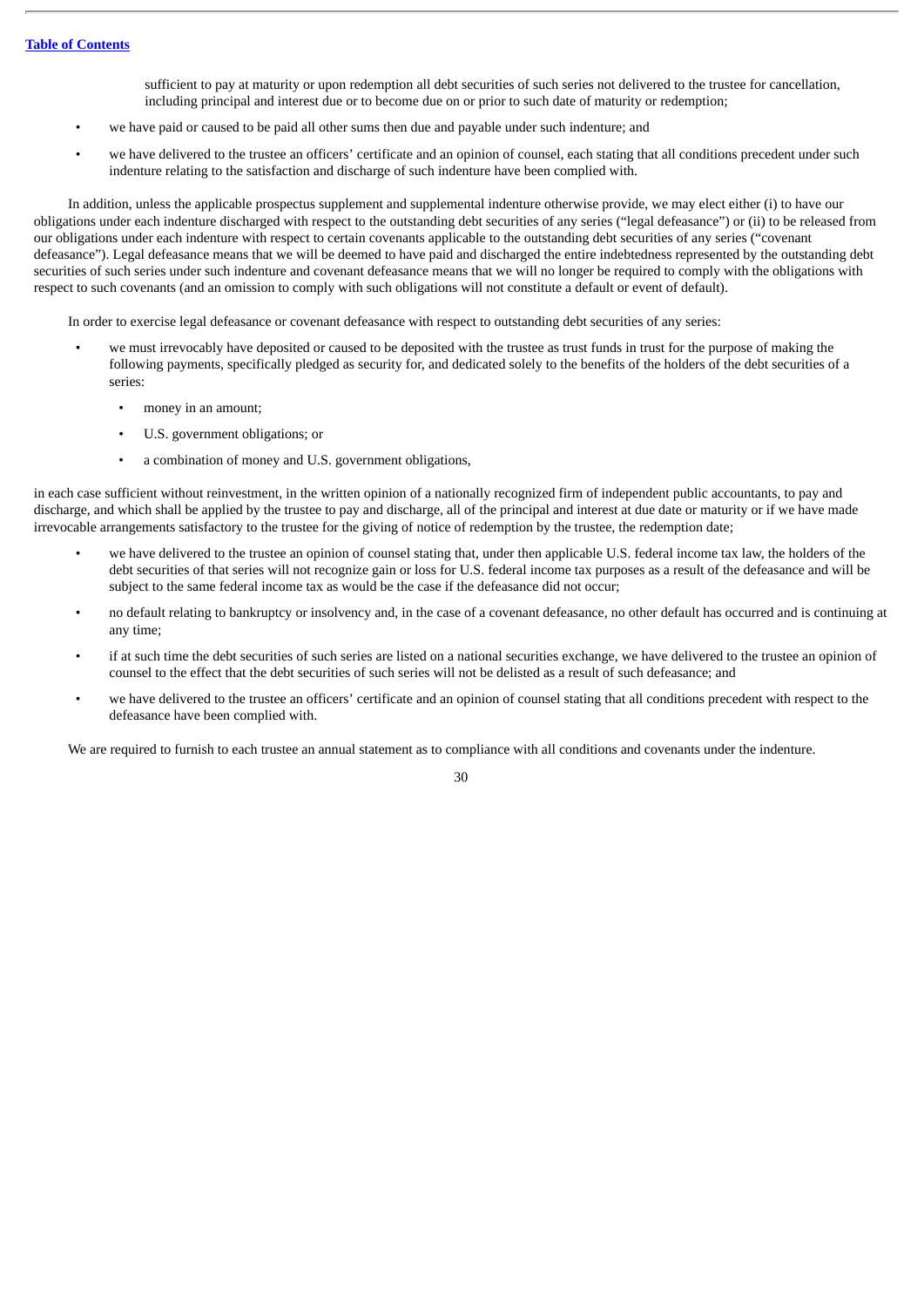## **DESCRIPTION OF WARRANTS**

We may issue warrants to purchase debt securities, ordinary shares or other securities. We may issue warrants independently or together with other securities. Warrants sold with other securities may be attached to or separate from the other securities. We will issue warrants under one or more warrant agreements between our company and a warrant agent that we will name in the applicable prospectus supplement.

The prospectus supplement relating to any warrants we offer will include specific terms relating to the offering. These terms will include some or all of the following:

- the title of the warrants;
- the aggregate number of warrants offered;
- the designation, number and terms of the debt securities, ordinary shares or other securities purchasable upon exercise of the warrants and procedures by which those numbers may be adjusted;
- the exercise price of the warrants;
- the dates or periods during which the warrants are exercisable;
- the designation and terms of any securities with which the warrants are issued;
- if the warrants are issued as a unit with another security, the date on and after which the warrants and the other security will be separately transferable;
- if the exercise price is not payable in U.S. dollars, the foreign currency, currency unit or composite currency in which the exercise price is denominated;
- any minimum or maximum amount of warrants that may be exercised at any one time;
- any terms relating to the modification of the warrants;
- any terms, procedures and limitations relating to the transferability, exchange or exercise of the warrants; and
- any other specific terms of the warrants.

The terms of any warrants to be issued and a description of the material provisions of the applicable warrant agreement will be set forth in the applicable prospectus supplement.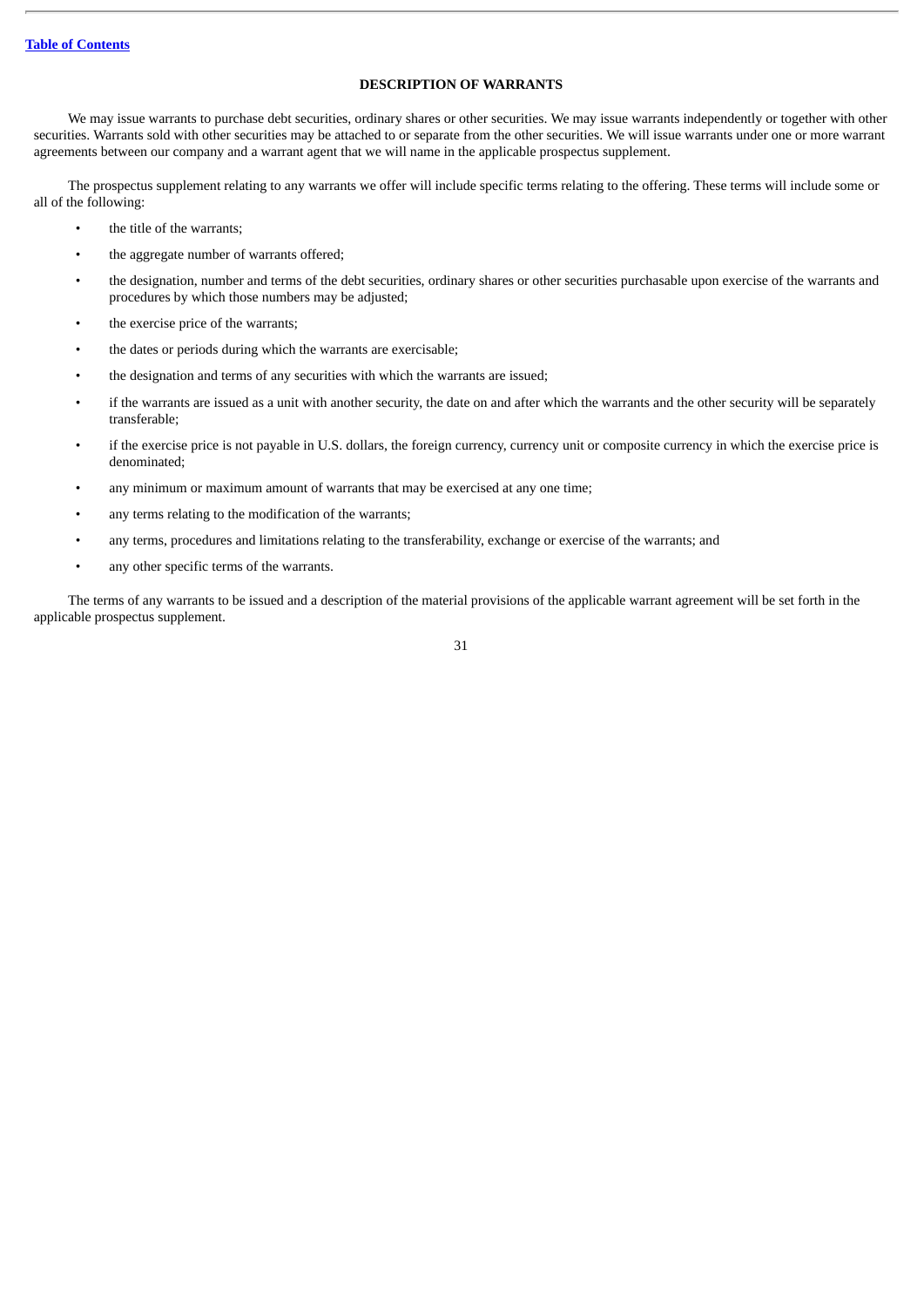## **DESCRIPTION OF PURCHASE CONTRACTS**

We may issue purchase contracts for the purchase or sale of debt or equity securities issued by us or securities of third parties, a basket of such securities, an index or indices of such securities or any combination of the above as specified in the applicable prospectus supplement.

Each purchase contract will entitle the holder thereof to purchase or sell, and obligate us to sell or purchase, on specified dates, such securities at a specified purchase price, which may be based on a formula, all as set forth in the applicable prospectus supplement. A purchase by us or any of our subsidiaries of ordinary shares pursuant to any such purchase contract shall be subject to certain restrictions under Dutch law that generally apply to a repurchase of shares. We may, however, satisfy our obligations, if any, with respect to any purchase contract by delivering the cash value of such purchase contract or the cash value of the property otherwise deliverable as set forth in the applicable prospectus supplement. The applicable prospectus supplement will also specify the methods by which the holders may purchase or sell such securities and any acceleration, cancellation or termination provisions or other provisions relating to the settlement of a purchase contract.

The purchase contracts may require us to make periodic payments to the holders thereof or vice versa, which payments may be deferred to the extent set forth in the applicable prospectus supplement, and those payments may be unsecured or prefunded on some basis. The purchase contracts may require the holders thereof to secure their obligations in a specified manner to be described in the applicable prospectus supplement. Alternatively, purchase contracts may require holders to satisfy their obligations thereunder when the purchase contracts are issued. Our obligation to settle such pre-paid purchase contracts on the relevant settlement date may constitute indebtedness. Accordingly, pre-paid purchase contracts will be issued under either the senior indenture or the subordinated indenture.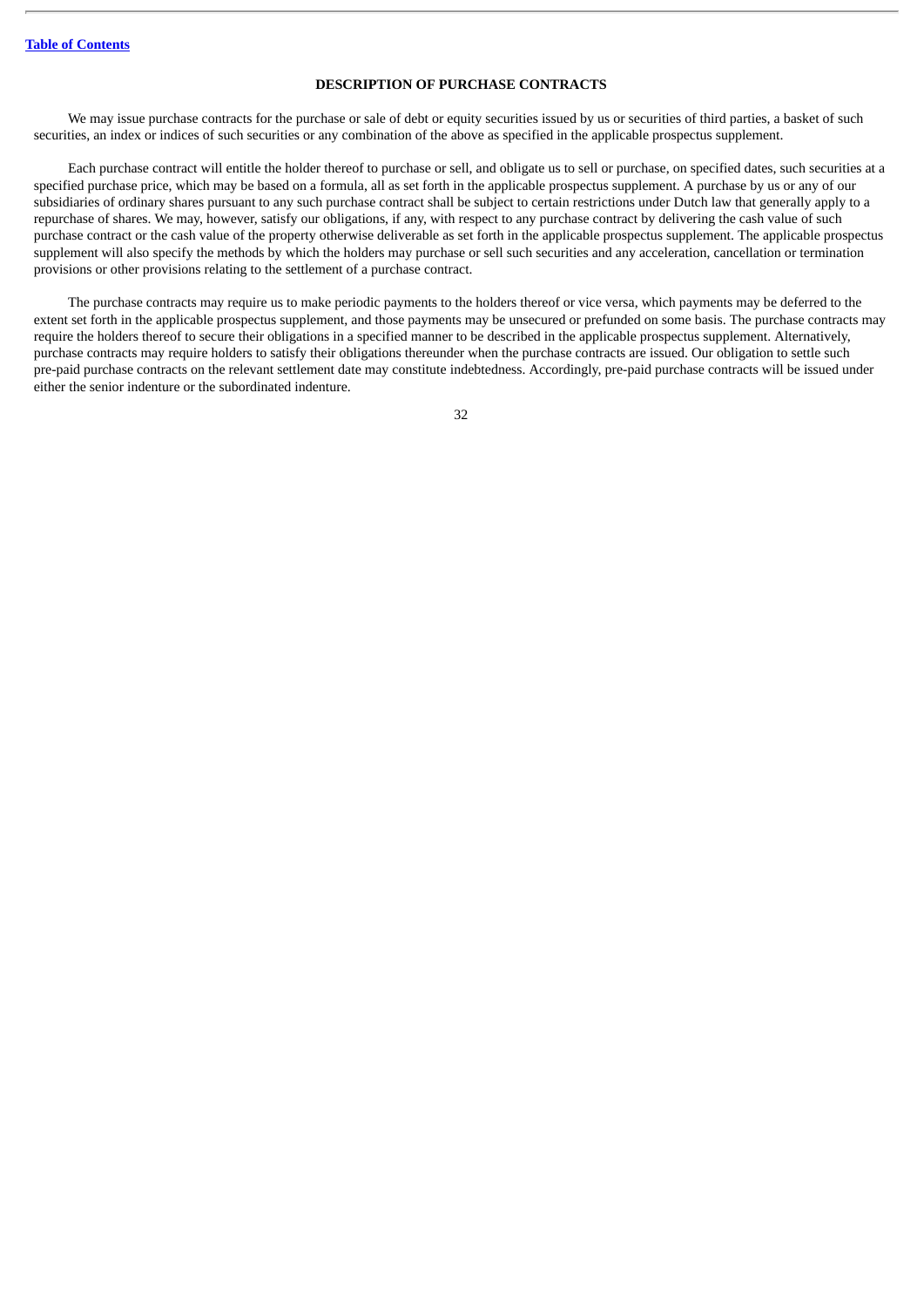# **DESCRIPTION OF UNITS**

As specified in the applicable prospectus supplement, we may issue units consisting of one or more ordinary shares, debt securities, warrants, purchase contracts or any combination of such securities. The applicable prospectus supplement will describe:

- the terms of the units and of the ordinary shares, debt securities, warrants and/ or purchase contracts comprising the units, including whether and under what circumstances the securities comprising the units may be traded separately;
- a description of the terms of any unit agreement governing the units; and
- a description of the provisions for the payment, settlement, transfer or exchange of the units.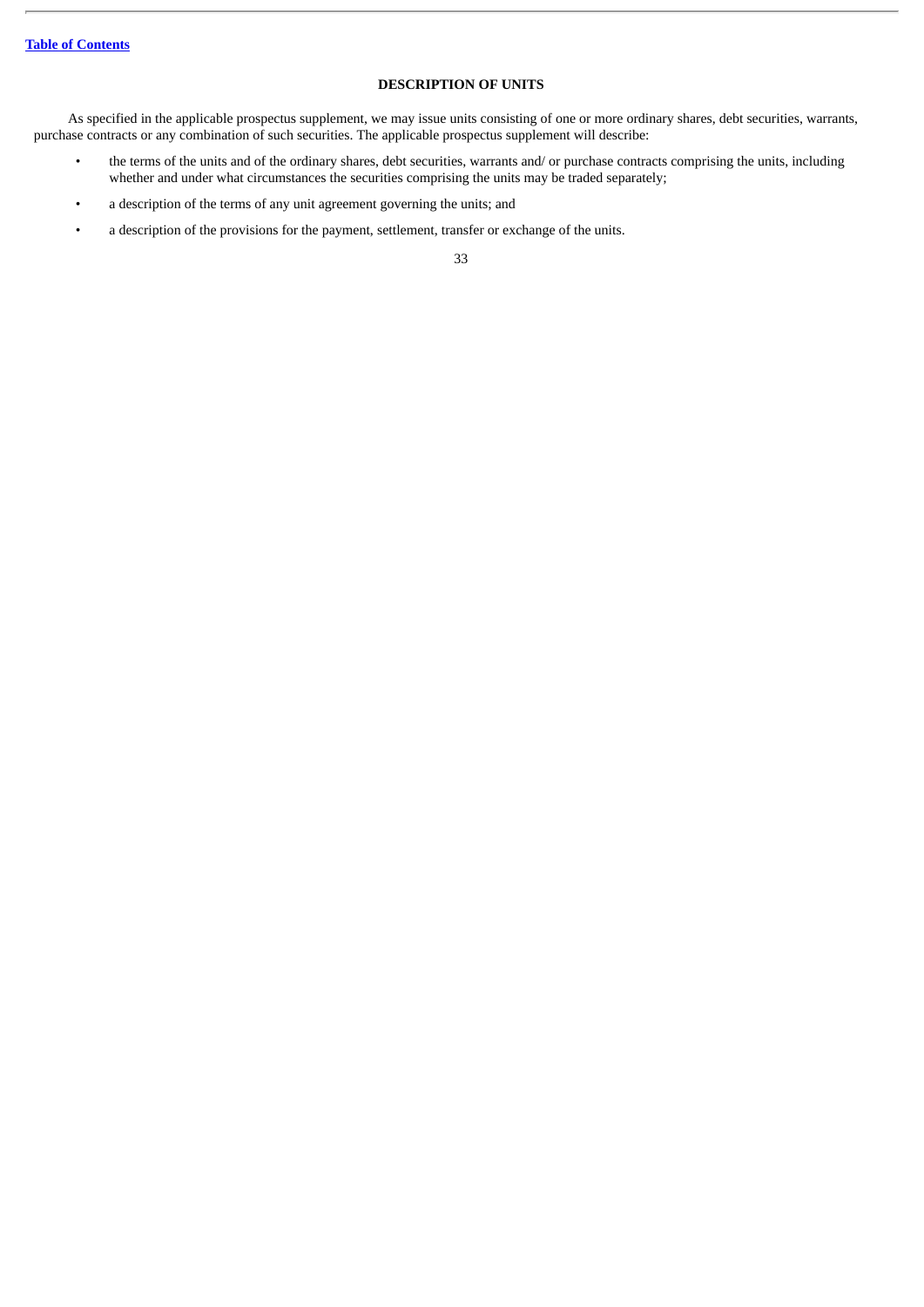## **FORMS OF SECURITIES**

Each debt security, warrant and unit will be represented either by a certificate issued in definitive form to a particular investor or by one or more global securities representing the entire issuance of securities. Certificated securities in definitive form and global securities will be issued in registered form. Definitive securities name you or your nominee as the owner of the security, and in order to transfer or exchange these securities or to receive payments other than interest or other interim payments, you or your nominee must physically deliver the securities to the trustee, registrar, paying agent or other agent, as applicable. Global securities name a depositary or its nominee as the owner of the debt securities, warrants or units represented by these global securities. The depositary maintains a computerized system that will reflect each investor's beneficial ownership of the securities through an account maintained by the investor with its broker/dealer, bank, trust company or other representative, as we explain more fully below.

## **Registered Global Securities**

We may issue registered debt securities, warrants and units in the form of one or more fully registered global securities that will be deposited with a depositary or its nominee identified in the applicable prospectus supplement and registered in the name of that depositary or nominee. In those cases, one or more registered global securities will be issued in a denomination or aggregate denominations equal to the portion of the aggregate principal or face amount of the securities to be represented by registered global securities. Unless and until it is exchanged in whole for securities in definitive registered form, a registered global security may not be transferred except as a whole by and among the depositary for the registered global security, the nominees of the depositary or any successors of the depositary or those nominees.

If not described below, any specific terms of the depositary arrangement with respect to any securities to be represented by a registered global security will be described in the prospectus supplement relating to those securities. We anticipate that the following provisions will apply to all depositary arrangements.

Ownership of beneficial interests in a registered global security will be limited to persons, called participants, that have accounts with the depositary or persons that may hold interests through participants. Upon the issuance of a registered global security, the depositary will credit, on its book-entry registration and transfer system, the participants' accounts with the respective principal or face amounts of the securities beneficially owned by the participants. Any dealers, underwriters or agents participating in the distribution of the securities will designate the accounts to be credited. Ownership of beneficial interests in a registered global security will be shown on, and the transfer of ownership interests will be effected only through, records maintained by the depositary, with respect to interests of participants, and on the records of participants, with respect to interests of persons holding through participants. The laws of some states may require that some purchasers of securities take physical delivery of these securities in definitive form. These laws may impair your ability to own, transfer or pledge beneficial interests in registered global securities.

So long as the depositary, or its nominee, is the registered owner of a registered global security, that depositary or its nominee, as the case may be, will be considered the sole owner or holder of the securities represented by the registered global security for all purposes under the applicable indenture, warrant agreement or unit agreement. Except as described below, owners of beneficial interests in a registered global security will not be entitled to have the securities represented by the registered global security registered in their names, will not receive or be entitled to receive physical delivery of the securities in definitive form and will not be considered the owners or holders of the securities under the applicable indenture, warrant agreement or unit agreement. Accordingly, each person owning a beneficial interest in a registered global security must rely on the procedures of the depositary for that registered global security and, if that person is not a participant, on the procedures of the participant through which the person owns its interest, to exercise any rights of a holder under the applicable indenture, warrant agreement or unit agreement. We understand that under existing industry practices, if we request any action of holders or if an owner of a beneficial interest in a registered global security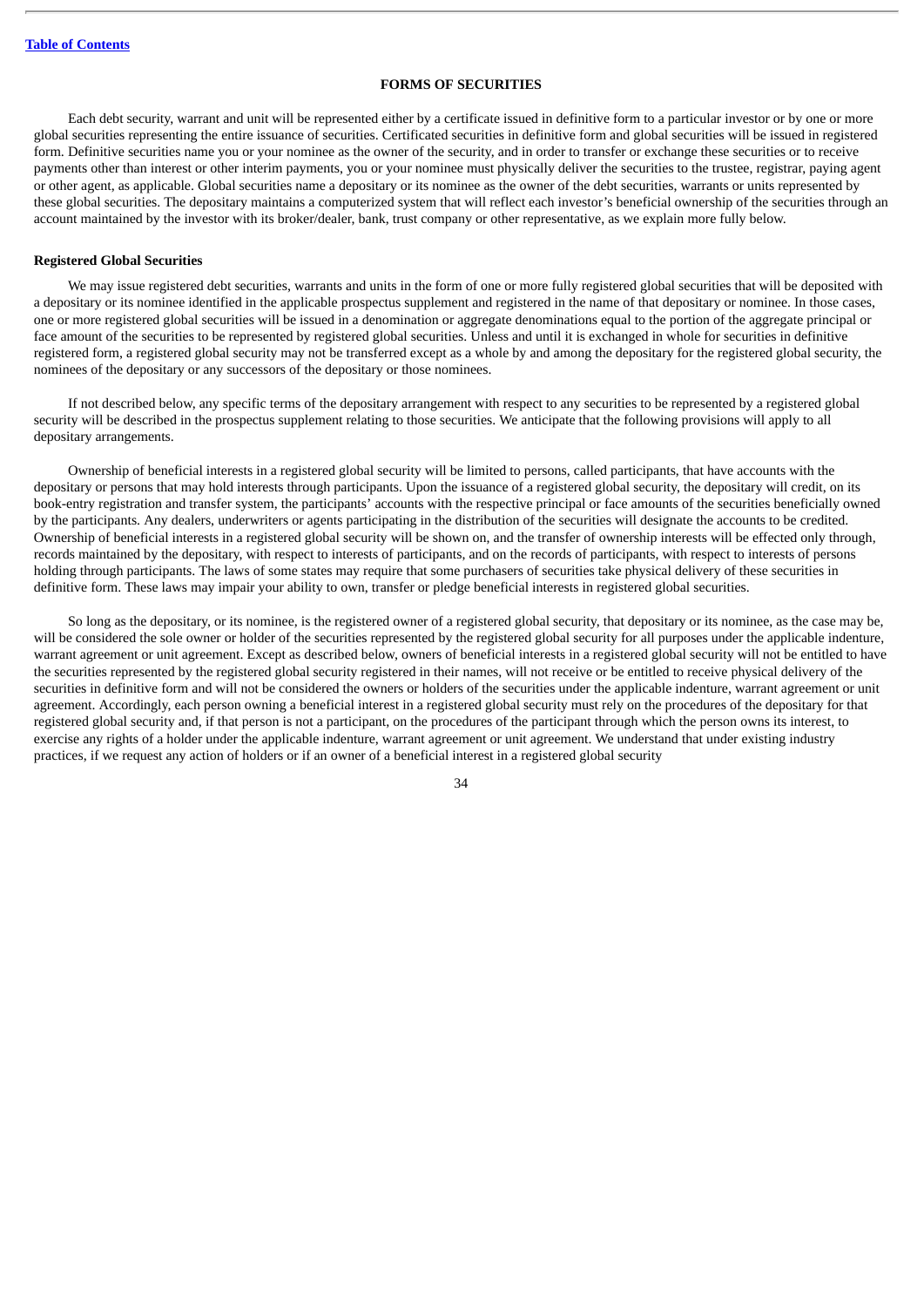desires to give or take any action that a holder is entitled to give or take under the applicable indenture, warrant agreement or unit agreement, the depositary for the registered global security would authorize the participants holding the relevant beneficial interests to give or take that action, and the participants would authorize beneficial owners owning through them to give or take that action or would otherwise act upon the instructions of beneficial owners holding through them.

Principal, premium, if any, and interest payments on debt securities, and any payments to holders with respect to warrants or units, represented by a registered global security registered in the name of a depositary or its nominee will be made to the depositary or its nominee, as the case may be, as the registered owner of the registered global security. None of Pharvaris N.V., its affiliates, the trustees, the warrant agents, the unit agents or any other agent of Pharvaris N.V., agent of the trustees or agent of the warrant agents or unit agents will have any responsibility or liability for any aspect of the records relating to payments made on account of beneficial ownership interests in the registered global security or for maintaining, supervising or reviewing any records relating to those beneficial ownership interests.

We expect that the depositary for any of the securities represented by a registered global security, upon receipt of any payment of principal, premium, interest or other distribution of underlying securities or other property to holders on that registered global security, will immediately credit participants' accounts in amounts proportionate to their respective beneficial interests in that registered global security as shown on the records of the depositary. We also expect that payments by participants to owners of beneficial interests in a registered global security held through participants will be governed by standing customer instructions and customary practices, as is now the case with the securities held for the accounts of customers in bearer form or registered in "street name," and will be the responsibility of those participants.

If the depositary for any of these securities represented by a registered global security is at any time unwilling or unable to continue as depositary or ceases to be a clearing agency registered under the Exchange Act, and a successor depositary registered as a clearing agency under the Exchange Act is not appointed by us within 90 days, we will issue securities in definitive form in exchange for the registered global security that had been held by the depositary. Any securities issued in definitive form in exchange for a registered global security will be registered in the name or names that the depositary gives to the relevant trustee, warrant agent, unit agent or other relevant agent of ours or theirs. It is expected that the depositary's instructions will be based upon directions received by the depositary from participants with respect to ownership of beneficial interests in the registered global security that had been held by the depositary.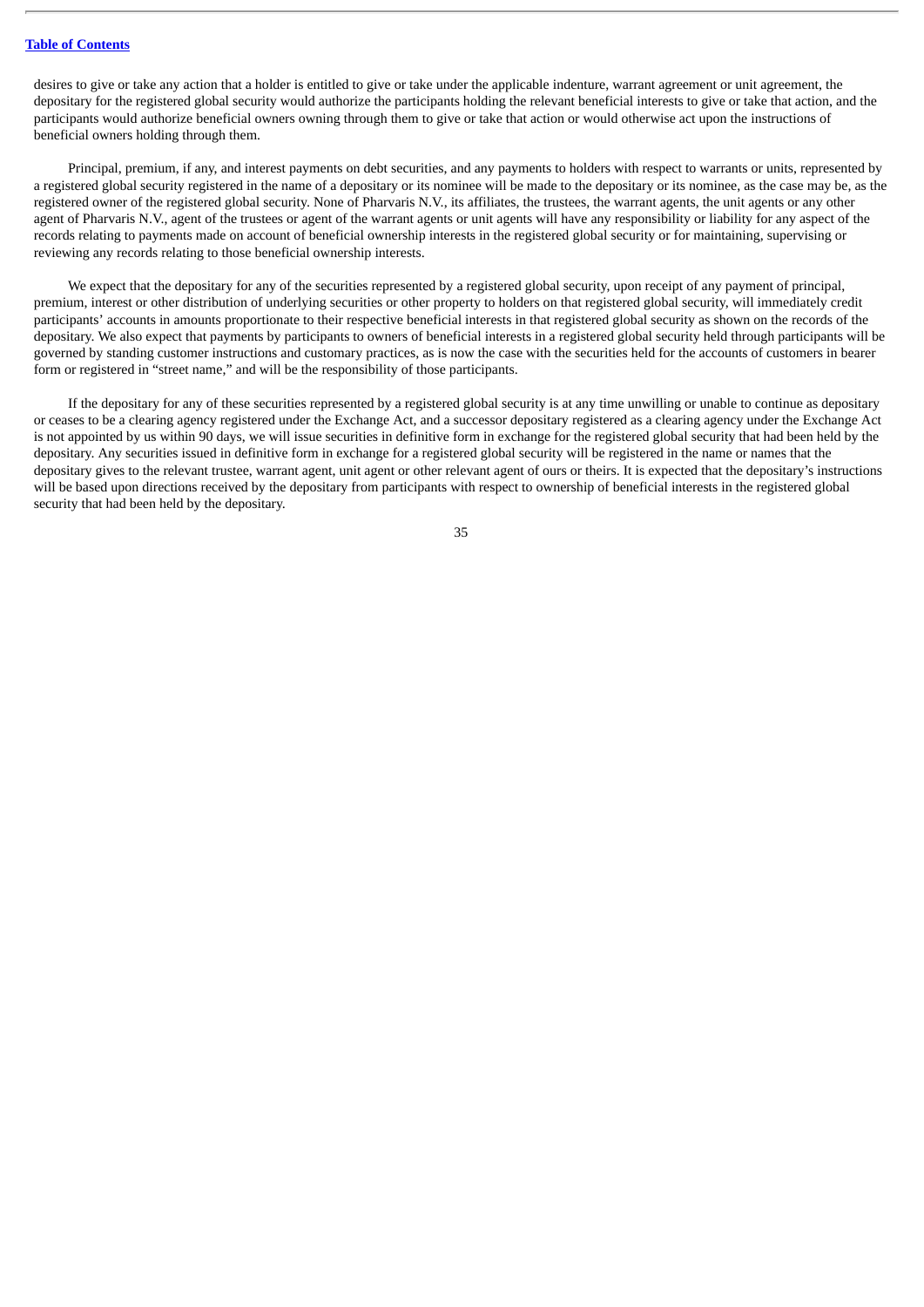## **PLAN OF DISTRIBUTION**

We may sell the securities in one or more of the following ways (or in any combination) from time to time:

- through underwriters or dealers;
- directly to a limited number of purchasers or to a single purchaser;
- in "at-the-market" offerings, within the meaning of Rule 415(a)(4) of the Securities Act, to or through a market maker or into an existing trading market on an exchange or otherwise;
- through agents; or
- through any other method permitted by applicable law and described in the applicable prospectus supplement.

The prospectus supplement will state the terms of the offering of the securities, including:

- the name or names of any underwriters, dealers or agents;
- the purchase price of such securities and the proceeds to be received by us, if any;
- any underwriting discounts or agency fees and other items constituting underwriters' or agents' compensation;
- any public offering price;
- any discounts or concessions allowed or reallowed or paid to dealers; and
- any securities exchanges on which the securities may be listed.

Any public offering price and any discounts or concessions allowed or reallowed or paid to dealers may be changed from time to time.

If underwriters are used in the sale, the securities will be acquired by the underwriters for their own account and may be resold from time to time in one or more transactions, including:

- negotiated transactions;
- at a fixed public offering price or prices, which may be changed;
- at market prices prevailing at the time of sale;
- at prices related to prevailing market prices; or
- at negotiated prices.

Unless otherwise stated in a prospectus supplement, the obligations of the underwriters to purchase any securities will be conditioned on customary closing conditions and the underwriters will be obligated to purchase all of such series of securities, if any are purchased.

The securities may be sold through agents from time to time. The prospectus supplement will name any agent involved in the offer or sale of the securities and any commissions paid to them. Generally, any agent will be acting on commercially reasonable efforts basis for the period of its appointment.

Sales to or through one or more underwriters or agents in at-the-market offerings will be made pursuant to the terms of a distribution agreement with the underwriters or agents. Such underwriters or agents may act on an agency basis or on a principal basis. During the term of any such agreement, shares may be sold on a daily basis on any stock exchange, market or trading facility on which the ordinary shares are traded, in privately negotiated transactions or otherwise as agreed with the underwriters or agents. The distribution agreement will provide that

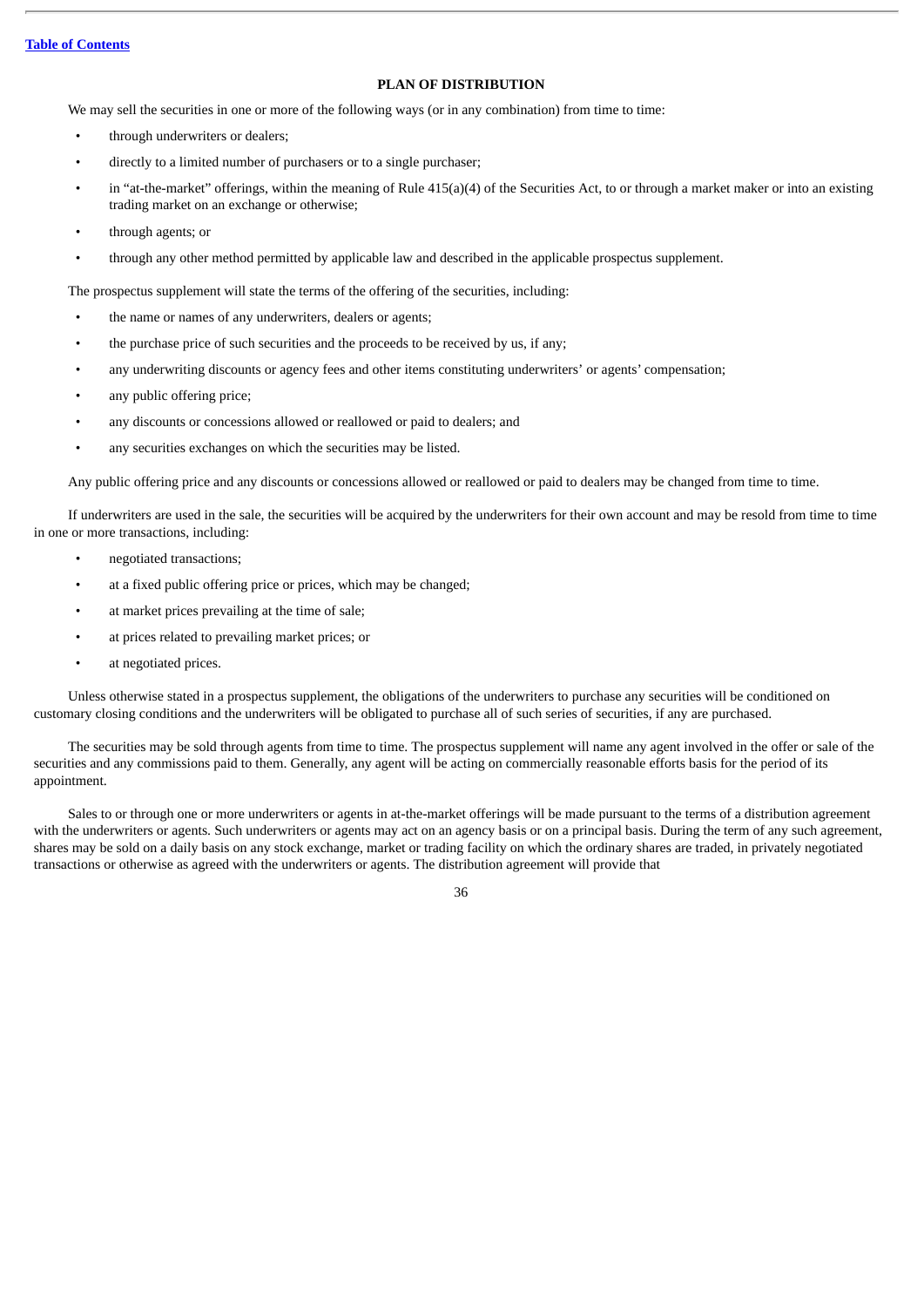any ordinary share sold will be sold at negotiated prices or at prices related to the then prevailing market prices for our ordinary shares. Therefore, exact figures regarding proceeds that will be raised or commissions to be paid cannot be determined at this time and will be described in a prospectus supplement. Pursuant to the terms of the distribution agreement, we may also agree to sell, and the relevant underwriters or agents may agree to solicit offers to purchase, blocks of our ordinary shares or other securities. The terms of each such distribution agreement will be described in a prospectus supplement.

We may authorize underwriters, dealers or agents to solicit offers by certain purchasers to purchase the securities at the public offering price set forth in the prospectus supplement pursuant to delayed delivery contracts providing for payment and delivery on a specified date in the future. The contracts will be subject only to those conditions set forth in the prospectus supplement, and the prospectus supplement will set forth any commissions paid for solicitation of these contracts.

Underwriters and agents may be entitled under agreements entered into with us to indemnification by us against certain civil liabilities, including liabilities under the Securities Act, or to contribution with respect to payments which the underwriters or agents may be required to make.

The prospectus supplement may also set forth whether or not underwriters may over-allot or effect transactions that stabilize, maintain or otherwise affect the market price of the securities at levels above those that might otherwise prevail in the open market, including, for example, by entering stabilizing bids, effecting syndicate covering transactions or imposing penalty bids.

Underwriters and agents may be customers of, engage in transactions with, or perform services for us and our affiliates in the ordinary course of business.

Each series of securities will be a new issue of securities and will have no established trading market, other than our ordinary shares, which are listed on The Nasdaq Global Select Market. Any underwriters to whom securities are sold for public offering and sale may make a market in the securities, but such underwriters will not be obligated to do so and may discontinue any market making at any time without notice. The securities, other than our ordinary shares, may or may not be listed on a national securities exchange.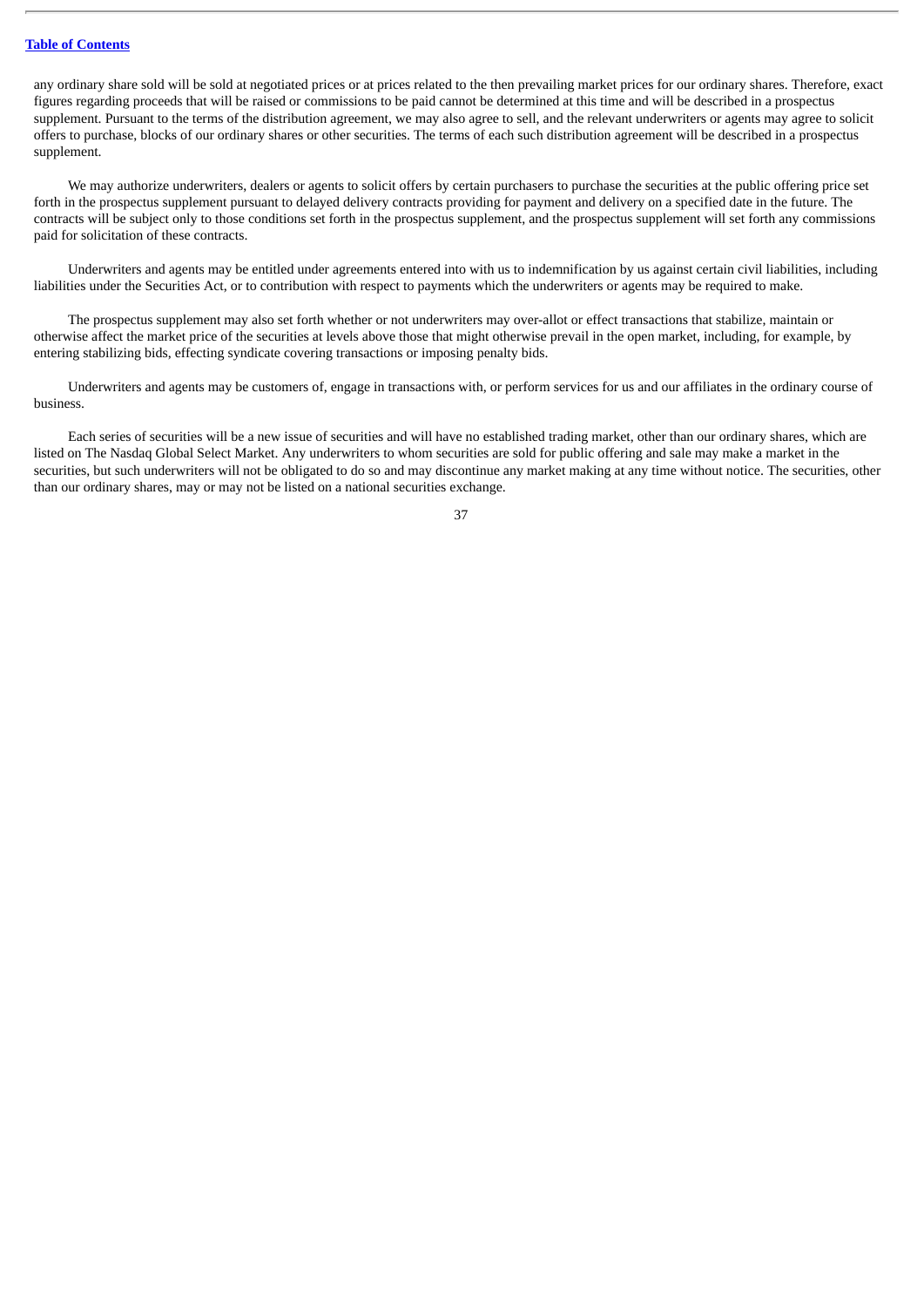## **INCORPORATION OF CERTAIN INFORMATION BY REFERENCE**

The SEC allows us to incorporate by reference information into this document. This means that we can disclose important information to you by referring you to another document filed separately with the SEC. The information incorporated by reference is considered to be a part of this document, except for any information superseded by information that is included directly in this prospectus or incorporated by reference subsequent to the date of this prospectus.

We incorporate by reference the following documents or information that we have filed with the SEC:

- Our Annual Report on Form 20-F for the fiscal year ended December 31, 2020 filed on [April](http://www.sec.gov/Archives/edgar/data/1830487/000119312521140476/d51199d20f.htm) 29, 2021;
- Our Forms 6-K filed on May 12, [2021](http://www.sec.gov/Archives/edgar/data/1830487/000156459021039331/phvs-6k_20210730.htm), May 26, 2021 (other than exhibit 99.1), July 1, [2021,](http://www.sec.gov/Archives/edgar/data/1830487/000156459021035421/phvs-6k_20210701.htm) July 30, 2021 (other than exhibit 99.1), [November](http://www.sec.gov/Archives/edgar/data/1830487/000156459021055938/phvs-6k_20211110.htm) 10, 2021 (other than exhibit 99.1), [December](http://www.sec.gov/Archives/edgar/data/1830487/000119312521349696/d222757d6k.htm) 7, 2021, [December](http://www.sec.gov/Archives/edgar/data/1830487/000119312521364304/d262163d6k.htm) 22, 2021 and [January](http://www.sec.gov/Archives/edgar/data/1830487/000119312522005106/d246773d6k.htm) 10, 2022; and
- The description of our ordinary shares contained in our registration statement on Form 8-A filed with the SEC on [February](http://www.sec.gov/Archives/edgar/data/1830487/000119312521028346/d91705d8a12b.htm) 4, 2021, as updated by the description of our ordinary shares filed as [Exhibit](http://www.sec.gov/Archives/edgar/data/1830487/000119312521140476/d51199dex21.htm) 2.1 to our Annual Report on Form 20-F for the fiscal year ended December 31, 2020.

All annual reports we file with the SEC pursuant to the Exchange Act on Form 20-F after the date of this prospectus and prior to termination or expiration of this registration statement shall be deemed incorporated by reference into this prospectus and to be part hereof from the date of filing of such documents. We may incorporate by reference any Form 6-K subsequently submitted to the SEC by identifying in such Form 6-K that it is being incorporated by reference into this prospectus.

Documents incorporated by reference in this prospectus are available from us without charge upon written or oral request, excluding any exhibits to those documents that are not specifically incorporated by reference into those documents. You can obtain documents incorporated by reference in this document by requesting them from us in writing at J.H. Oortweg 21, 2333 CH Leiden, The Netherlands or via telephone at +31 (0)71 203 6410.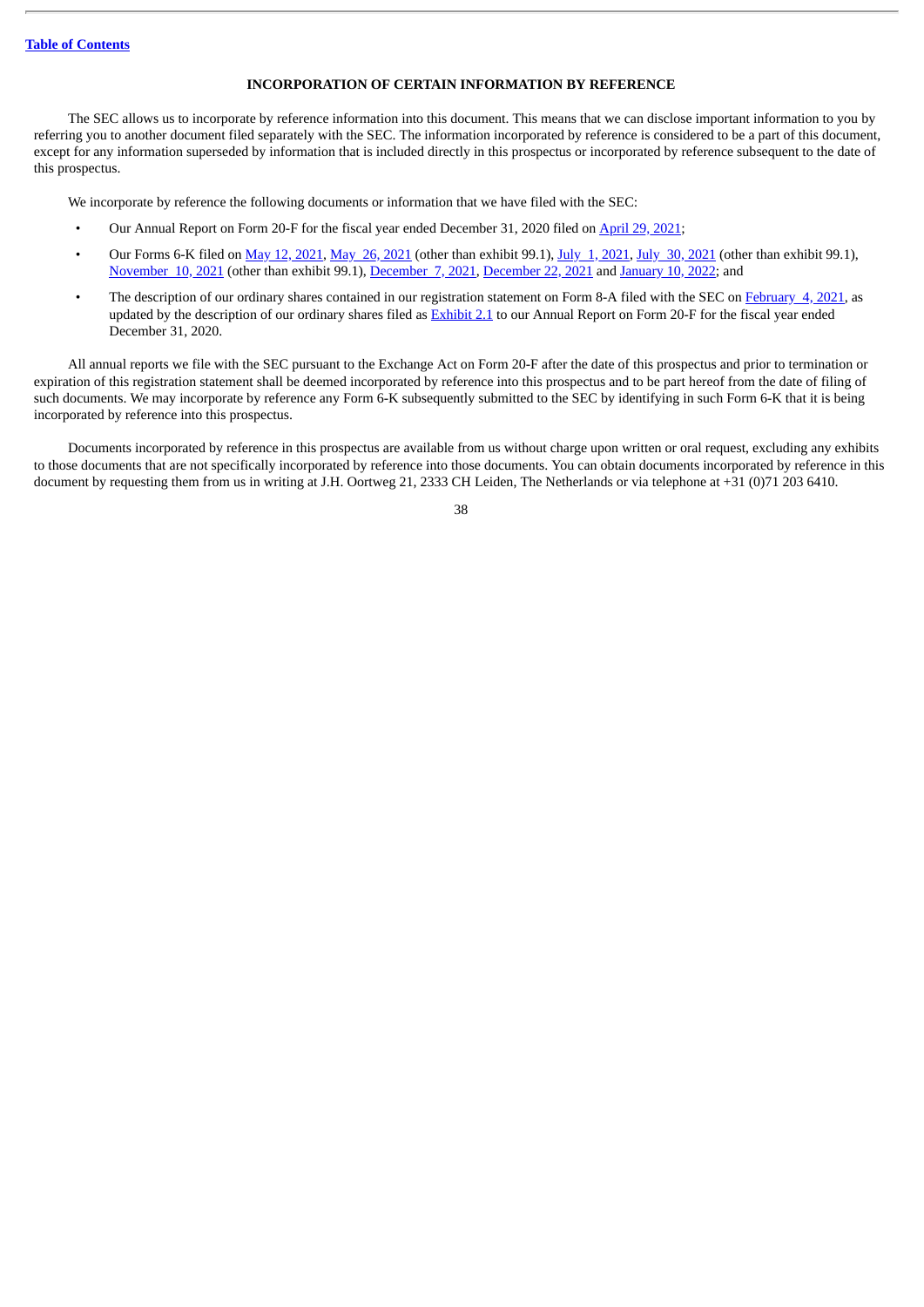### **ENFORCEMENT OF JUDGMENTS**

The ability of shareholders in certain countries other than the Netherlands, in particular in the United States, to bring an action against us may be limited under Dutch law. We are incorporated under the laws of the Netherlands and have our statutory seat (*statutaire zetel*) in Leiden, the Netherlands.

The majority of the members of the Board are resident of countries other than the United States. All or a substantial proportion of the assets of these individuals are located outside the United States. Our assets are predominantly located outside the United States. As a result, it may not be possible for investors to effect service of process within the United States upon such persons, or to enforce against them or us in U.S. courts, including judgments predicated upon the civil liability provisions of the federal securities laws of the United States.

There is currently no treaty between the United States and the Netherlands for the mutual recognition and enforcement of judgments (other than arbitration awards) in civil and commercial matters. Therefore, a final judgment for the payment of money rendered by any federal or state court in the United States based on civil liability, whether or not predicated solely upon the U.S. federal securities laws, would not be enforceable in the Netherlands unless the underlying claim is relitigated before a Dutch court of competent jurisdiction. Under current practice, however, a Dutch court will generally, subject to compliance with certain procedural requirements, grant the same judgment without a review of the merits of the underlying claim if such judgment (i) is a final judgment and has been rendered by a court, which has established its jurisdiction vis-à-vis the relevant Dutch companies or Dutch company, as the case may be, on the basis of internationally accepted grounds of jurisdiction, (ii) has not been rendered in violation of principles of proper procedure (*behoorlijke rechtspleging*), (iii) is not contrary to the public policy of the Netherlands, and (iv) is not incompatible with (a) a prior judgment of a Dutch court rendered in a dispute between the same parties or (b) a prior judgment of a foreign court rendered in a dispute between the same parties, concerning the same subject matter and based on the same cause of action, provided that such prior judgment is capable of being recognized in the Netherlands and except to the extent that the foreign judgment contravenes Dutch public policy (*openbare orde*). Dutch courts may deny the recognition and enforcement of punitive damages or other awards. Moreover, a Dutch court may reduce the amount of damages granted by a U.S. court and recognize damages only to the extent that they are necessary to compensate actual losses or damages. Enforcement and recognition of judgments of U.S. courts in the Netherlands are solely governed by the provisions of the Dutch Code of Civil Procedure (*Wetboek van Burgerlijke Rechtsvordering*). Based on the foregoing, there can be no assurance that U.S. investors will be able to enforce any judgments obtained in U.S. courts in civil and commercial matters, including judgments under the U.S. federal securities laws.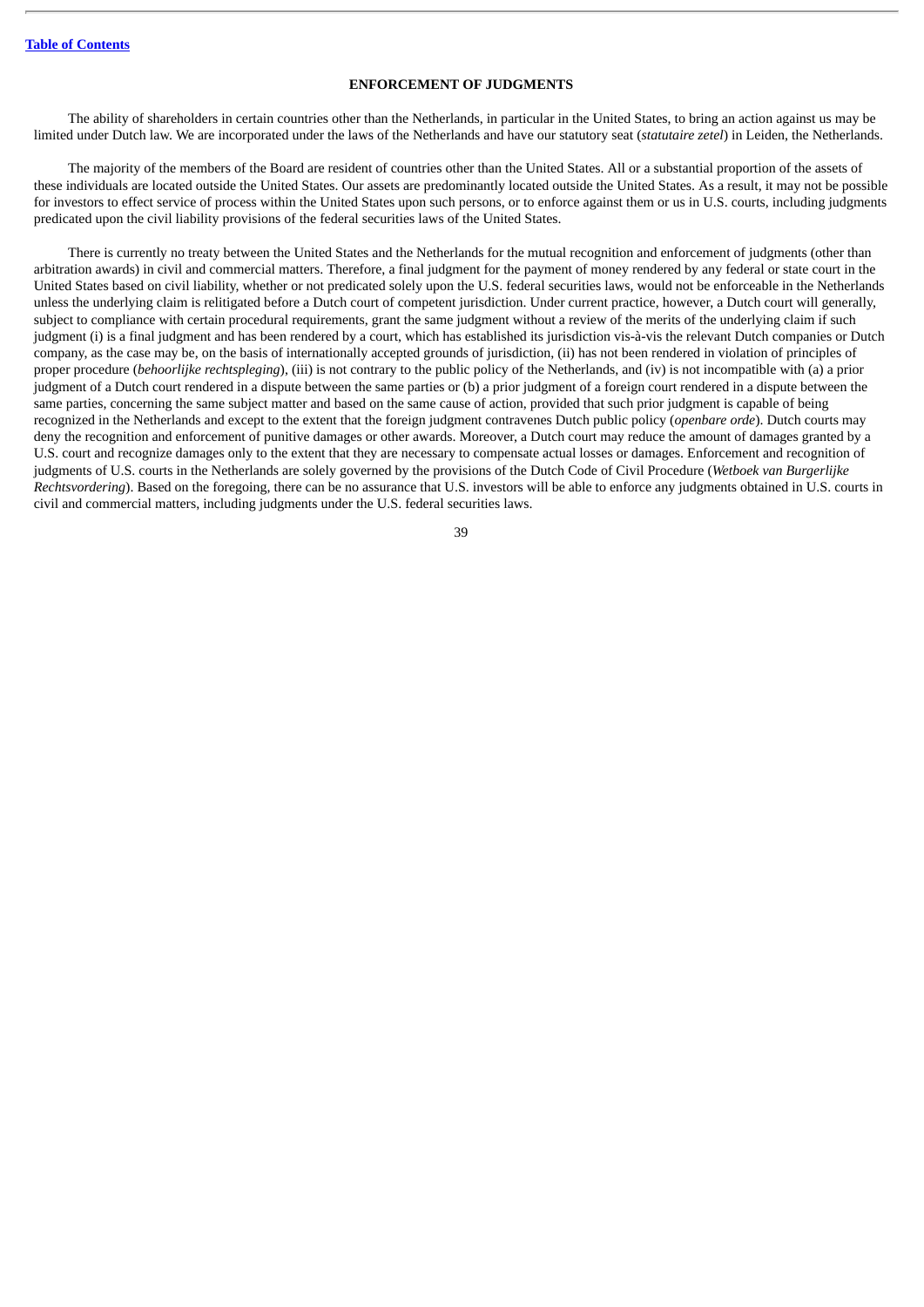# **EXPENSES**

The following table sets forth the expenses (other than underwriting discounts and commissions or agency fees and other items constituting underwriters' or agents' compensation, if any) expected to be incurred by us in connection with a possible offering of securities registered under this registration statement.

|                                                     | Amount<br><b>To Be Paid</b> |
|-----------------------------------------------------|-----------------------------|
| Securities and Exchange Commission Registration Fee | \$32,445                    |
| FINRA filing fee                                    | 53,000                      |
| Printing and engraving expenses                     | $*$                         |
| Legal fees and expenses                             | $\ast$                      |
| Accounting fees and expenses                        | $\ast$                      |
| Miscellaneous                                       | $\ast$                      |
| <b>Total</b>                                        | $\ast$                      |

\* To be provided by a prospectus supplement or a Report on Form 6–K that is incorporated by reference into this prospectus.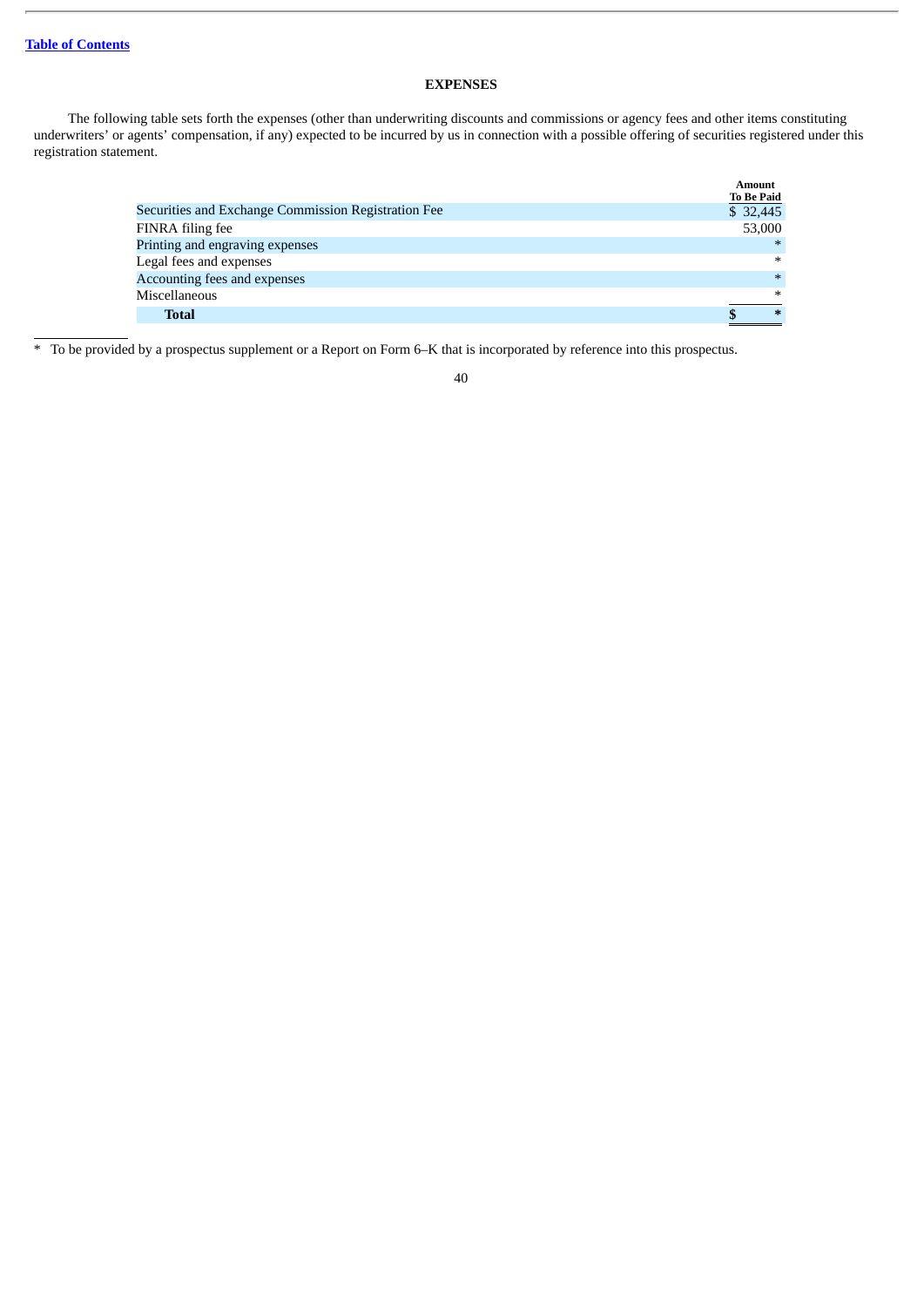# **LEGAL MATTERS**

The validity of the ordinary shares and certain other matters of Dutch law will be passed upon for us by NautaDutilh N.V. Certain matters of U.S. federal and New York State law will be passed upon for us by Kirkland & Ellis LLP, New York, New York.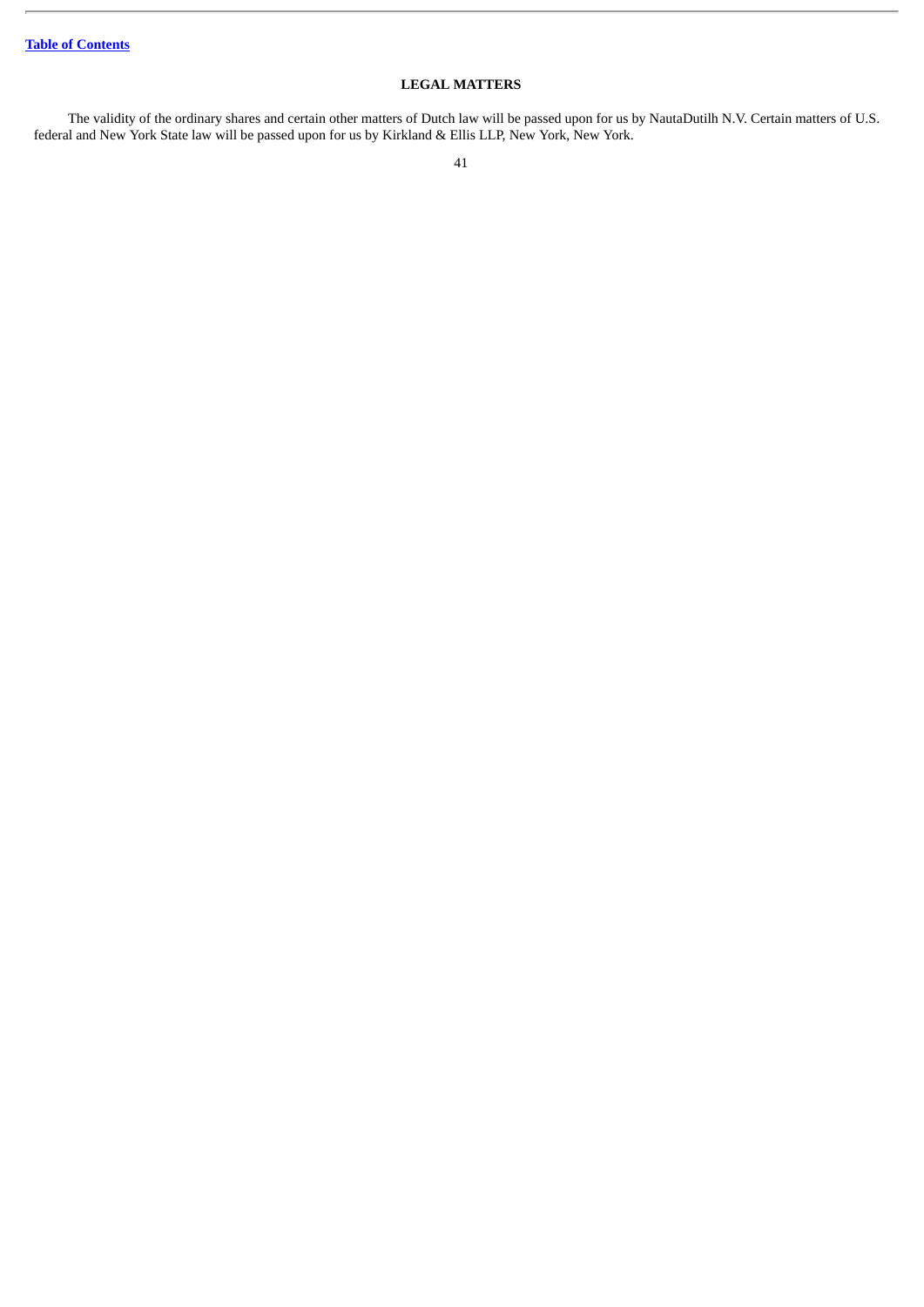# **EXPERTS**

The financial statements incorporated in this Prospectus by reference to the Annual Report on Form 20-F for the year ended December 31, 2020 have been so incorporated in reliance on the report of PricewaterhouseCoopers Accountants N.V., an independent registered public accounting firm, given on the authority of said firm as experts in auditing and accounting.